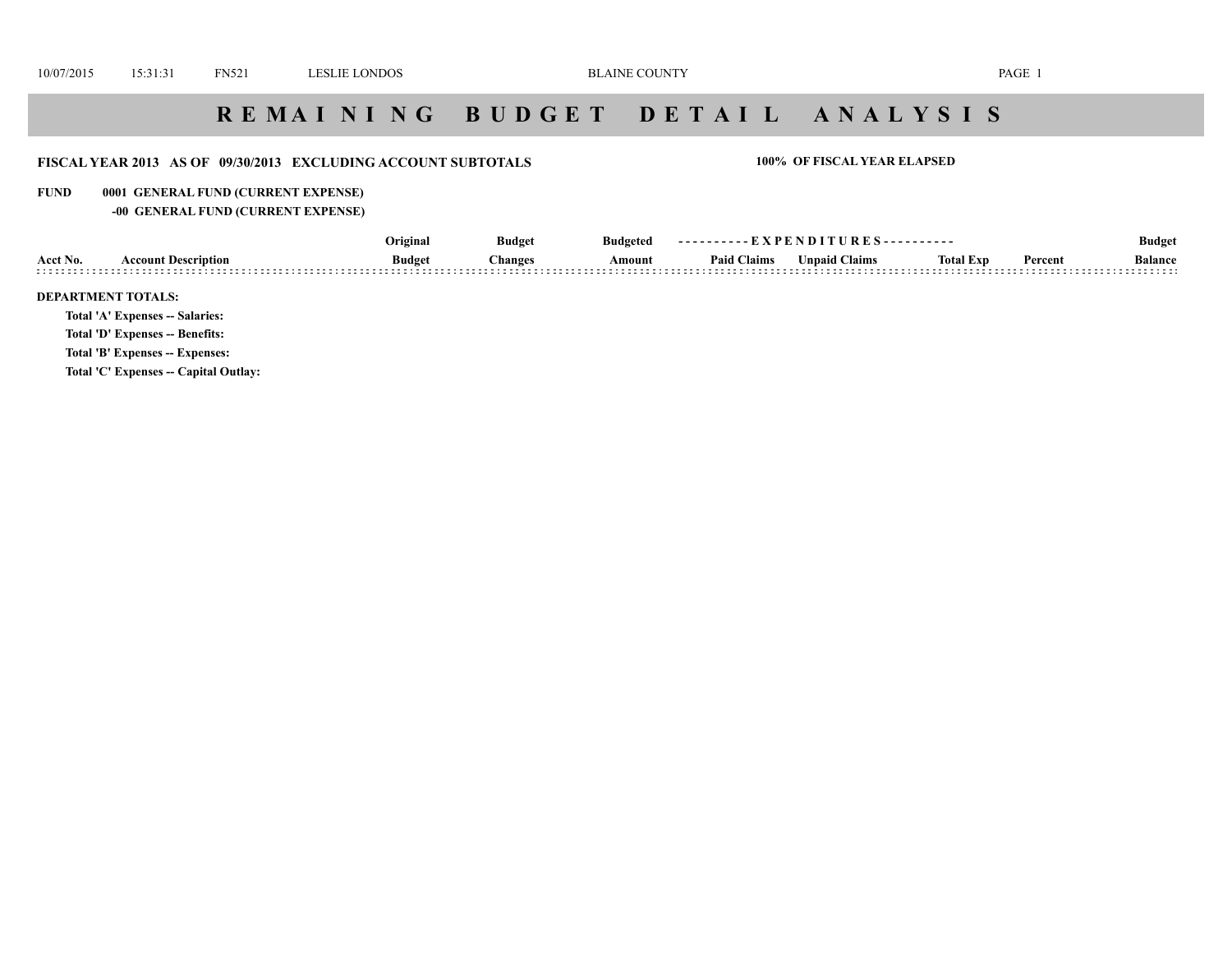## **R E M A I N I N G B U D G E T D E T A I L A N A L Y S I S**

# **FISCAL YEAR 2013 AS OF 09/30/2013 EXCLUDING ACCOUNT SUBTOTALS 100% OF FISCAL YEAR ELAPSED**

# **FUND 0001 GENERAL FUND (CURRENT EXPENSE)**

**-01 CLERK / AUDITOR**

|           |                               | Original      | <b>Budget</b>  | <b>Budgeted</b> |                    | ----------EXPENDITURES---------- |                  |         | <b>Budget</b>  |
|-----------|-------------------------------|---------------|----------------|-----------------|--------------------|----------------------------------|------------------|---------|----------------|
| Acct No.  | <b>Account Description</b>    | <b>Budget</b> | <b>Changes</b> | Amount          | <b>Paid Claims</b> | <b>Unpaid Claims</b>             | <b>Total Exp</b> | Percent | <b>Balance</b> |
| 0401-0000 | <b>SALARIES - OFFICER</b>     | 78,121.00     |                | 78,121.00       | 78,076.48          |                                  | 78,076.48        | 99.94%  | 44.52          |
| 0401-0001 | SALARIES - CHIEF DEPUTY       | 105,730.00    | 2,801.00       | 108,531.00 C    | 108,393.55         |                                  | 108,393.55       | 99.87%  | 137.45         |
| 0401-0002 | SALARIES - DEPUTIES           | 504,631.00    | 8,664.00       | 513,295.00 C    | 511,497.66         |                                  | 511,497.66       | 99.65%  | 1,797.34       |
| 0409-0099 | <b>SALARIES - OVERTIME</b>    | 1,000.00      |                | 1,000.00        | 98.17              |                                  | 98.17            | 9.82%   | 901.83         |
|           | Total 'A' Budget -- Salaries: | 689,482.00    | 11,465.00      | 700,947.00      | 698,065.86         |                                  | 698,065.86       | 99.59%  | 2,881.14       |
| 0410-0000 | <b>RETIREMENT</b>             | 72,000.00     |                | 72,000.00       | 73,284.80          |                                  | 73,284.80        | 101.78% | (1, 284.80)    |
| 0411-0000 | <b>FICA</b>                   | 52,000.00     |                | 52,000.00       | 49,962.65          |                                  | 49,962.65        | 96.08%  | 2,037.35       |
| 0412-0000 | <b>LIFE INSURANCE</b>         | 1,300.00      |                | 1,300.00        | 1,232.13           |                                  | 1,232.13         | 94.78%  | 67.87          |
| 0413-0000 | <b>MEDICAL INSURANCE</b>      | 119,677.00    |                | 119,677.00      | 118,169.13         |                                  | 118,169.13       | 98.74%  | 1,507.87       |
| 0413-0002 | <b>WELLNESS</b>               | 425.00        |                | 425.00          | 271.00             |                                  | 271.00           | 63.76%  | 154.00         |
| 0414-0000 | <b>DENTAL INSURANCE</b>       | 6,700.00      |                | 6,700.00        | 6,369.30           |                                  | 6,369.30         | 95.06%  | 330.70         |
| 0415-0000 | STATE UNEMPLOYMENT            | 3,700.00      |                | 3,700.00        | 3,176.40           |                                  | 3,176.40         | 85.85%  | 523.60         |
| 0416-0000 | WORKER'S COMPENSATION INSUR.  | 1,700.00      |                | 1,700.00        | 1,193.00           |                                  | 1,193.00         | 70.18%  | 507.00         |
|           | Total 'D' Budget -- Benefits: | 257,502.00    |                | 257,502.00      | 253,658.41         |                                  | 253,658.41       | 98.51%  | 3,843.59       |
| 0439-0000 | TRAVEL - OTHER                | 1,800.00      |                | 1,800.00        | 958.53             |                                  | 958.53           | 53.25%  | 841.47         |
| 0439-0001 | PER DIEM                      | 1,000.00      |                | 1,000.00        | 289.19             |                                  | 289.19           | 28.92%  | 710.81         |
| 0440-0000 | SUPPLIES - OFFICE             | 13,250.00     |                | 13,250.00       | 10,832.49          |                                  | 10,832.49        | 81.75%  | 2,417.51       |
| 0440-0001 | OFFICE EQUIPMENT              | 2,500.00      |                | 2,500.00        | 1,762.96           |                                  | 1,762.96         | 70.52%  | 737.04         |
| 0440-0007 | <b>OVERPAYMENT REFUNDS</b>    | 500.00        |                | 500.00          | 300.00             |                                  | 300.00           | 60.00%  | 200.00         |
| 0492-0000 | REPAIRS/MAINT- OFFICE EQUIPMT | 1,600.00      |                | 1,600.00        | 1,668.58           |                                  | 1,668.58         | 104.29% | (68.58)        |
| 0497-0000 | MAINTENANCE AGREEMENTS        | 4,925.00      |                | 4,925.00        | 4,814.60           |                                  | 4,814.60         | 97.76%  | 110.40         |
| 0528-0000 | <b>DUES / MEMBERSHIPS</b>     | 450.00        |                | 450.00          | 350.00             |                                  | 350.00           | 77.78%  | 100.00         |
| 0542-0000 | <b>POSTAGE</b>                | 4,200.00      |                | 4,200.00        | 4,199.10           |                                  | 4,199.10         | 99.98%  | 0.90           |
| 0563-0000 | <b>CONVENTIONS</b>            | 650.00        |                | 650.00          | 275.00             |                                  | 275.00           | 42.31%  | 375.00         |
| 0569-0000 | <b>EDUCATION- OTHER</b>       | 1,500.00      |                | 1,500.00        |                    |                                  |                  | 0.00%   | 1,500.00       |
|           | Total 'B' Budget -- Expenses: | 32,375.00     |                | 32,375.00       | 25,450.45          |                                  | 25,450.45        | 78.61%  | 6,924.55       |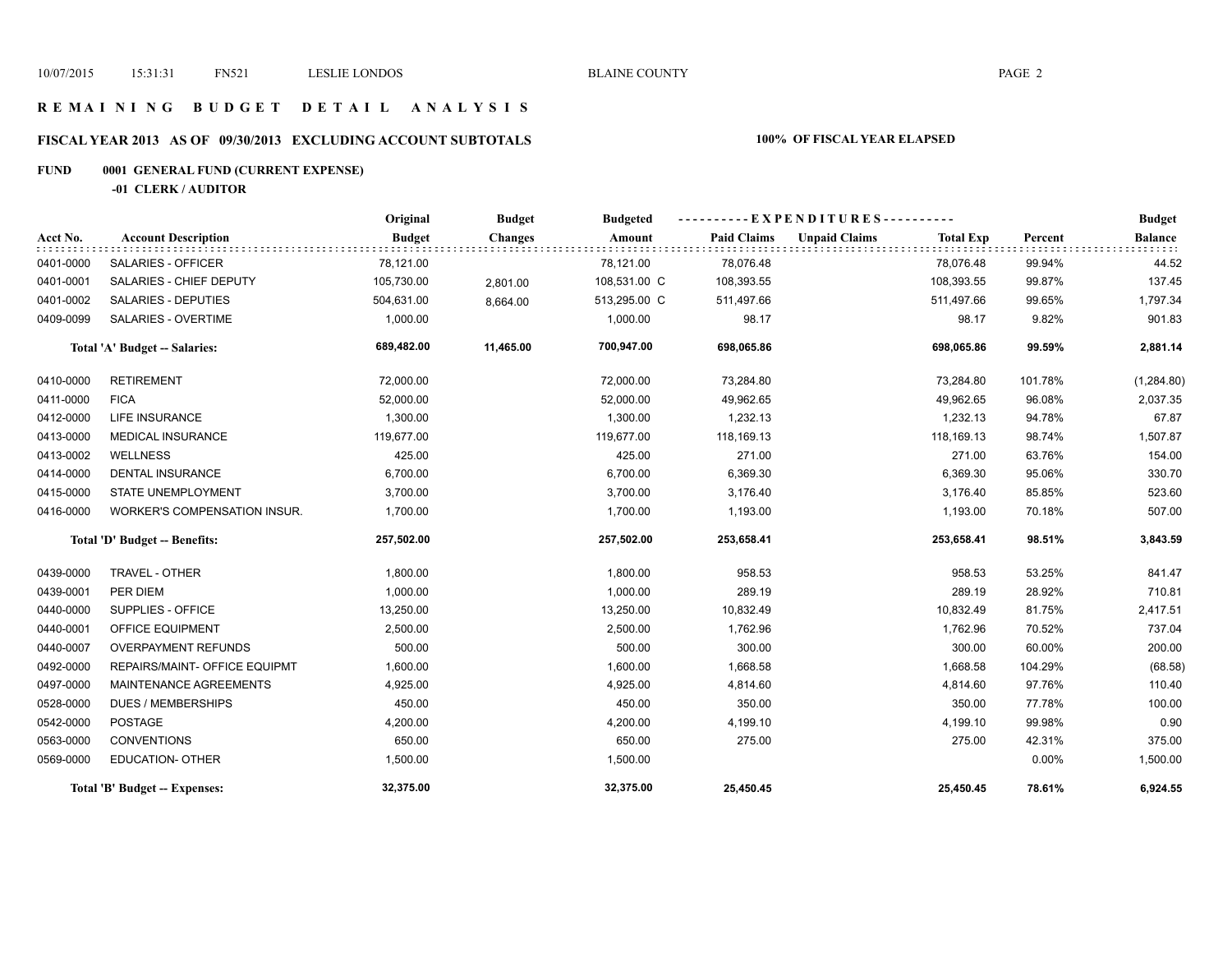### **R E M A I N I N G B U D G E T D E T A I L A N A L Y S I S**

### **FISCAL YEAR 2013 AS OF 09/30/2013 EXCLUDING ACCOUNT SUBTOTALS 100% OF FISCAL YEAR ELAPSED**

### **DEPARTMENT TOTALS: 689,482.00 11,465.00 700,947.00 698,065.86 698,065.86 99.59% 2,881.14 Total 'A' Expenses -- Salaries: 257,502.00 257,502.00 253,658.41 253,658.41 3,843.59 Total 'D' Expenses -- Benefits: 98.51% 6,924.55 32,375.00 32,375.00 25,450.45 25,450.45 78.61% Total 'B' Expenses -- Expenses: Total 'C' Expenses -- Capital Outlay:** ................. .......... ................... ......... . **. . . . . . . . . . . . . . .** . ------- -------- **979,359.00 11,465.00 990,824.00 977,174.72 977,174.72 98.62% 13,649.28**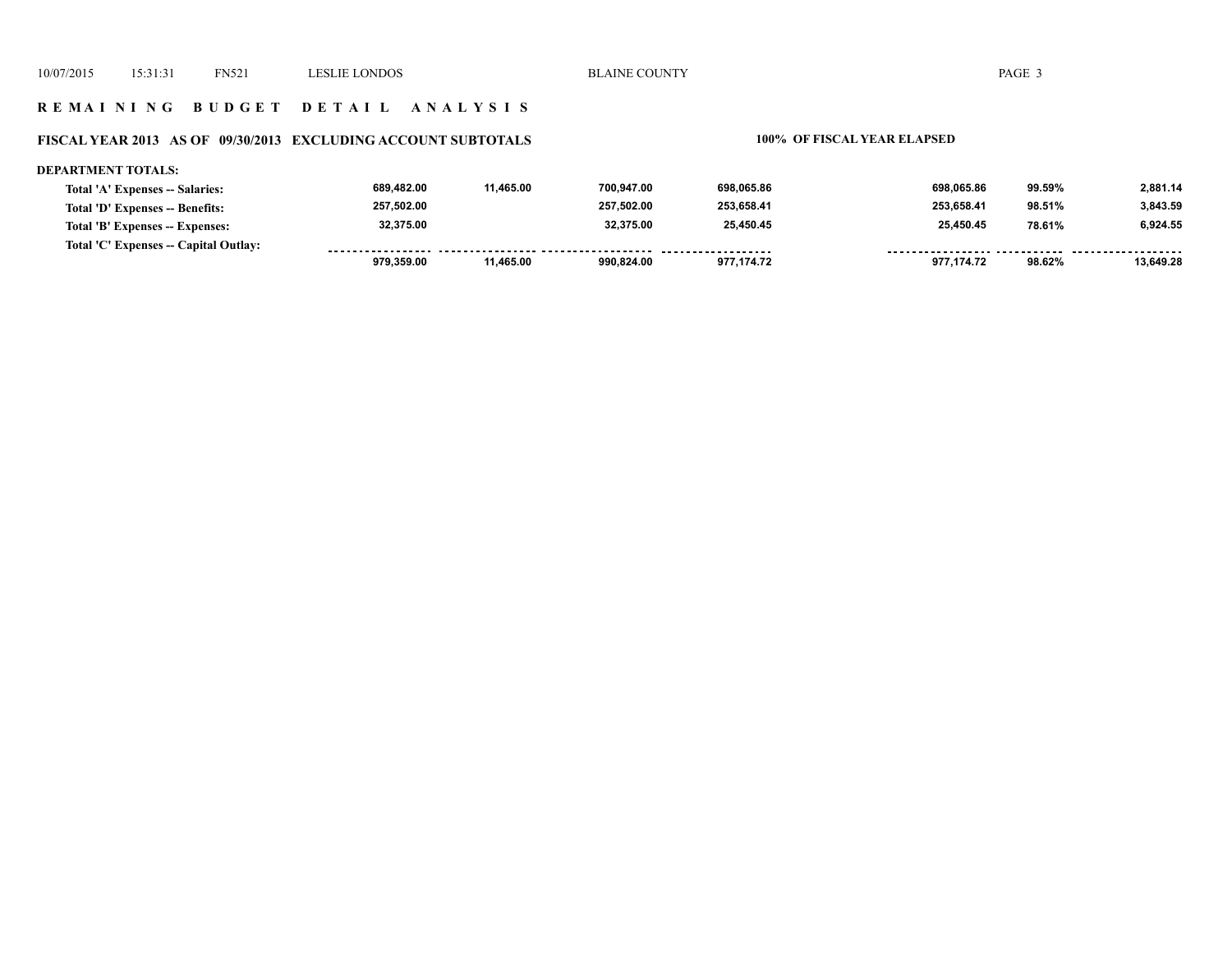## **R E M A I N I N G B U D G E T D E T A I L A N A L Y S I S**

# **FISCAL YEAR 2013 AS OF 09/30/2013 EXCLUDING ACCOUNT SUBTOTALS 100% OF FISCAL YEAR ELAPSED**

# **FUND 0001 GENERAL FUND (CURRENT EXPENSE)**

**-02 ASSESSOR**

|           |                                       | Original      | <b>Budget</b>  | <b>Budgeted</b> |                    | ----------EXPENDITURES---------- |                  |         | <b>Budget</b>  |
|-----------|---------------------------------------|---------------|----------------|-----------------|--------------------|----------------------------------|------------------|---------|----------------|
| Acct No.  | <b>Account Description</b>            | <b>Budget</b> | <b>Changes</b> | Amount          | <b>Paid Claims</b> | <b>Unpaid Claims</b>             | <b>Total Exp</b> | Percent | <b>Balance</b> |
| 0401-0000 | <b>SALARIES - OFFICER</b>             | 78,121.00     |                | 78,121.00       | 78,076.48          |                                  | 78,076.48        | 99.94%  | 44.52          |
| 0402-0000 | SALARIES - CHIEF DEPUTY               | 51,915.00     | 208.00         | 52,123.00 C     | 52,087.20          |                                  | 52,087.20        | 99.93%  | 35.80          |
| 0402-0004 | SALARIES - MOTOR VEH. DEPUTIES        | 98,184.00     | 1,383.00       | 99,567.00 C     | 99,445.62          |                                  | 99,445.62        | 99.88%  | 121.38         |
|           | Total 'A' Budget -- Salaries:         | 228,220.00    | 1,591.00       | 229,811.00      | 229,609.30         |                                  | 229,609.30       | 99.91%  | 201.70         |
| 0410-0000 | <b>RETIREMENT</b>                     | 24,000.00     |                | 24,000.00       | 24,185.07          |                                  | 24,185.07        | 100.77% | (185.07)       |
| 0411-0000 | <b>FICA</b>                           | 17,250.00     |                | 17,250.00       | 16,744.89          |                                  | 16,744.89        | 97.07%  | 505.11         |
| 0412-0000 | <b>LIFE INSURANCE</b>                 | 350.00        |                | 350.00          | 346.87             |                                  | 346.87           | 99.11%  | 3.13           |
| 0413-0000 | <b>MEDICAL INSURANCE</b>              | 38,837.00     |                | 38,837.00       | 36,284.04          |                                  | 36,284.04        | 93.43%  | 2,552.96       |
| 0413-0002 | <b>WELLNESS</b>                       | 125.00        |                | 125.00          | 79.00              |                                  | 79.00            | 63.20%  | 46.00          |
| 0414-0000 | <b>DENTAL INSURANCE</b>               | 2,100.00      |                | 2,100.00        | 2,022.00           |                                  | 2,022.00         | 96.29%  | 78.00          |
| 0415-0000 | STATE UNEMPLOYMENT                    | 1,250.00      |                | 1,250.00        | 811.10             |                                  | 811.10           | 64.89%  | 438.90         |
| 0416-0000 | WORKER'S COMPENSATION INSUR.          | 600.00        |                | 600.00          | 325.00             |                                  | 325.00           | 54.17%  | 275.00         |
|           | Total 'D' Budget -- Benefits:         | 84,512.00     |                | 84,512.00       | 80,797.97          |                                  | 80,797.97        | 95.61%  | 3,714.03       |
| 0426-0000 | <b>ADVERTISING</b>                    | 200.00        |                | 200.00          | 1,240.75           |                                  | 1,240.75         | 620.38% | (1,040.75)     |
| 0439-0001 | PER DIEM                              | 500.00        |                | 500.00          | 272.79             |                                  | 272.79           | 54.56%  | 227.21         |
| 0440-0001 | SUPPLIES - ASSESSOR & MTR VEH         | 7,500.00      |                | 7,500.00        | 7,064.86           |                                  | 7,064.86         | 94.20%  | 435.14         |
| 0490-0000 | <b>MAINT AGREE &amp; EQUIP</b>        | 2,840.00      |                | 2,840.00        | 2,512.48           |                                  | 2,512.48         | 88.47%  | 327.52         |
| 0492-0001 | REPAIRS DMV/ASSESSOR                  | 200.00        |                | 200.00          | 439.48             |                                  | 439.48           | 219.74% | (239.48)       |
| 0542-0001 | POSTAGE-ASSESSOR/MOTOR VEH            | 12,500.00     |                | 12,500.00       | 13,716.27          |                                  | 13,716.27        | 109.73% | (1,216.27)     |
| 0542-0003 | POSTAGE - RENEWAL - BOISE             | 5,850.00      |                | 5,850.00        | 5,067.82           |                                  | 5,067.82         | 86.63%  | 782.18         |
| 0563-0000 | <b>CONVENTIONS</b>                    | 800.00        |                | 800.00          | 395.00             |                                  | 395.00           | 49.38%  | 405.00         |
| 0569-0000 | <b>EDUCATION- OTHER</b>               | 500.00        |                | 500.00          | 172.90             |                                  | 172.90           | 34.58%  | 327.10         |
| 0741-0000 | GIS                                   | 1,000.00      |                | 1,000.00        | 28.57              |                                  | 28.57            | 2.86%   | 971.43         |
|           | <b>Total 'B' Budget -- Expenses:</b>  | 31,890.00     |                | 31,890.00       | 30,910.92          |                                  | 30,910.92        | 96.93%  | 979.08         |
|           | <b>DEPARTMENT TOTALS:</b>             |               |                |                 |                    |                                  |                  |         |                |
|           | Total 'A' Expenses -- Salaries:       | 228,220.00    | 1,591.00       | 229,811.00      | 229,609.30         |                                  | 229,609.30       | 99.91%  | 201.70         |
|           | Total 'D' Expenses -- Benefits:       | 84,512.00     |                | 84,512.00       | 80,797.97          |                                  | 80,797.97        | 95.61%  | 3,714.03       |
|           | Total 'B' Expenses -- Expenses:       | 31,890.00     |                | 31,890.00       | 30,910.92          |                                  | 30,910.92        | 96.93%  | 979.08         |
|           | Total 'C' Expenses -- Capital Outlay: |               |                |                 |                    |                                  |                  |         |                |
|           |                                       | 344,622.00    | 1,591.00       | 346,213.00      | 341,318.19         |                                  | 341,318.19       | 98.59%  | 4,894.81       |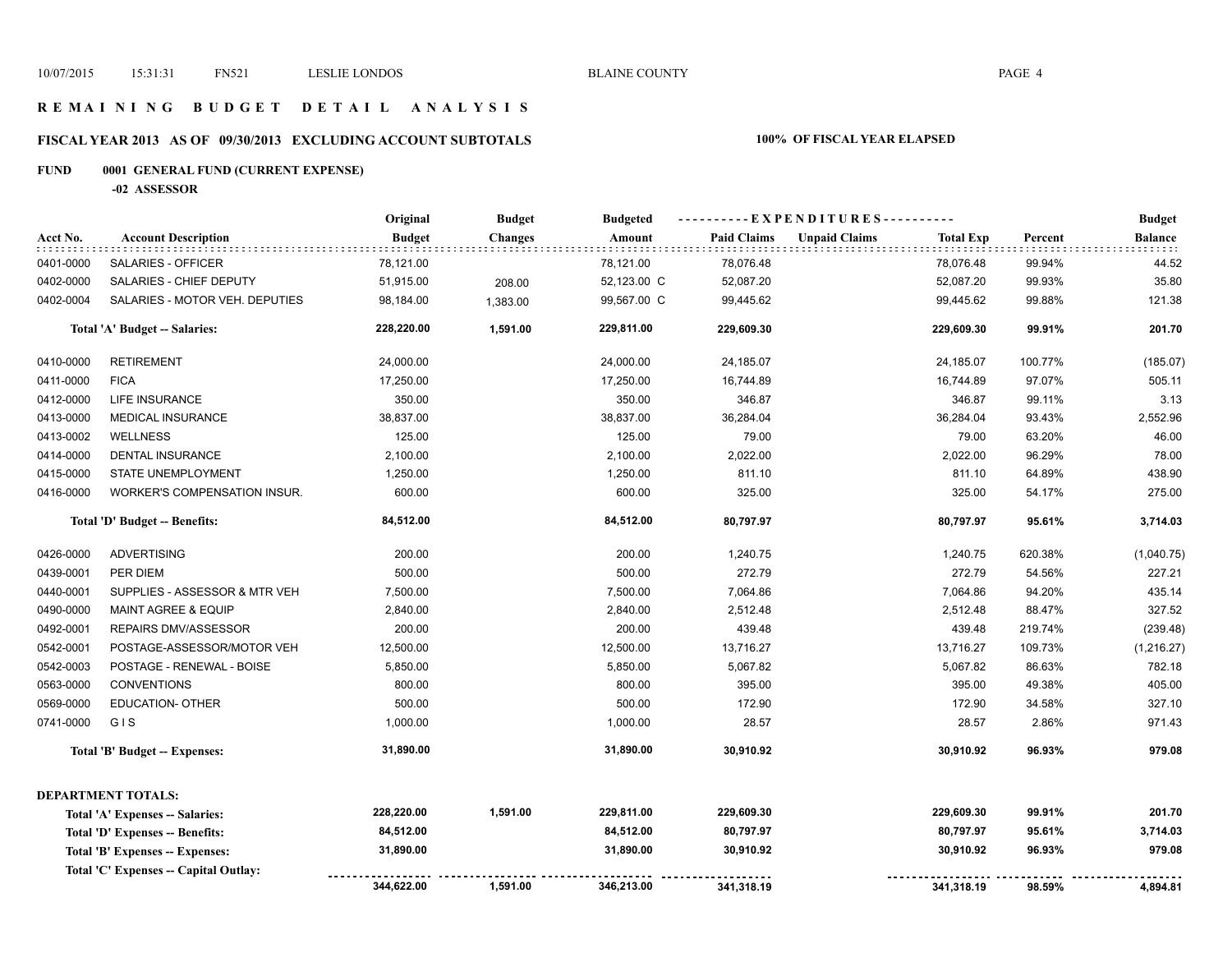## **R E M A I N I N G B U D G E T D E T A I L A N A L Y S I S**

**FISCAL YEAR 2013 AS OF 09/30/2013 EXCLUDING ACCOUNT SUBTOTALS 100% OF FISCAL YEAR ELAPSED**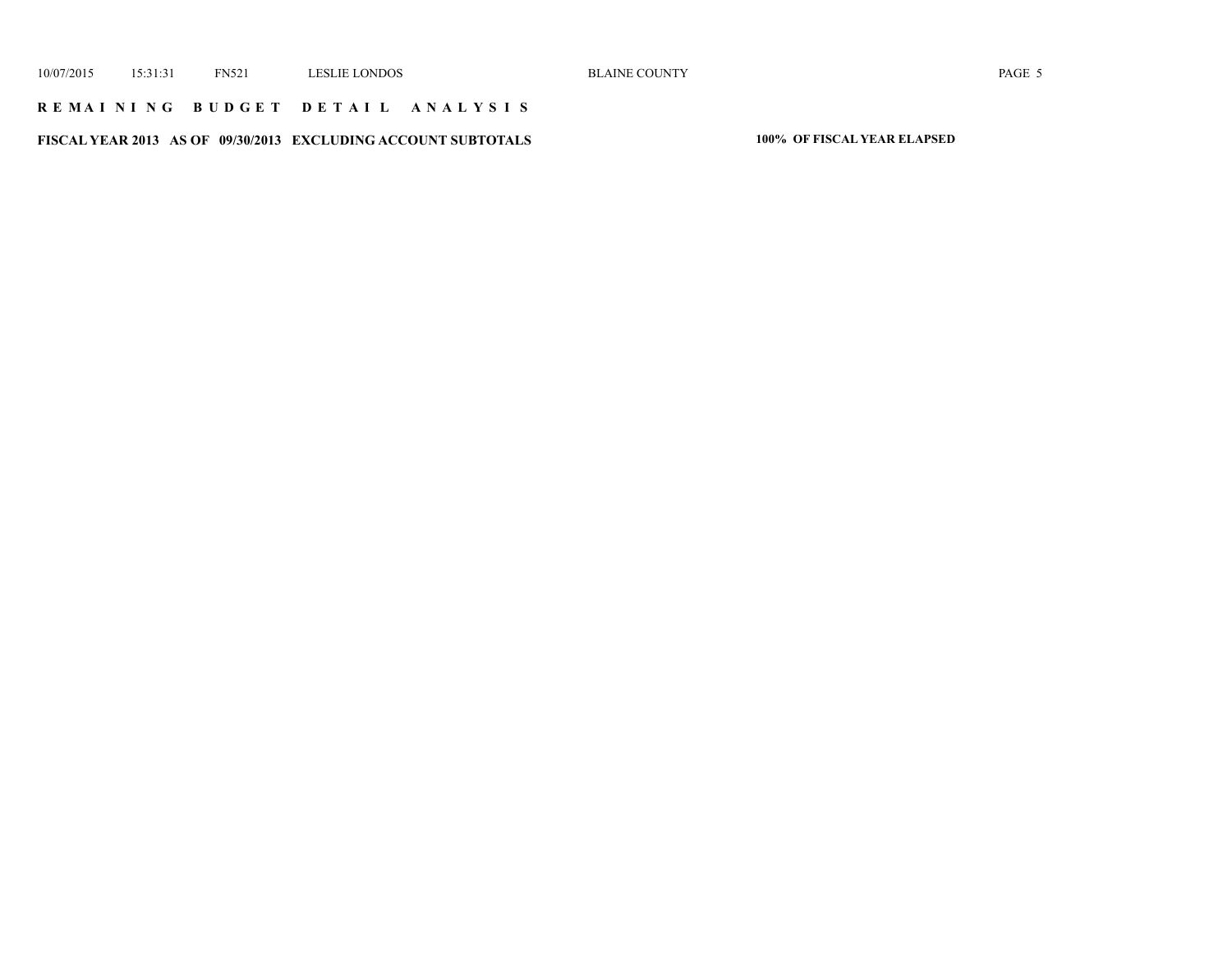## **R E M A I N I N G B U D G E T D E T A I L A N A L Y S I S**

# **FISCAL YEAR 2013 AS OF 09/30/2013 EXCLUDING ACCOUNT SUBTOTALS 100% OF FISCAL YEAR ELAPSED**

# **FUND 0001 GENERAL FUND (CURRENT EXPENSE)**

**-03 TREASURER / TAX COLLECTOR**

|           |                                     | Original      | <b>Budget</b>  | <b>Budgeted</b> |                    | ----------EXPENDITURES---------- |                  |         | <b>Budget</b> |
|-----------|-------------------------------------|---------------|----------------|-----------------|--------------------|----------------------------------|------------------|---------|---------------|
| Acct No.  | <b>Account Description</b>          | <b>Budget</b> | <b>Changes</b> | Amount          | <b>Paid Claims</b> | <b>Unpaid Claims</b>             | <b>Total Exp</b> | Percent | Balance       |
| 0401-0000 | SALARIES - OFFICER                  | 78,121.00     |                | 78,121.00       | 78,076.48          |                                  | 78,076.48        | 99.94%  | 44.52         |
| 0402-0000 | SALARIES - DEPUTIES                 | 32,615.00     |                | 32,615.00       | 32,238.51          |                                  | 32,238.51        | 98.85%  | 376.49        |
| 0402-0001 | SALARIES - CHIEF DEPUTY             | 48,585.00     | 491.00         | 49,076.00 C     | 49,021.00          |                                  | 49,021.00        | 99.89%  | 55.00         |
|           | Total 'A' Budget -- Salaries:       | 159,321.00    | 491.00         | 159,812.00      | 159,335.99         |                                  | 159,335.99       | 99.70%  | 476.01        |
| 0410-0000 | <b>RETIREMENT</b>                   | 16,800.00     |                | 16,800.00       | 16,783.56          |                                  | 16,783.56        | 99.90%  | 16.44         |
| 0411-0000 | <b>FICA</b>                         | 12,050.00     |                | 12,050.00       | 11,104.30          |                                  | 11,104.30        | 92.15%  | 945.70        |
| 0412-0000 | <b>LIFE INSURANCE</b>               | 225.00        |                | 225.00          | 220.68             |                                  | 220.68           | 98.08%  | 4.32          |
| 0413-0000 | MEDICAL INSURANCE                   | 28,465.00     |                | 28,465.00       | 25,922.04          |                                  | 25,922.04        | 91.07%  | 2,542.96      |
| 0413-0002 | <b>WELLNESS</b>                     | 75.00         |                | 75.00           | 24.00              |                                  | 24.00            | 32.00%  | 51.00         |
| 0414-0000 | DENTAL INSURANCE                    | 1,250.00      |                | 1,250.00        | 1,213.20           |                                  | 1,213.20         | 97.06%  | 36.80         |
| 0415-0000 | STATE UNEMPLOYMENT                  | 875.00        |                | 875.00          | 372.50             |                                  | 372.50           | 42.57%  | 502.50        |
| 0416-0000 | <b>WORKER'S COMPENSATION INSUR.</b> | 400.00        |                | 400.00          | 253.00             |                                  | 253.00           | 63.25%  | 147.00        |
|           | Total 'D' Budget -- Benefits:       | 60,140.00     |                | 60,140.00       | 55,893.28          |                                  | 55,893.28        | 92.94%  | 4,246.72      |
| 0434-0000 | TRAVEL - REGISTRATION, FEES         | 1,400.00      |                | 1,400.00        | 875.00             |                                  | 875.00           | 62.50%  | 525.00        |
| 0439-0000 | TRAVEL - OTHER                      | 3,000.00      |                | 3,000.00        | 1,904.11           |                                  | 1,904.11         | 63.47%  | 1,095.89      |
| 0439-0001 | PER DIEM                            | 750.00        |                | 750.00          | 212.00             |                                  | 212.00           | 28.27%  | 538.00        |
| 0440-0000 | SUPPLIES - OFFICE                   | 4,000.00      |                | 4,000.00        | 2,219.58           |                                  | 2,219.58         | 55.49%  | 1,780.42      |
| 0440-0002 | PROP TAX SHORT PAYMENTS             | 75.00         |                | 75.00           | 58.90              |                                  | 58.90            | 78.53%  | 16.10         |
| 0499-0000 | REPAIRS/MAINT- OTHER                | 500.00        |                | 500.00          | 1,933.04           |                                  | 1,933.04         | 386.61% | (1,433.04)    |
| 0521-0000 | EXPENSES-PUBLIC ADMINISTRATOR       | 1,000.00      |                | 1,000.00        | 3,774.10           |                                  | 3,774.10         | 377.41% | (2,774.10)    |
| 0528-0000 | <b>DUES / MEMBERSHIPS</b>           | 260.00        |                | 260.00          | 225.00             |                                  | 225.00           | 86.54%  | 35.00         |
| 0542-0000 | POSTAGE/OUTSOURCE BILLING           | 16,000.00     |                | 16,000.00       | 15,261.56          |                                  | 15,261.56        | 95.38%  | 738.44        |
| 0546-0000 | <b>PUBLICATIONS</b>                 | 2,000.00      |                | 2,000.00        | 2,371.60           |                                  | 2,371.60         | 118.58% | (371.60)      |
| 0559-0001 | MISC-BANK FEES (LOCKBOX)            | 6,000.00      |                | 6,000.00        | 6,863.16           |                                  | 6,863.16         | 114.39% | (863.16)      |
| 0569-0000 | <b>EDUCATION- OTHER</b>             | 1,000.00      |                | 1,000.00        | 550.00             |                                  | 550.00           | 55.00%  | 450.00        |
| 0569-0001 | <b>EDUCATION - DEPUTIES</b>         | 300.00        |                | 300.00          |                    |                                  |                  | 0.00%   | 300.00        |
| 0701-0000 | <b>LIEN SEARCHES</b>                | 4,000.00      |                | 4,000.00        | 4,600.00           |                                  | 4,600.00         | 115.00% | (600.00)      |
|           | Total 'B' Budget -- Expenses:       | 40,285.00     |                | 40,285.00       | 40,848.05          |                                  | 40,848.05        | 101.40% | (563.05)      |
| 0806-0001 | <b>CAPITAL - EQUIPMENT</b>          | 14,723.00     |                | 14,723.00       | 14,722.90          |                                  | 14,722.90        | 100.00% | 0.10          |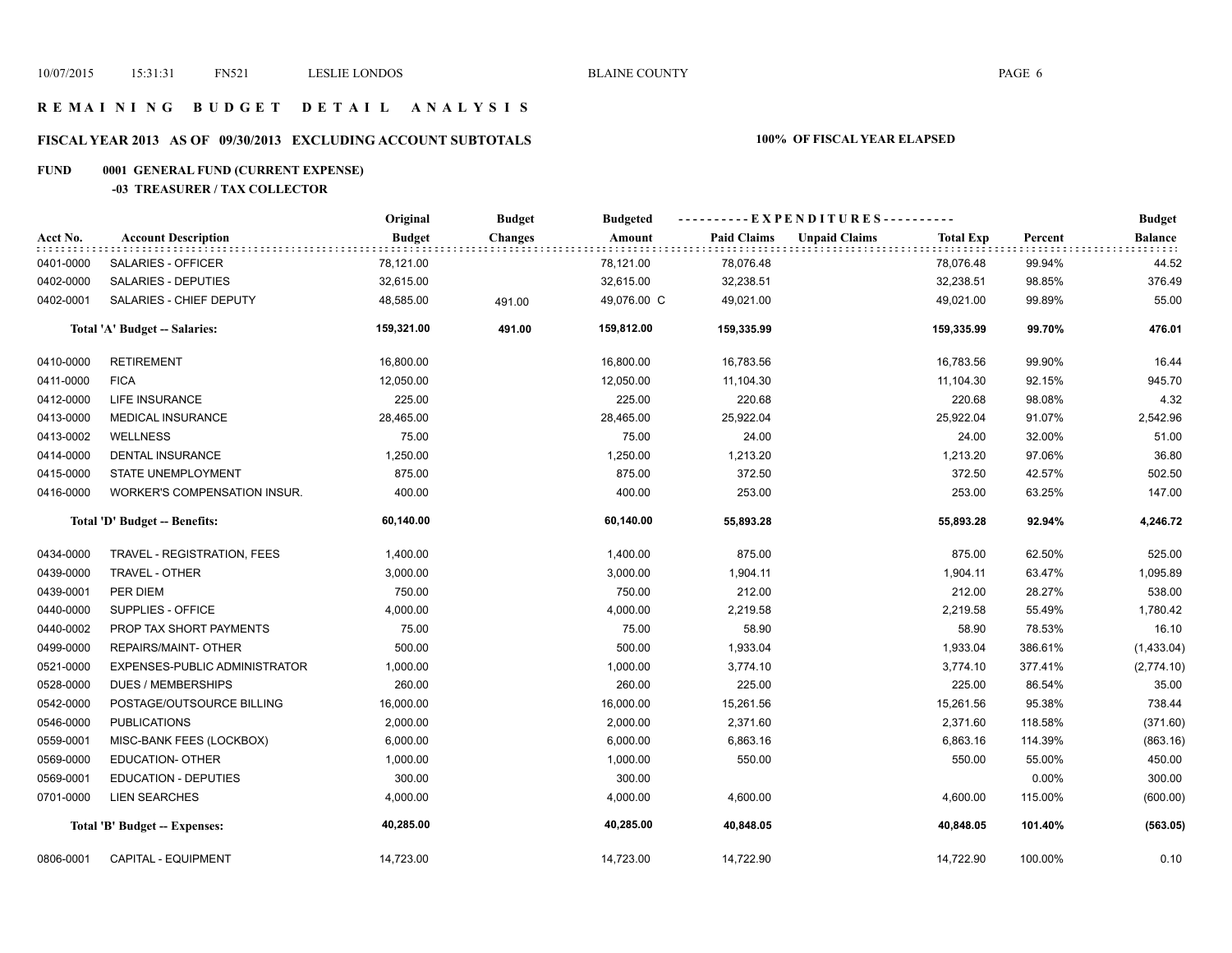## **R E M A I N I N G B U D G E T D E T A I L A N A L Y S I S**

# **FISCAL YEAR 2013 AS OF 09/30/2013 EXCLUDING ACCOUNT SUBTOTALS 100% OF FISCAL YEAR ELAPSED**

# **FUND 0001 GENERAL FUND (CURRENT EXPENSE)**

**-03 TREASURER / TAX COLLECTOR**

|          |                                       | Original      | <b>Budget</b><br><b>Changes</b> | <b>Budgeted</b><br>Amount | $-EXPENDITURES$ --------- |                      |                  |         | <b>Budget</b>  |
|----------|---------------------------------------|---------------|---------------------------------|---------------------------|---------------------------|----------------------|------------------|---------|----------------|
| Acct No. | <b>Account Description</b>            | <b>Budget</b> |                                 |                           | <b>Paid Claims</b>        | <b>Unpaid Claims</b> | <b>Total Exp</b> | Percent | <b>Balance</b> |
|          | Total 'C' Budget -- Capital Outlay:   | 14.723.00     |                                 | 14.723.00                 | 14.722.90                 |                      | 14.722.90        | 100.00% | 0.10           |
|          | <b>DEPARTMENT TOTALS:</b>             |               |                                 |                           |                           |                      |                  |         |                |
|          | Total 'A' Expenses -- Salaries:       | 159.321.00    | 491.00                          | 159.812.00                | 159.335.99                |                      | 159.335.99       | 99.70%  | 476.01         |
|          | Total 'D' Expenses -- Benefits:       | 60.140.00     |                                 | 60.140.00                 | 55,893.28                 |                      | 55,893.28        | 92.94%  | 4.246.72       |
|          | Total 'B' Expenses -- Expenses:       | 40,285.00     |                                 | 40.285.00                 | 40,848.05                 |                      | 40,848.05        | 101.40% | (563.05)       |
|          | Total 'C' Expenses -- Capital Outlay: | 14.723.00     |                                 | 14.723.00                 | 14.722.90                 |                      | 14.722.90        | 100.00% | 0.10           |
|          |                                       | 274.469.00    | 491.00                          | 274.960.00                | 270.800.22                |                      | 270.800.22       | 98.49%  | 4,159.78       |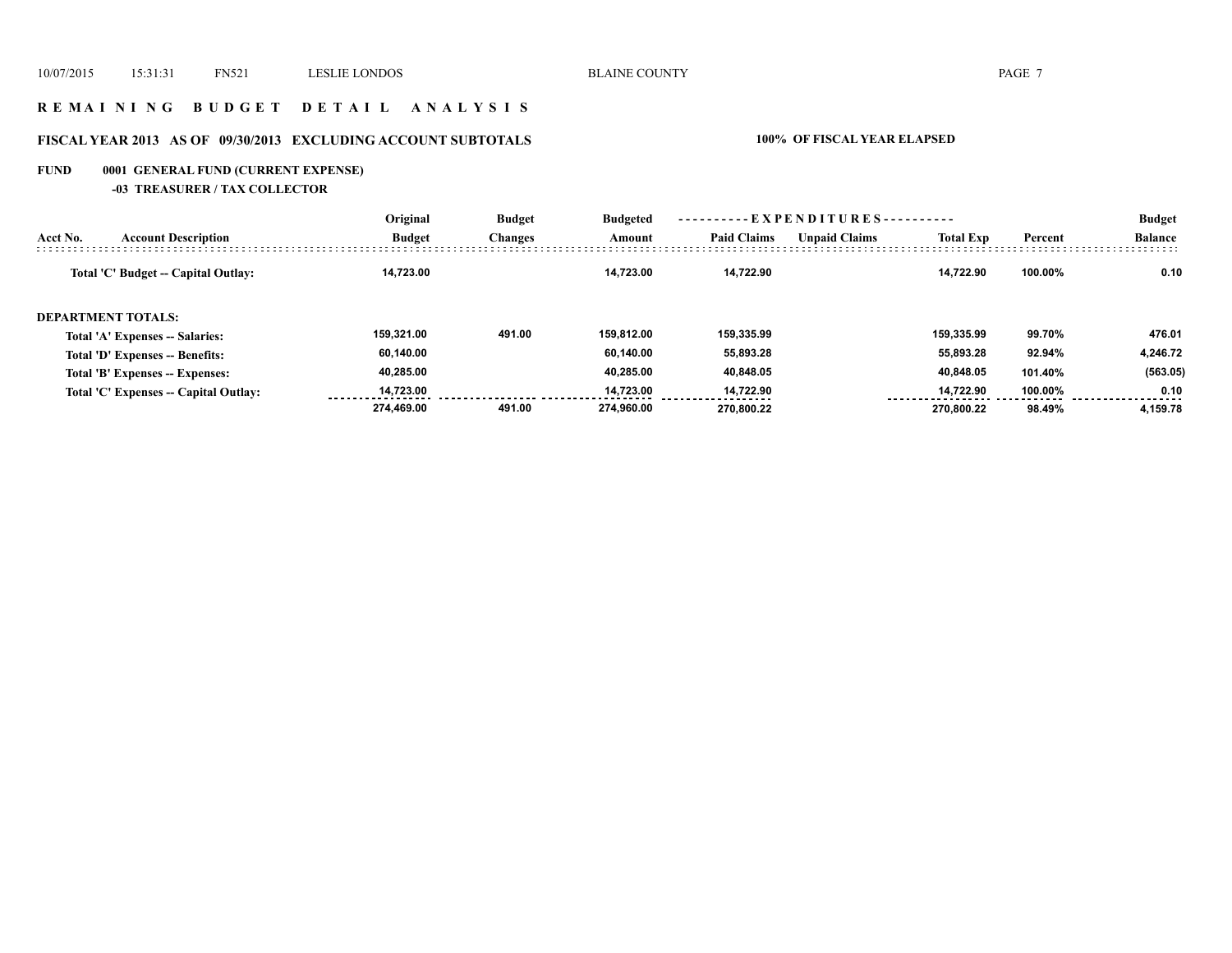## **R E M A I N I N G B U D G E T D E T A I L A N A L Y S I S**

# **FISCAL YEAR 2013 AS OF 09/30/2013 EXCLUDING ACCOUNT SUBTOTALS 100% OF FISCAL YEAR ELAPSED**

# **FUND 0001 GENERAL FUND (CURRENT EXPENSE)**

**-04 SHERIFF**

|           |                                     | Original      | <b>Budget</b>  | <b>Budgeted</b> |                    | ----------EXPENDITURES----------         |         | <b>Budget</b>  |
|-----------|-------------------------------------|---------------|----------------|-----------------|--------------------|------------------------------------------|---------|----------------|
| Acct No.  | <b>Account Description</b>          | <b>Budget</b> | <b>Changes</b> | Amount          | <b>Paid Claims</b> | <b>Unpaid Claims</b><br><b>Total Exp</b> | Percent | <b>Balance</b> |
| 0401-0000 | SALARIES-OFFICER                    | 90,377.00     |                | 90,377.00       | 90,325.59          | 90,325.59                                | 99.94%  | 51.41          |
| 0401-0001 | SALARIES-CHIEF DEPUTY               | 85,250.00     | 3,162.00       | 88,412.00 C     | 86,991.24          | 86,991.24                                | 98.39%  | 1,420.76       |
| 0402-0000 | SALARIES-DEPUTIES                   | 879,622.00    | 13,111.00      | 892,733.00 C    | 868,450.24         | 868,450.24                               | 97.28%  | 24,282.76      |
| 0402-0001 | SALARIES-ANIMAL CONTROL             | 19,846.00     | 156.00         | 20,002.00 C     | 19,982.02          | 19,982.02                                | 99.90%  | 19.98          |
| 0402-0002 | SALARIES - OFFICE ADMIN             | 155,038.00    |                | 155,038.00      | 142,833.24         | 142,833.24                               | 92.13%  | 12,204.76      |
| 0402-0007 | SALARIES-DISASTER SVCS              | 36,931.00     | 441.00         | 37,372.00 C     | 34,824.44          | 34,824.44                                | 93.18%  | 2,547.56       |
| 0402-0008 | SALARIES - PROTECTIVE CUSTODY       | 8,500.00      |                | 8,500.00        | 2,977.50           | 2,977.50                                 | 35.03%  | 5,522.50       |
| 0402-0009 | *SALARIES-RMS ADMIN                 |               | 37,219.00      | 37,219.00 C     | 37,184.09          | 37,184.09                                | 99.91%  | 34.91          |
| 0409-0002 | SALARIES-RESERVES                   | 500.00        |                | 500.00          |                    |                                          | 0.00%   | 500.00         |
| 0409-0093 | *SALARIES-WILDFIRE                  |               |                |                 | 55,082.81          | 55,082.81                                | 0.00%   | (55,082.81)    |
| 0409-0099 | SALARIES-OVERTIME                   | 55,000.00     |                | 55,000.00       | 50,184.76          | 50,184.76                                | 91.25%  | 4,815.24       |
|           | Total 'A' Budget -- Salaries:       | 1,331,064.00  | 54,089.00      | 1,385,153.00    | 1,388,835.93       | 1,388,835.93                             | 100.27% | (3,682.93)     |
| 0410-0000 | <b>RETIREMENT</b>                   | 140,000.00    | 3,953.59       | 143,953.59 C    | 146,566.40         | 146,566.40                               | 101.82% | (2,612.81)     |
| 0411-0000 | <b>FICA</b>                         | 99,000.00     | 2,847.25       | 101,847.25 C    | 100,904.98         | 100,904.98                               | 99.07%  | 942.27         |
| 0412-0000 | LIFE INSURANCE                      | 1,900.00      | 73.56          | 1,973.56 C      | 1,808.35           | 1,808.35                                 | 91.63%  | 165.21         |
| 0413-0000 | <b>MEDICAL INSURANCE</b>            | 192,645.00    | 7,172.64       | 199,817.64 C    | 196,062.09         | 196,062.09                               | 98.12%  | 3,755.55       |
| 0413-0002 | <b>WELLNESS</b>                     | 650.00        | 25.00          | 675.00 C        | 199.00             | 199.00                                   | 29.48%  | 476.00         |
| 0414-0000 | DENTAL INSURANCE                    | 10,550.00     | 404.40         | 10,954.40 C     | 9,941.50           | 9,941.50                                 | 90.75%  | 1,012.90       |
| 0415-0000 | STATE UNEMPLOYMENT                  | 7,080.00      | 204.70         | 7,284.70 C      | 6,755.97           | 6,755.97                                 | 92.74%  | 528.73         |
| 0416-0000 | <b>WORKER'S COMPENSATION INSUR.</b> | 37,450.00     | 93.05          | 37,543.05 C     | 29,183.28          | 29,183.28                                | 77.73%  | 8,359.77       |
|           | Total 'D' Budget -- Benefits:       | 489,275.00    | 14,774.19      | 504,049.19      | 491,421.57         | 491,421.57                               | 97.49%  | 12,627.62      |
| 0439-0000 | TRAVEL - SHERIFF                    | 3,000.00      |                | 3,000.00        | 1,474.50           | 1,474.50                                 | 49.15%  | 1,525.50       |
| 0439-0001 | PER DIEM                            | 6,000.00      |                | 6,000.00        | 3,397.75           | 3,397.75                                 | 56.63%  | 2,602.25       |
| 0439-0002 | TRAVEL EXPENSES FOR TRAINING        | 6,000.00      |                | 6,000.00        | 3,480.38           | 3,480.38                                 | 58.01%  | 2,519.62       |
| 0440-0000 | SUPPLIES - OFFICE                   | 14,000.00     |                | 14,000.00       | 10,696.35          | 10,696.35                                | 76.40%  | 3,303.65       |
| 0464-0000 | UTILITIES- TELEPHONE, OTHER         | 20,800.00     |                | 20,800.00       | 12,781.67          | 12,781.67                                | 61.45%  | 8,018.33       |
| 0479-0000 | VEHICLES - OTHER OPERATING EXP      | 109,000.00    |                | 109,000.00      | 134,091.72         | 134,091.72                               | 123.02% | (25,091.72)    |
| 0479-0002 | OPERATING EXP - DISASTER SVCS       | 2,500.00      |                | 2,500.00        | 2,229.68           | 2,229.68                                 | 89.19%  | 270.32         |
| 0479-0003 | OPERATING EXP-SEARCH RESCUE         | 4,000.00      |                | 4,000.00        | 343.28             | 343.28                                   | 8.58%   | 3,656.72       |
| 0479-0007 | <b>GENERATOR FUEL</b>               | 1,000.00      |                | 1,000.00        | 456.18             | 456.18                                   | 45.62%  | 543.82         |
| 0489-0000 | PROFESSIONAL SVC- OTHER             | 500.00        |                | 500.00          | 435.00             | 435.00                                   | 87.00%  | 65.00          |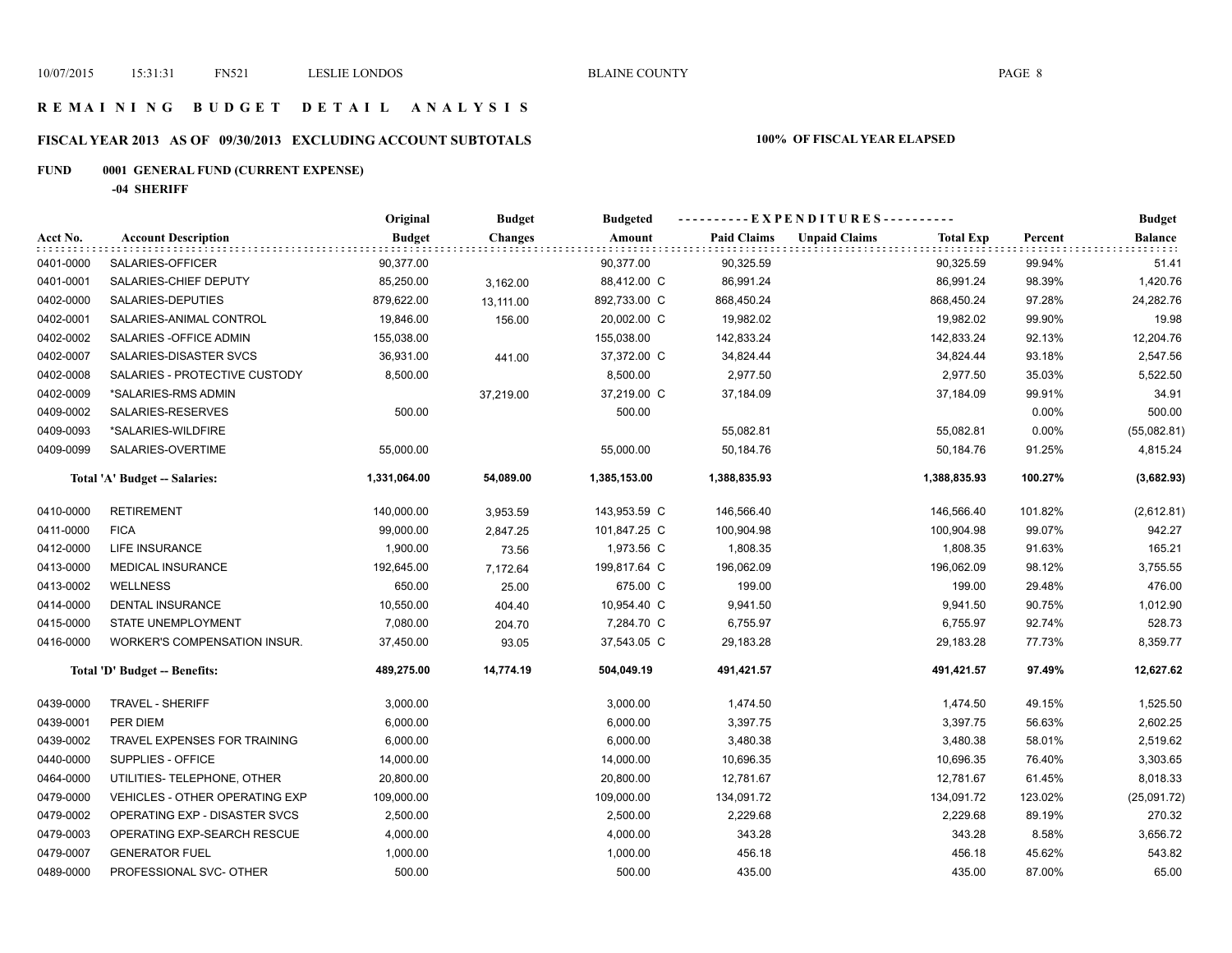## **R E M A I N I N G B U D G E T D E T A I L A N A L Y S I S**

# **FISCAL YEAR 2013 AS OF 09/30/2013 EXCLUDING ACCOUNT SUBTOTALS 100% OF FISCAL YEAR ELAPSED**

# **FUND 0001 GENERAL FUND (CURRENT EXPENSE)**

**-04 SHERIFF**

|           |                                       | Original      | <b>Budget</b>  | <b>Budgeted</b> |                    | ----------EXPENDITURES---------- |                  |         | <b>Budget</b>  |
|-----------|---------------------------------------|---------------|----------------|-----------------|--------------------|----------------------------------|------------------|---------|----------------|
| Acct No.  | <b>Account Description</b>            | <b>Budget</b> | <b>Changes</b> | Amount          | <b>Paid Claims</b> | <b>Unpaid Claims</b>             | <b>Total Exp</b> | Percent | <b>Balance</b> |
| 0495-0000 | REPAIRS/MAINT- COMMUNICATIONS         | 7,000.00      |                | 7,000.00        | 2,568.42           |                                  | 2,568.42         | 36.69%  | 4,431.58       |
| 0495-0001 | 700 MHZ MASTER MAINTENANCE            | 6,860.00      |                | 6,860.00        | 6,860.00           |                                  | 6,860.00         | 100.00% |                |
| 0499-0000 | REPAIRS/MAINT- OTHER                  | 5,000.00      |                | 5,000.00        | 1,328.52           |                                  | 1,328.52         | 26.57%  | 3,671.48       |
| 0503-0002 | PROTECTIVE CUSTODY/MENTAL HOLD        | 2,700.00      |                | 2,700.00        |                    |                                  |                  | 0.00%   | 2,700.00       |
| 0528-0000 | <b>DUES / MEMBERSHIPS</b>             | 1,700.00      |                | 1,700.00        | 1,388.00           |                                  | 1,388.00         | 81.65%  | 312.00         |
| 0533-0000 | <b>INVESTIGATION</b>                  | 3,000.00      |                | 3,000.00        | 3,241.19           |                                  | 3,241.19         | 108.04% | (241.19)       |
| 0542-0000 | <b>POSTAGE</b>                        | 4,000.00      |                | 4,000.00        | 3,192.50           |                                  | 3,192.50         | 79.81%  | 807.50         |
| 0554-0000 | <b>UNIFORMS</b>                       | 15,000.00     |                | 15,000.00       | 13,574.58          |                                  | 13,574.58        | 90.50%  | 1,425.42       |
| 0556-0000 | WEAPONS / AMMUNITION, ETC             | 5,000.00      |                | 5,000.00        | 5,050.56           |                                  | 5,050.56         | 101.01% | (50.56)        |
| 0556-0001 | SUPPLIES - EQUIPMENT                  | 5,000.00      |                | 5,000.00        | 1,393.18           |                                  | 1,393.18         | 27.86%  | 3,606.82       |
| 0556-0002 | *RMS LOGISYS/MOTOROLA NON-CAP         |               | 59,824.77      | 59,824.77 C     | 59,824.77          |                                  | 59,824.77        | 100.00% |                |
| 0556-0003 | *SERT TRAINING-TREASURY FORF          |               | 707.46         | 707.46 C        | 707.46             |                                  | 707.46           | 100.00% |                |
| 0556-0004 | BLAINE COUNTY RMS CONTRIBUTION        | 30,665.00     |                | 30,665.00       | 30,664.50          |                                  | 30,664.50        | 100.00% | 0.50           |
| 0569-0000 | <b>EDUCATION -OTHER</b>               | 15,000.00     |                | 15,000.00       | 10,669.79          |                                  | 10,669.79        | 71.13%  | 4,330.21       |
| 0591-0002 | <b>RECRUITMENT/JOB FAIRS</b>          | 2,500.00      |                | 2,500.00        | 800.00             |                                  | 800.00           | 32.00%  | 1,700.00       |
| 0671-0015 | *HOMELAND SECURITY GRANT EXP          |               | 3,772.00       | 3,772.00 C      | 4,355.58           |                                  | 4,355.58         | 115.47% | (583.58)       |
| 0714-0005 | TELEPHONE ALLOWANCE                   | 7,140.00      |                | 7,140.00        | 7,118.50           |                                  | 7,118.50         | 99.70%  | 21.50          |
| 0780-0000 | <b>CRIME PREVENTION</b>               | 1,000.00      |                | 1,000.00        |                    |                                  |                  | 0.00%   | 1,000.00       |
| 0780-0002 | * PAL OPERATING BUDGET                |               | 21,442.00      | 21,442.00 C     | 21,442.00          |                                  | 21,442.00        | 100.00% |                |
| 0780-0003 | *YOUTH PROGRAMS-YOUTH PLATES          |               | 3,500.00       | 3,500.00 C      | 3,500.00           |                                  | 3,500.00         | 100.00% |                |
|           | Total 'B' Budget -- Expenses:         | 278,365.00    | 89,246.23      | 367,611.23      | 347,066.06         |                                  | 347,066.06       | 94.41%  | 20,545.17      |
| 0801-0000 | CAPITAL-VEHICLES                      | 110,000.00    | 11,000.00      | 121,000.00 C    | 119,331.79         |                                  | 119,331.79       | 98.62%  | 1,668.21       |
| 0806-0001 | CAPITAL - COMPUTER                    | 7,000.00      |                | 7,000.00        | 6,986.57           |                                  | 6,986.57         | 99.81%  | 13.43          |
| 0899-0002 | *CAPITAL-RMS LOGISYS/MOTOROLA         |               | 12,814.00      | 12,814.00 C     | 12,814.00          |                                  | 12,814.00        | 100.00% |                |
|           | Total 'C' Budget -- Capital Outlay:   | 117,000.00    | 23,814.00      | 140,814.00      | 139,132.36         |                                  | 139,132.36       | 98.81%  | 1,681.64       |
|           | <b>DEPARTMENT TOTALS:</b>             |               |                |                 |                    |                                  |                  |         |                |
|           | Total 'A' Expenses -- Salaries:       | 1,331,064.00  | 54,089.00      | 1,385,153.00    | 1,388,835.93       |                                  | 1,388,835.93     | 100.27% | (3,682.93)     |
|           | Total 'D' Expenses -- Benefits:       | 489,275.00    | 14,774.19      | 504,049.19      | 491,421.57         |                                  | 491,421.57       | 97.49%  | 12,627.62      |
|           | Total 'B' Expenses -- Expenses:       | 278,365.00    | 89,246.23      | 367,611.23      | 347,066.06         |                                  | 347,066.06       | 94.41%  | 20,545.17      |
|           | Total 'C' Expenses -- Capital Outlay: | 117,000.00    | 23,814.00      | 140,814.00      | 139,132.36         |                                  | 139,132.36       | 98.81%  | 1,681.64       |
|           |                                       | 2,215,704.00  | 181,923.42     | 2,397,627.42    | 2,366,455.92       |                                  | 2,366,455.92     | 98.70%  | 31,171.50      |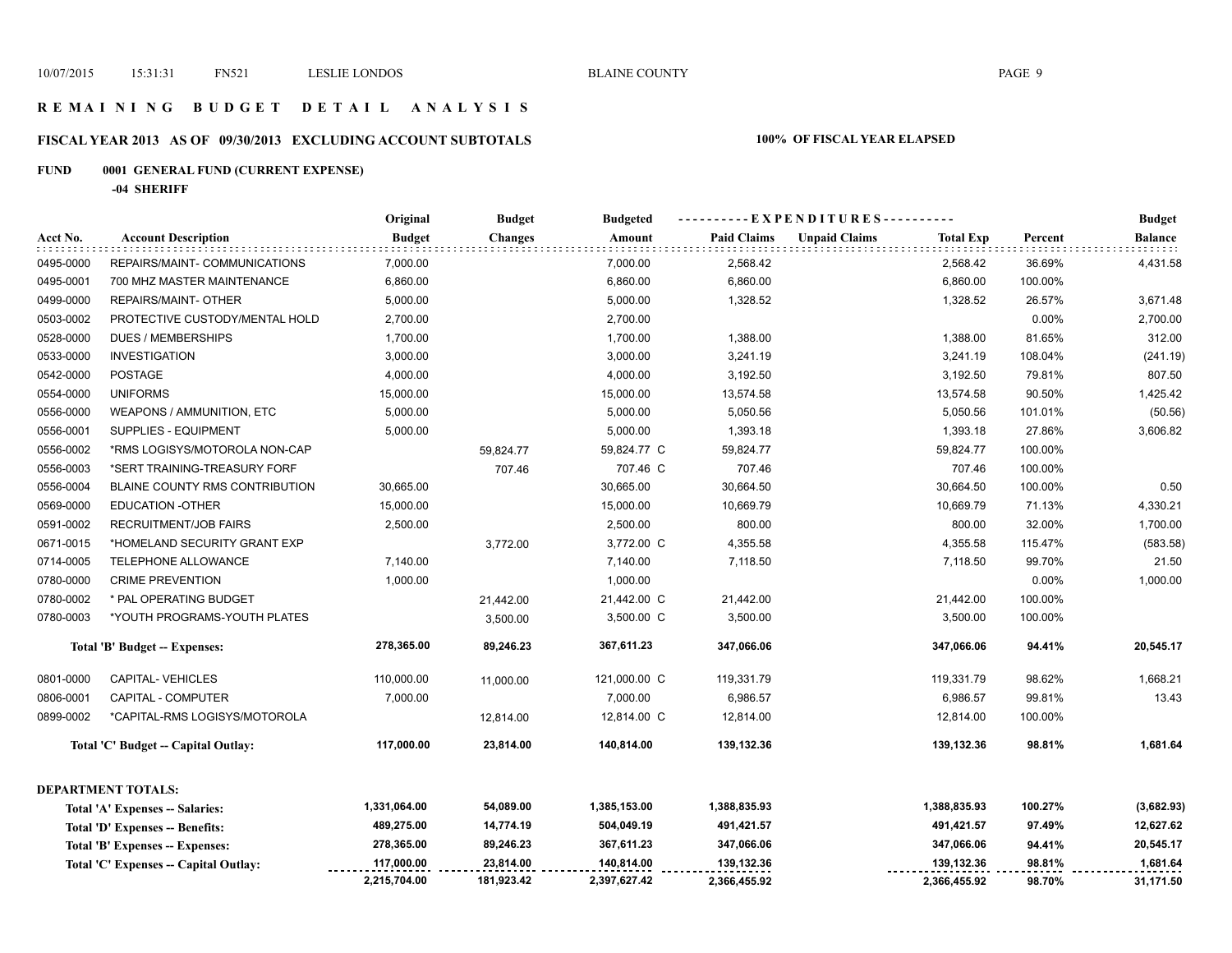# **R E M A I N I N G B U D G E T D E T A I L A N A L Y S I S**

# **FISCAL YEAR 2013 AS OF 09/30/2013 EXCLUDING ACCOUNT SUBTOTALS 100% OF FISCAL YEAR ELAPSED**

# **FUND 0001 GENERAL FUND (CURRENT EXPENSE)**

**-05 COMMISSIONERS**

|           |                                     | Original      | <b>Budget</b>  | <b>Budgeted</b> |                    | ----------EXPENDITURES---------- |                  |          | <b>Budget</b>  |
|-----------|-------------------------------------|---------------|----------------|-----------------|--------------------|----------------------------------|------------------|----------|----------------|
| Acct No.  | <b>Account Description</b>          | <b>Budget</b> | <b>Changes</b> | Amount          | <b>Paid Claims</b> | <b>Unpaid Claims</b>             | <b>Total Exp</b> | Percent  | <b>Balance</b> |
| 0401-0000 | SALARIES - OFFICER                  | 184,566.00    |                | 184,566.00      | 181,497.23         |                                  | 181,497.23       | 98.34%   | 3,068.77       |
| 0401-0001 | SALARIES - ADMINISTRATOR            | 138,040.00    |                | 138,040.00      | 137,661.60         |                                  | 137,661.60       | 99.73%   | 378.40         |
| 0409-0003 | SALARIES - ASSISTANT                | 37,200.00     | 354.00         | 37,554.00 C     | 37,509.74          |                                  | 37,509.74        | 99.88%   | 44.26          |
| 0409-0099 | SALARIES - OVERTIME                 | 25.00         |                | 25.00           |                    |                                  |                  | $0.00\%$ | 25.00          |
|           | Total 'A' Budget -- Salaries:       | 359,831.00    | 354.00         | 360,185.00      | 356,668.57         |                                  | 356,668.57       | 99.02%   | 3,516.43       |
| 0410-0000 | <b>RETIREMENT</b>                   | 37,400.00     |                | 37,400.00       | 37,572.96          |                                  | 37,572.96        | 100.46%  | (172.96)       |
| 0411-0000 | <b>FICA</b>                         | 27,550.00     |                | 27,550.00       | 24,939.72          |                                  | 24,939.72        | 90.53%   | 2,610.28       |
| 0412-0000 | LIFE INSURANCE                      | 370.00        |                | 370.00          | 361.67             |                                  | 361.67           | 97.75%   | 8.33           |
| 0413-0000 | <b>MEDICAL INSURANCE</b>            | 43,196.00     |                | 43,196.00       | 43,121.37          |                                  | 43,121.37        | 99.83%   | 74.63          |
| 0413-0002 | <b>WELLNESS</b>                     | 125.00        |                | 125.00          | 24.00              |                                  | 24.00            | 19.20%   | 101.00         |
| 0414-0000 | <b>DENTAL INSURANCE</b>             | 2,085.00      |                | 2,085.00        | 1,988.30           |                                  | 1,988.30         | 95.36%   | 96.70          |
| 0415-0000 | <b>STATE UNEMPLOYMENT</b>           | 1,825.00      |                | 1,825.00        | 928.98             |                                  | 928.98           | 50.90%   | 896.02         |
| 0416-0000 | <b>WORKER'S COMPENSATION INSUR.</b> | 830.00        |                | 830.00          | 906.00             |                                  | 906.00           | 109.16%  | (76.00)        |
|           | Total 'D' Budget -- Benefits:       | 113,381.00    |                | 113,381.00      | 109,843.00         |                                  | 109,843.00       | 96.88%   | 3,538.00       |
| 0439-0000 | TRAVEL - OTHER (OUT OF TOWN)        | 5,000.00      |                | 5,000.00        | 5,649.58           |                                  | 5,649.58         | 112.99%  | (649.58)       |
| 0439-0001 | PER DIEM                            | 1,800.00      |                | 1,800.00        | 1,018.00           |                                  | 1,018.00         | 56.56%   | 782.00         |
| 0439-0002 | <b>MEALS (IN TOWN)</b>              | 200.00        |                | 200.00          | 207.23             |                                  | 207.23           | 103.62%  | (7.23)         |
| 0439-0003 | CONFERENCE-EDUCATION                | 2,750.00      |                | 2,750.00        | 1,984.00           |                                  | 1,984.00         | 72.15%   | 766.00         |
| 0439-0005 | <b>NACO TRAVEL</b>                  | 2,500.00      |                | 2,500.00        |                    |                                  |                  | 0.00%    | 2,500.00       |
| 0440-0000 | SUPPLIES - OFFICE                   | 3,500.00      |                | 3,500.00        | 3,895.62           |                                  | 3,895.62         | 111.30%  | (395.62)       |
| 0440-0001 | SUPPLIES/MEETINGS                   | 250.00        |                | 250.00          | 247.68             |                                  | 247.68           | 99.07%   | 2.32           |
| 0492-0001 | REPAIRS/MAINT-VEHICLE               | 150.00        |                | 150.00          |                    |                                  |                  | 0.00%    | 150.00         |
| 0497-0000 | MAINTENANCE AGREEMENTS              | 2,500.00      |                | 2,500.00        | 2,461.97           |                                  | 2,461.97         | 98.48%   | 38.03          |
| 0528-0000 | <b>DUES / MEMBERSHIPS</b>           | 2,000.00      |                | 2,000.00        | 1,404.00           |                                  | 1,404.00         | 70.20%   | 596.00         |
| 0542-0000 | <b>POSTAGE</b>                      | 500.00        |                | 500.00          | 100.00             |                                  | 100.00           | 20.00%   | 400.00         |
| 0569-0008 | EDUCATION-LEADERSHIP TRAINING       | 1,000.00      |                | 1,000.00        |                    |                                  |                  | 0.00%    | 1,000.00       |
| 0714-0005 | TELEPHONE ALLOWANCE                 | 250.00        |                | 250.00          | 1,103.00           |                                  | 1,103.00         | 441.20%  | (853.00)       |
|           | Total 'B' Budget -- Expenses:       | 22,400.00     |                | 22,400.00       | 18,071.08          |                                  | 18,071.08        | 80.67%   | 4,328.92       |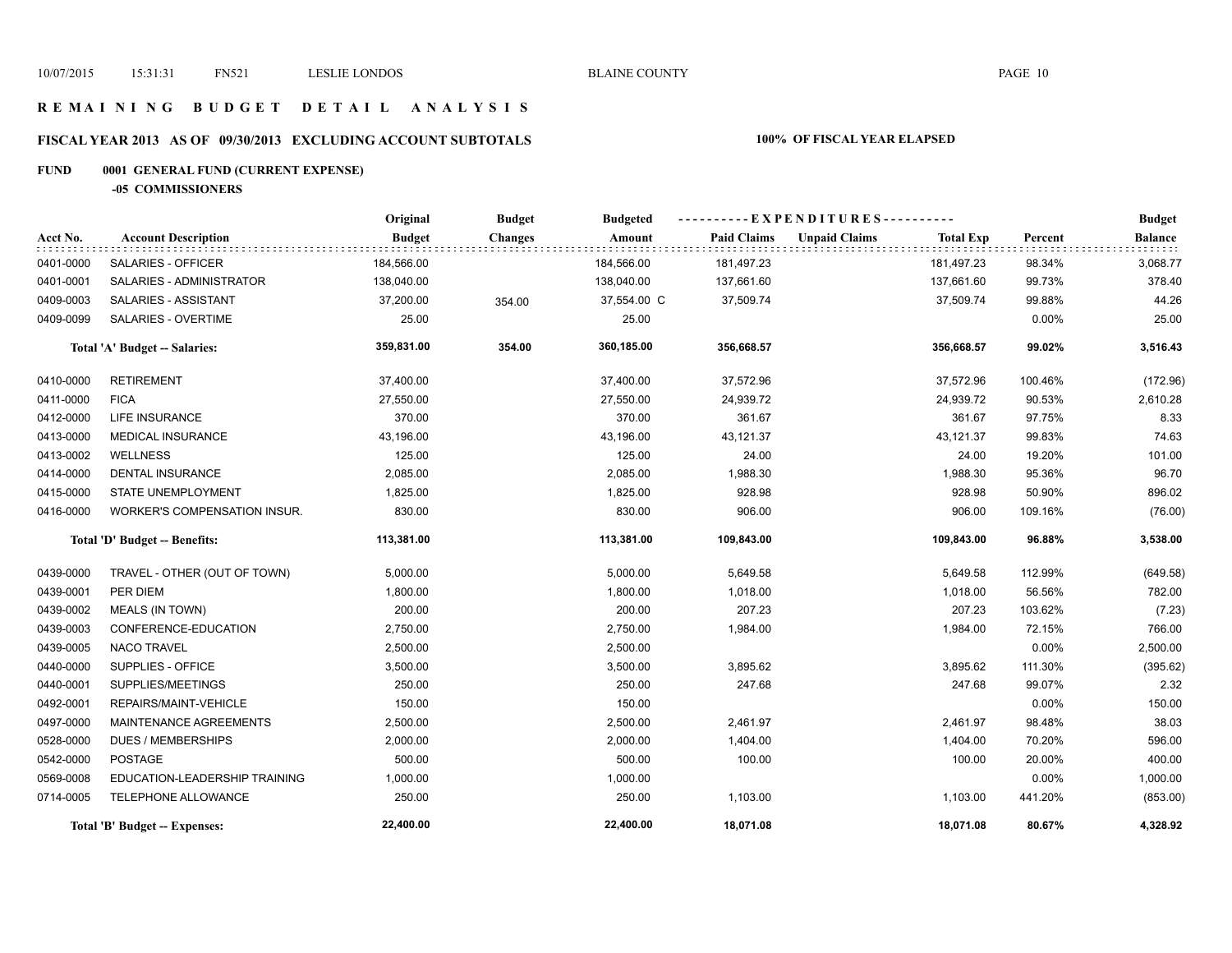### **R E M A I N I N G B U D G E T D E T A I L A N A L Y S I S**

### **FISCAL YEAR 2013 AS OF 09/30/2013 EXCLUDING ACCOUNT SUBTOTALS 100% OF FISCAL YEAR ELAPSED**

### **DEPARTMENT TOTALS: 359,831.00 354.00 360,185.00 356,668.57 356,668.57 99.02% 3,516.43 Total 'A' Expenses -- Salaries: 113,381.00 113,381.00 109,843.00 109,843.00 96.88% 3,538.00 Total 'D' Expenses -- Benefits: 22,400.00 22,400.00 18,071.08 18,071.08 80.67% 4,328.92 Total 'B' Expenses -- Expenses: Total 'C' Expenses -- Capital Outlay:** ................. .......... ................... . . . . . . . . . ........ ...... <u>....... .........</u>  **495,612.00 354.00 495,966.00 484,582.65 484,582.65 97.70% 11,383.35**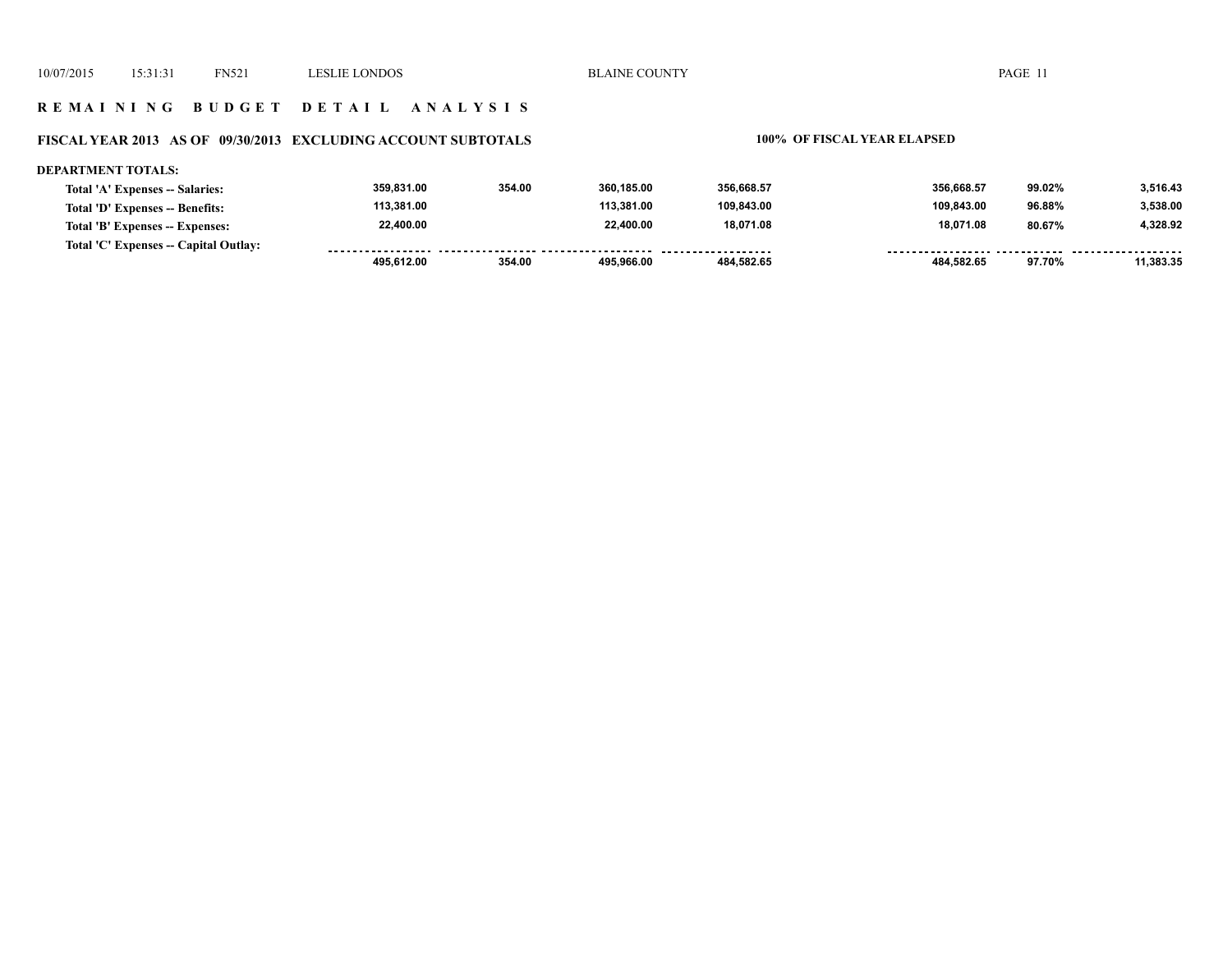## **R E M A I N I N G B U D G E T D E T A I L A N A L Y S I S**

# **FISCAL YEAR 2013 AS OF 09/30/2013 EXCLUDING ACCOUNT SUBTOTALS 100% OF FISCAL YEAR ELAPSED**

# **FUND 0001 GENERAL FUND (CURRENT EXPENSE)**

**-06 CORONER**

|           |                                       | Original      | <b>Budget</b><br><b>Budgeted</b> |                    | ---------- EXPENDITURES----------        |         | <b>Budget</b>  |
|-----------|---------------------------------------|---------------|----------------------------------|--------------------|------------------------------------------|---------|----------------|
| Acct No.  | <b>Account Description</b>            | <b>Budget</b> | <b>Changes</b><br>Amount         | <b>Paid Claims</b> | <b>Unpaid Claims</b><br><b>Total Exp</b> | Percent | <b>Balance</b> |
| 0401-0000 | SALARIES - OFFICER                    | 23,540.00     | 23,540.00                        | 23,526.49          | 23,526.49                                | 99.94%  | 13.51          |
| 0401-0002 | SALARIES - CHIEF DEPUTY               | 20,000.00     | 20,000.00                        |                    |                                          | 0.00%   | 20,000.00      |
|           | Total 'A' Budget -- Salaries:         | 43,540.00     | 43,540.00                        | 23,526.49          | 23,526.49                                | 54.03%  | 20,013.51      |
| 0410-0000 | <b>RETIREMENT</b>                     | 4,480.00      | 4,480.00                         | 2,478.11           | 2,478.11                                 | 55.31%  | 2,001.89       |
| 0411-0000 | <b>FICA</b>                           | 3,250.00      | 3,250.00                         | 1,799.73           | 1,799.73                                 | 55.38%  | 1,450.27       |
| 0412-0000 | LIFE INSURANCE                        | 140.00        | 140.00                           | 54.24              | 54.24                                    | 38.74%  | 85.76          |
| 0413-0000 | <b>MEDICAL INSURANCE</b>              | 11,178.00     | 11,178.00                        |                    |                                          | 0.00%   | 11,178.00      |
| 0413-0002 | <b>WELLNESS</b>                       | 50.00         | 50.00                            |                    |                                          | 0.00%   | 50.00          |
| 0414-0000 | <b>DENTAL INSURANCE</b>               | 420.00        | 420.00                           |                    |                                          | 0.00%   | 420.00         |
| 0415-0000 | STATE UNEMPLOYMENT                    | 250.00        | 250.00                           |                    |                                          | 0.00%   | 250.00         |
| 0416-0000 | WORKER'S COMPENSATION INSUR.          | 540.00        | 540.00                           | 261.00             | 261.00                                   | 48.33%  | 279.00         |
|           | Total 'D' Budget -- Benefits:         | 20,308.00     | 20,308.00                        | 4,593.08           | 4,593.08                                 | 22.62%  | 15,714.92      |
| 0430-0000 | TRAVEL - MILEAGE - AUTOPSIES          | 2,000.00      | 2,000.00                         | 3,500.00           | 3,500.00                                 | 175.00% | (1,500.00)     |
| 0439-0000 | TRAVEL - OTHER                        | 600.00        | 600.00                           | 265.00             | 265.00                                   | 44.17%  | 335.00         |
| 0439-0001 | PER DIEM                              | 300.00        | 300.00                           |                    |                                          | 0.00%   | 300.00         |
| 0440-0000 | SUPPLIES - OFFICE                     | 1,500.00      | 1,500.00                         | 1,360.80           | 1,360.80                                 | 90.72%  | 139.20         |
| 0464-0000 | UTILITIES- TELEPHONE, OTHER           | 600.00        | 600.00                           |                    |                                          | 0.00%   | 600.00         |
| 0509-0000 | <b>TRAINING</b>                       | 2,500.00      | 2,500.00                         | 150.00             | 150.00                                   | 6.00%   | 2,350.00       |
| 0610-0000 | CORONER-LABORATORY                    | 1,500.00      | 1,500.00                         | 2,505.56           | 2,505.56                                 | 167.04% | (1,005.56)     |
| 0611-0000 | CORONER- AUTOPSIES / INQUESTS         | 9,000.00      | 9,000.00                         | 13,180.00          | 13,180.00                                | 146.44% | (4, 180.00)    |
| 0611-0001 | FORENSIC INVESTIGATION                | 2,000.00      | 2,000.00                         |                    |                                          | 0.00%   | 2,000.00       |
| 0679-0000 | CONTRACT-OFFICE ASSISTANT             | 4,500.00      | 4,500.00                         | 4,500.00           | 4,500.00                                 | 100.00% |                |
|           | Total 'B' Budget -- Expenses:         | 24,500.00     | 24,500.00                        | 25,461.36          | 25,461.36                                | 103.92% | (961.36)       |
|           | <b>DEPARTMENT TOTALS:</b>             |               |                                  |                    |                                          |         |                |
|           | Total 'A' Expenses -- Salaries:       | 43,540.00     | 43,540.00                        | 23,526.49          | 23,526.49                                | 54.03%  | 20,013.51      |
|           | Total 'D' Expenses -- Benefits:       | 20,308.00     | 20,308.00                        | 4,593.08           | 4,593.08                                 | 22.62%  | 15,714.92      |
|           | Total 'B' Expenses -- Expenses:       | 24,500.00     | 24,500.00                        | 25,461.36          | 25,461.36                                | 103.92% | (961.36)       |
|           | Total 'C' Expenses -- Capital Outlay: |               |                                  |                    |                                          |         |                |
|           |                                       | 88,348.00     | 88,348.00                        | 53,580.93          | 53,580.93                                | 60.65%  | 34,767.07      |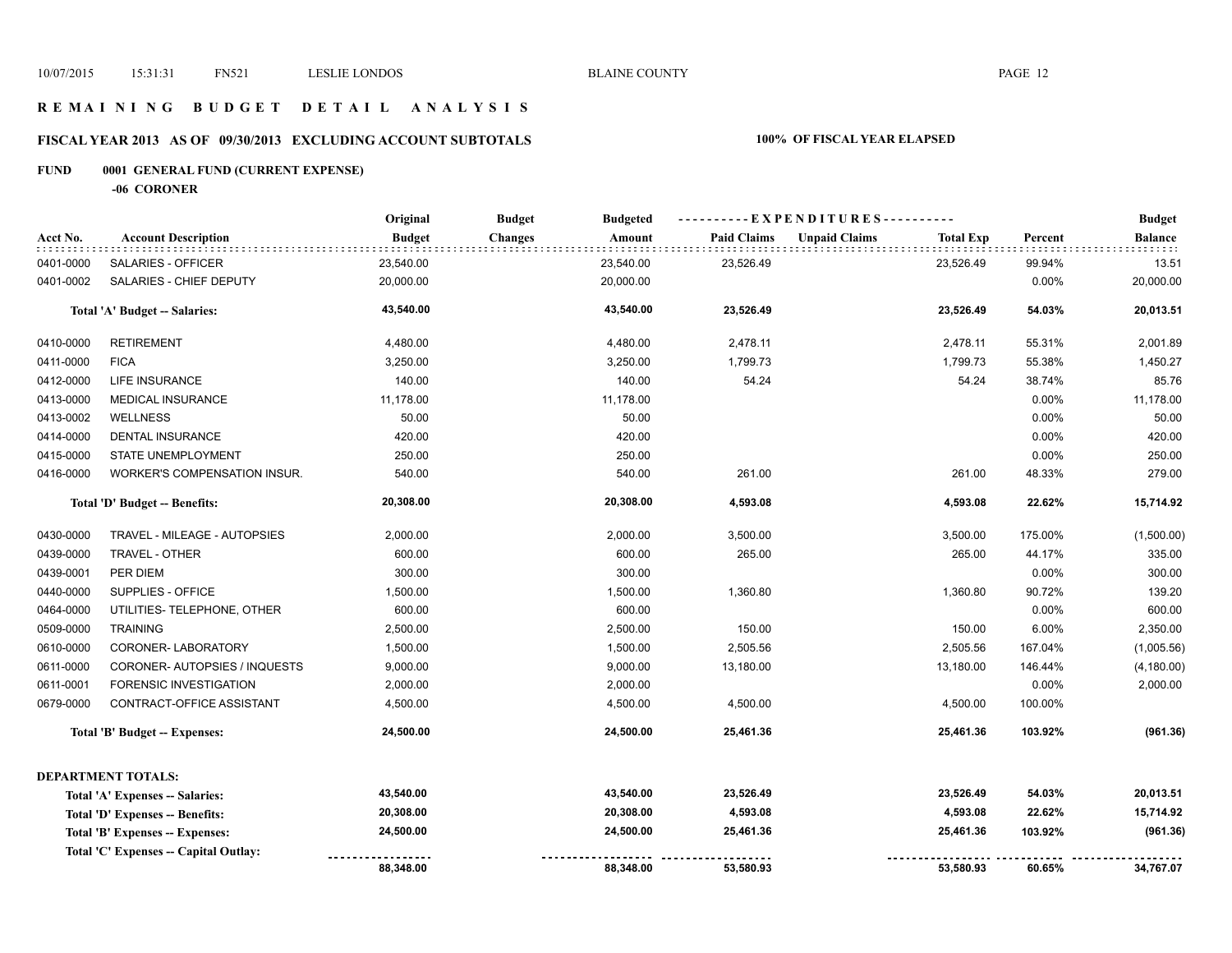## **R E M A I N I N G B U D G E T D E T A I L A N A L Y S I S**

# **FISCAL YEAR 2013 AS OF 09/30/2013 EXCLUDING ACCOUNT SUBTOTALS 100% OF FISCAL YEAR ELAPSED**

# **FUND 0001 GENERAL FUND (CURRENT EXPENSE)**

**-07 PROSECUTING ATTORNEY**

|           |                                | Original      | <b>Budget</b>  | <b>Budgeted</b> |                    | ----------EXPENDITURES---------- |                  |         | <b>Budget</b> |
|-----------|--------------------------------|---------------|----------------|-----------------|--------------------|----------------------------------|------------------|---------|---------------|
| Acct No.  | <b>Account Description</b>     | <b>Budget</b> | <b>Changes</b> | Amount          | <b>Paid Claims</b> | <b>Unpaid Claims</b>             | <b>Total Exp</b> | Percent | Balance       |
| 0401-0000 | SALARIES - OFFICER             | 117,766.00    |                | 117,766.00      | 117,698.99         |                                  | 117,698.99       | 99.94%  | 67.01         |
| 0402-0000 | SALARIES - CHIEF DEPUTY        | 105,941.00    | 1,581.00       | 107,522.00 C    | 107,394.40         |                                  | 107,394.40       | 99.88%  | 127.60        |
| 0405-0000 | SALARIES - DEPUTIES            | 150,510.00    | 1,206.00       | 151,716.00 C    | 150,879.60         |                                  | 150,879.60       | 99.45%  | 836.40        |
| 0405-0008 | SALARIES - LEGAL SEC/CRIM PARA | 137,291.00    |                | 137,291.00      | 128,356.29         |                                  | 128,356.29       | 93.49%  | 8,934.71      |
| 0409-0099 | SALARIES - OVERTIME            |               |                |                 | 946.86             |                                  | 946.86           | 0.00%   | (946.86)      |
|           | Total 'A' Budget -- Salaries:  | 511,508.00    | 2,787.00       | 514,295.00      | 505,276.14         |                                  | 505,276.14       | 98.25%  | 9,018.86      |
| 0410-0000 | <b>RETIREMENT</b>              | 53,610.00     |                | 53,610.00       | 53,231.56          |                                  | 53,231.56        | 99.29%  | 378.44        |
| 0411-0000 | <b>FICA</b>                    | 38,550.00     |                | 38,550.00       | 36,384.95          |                                  | 36,384.95        | 94.38%  | 2,165.05      |
| 0412-0000 | <b>LIFE INSURANCE</b>          | 600.00        |                | 600.00          | 570.09             |                                  | 570.09           | 95.02%  | 29.91         |
| 0413-0000 | <b>MEDICAL INSURANCE</b>       | 74,841.00     |                | 74,841.00       | 70,845.45          |                                  | 70,845.45        | 94.66%  | 3,995.55      |
| 0413-0002 | <b>WELLNESS</b>                | 200.00        |                | 200.00          | 24.00              |                                  | 24.00            | 12.00%  | 176.00        |
| 0414-0000 | <b>DENTAL INSURANCE</b>        | 3,350.00      |                | 3,350.00        | 3,134.10           |                                  | 3,134.10         | 93.56%  | 215.90        |
| 0415-0000 | <b>STATE UNEMPLOYMENT</b>      | 2,775.00      |                | 2,775.00        | 2,005.00           |                                  | 2,005.00         | 72.25%  | 770.00        |
| 0416-0000 | WORKER'S COMPENSATION INSUR.   | 1,350.00      |                | 1,350.00        | 842.00             |                                  | 842.00           | 62.37%  | 508.00        |
|           | Total 'D' Budget -- Benefits:  | 175,276.00    |                | 175,276.00      | 167,037.15         |                                  | 167,037.15       | 95.30%  | 8,238.85      |
| 0439-0000 | TRAVEL - OTHER                 | 4,500.00      |                | 4,500.00        | 1,719.07           |                                  | 1,719.07         | 38.20%  | 2,780.93      |
| 0439-0001 | PER DIEM (MEALS)               | 1,250.00      |                | 1,250.00        | 1,086.13           |                                  | 1,086.13         | 86.89%  | 163.87        |
| 0440-0000 | SUPPLIES - OFFICE              | 9,500.00      |                | 9,500.00        | 9,591.65           |                                  | 9,591.65         | 100.96% | (91.65)       |
| 0464-0000 | UTILITIES- TELEPHONE, OTHER    |               |                |                 | 349.95             |                                  | 349.95           | 0.00%   | (349.95)      |
| 0489-0002 | PROF SVC - INTERPRETING        | 10,000.00     |                | 10,000.00       |                    |                                  |                  | 0.00%   | 10,000.00     |
| 0492-0000 | REPAIRS/MAINT - OFFICE EQUIP   | 1,900.00      |                | 1,900.00        | 945.42             |                                  | 945.42           | 49.76%  | 954.58        |
| 0528-0000 | <b>DUES / MEMBERSHIPS</b>      | 5,000.00      |                | 5,000.00        | 4,330.00           |                                  | 4,330.00         | 86.60%  | 670.00        |
| 0536-0000 | <b>LAW LIBRARY</b>             | 10,000.00     |                | 10,000.00       | 10,408.52          |                                  | 10,408.52        | 104.09% | (408.52)      |
| 0542-0000 | <b>POSTAGE</b>                 | 2,500.00      |                | 2,500.00        | 1,083.85           |                                  | 1,083.85         | 43.35%  | 1,416.15      |
| 0560-0000 | EDUCATION- TUITION, REGISTR.   | 2,000.00      |                | 2,000.00        | 50.00              |                                  | 50.00            | 2.50%   | 1,950.00      |
| 0704-0000 | PROFESSIONAL & WITNESS FEES    | 12,000.00     |                | 12,000.00       | 7,425.25           |                                  | 7,425.25         | 61.88%  | 4,574.75      |
| 0704-0001 | <b>DESIGNATED EXAMINATIONS</b> | 30,000.00     |                | 30,000.00       | 19,353.95          |                                  | 19,353.95        | 64.51%  | 10,646.05     |
| 0704-0003 | CONTRACT/LEGAL                 | 30,000.00     | (17,082.51)    | 12,917.49 C     | 6,154.35           |                                  | 6,154.35         | 47.64%  | 6,763.14      |
| 0706-0001 | <b>TRANSCRIPTS</b>             | 3,000.00      |                | 3,000.00        | 5,522.00           |                                  | 5,522.00         | 184.07% | (2,522.00)    |
|           | Total 'B' Budget -- Expenses:  | 121,650.00    | (17,082.51)    | 104,567.49      | 68,020.14          |                                  | 68,020.14        | 65.05%  | 36,547.35     |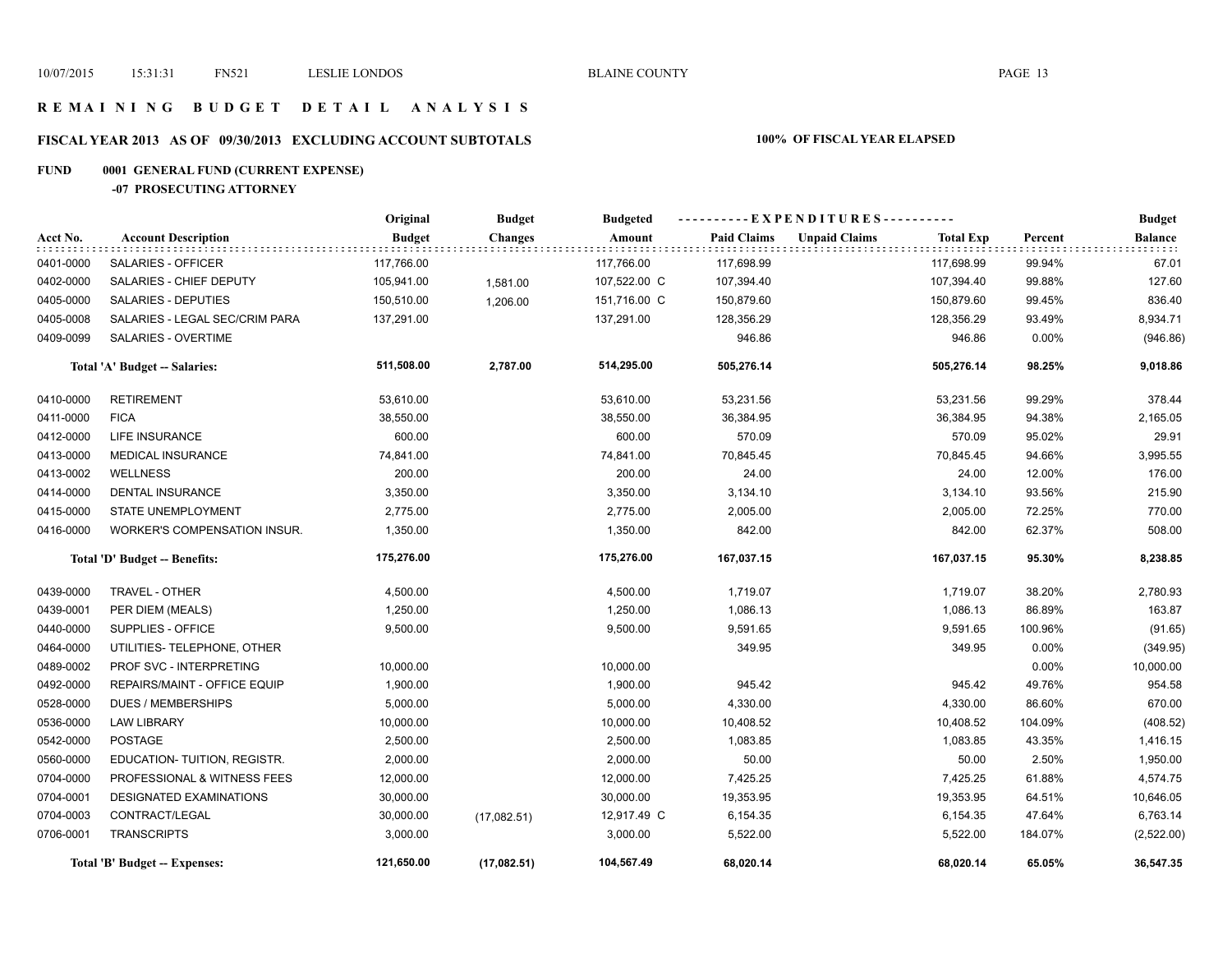## **R E M A I N I N G B U D G E T D E T A I L A N A L Y S I S**

# **FISCAL YEAR 2013 AS OF 09/30/2013 EXCLUDING ACCOUNT SUBTOTALS 100% OF FISCAL YEAR ELAPSED**

# **FUND 0001 GENERAL FUND (CURRENT EXPENSE)**

**-07 PROSECUTING ATTORNEY**

|                    |                                       | Original      | <b>Budget</b><br><b>Changes</b> | <b>Budgeted</b><br>Amount | $-EXPENDITURES$ --------- |                      |                  |         | <b>Budget</b>  |
|--------------------|---------------------------------------|---------------|---------------------------------|---------------------------|---------------------------|----------------------|------------------|---------|----------------|
| Acct No.           | <b>Account Description</b>            | <b>Budget</b> |                                 |                           | <b>Paid Claims</b>        | <b>Unpaid Claims</b> | <b>Total Exp</b> | Percent | <b>Balance</b> |
| 0899-0001          | <b>CAPITAL- OFFICE EQUIPMENT</b>      |               |                                 |                           | 6.142.96                  |                      | 6.142.96         | 0.00%   | (6, 142.96)    |
|                    | Total 'C' Budget -- Capital Outlay:   |               |                                 |                           | 6,142.96                  |                      | 6,142.96         |         | (6, 142.96)    |
| DEPARTMENT TOTALS: |                                       |               |                                 |                           |                           |                      |                  |         |                |
|                    | Total 'A' Expenses -- Salaries:       | 511,508.00    | 2,787.00                        | 514.295.00                | 505.276.14                |                      | 505.276.14       | 98.25%  | 9,018.86       |
|                    | Total 'D' Expenses -- Benefits:       | 175.276.00    |                                 | 175.276.00                | 167.037.15                |                      | 167.037.15       | 95.30%  | 8,238.85       |
|                    | Total 'B' Expenses -- Expenses:       | 121,650.00    | (17,082.51)                     | 104,567.49                | 68,020.14                 |                      | 68.020.14        | 65.05%  | 36,547.35      |
|                    | Total 'C' Expenses -- Capital Outlay: |               |                                 |                           | 6.142.96                  |                      | 6.142.96         |         | (6, 142.96)    |
|                    |                                       | 808.434.00    | (14, 295.51)                    | 794.138.49                | 746.476.39                |                      | 746.476.39       | 94.00%  | 47.662.10      |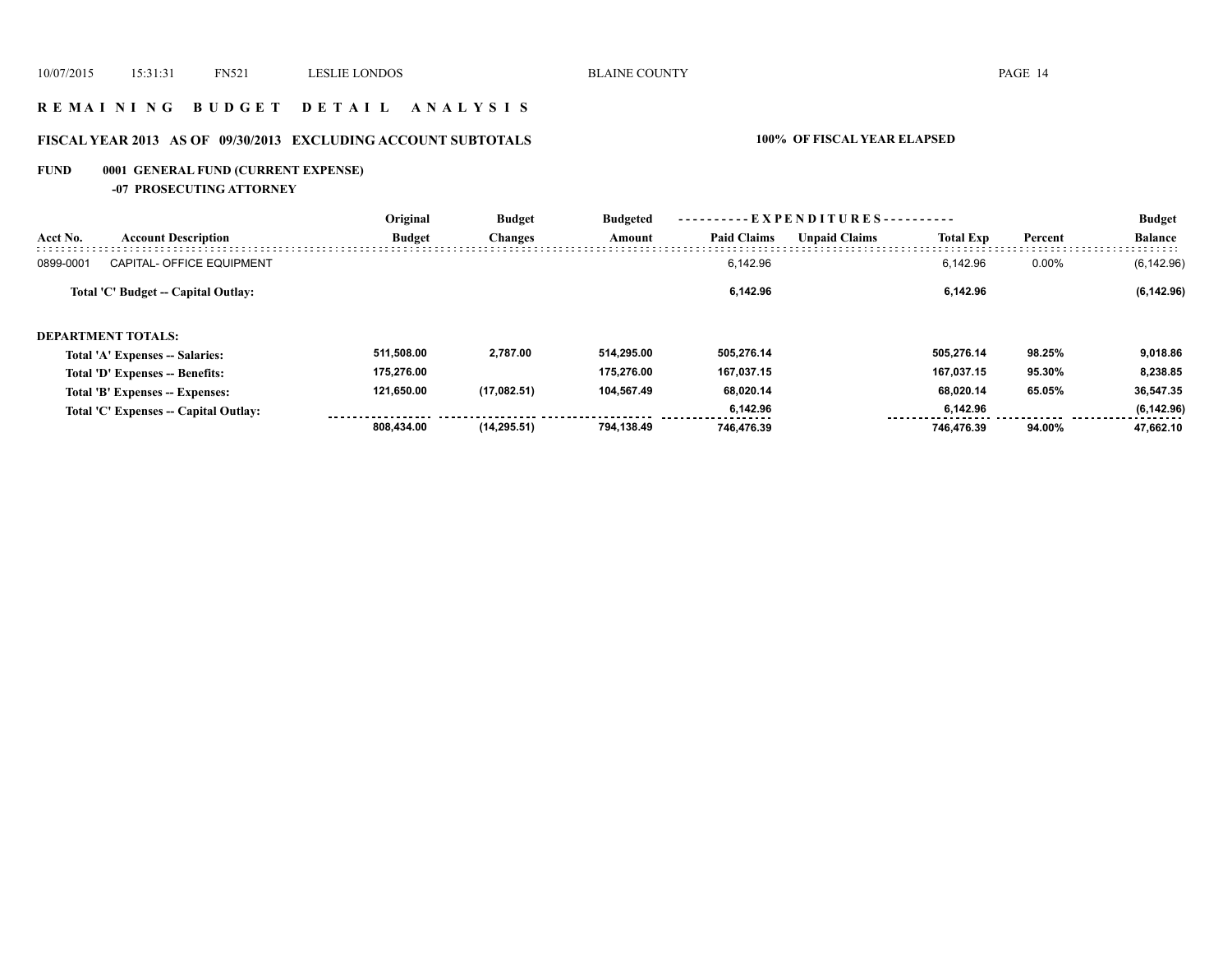## **R E M A I N I N G B U D G E T D E T A I L A N A L Y S I S**

# **FISCAL YEAR 2013 AS OF 09/30/2013 EXCLUDING ACCOUNT SUBTOTALS 100% OF FISCAL YEAR ELAPSED**

# **FUND 0001 GENERAL FUND (CURRENT EXPENSE)**

**-08 PROBATION DEPARTMENT**

|           |                                         | Original      | <b>Budget</b>  | <b>Budgeted</b> |                    | ----------EXPENDITURES---------- |                  |         | <b>Budget</b>  |
|-----------|-----------------------------------------|---------------|----------------|-----------------|--------------------|----------------------------------|------------------|---------|----------------|
| Acct No.  | <b>Account Description</b>              | <b>Budget</b> | <b>Changes</b> | Amount          | <b>Paid Claims</b> | <b>Unpaid Claims</b>             | <b>Total Exp</b> | Percent | <b>Balance</b> |
| 0405-0007 | SALARIES-CHIEF PROBATION OFF            | 76,830.00     | 770.00         | 77,600.00 C     | 77,531.20          |                                  | 77,531.20        | 99.91%  | 68.80          |
| 0405-0008 | SALARIES - PROBATION                    | 183,770.00    | 1,869.00       | 185,639.00 C    | 185,461.20         |                                  | 185,461.20       | 99.90%  | 177.80         |
|           | Total 'A' Budget -- Salaries:           | 260,600.00    | 2,639.00       | 263,239.00      | 262,992.40         |                                  | 262,992.40       | 99.91%  | 246.60         |
| 0410-0000 | <b>RETIREMENT</b>                       | 27,325.00     |                | 27,325.00       | 27,701.71          |                                  | 27,701.71        | 101.38% | (376.71)       |
| 0411-0000 | <b>FICA</b>                             | 19,650.00     |                | 19,650.00       | 18,327.30          |                                  | 18,327.30        | 93.27%  | 1,322.70       |
| 0412-0000 | LIFE INSURANCE                          | 375.00        |                | 375.00          | 367.80             |                                  | 367.80           | 98.08%  | 7.20           |
| 0413-0000 | <b>MEDICAL INSURANCE</b>                | 45,322.00     |                | 45,322.00       | 42,787.80          |                                  | 42,787.80        | 94.41%  | 2,534.20       |
| 0413-0002 | <b>WELLNESS</b>                         | 125.00        |                | 125.00          | 24.00              |                                  | 24.00            | 19.20%  | 101.00         |
| 0414-0000 | <b>DENTAL INSURANCE</b>                 | 2,100.00      |                | 2,100.00        | 2,022.00           |                                  | 2,022.00         | 96.29%  | 78.00          |
| 0415-0000 | <b>STATE UNEMPLOYMENT</b>               | 1,425.00      |                | 1,425.00        | 1,317.63           |                                  | 1,317.63         | 92.47%  | 107.37         |
| 0416-0000 | WORKER'S COMPENSATION INSUR.            | 8,000.00      |                | 8,000.00        | 7,201.00           |                                  | 7,201.00         | 90.01%  | 799.00         |
|           | Total 'D' Budget -- Benefits:           | 104,322.00    |                | 104,322.00      | 99,749.24          |                                  | 99,749.24        | 95.62%  | 4,572.76       |
| 0439-0000 | TRAVEL-OTHER                            | 2,900.00      |                | 2,900.00        | 1,156.08           |                                  | 1,156.08         | 39.86%  | 1,743.92       |
| 0439-0001 | PER DIEM                                | 1,500.00      |                | 1,500.00        | 733.92             |                                  | 733.92           | 48.93%  | 766.08         |
| 0440-0001 | <b>SUPPLIES</b>                         | 3,400.00      |                | 3,400.00        | 2,533.04           |                                  | 2,533.04         | 74.50%  | 866.96         |
| 0440-0003 | <b>DRUG TESTS</b>                       | 5,000.00      |                | 5,000.00        | 12,564.20          |                                  | 12,564.20        | 251.28% | (7, 564.20)    |
| 0479-0001 | *OPERATING EXPENSE-TOBACCO TAX          |               | 53,307.25      | 53,307.25 C     | 55,886.54          |                                  | 55,886.54        | 104.84% | (2,579.29)     |
| 0479-0002 | <b>JUVENILE PROGRAMS &amp; SERVICES</b> |               |                |                 | 20.00              |                                  | 20.00            | 0.00%   | (20.00)        |
| 0479-0003 | *SCRAM EXPENSES                         |               | 13,644.25      | 13,644.25 C     | 14,704.25          |                                  | 14,704.25        | 107.77% | (1,060.00)     |
| 0479-0011 | *JUVENILE DRUG TESTS-TOB TAX            |               | 3,458.42       | 3,458.42 C      | 3,582.27           |                                  | 3,582.27         | 103.58% | (123.85)       |
| 0489-0000 | PROFESSIONAL SVC                        |               |                |                 | 51.00              |                                  | 51.00            | 0.00%   | (51.00)        |
| 0528-0000 | <b>DUES / MEMBERSHIPS</b>               | 200.00        |                | 200.00          | 285.00             |                                  | 285.00           | 142.50% | (85.00)        |
| 0542-0000 | <b>POSTAGE</b>                          | 100.00        |                | 100.00          | 29.99              |                                  | 29.99            | 29.99%  | 70.01          |
| 0569-0001 | <b>EDUCATION -PROBATION</b>             | 600.00        |                | 600.00          | 1,209.93           |                                  | 1,209.93         | 201.66% | (609.93)       |
| 0707-0000 | <b>JAIBG MATCHING FUNDS</b>             | 500.00        |                | 500.00          |                    |                                  |                  | 0.00%   | 500.00         |
| 0707-0002 | ADULT PROGRAMMING                       | 12,000.00     |                | 12,000.00       | 16,005.28          |                                  | 16,005.28        | 133.38% | (4,005.28)     |
|           | Total 'B' Budget -- Expenses:           | 26,200.00     | 70,409.92      | 96,609.92       | 108,761.50         |                                  | 108,761.50       | 112.58% | (12, 151.58)   |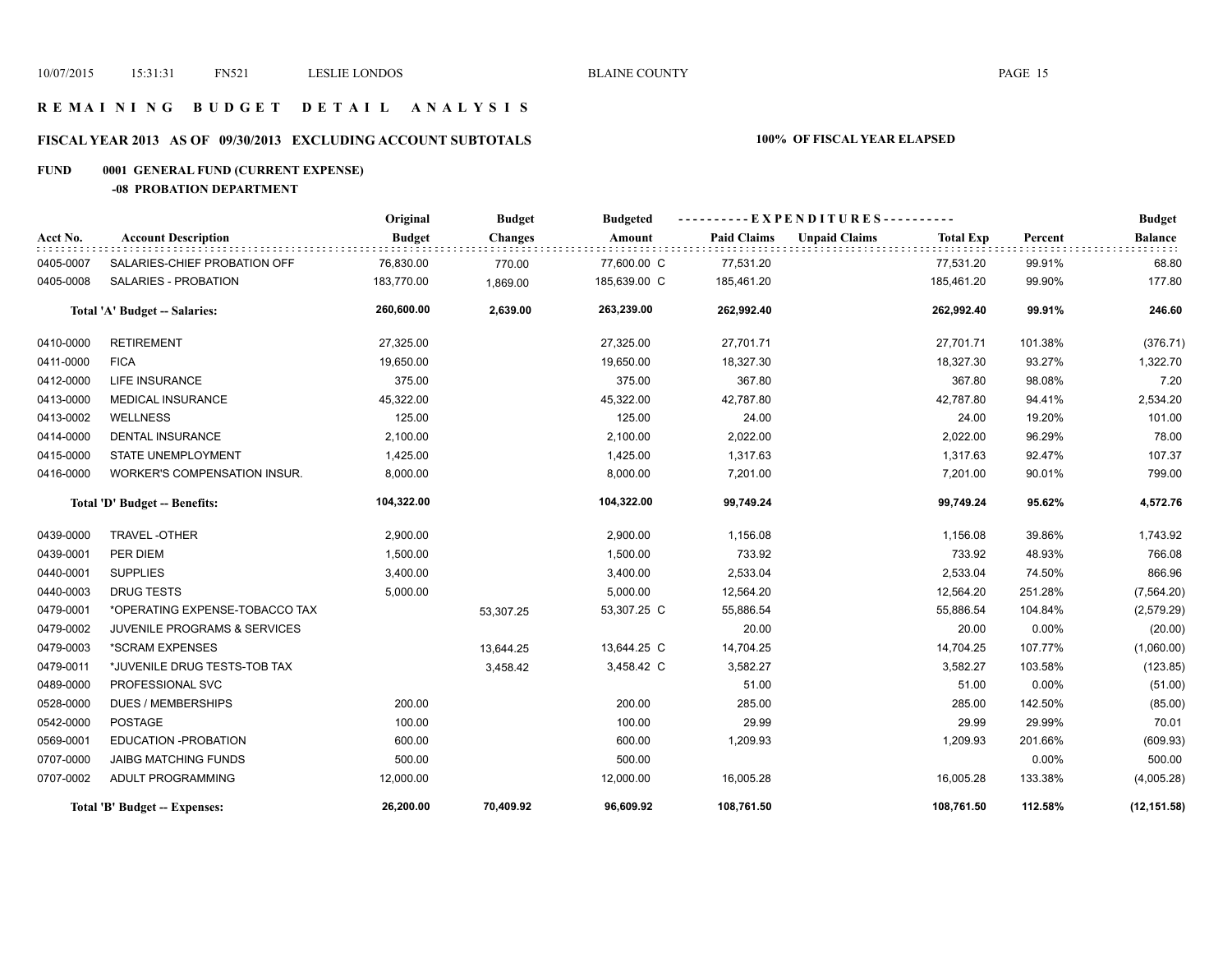## **R E M A I N I N G B U D G E T D E T A I L A N A L Y S I S**

### **FISCAL YEAR 2013 AS OF 09/30/2013 EXCLUDING ACCOUNT SUBTOTALS 100% OF FISCAL YEAR ELAPSED**

### **DEPARTMENT TOTALS: 260,600.00 2,639.00 263,239.00 262,992.40 262,992.40 99.91% 246.60 Total 'A' Expenses -- Salaries: 104,322.00 104,322.00 99,749.24 99,749.24 4,572.76 Total 'D' Expenses -- Benefits: 95.62% 26,200.00 70,409.92 96,609.92 108,761.50 108,761.50 (12,151.58) Total 'B' Expenses -- Expenses: 112.58% Total 'C' Expenses -- Capital Outlay:** ................. .......... ................... -----------------*-*......... . . . . . . . . . . . . . . . . . . . . . . . . . . . . .  $- - -$  **471,503.14 471,503.14 101.58% (7,332.22) 391,122.00 73,048.92 464,170.92**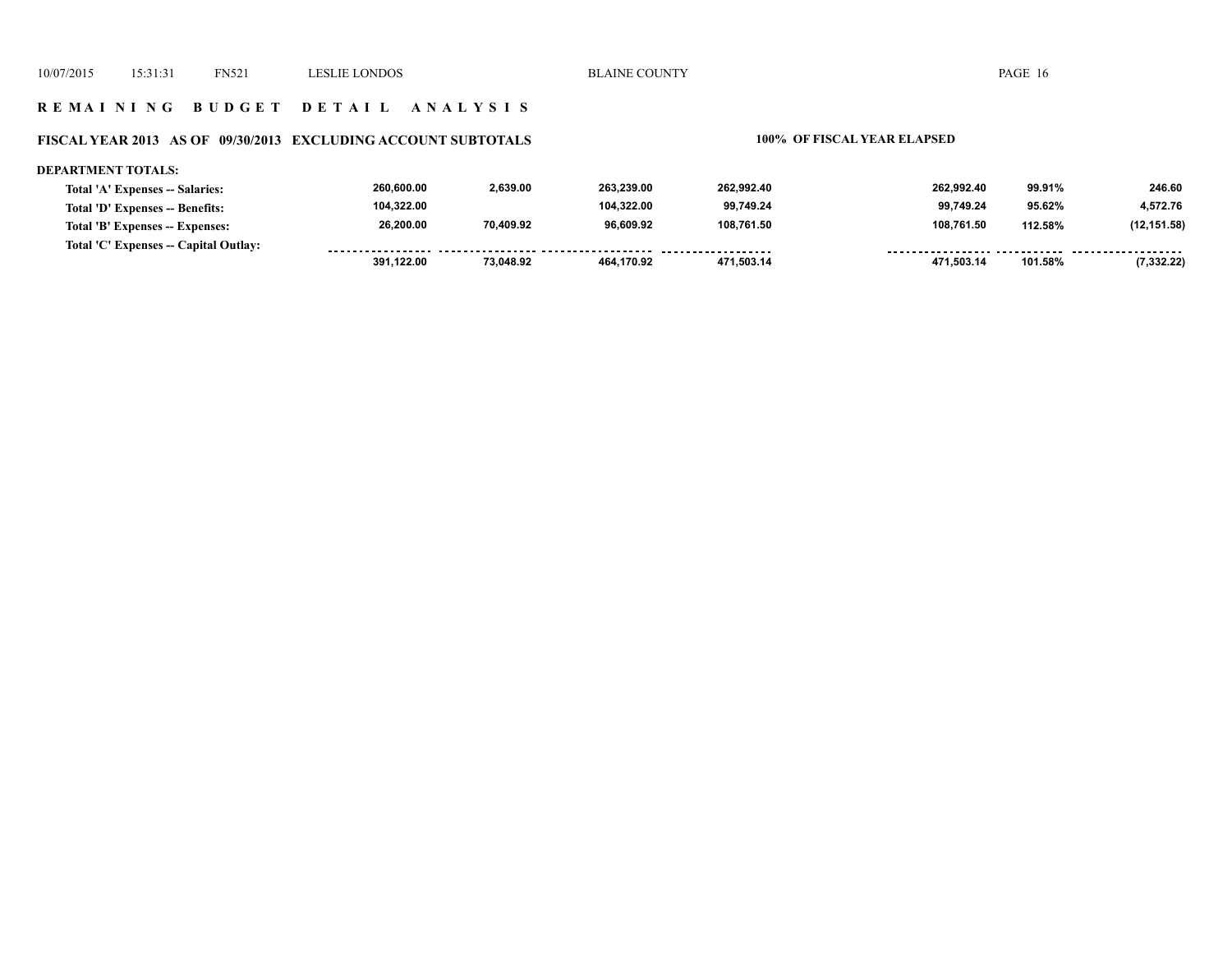## **R E M A I N I N G B U D G E T D E T A I L A N A L Y S I S**

# **FISCAL YEAR 2013 AS OF 09/30/2013 EXCLUDING ACCOUNT SUBTOTALS 100% OF FISCAL YEAR ELAPSED**

# **FUND 0001 GENERAL FUND (CURRENT EXPENSE)**

**-11 BUILDING AND GROUNDS**

|           |                                | Original      | <b>Budget</b>  | <b>Budgeted</b> |                    | ---------- EXPENDITURES----------        |                 | <b>Budget</b>  |
|-----------|--------------------------------|---------------|----------------|-----------------|--------------------|------------------------------------------|-----------------|----------------|
| Acct No.  | <b>Account Description</b>     | <b>Budget</b> | <b>Changes</b> | Amount          | <b>Paid Claims</b> | <b>Unpaid Claims</b><br><b>Total Exp</b> | Percent         | <b>Balance</b> |
| 0402-0000 | SALARIES-MAINTENANCE           | 86,624.00     | 520.00         | 87,144.00 C     | 87,082.45          | 87,082.45                                | 99.93%          | 61.55          |
| 0402-0001 | SALARIES-CUSTODIAL             | 57,933.00     | 603.00         | 58,536.00 C     | 58,475.20          | 58,475.20                                | 99.90%          | 60.80          |
| 0402-0003 | SALARIES - OPERATIONS DIRECTOR | 72,942.00     | 3,124.00       | 76,066.00 C     | 75,904.00          | 75,904.00                                | 99.79%          | 162.00         |
| 0409-0099 | SALARIES - OVERTIME            | 2,000.00      |                | 2,000.00        | 45.16              |                                          | 45.16<br>2.26%  | 1,954.84       |
|           | Total 'A' Budget -- Salaries:  | 219,499.00    | 4,247.00       | 223,746.00      | 221,506.81         | 221,506.81                               | 99.00%          | 2,239.19       |
| 0410-0000 | <b>RETIREMENT</b>              | 22,575.00     |                | 22,575.00       | 23,332.20          | 23,332.20                                | 103.35%         | (757.20)       |
| 0411-0000 | <b>FICA</b>                    | 16,225.00     |                | 16,225.00       | 15,770.18          | 15,770.18                                | 97.20%          | 454.82         |
| 0412-0000 | LIFE INSURANCE                 | 375.00        |                | 375.00          | 367.80             | 367.80                                   | 98.08%          | 7.20           |
| 0413-0000 | MEDICAL INSURANCE              | 33,983.00     |                | 33,983.00       | 38,416.92          | 38,416.92                                | 113.05%         | (4, 433.92)    |
| 0413-0002 | <b>WELLNESS</b>                | 125.00        |                | 125.00          | 24.00              |                                          | 19.20%<br>24.00 | 101.00         |
| 0414-0000 | DENTAL INSURANCE               | 2,090.00      |                | 2,090.00        | 2,022.00           | 2,022.00                                 | 96.75%          | 68.00          |
| 0415-0000 | STATE UNEMPLOYMENT             | 1,175.00      |                | 1,175.00        | 1,133.81           | 1,133.81                                 | 96.49%          | 41.19          |
| 0416-0000 | WORKER'S COMPENSATION INSUR.   | 5,550.00      |                | 5,550.00        | 3,579.00           | 3,579.00                                 | 64.49%          | 1,971.00       |
|           | Total 'D' Budget -- Benefits:  | 82,098.00     |                | 82,098.00       | 84,645.91          | 84,645.91                                | 103.10%         | (2, 547.91)    |
| 0439-0000 | TRAVEL - OTHER                 | 1,000.00      |                | 1,000.00        | 153.06             | 153.06                                   | 15.31%          | 846.94         |
| 0439-0001 | PER DIEM                       | 500.00        |                | 500.00          |                    |                                          | 0.00%           | 500.00         |
| 0440-0000 | SUPPLIES - OFFICE              | 1,000.00      |                | 1,000.00        | 3,313.62           | 3,313.62                                 | 331.36%         | (2,313.62)     |
| 0449-0000 | SUPPLIES - COURTHOUSE          | 4,000.00      |                | 4,000.00        | 3,430.14           | 3,430.14                                 | 85.75%          | 569.86         |
| 0449-0001 | <b>SUPPLIES - JUDICIAL</b>     | 4,000.00      |                | 4,000.00        | 1,490.88           | 1,490.88                                 | 37.27%          | 2,509.12       |
| 0449-0002 | SUPPLIES - MCBRIDE BLDG        | 500.00        |                | 500.00          | 240.86             | 240.86                                   | 48.17%          | 259.14         |
| 0449-0003 | TOOLS/EQUIPMENT                | 5,000.00      |                | 5,000.00        | 523.67             | 523.67                                   | 10.47%          | 4,476.33       |
| 0449-0004 | SUPPLIES - ANNEX               | 6,000.00      |                | 6,000.00        | 2,724.92           | 2,724.92                                 | 45.42%          | 3,275.08       |
| 0449-0005 | SUPPLIES - PSF                 | 3,000.00      |                | 3,000.00        | 131.35             | 131.35                                   | 4.38%           | 2,868.65       |
| 0460-0000 | UTILITIES-GAS HTNG-COURT HOUSE | 3,000.00      |                | 3,000.00        | 1,281.41           | 1,281.41                                 | 42.71%          | 1,718.59       |
| 0460-0001 | UTILITIES-GAS ANNEX            | 8,500.00      |                | 8,500.00        | 7,249.20           | 7,249.20                                 | 85.28%          | 1,250.80       |
| 0460-0002 | UTILITIES-GAS-JUDICIAL         | 5,500.00      |                | 5,500.00        | 3,525.78           | 3,525.78                                 | 64.11%          | 1,974.22       |
| 0460-0003 | UTILITIES-GAS-MCBRIDE          | 1,000.00      |                | 1,000.00        | 746.48             | 746.48                                   | 74.65%          | 253.52         |
| 0460-0004 | UTILITIES-GAS-PSF              | 24,000.00     |                | 24,000.00       | 14,680.92          | 14,680.92                                | 61.17%          | 9,319.08       |
| 0465-0000 | UTILITIES- ELECT -JDCL         | 9,000.00      |                | 9,000.00        | 10,444.43          | 10,444.43                                | 116.05%         | (1,444.43)     |
| 0465-0001 | UTILITIES-ELECT COURTHOUSE     | 8,000.00      |                | 8,000.00        | 8,381.48           | 8,381.48                                 | 104.77%         | (381.48)       |
| 0465-0002 | UTILITIES-ELECTRICITY MCBRIDE  | 700.00        |                | 700.00          | 638.51             | 638.51                                   | 91.22%          | 61.49          |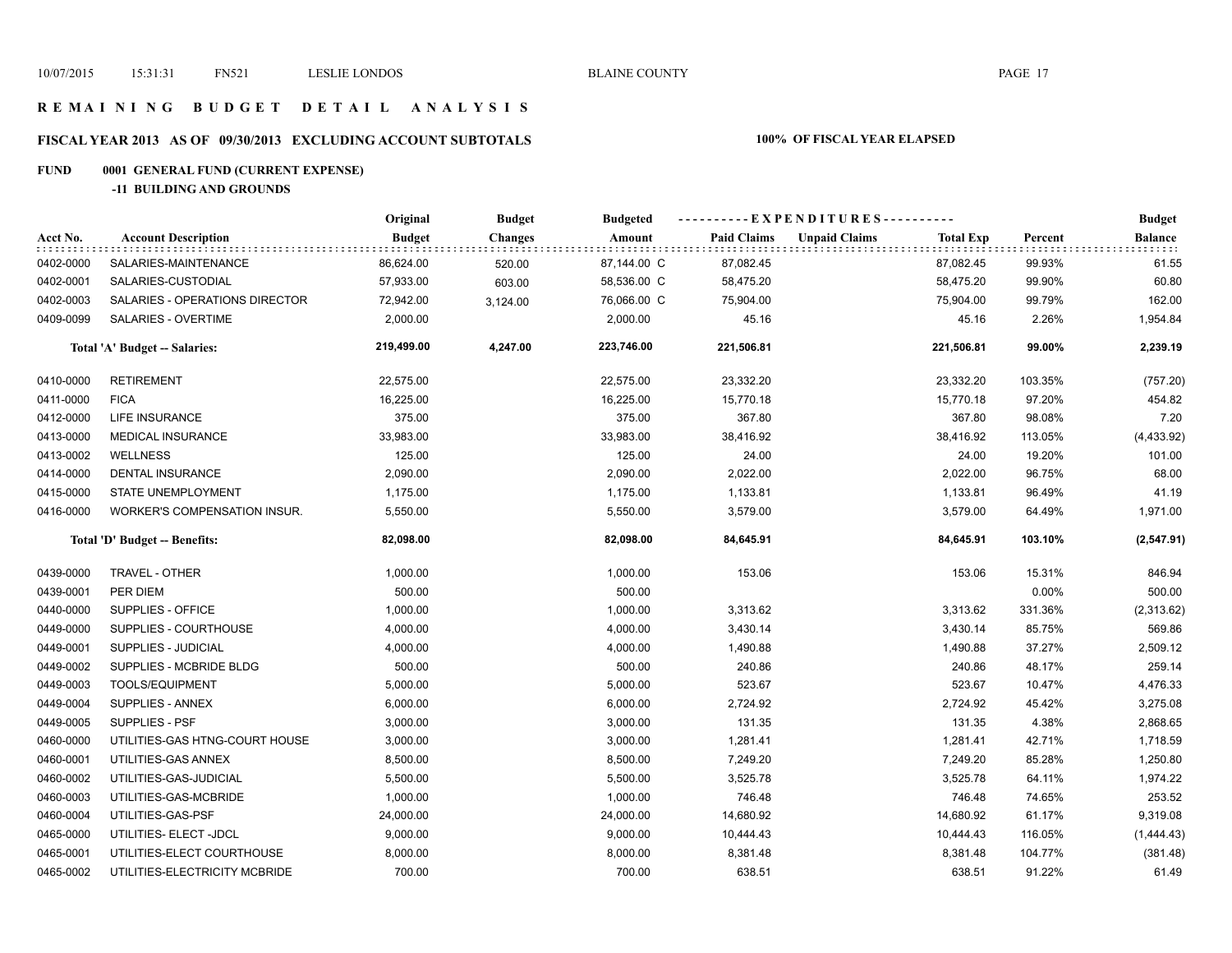## **R E M A I N I N G B U D G E T D E T A I L A N A L Y S I S**

# **FISCAL YEAR 2013 AS OF 09/30/2013 EXCLUDING ACCOUNT SUBTOTALS 100% OF FISCAL YEAR ELAPSED**

# **FUND 0001 GENERAL FUND (CURRENT EXPENSE)**

**-11 BUILDING AND GROUNDS**

|           |                                      | Original      | <b>Budget</b>  | <b>Budgeted</b> | ----EXPENDITURES---------- |                      |                  |         | <b>Budget</b>                             |
|-----------|--------------------------------------|---------------|----------------|-----------------|----------------------------|----------------------|------------------|---------|-------------------------------------------|
| Acct No.  | <b>Account Description</b>           | <b>Budget</b> | <b>Changes</b> | Amount          | <b>Paid Claims</b>         | <b>Unpaid Claims</b> | <b>Total Exp</b> | Percent | <b>Balance</b><br>$\pm$ $\pm$ $\pm$ $\pm$ |
| 0465-0003 | UTILITIES-ELECTRICITY ANNEX          | 15,500.00     |                | 15,500.00       | 18,135.61                  |                      | 18,135.61        | 117.00% | (2,635.61)                                |
| 0465-0004 | UTILITIES-ELECTRICITY PSF            | 38,000.00     |                | 38,000.00       | 40,030.36                  |                      | 40,030.36        | 105.34% | (2,030.36)                                |
| 0494-0000 | REPAIRS/MAINT - CRTHSE               | 8,000.00      |                | 8,000.00        | 4,446.85                   |                      | 4,446.85         | 55.59%  | 3,553.15                                  |
| 0494-0001 | REPAIRS/MAINT - JDCL BLDG            | 7,000.00      |                | 7,000.00        | 3,705.19                   |                      | 3,705.19         | 52.93%  | 3,294.81                                  |
| 0494-0002 | REPAIRS/MAINT - MCBRIDE BLDG         | 1,500.00      |                | 1,500.00        | 176.89                     |                      | 176.89           | 11.79%  | 1,323.11                                  |
| 0494-0003 | REPAIRS/MAINT - ANNEX                | 13,500.00     |                | 13,500.00       | 14,881.13                  |                      | 14,881.13        | 110.23% | (1,381.13)                                |
| 0494-0004 | <b>REPAIRS/MAINT - PSF</b>           | 20,000.00     |                | 20,000.00       | 23,202.72                  |                      | 23,202.72        | 116.01% | (3,202.72)                                |
| 0494-0006 | REPAIRS & MAINT-ROAD & BRIDGE        | 12,000.00     |                | 12,000.00       | 15,366.71                  |                      | 15,366.71        | 128.06% | (3,366.71)                                |
| 0494-0007 | REPAIRS & MAINT-RECYCLE              | 2,000.00      |                | 2,000.00        | 417.85                     |                      | 417.85           | 20.89%  | 1,582.15                                  |
| 0495-0000 | LANDSCAPE/MAINT                      | 14,000.00     |                | 14,000.00       | 10,689.84                  |                      | 10,689.84        | 76.36%  | 3,310.16                                  |
| 0499-0004 | FUEL/REPAIRS/MAINT - VEHICLES        | 1,200.00      |                | 1,200.00        | 577.65                     |                      | 577.65           | 48.14%  | 622.35                                    |
| 0528-0000 | <b>DUES/AIRPORT WEST</b>             | 2,900.00      |                | 2,900.00        | 2,640.00                   |                      | 2,640.00         | 91.03%  | 260.00                                    |
| 0569-0000 | EDUCATION- OTHER                     | 1,000.00      |                | 1,000.00        |                            |                      |                  | 0.00%   | 1,000.00                                  |
| 0571-0000 | <b>SUSTAINABILITY</b>                | 1,000.00      |                | 1,000.00        |                            |                      |                  | 0.00%   | 1,000.00                                  |
| 0679-0000 | CONTRACT SERVICES - JANITORIAL       | 87,000.00     |                | 87,000.00       | 85,190.32                  |                      | 85,190.32        | 97.92%  | 1,809.68                                  |
| 0679-0001 | CONTRACT - MAINTENANCE               | 32,736.00     |                | 32,736.00       | 20,185.93                  |                      | 20,185.93        | 61.66%  | 12,550.07                                 |
| 0704-0000 | *OFFICE SPACE                        |               | 17,082.51      | 17,082.51 C     | 17,082.51                  |                      | 17,082.51        | 100.00% |                                           |
| 0705-0000 | WATER & SEWER- CRTHSE BLDG           | 9,500.00      |                | 9,500.00        | 11,009.20                  |                      | 11,009.20        | 115.89% | (1,509.20)                                |
| 0705-0001 | WATER & SEWER- JDCL BLDG             | 1,000.00      |                | 1,000.00        | 838.94                     |                      | 838.94           | 83.89%  | 161.06                                    |
| 0705-0002 | WATER & SEWER - ANNEX                | 2,100.00      |                | 2,100.00        | 2,256.57                   |                      | 2,256.57         | 107.46% | (156.57)                                  |
| 0705-0003 | WATER & SEWER - MCBRIDE              | 750.00        |                | 750.00          | 846.00                     |                      | 846.00           | 112.80% | (96.00)                                   |
| 0705-0004 | WATER & SEWER - PSF                  | 12,000.00     |                | 12,000.00       | 17,576.65                  |                      | 17,576.65        | 146.47% | (5,576.65)                                |
| 0705-0005 | WATER & SEWER - OLD JAIL             | 135.00        |                | 135.00          | 133.76                     |                      | 133.76           | 99.08%  | 1.24                                      |
| 0714-0005 | TELEPHONE ALLOWANCE                  |               |                |                 | 539.00                     |                      | 539.00           | 0.00%   | (539.00)                                  |
| 0786-0000 | REPAIRS/MNTNNC-ELEVATOR              | 500.00        |                | 500.00          | 125.00                     |                      | 125.00           | 25.00%  | 375.00                                    |
|           | Total 'B' Budget -- Expenses:        | 368,021.00    | 17,082.51      | 385,103.51      | 349,011.39                 |                      | 349,011.39       | 90.63%  | 36,092.12                                 |
|           | <b>DEPARTMENT TOTALS:</b>            |               |                |                 |                            |                      |                  |         |                                           |
|           | Total 'A' Expenses -- Salaries:      | 219,499.00    | 4,247.00       | 223,746.00      | 221,506.81                 |                      | 221,506.81       | 99.00%  | 2,239.19                                  |
|           | Total 'D' Expenses -- Benefits:      | 82,098.00     |                | 82,098.00       | 84,645.91                  |                      | 84,645.91        | 103.10% | (2,547.91)                                |
|           | Total 'B' Expenses -- Expenses:      | 368,021.00    | 17,082.51      | 385,103.51      | 349,011.39                 |                      | 349,011.39       | 90.63%  | 36,092.12                                 |
|           | Total 'C' Expenses - Capital Outlay: |               |                |                 |                            |                      |                  |         |                                           |
|           |                                      | 669,618.00    | 21,329.51      | 690,947.51      | 655,164.11                 |                      | 655,164.11       | 94.82%  | 35,783.40                                 |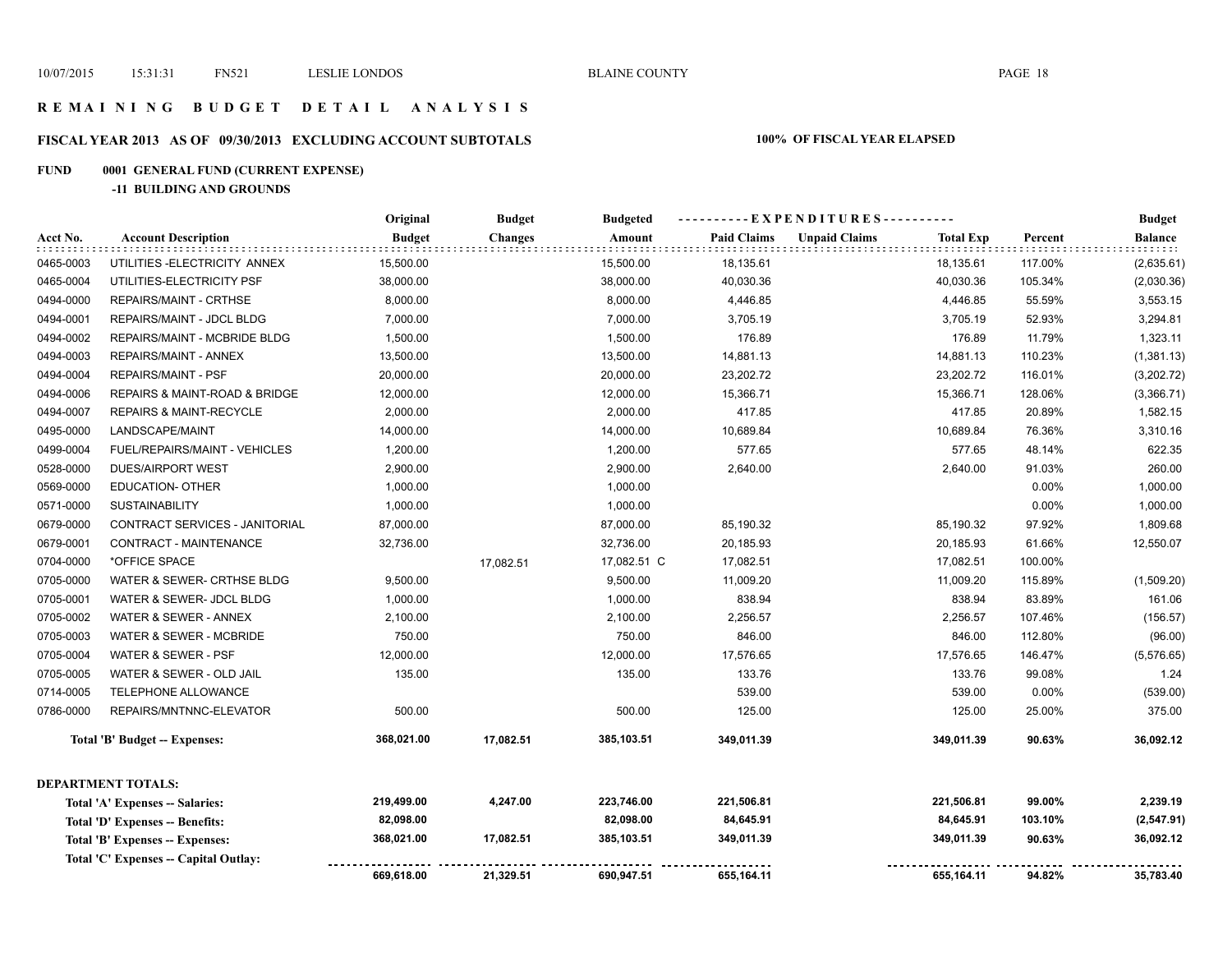## **R E M A I N I N G B U D G E T D E T A I L A N A L Y S I S**

# **FISCAL YEAR 2013 AS OF 09/30/2013 EXCLUDING ACCOUNT SUBTOTALS 100% OF FISCAL YEAR ELAPSED**

# **FUND 0001 GENERAL FUND (CURRENT EXPENSE)**

**-12 HUMAN RESOURCES**

|           |                                        | Original      | <b>Budget</b>  | <b>Budgeted</b> | ----------EXPENDITURES---------- |                      |                  |         | <b>Budget</b>            |
|-----------|----------------------------------------|---------------|----------------|-----------------|----------------------------------|----------------------|------------------|---------|--------------------------|
| Acct No.  | <b>Account Description</b>             | <b>Budget</b> | <b>Changes</b> | Amount          | <b>Paid Claims</b>               | <b>Unpaid Claims</b> | <b>Total Exp</b> | Percent | <b>Balance</b><br>iddid. |
| 0401-0005 | SALARIES - HR GENERALIST               | 42,418.00     | 2,340.00       | 44,758.00 C     | 44,756.11                        |                      | 44,756.11        | 100.00% | 1.89                     |
| 0403-0000 | SALARIES - MERIT                       | 85,000.00     | (57, 301.00)   | 27,699.00 C     |                                  |                      |                  | 0.00%   | 27,699.00                |
| 0403-0003 | SALARIES - MARKET ADJ                  | 19,834.00     |                | 19,834.00       |                                  |                      |                  | 0.00%   | 19,834.00                |
| 0408-0001 | SALARIES-TERMINATION/LEAVE/OT          | 65,000.00     |                | 65,000.00       | 23,514.55                        |                      | 23,514.55        | 36.18%  | 41,485.45                |
| 0408-0003 | SALARIES - PAY GRADE ADJ               | 16,000.00     | (9,020.00)     | 6,980.00 C      |                                  |                      |                  | 0.00%   | 6,980.00                 |
|           | Total 'A' Budget -- Salaries:          | 228,252.00    | (63,981.00)    | 164,271.00      | 68,270.66                        |                      | 68,270.66        | 41.56%  | 96,000.34                |
| 0410-0000 | <b>RETIREMENT</b>                      | 4,400.00      |                | 4,400.00        | 4,729.57                         |                      | 4,729.57         | 107.49% | (329.57)                 |
| 0411-0000 | <b>FICA</b>                            | 3,125.00      |                | 3,125.00        | 5,222.63                         |                      | 5,222.63         | 167.12% | (2,097.63)               |
| 0412-0000 | <b>LIFE INSURANCE</b>                  | 75.00         |                | 75.00           | 73.56                            |                      | 73.56            | 98.08%  | 1.44                     |
| 0413-0000 | <b>MEDICAL INSURANCE</b>               | 6,110.00      |                | 6,110.00        | 6,106.20                         |                      | 6,106.20         | 99.94%  | 3.80                     |
| 0413-0002 | <b>WELLNESS</b>                        | 25.00         |                | 25.00           |                                  |                      |                  | 0.00%   | 25.00                    |
| 0414-0000 | <b>DENTAL INSURANCE</b>                | 420.00        |                | 420.00          | 404.40                           |                      | 404.40           | 96.29%  | 15.60                    |
| 0415-0000 | STATE UNEMPLOYMENT                     | 225.00        |                | 225.00          | 375.49                           |                      | 375.49           | 166.88% | (150.49)                 |
| 0416-0000 | <b>WORKER'S COMPENSATION INSUR.</b>    | 125.00        |                | 125.00          | 72.00                            |                      | 72.00            | 57.60%  | 53.00                    |
|           | Total 'D' Budget -- Benefits:          | 14,505.00     |                | 14,505.00       | 16,983.85                        |                      | 16,983.85        | 117.09% | (2,478.85)               |
| 0439-0000 | TRAVEL - OTHER                         | 1,000.00      |                | 1,000.00        | 391.15                           |                      | 391.15           | 39.12%  | 608.85                   |
| 0439-0001 | PER DIEM                               | 500.00        |                | 500.00          | 137.50                           |                      | 137.50           | 27.50%  | 362.50                   |
| 0440-0000 | SUPPLIES - OFFICE                      | 550.00        |                | 550.00          | 468.81                           |                      | 468.81           | 85.24%  | 81.19                    |
| 0440-0003 | SUPPLIES/EQUIPMENT                     | 540.00        |                | 540.00          | 599.97                           |                      | 599.97           | 111.11% | (59.97)                  |
| 0528-0000 | <b>DUES / MEMBERSHIPS</b>              | 255.00        |                | 255.00          | 180.00                           |                      | 180.00           | 70.59%  | 75.00                    |
| 0569-0000 | <b>EMPL RECOGNITION</b>                | 7,200.00      |                | 7,200.00        | 6,934.45                         |                      | 6,934.45         | 96.31%  | 265.55                   |
| 0569-0001 | EDUCATION/REGISTRATION                 | 4,500.00      |                | 4,500.00        | 3,006.31                         |                      | 3,006.31         | 66.81%  | 1,493.69                 |
| 0591-0002 | RECRUITMENT/RETENTION                  | 2,500.00      |                | 2,500.00        | 2,030.92                         |                      | 2,030.92         | 81.24%  | 469.08                   |
|           | Total 'B' Budget -- Expenses:          | 17,045.00     |                | 17,045.00       | 13,749.11                        |                      | 13,749.11        | 80.66%  | 3,295.89                 |
|           | <b>DEPARTMENT TOTALS:</b>              |               |                |                 |                                  |                      |                  |         |                          |
|           | Total 'A' Expenses -- Salaries:        | 228,252.00    | (63,981.00)    | 164,271.00      | 68,270.66                        |                      | 68,270.66        | 41.56%  | 96,000.34                |
|           | <b>Total 'D' Expenses -- Benefits:</b> | 14,505.00     |                | 14,505.00       | 16,983.85                        |                      | 16,983.85        | 117.09% | (2,478.85)               |
|           | Total 'B' Expenses -- Expenses:        | 17,045.00     |                | 17,045.00       | 13,749.11                        |                      | 13,749.11        | 80.66%  | 3,295.89                 |
|           | Total 'C' Expenses -- Capital Outlay:  |               |                |                 |                                  |                      |                  |         |                          |
|           |                                        | 259,802.00    | (63,981.00)    | 195,821.00      | 99,003.62                        |                      | 99,003.62        | 50.56%  | 96,817.38                |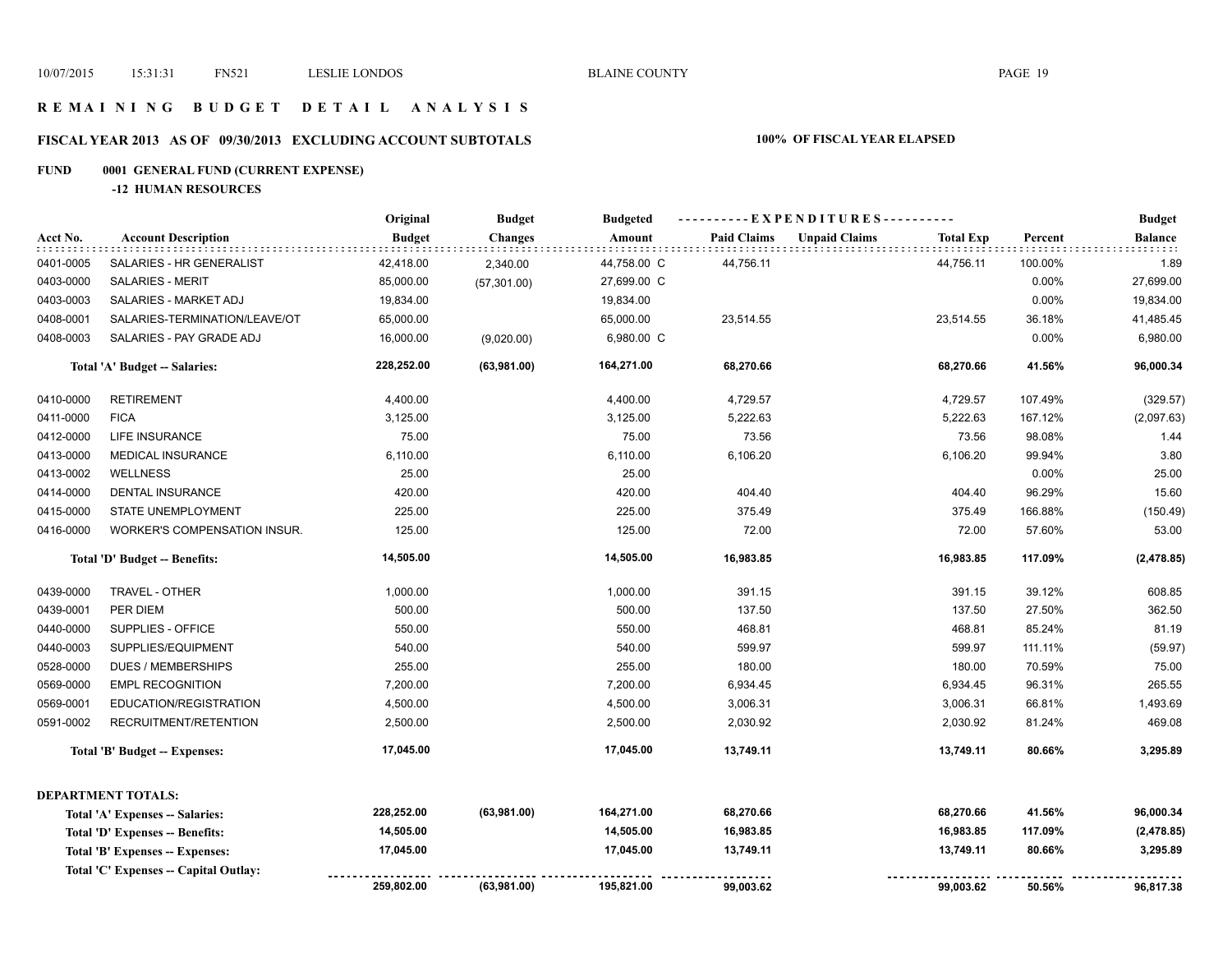## **R E M A I N I N G B U D G E T D E T A I L A N A L Y S I S**

**FISCAL YEAR 2013 AS OF 09/30/2013 EXCLUDING ACCOUNT SUBTOTALS 100% OF FISCAL YEAR ELAPSED**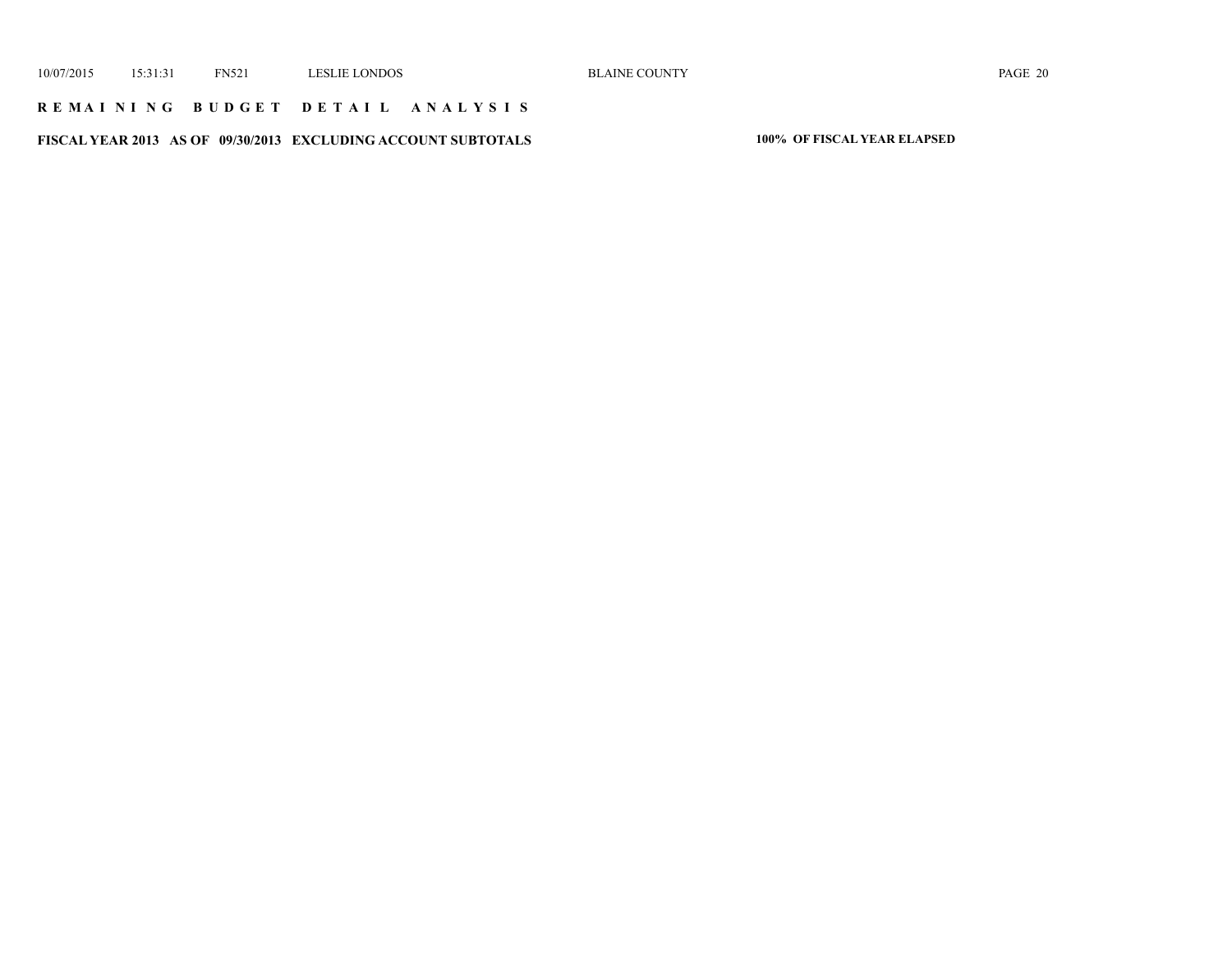## **R E M A I N I N G B U D G E T D E T A I L A N A L Y S I S**

# **FISCAL YEAR 2013 AS OF 09/30/2013 EXCLUDING ACCOUNT SUBTOTALS 100% OF FISCAL YEAR ELAPSED**

# **FUND 0001 GENERAL FUND (CURRENT EXPENSE)**

**-13 EXTENSION OFFICE**

|           |                                 | Original      | <b>Budget</b>  | <b>Budgeted</b> | - EXPENDITURES---------- |                      |                  |         | <b>Budget</b>  |
|-----------|---------------------------------|---------------|----------------|-----------------|--------------------------|----------------------|------------------|---------|----------------|
| Acct No.  | <b>Account Description</b>      | <b>Budget</b> | <b>Changes</b> | Amount          | <b>Paid Claims</b>       | <b>Unpaid Claims</b> | <b>Total Exp</b> | Percent | <b>Balance</b> |
| 0439-0000 | TRAVEL - AGENT                  | 3,050.00      | 683.11         | 3,733.11 C      | 2,799.49                 |                      | 2,799.49         | 74.99%  | 933.62         |
| 0439-0001 | TRAVEL - PROGRAM LEADER         | 1,400.00      |                | 1,400.00        | 2,004.54                 |                      | 2,004.54         | 143.18% | (604.54)       |
| 0439-0002 | TRAVEL - ASSOC EDUCATOR         | 500.00        |                | 500.00          | 288.63                   |                      | 288.63           | 57.73%  | 211.37         |
| 0440-0000 | <b>SUPPLIES</b>                 | 3,274.00      | 157.10         | 3,431.10 C      | 3,693.57                 |                      | 3,693.57         | 107.65% | (262.47)       |
| 0440-0003 | SUPPLIES/EQUIPMENT              | 2,500.00      |                | 2,500.00        | 400.46                   |                      | 400.46           | 16.02%  | 2,099.54       |
| 0449-0001 | *4-H EXPENSES                   |               | 16,883.37      | 16,883.37 C     | 16,910.49                |                      | 16,910.49        | 100.16% | (27.12)        |
| 0449-0004 | *WORKSHOP EXPENSES              |               | 489.69         | 489.69 C        | 507.12                   |                      | 507.12           | 103.56% | (17.43)        |
| 0475-0000 | <b>VEHICLES - MAINTENANCE</b>   | 1,000.00      |                | 1,000.00        | 5,552.25                 |                      | 5,552.25         | 555.23% | (4, 552.25)    |
| 0542-0000 | POSTAGE-PUB & NEWS LETTER       | 200.00        |                | 200.00          | 21.04                    |                      | 21.04            | 10.52%  | 178.96         |
| 0569-0000 | EDUCATION/REGISTRATION          | 850.00        |                | 850.00          | 1,163.00                 |                      | 1,163.00         | 136.82% | (313.00)       |
| 0580-0000 | CONTRACT - EXTENSION AGENT      | 1,500.00      |                | 1,500.00        | 1,500.00                 |                      | 1,500.00         | 100.00% |                |
| 0689-0002 | CONTRACTS-U OF ID               | 89,393.00     |                | 89,393.00       | 89,393.00                |                      | 89,393.00        | 100.00% |                |
|           | Total 'B' Budget -- Expenses:   | 103,667.00    | 18,213.27      | 121,880.27      | 124,233.59               |                      | 124,233.59       | 101.93% | (2, 353.32)    |
|           | <b>DEPARTMENT TOTALS:</b>       |               |                |                 |                          |                      |                  |         |                |
|           | Total 'A' Expenses -- Salaries: |               |                |                 |                          |                      |                  |         |                |
|           | Total 'D' Expenses -- Benefits: |               |                |                 |                          |                      |                  |         |                |

| Total 'B' Expenses -- Expenses:       | 103.667.00 | 18 213 27 | 21.880.27 | 124.233.59          | 124,233.59 | 101.93% | 2,353.32) |
|---------------------------------------|------------|-----------|-----------|---------------------|------------|---------|-----------|
| Total 'C' Expenses -- Capital Outlay: |            |           |           | ------------------- |            |         |           |
|                                       | 103.667.00 | 10.212.2  |           |                     | 124.233.59 | 101.93% | 2,353.32  |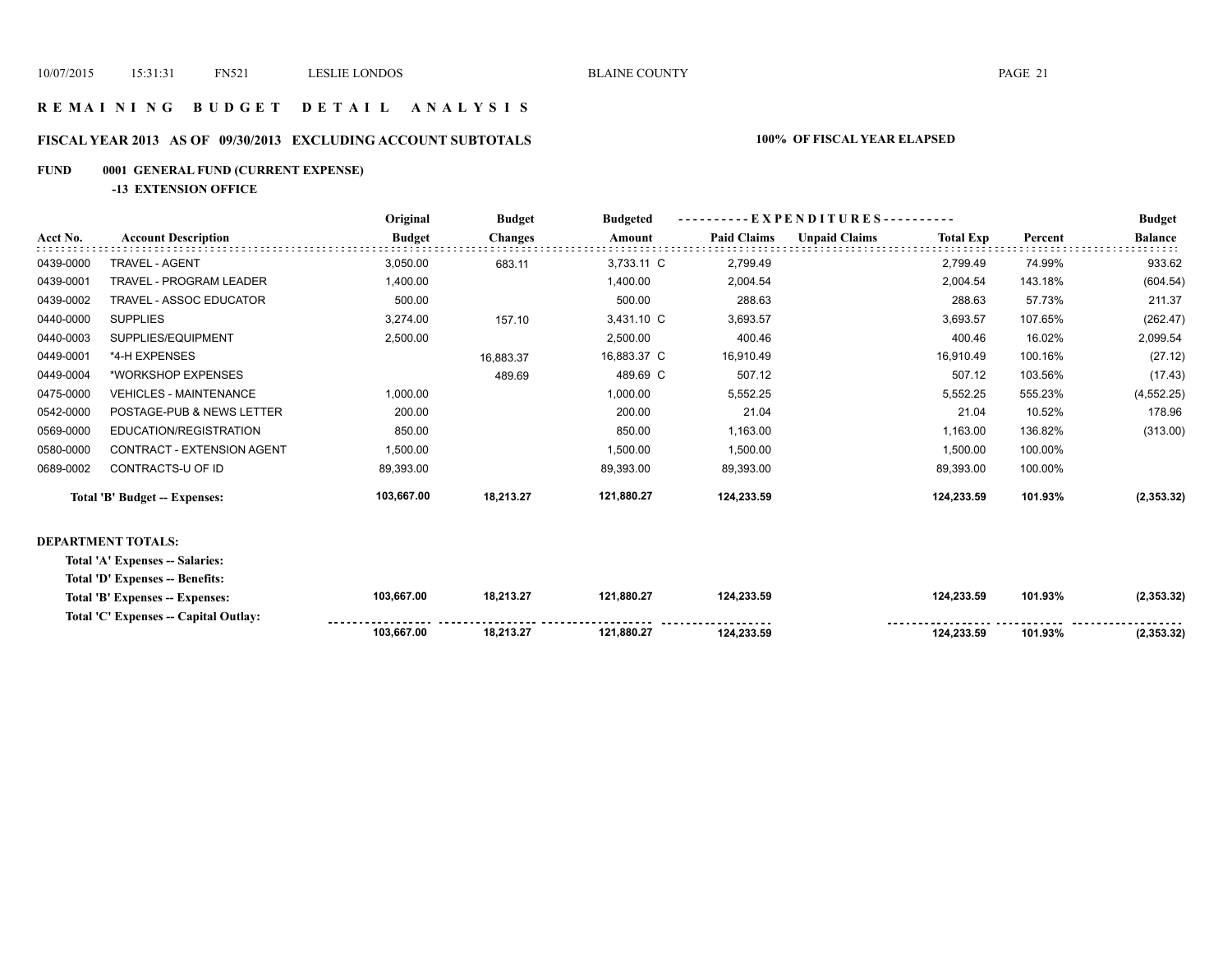## **R E M A I N I N G B U D G E T D E T A I L A N A L Y S I S**

# **FISCAL YEAR 2013 AS OF 09/30/2013 EXCLUDING ACCOUNT SUBTOTALS 100% OF FISCAL YEAR ELAPSED**

# **FUND 0001 GENERAL FUND (CURRENT EXPENSE)**

**-14 IT**

|           |                               | Original      | <b>Budget</b>  | <b>Budgeted</b> | ----------EXPENDITURES---------- |                      |                  |          | <b>Budget</b>  |
|-----------|-------------------------------|---------------|----------------|-----------------|----------------------------------|----------------------|------------------|----------|----------------|
| Acct No.  | <b>Account Description</b>    | <b>Budget</b> | <b>Changes</b> | Amount          | <b>Paid Claims</b>               | <b>Unpaid Claims</b> | <b>Total Exp</b> | Percent  | <b>Balance</b> |
| 0404-0000 | <b>SALARIES - MANAGER</b>     | 65,341.00     | 666.00         | 66,007.00 C     | 65,936.00                        |                      | 65,936.00        | 99.89%   | 71.00          |
| 0408-0002 | SALARIES - IT ANALYST         | 49,150.00     | 520.00         | 49,670.00 C     | 49,622.40                        |                      | 49,622.40        | 99.90%   | 47.60          |
|           | Total 'A' Budget -- Salaries: | 114,491.00    | 1,186.00       | 115,677.00      | 115,558.40                       |                      | 115,558.40       | 99.90%   | 118.60         |
| 0410-0000 | <b>RETIREMENT</b>             | 11,620.00     |                | 11,620.00       | 12,172.03                        |                      | 12,172.03        | 104.75%  | (552.03)       |
| 0411-0000 | <b>FICA</b>                   | 8,360.00      |                | 8,360.00        | 7,890.13                         |                      | 7,890.13         | 94.38%   | 469.87         |
| 0412-0000 | <b>LIFE INSURANCE</b>         | 150.00        |                | 150.00          | 147.12                           |                      | 147.12           | 98.08%   | 2.88           |
| 0413-0000 | <b>MEDICAL INSURANCE</b>      | 19,800.00     |                | 19,800.00       | 19,815.84                        |                      | 19,815.84        | 100.08%  | (15.84)        |
| 0413-0002 | <b>WELLNESS</b>               | 50.00         |                | 50.00           | 48.00                            |                      | 48.00            | 96.00%   | 2.00           |
| 0414-0000 | DENTAL INSURANCE              | 835.00        |                | 835.00          | 808.80                           |                      | 808.80           | 96.86%   | 26.20          |
| 0415-0000 | <b>STATE UNEMPLOYMENT</b>     | 610.00        |                | 610.00          | 567.27                           |                      | 567.27           | 93.00%   | 42.73          |
| 0416-0000 | WORKER'S COMPENSATION INSUR.  | 275.00        |                | 275.00          | 181.00                           |                      | 181.00           | 65.82%   | 94.00          |
|           | Total 'D' Budget -- Benefits: | 41,700.00     |                | 41,700.00       | 41,630.19                        |                      | 41,630.19        | 99.83%   | 69.81          |
| 0439-0000 | TRAVEL - TRAVEL/MEALS/MISC    | 2,650.00      |                | 2,650.00        | 1,218.04                         |                      | 1,218.04         | 45.96%   | 1,431.96       |
| 0439-0001 | PER DIEM                      | 500.00        |                | 500.00          | 34.50                            |                      | 34.50            | 6.90%    | 465.50         |
| 0440-0000 | SUPPLIES - OFFICE             | 1,349.00      |                | 1,349.00        | 1,091.40                         |                      | 1,091.40         | 80.90%   | 257.60         |
| 0440-0001 | OFFICE EQUIPMENT              | 33,969.00     |                | 33,969.00       | 28,072.43                        |                      | 28,072.43        | 82.64%   | 5,896.57       |
| 0440-0002 | <b>COMPUTER SOFTWARE</b>      | 4,900.00      |                | 4,900.00        | 17,195.55                        |                      | 17,195.55        | 350.93%  | (12, 295.55)   |
| 0464-0000 | UTILITIES- TELEPHONE, OTHER   |               |                |                 | 366.31                           |                      | 366.31           | $0.00\%$ | (366.31)       |
| 0464-0001 | UTIL - TELECOMMUNICATIONS     | 28,500.00     |                | 28,500.00       | 28,514.99                        |                      | 28,514.99        | 100.05%  | (14.99)        |
| 0497-0000 | MAINTENANCE AGREEMENTS        | 41,551.00     |                | 41,551.00       | 37,017.10                        |                      | 37,017.10        | 89.09%   | 4,533.90       |
| 0499-0001 | <b>COMPUTER MAINTENANCE</b>   | 2,500.00      |                | 2,500.00        | 3,130.02                         |                      | 3,130.02         | 125.20%  | (630.02)       |
| 0499-0002 | PRINTER/SCANNER MAINT         | 1,000.00      |                | 1,000.00        | 564.69                           |                      | 564.69           | 56.47%   | 435.31         |
| 0542-0000 | <b>POSTAGE</b>                | 50.00         |                | 50.00           | 25.00                            |                      | 25.00            | 50.00%   | 25.00          |
| 0569-0000 | <b>EDUCATION- OTHER</b>       | 5,000.00      |                | 5,000.00        | 5,000.00                         |                      | 5,000.00         | 100.00%  |                |
| 0677-0000 | CONTRACTS- COMPUTER SERVICES  | 66,647.00     |                | 66,647.00       | 65,352.16                        |                      | 65,352.16        | 98.06%   | 1,294.84       |
| 0677-0001 | <b>WEB SITE</b>               | 970.00        |                | 970.00          | 1,090.97                         |                      | 1,090.97         | 112.47%  | (120.97)       |
| 0677-0002 | COMPUTER SERVICES-OTHER       | 6,000.00      |                | 6,000.00        | 6,665.28                         |                      | 6,665.28         | 111.09%  | (665.28)       |
|           | Total 'B' Budget -- Expenses: | 195,586.00    |                | 195,586.00      | 195,338.44                       |                      | 195,338.44       | 99.87%   | 247.56         |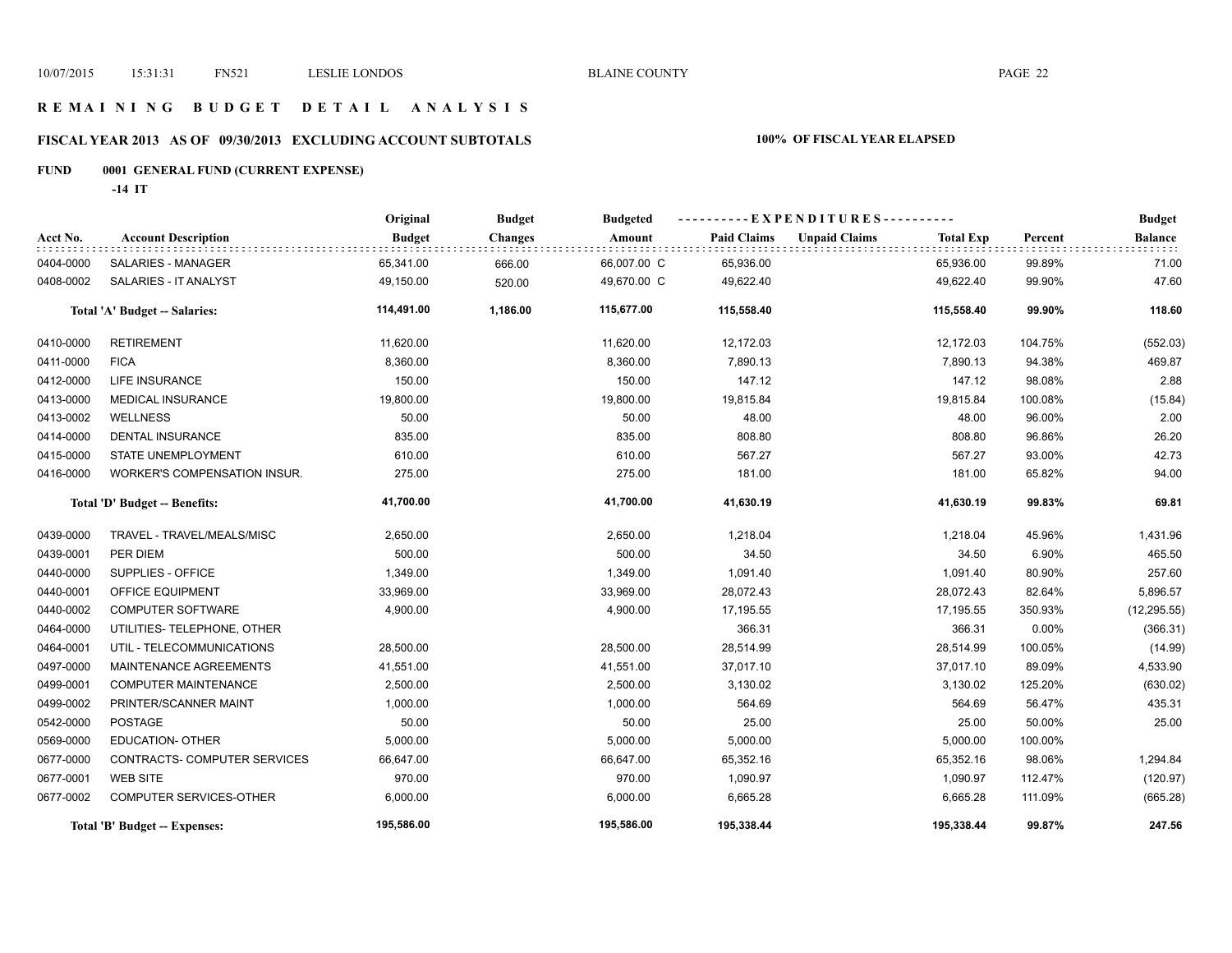## **R E M A I N I N G B U D G E T D E T A I L A N A L Y S I S**

# **FISCAL YEAR 2013 AS OF 09/30/2013 EXCLUDING ACCOUNT SUBTOTALS 100% OF FISCAL YEAR ELAPSED**

| DEPARTMENT TOTALS:                    |            |          |            |            |            |        |        |
|---------------------------------------|------------|----------|------------|------------|------------|--------|--------|
| Total 'A' Expenses -- Salaries:       | 114.491.00 | 1.186.00 | 115.677.00 | 115.558.40 | 115.558.40 | 99.90% | 118.60 |
| Total 'D' Expenses -- Benefits:       | 41,700.00  |          | 41.700.00  | 41,630.19  | 41.630.19  | 99.83% | 69.81  |
| Total 'B' Expenses -- Expenses:       | 195.586.00 |          | 195.586.00 | 195.338.44 | 195.338.44 | 99.87% | 247.56 |
| Total 'C' Expenses -- Capital Outlay: |            |          |            |            |            |        |        |
|                                       | 351.777.00 | .186.00  | 352.963.00 | 352.527.03 | 352.527.03 | 99.88% | 435.97 |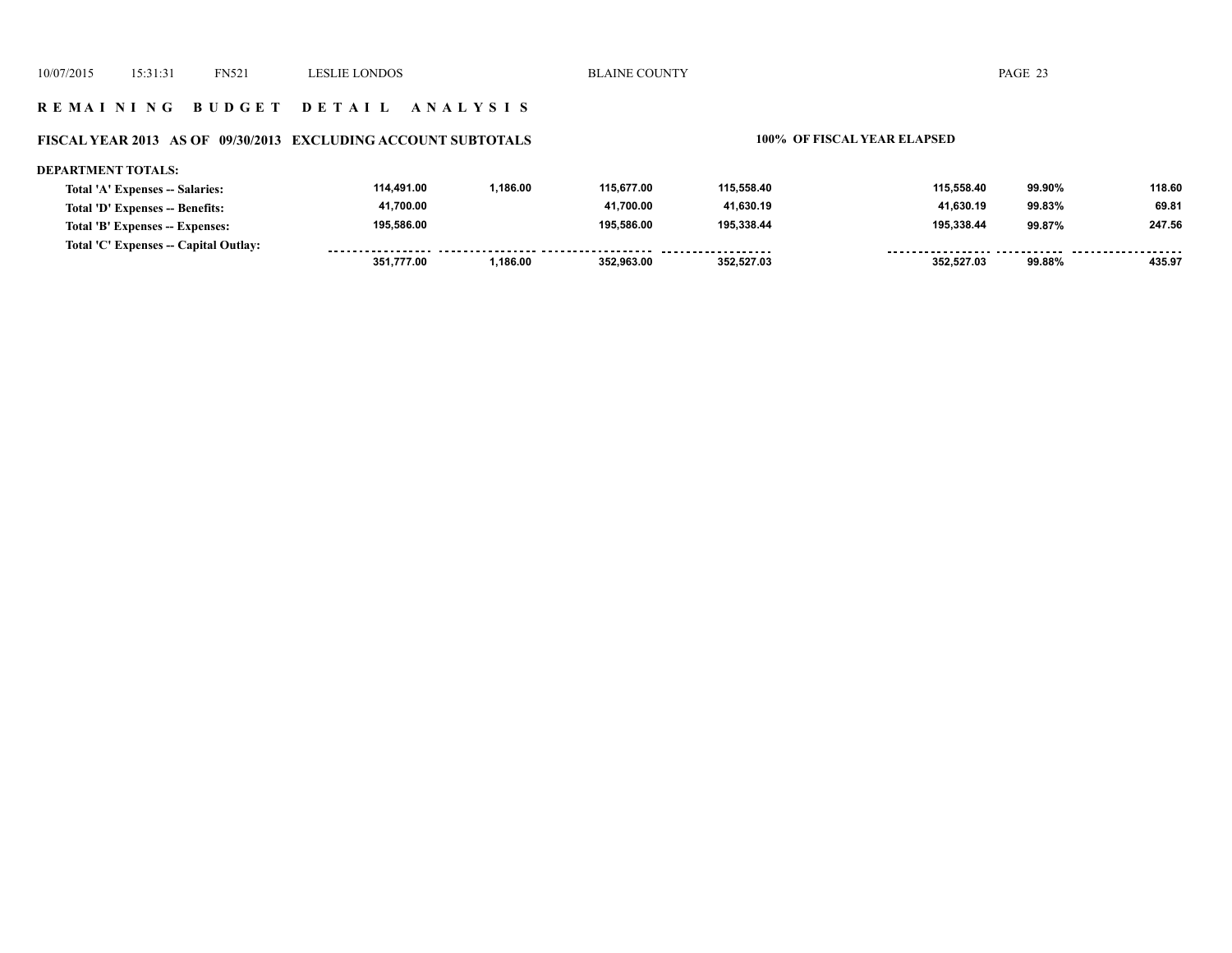## **R E M A I N I N G B U D G E T D E T A I L A N A L Y S I S**

# **FISCAL YEAR 2013 AS OF 09/30/2013 EXCLUDING ACCOUNT SUBTOTALS 100% OF FISCAL YEAR ELAPSED**

# **FUND 0001 GENERAL FUND (CURRENT EXPENSE)**

**-15 ELECTIONS**

|           |                                     | Original      | <b>Budget</b>  | <b>Budgeted</b> | EXPENDITURES---------- |                      |                  |          | <b>Budget</b>  |
|-----------|-------------------------------------|---------------|----------------|-----------------|------------------------|----------------------|------------------|----------|----------------|
| Acct No.  | <b>Account Description</b>          | <b>Budget</b> | <b>Changes</b> | Amount          | <b>Paid Claims</b>     | <b>Unpaid Claims</b> | <b>Total Exp</b> | Percent  | <b>Balance</b> |
| 0402-0000 | SALARIES - DEPUTIES                 | 16,164.00     |                | 16,164.00       | 11,170.60              |                      | 11,170.60        | 69.11%   | 4,993.40       |
| 0402-0006 | <b>SALARIES - OTHER</b>             | 6,000.00      |                | 6,000.00        | 3,414.40               |                      | 3,414.40         | 56.91%   | 2,585.60       |
| 0409-0099 | <b>SALARIES - OVERTIME</b>          | 300.00        |                | 300.00          | 706.70                 |                      | 706.70           | 235.57%  | (406.70)       |
|           | Total 'A' Budget -- Salaries:       | 22,464.00     |                | 22,464.00       | 15,291.70              |                      | 15,291.70        | 68.07%   | 7,172.30       |
| 0410-0000 | <b>RETIREMENT</b>                   | 1,700.00      |                | 1,700.00        | 1,232.96               |                      | 1,232.96         | 72.53%   | 467.04         |
| 0411-0000 | <b>FICA</b>                         | 1,250.00      |                | 1,250.00        | 1,161.70               |                      | 1,161.70         | 92.94%   | 88.30          |
| 0412-0000 | <b>LIFE INSURANCE</b>               | 85.00         |                | 85.00           | 24.52                  |                      | 24.52            | 28.85%   | 60.48          |
| 0413-0000 | <b>MEDICAL INSURANCE</b>            | 3,225.00      |                | 3,225.00        | 2,035.40               |                      | 2,035.40         | 63.11%   | 1,189.60       |
| 0413-0002 | <b>WELLNESS</b>                     | 25.00         |                | 25.00           | 48.00                  |                      | 48.00            | 192.00%  | (23.00)        |
| 0414-0000 | <b>DENTAL INSURANCE</b>             | 210.00        |                | 210.00          | 134.80                 |                      | 134.80           | 64.19%   | 75.20          |
| 0415-0000 | <b>STATE UNEMPLOYMENT</b>           | 100.00        |                | 100.00          | 83.52                  |                      | 83.52            | 83.52%   | 16.48          |
| 0416-0000 | <b>WORKER'S COMPENSATION INSUR.</b> | 80.00         |                | 80.00           | 82.00                  |                      | 82.00            | 102.50%  | (2.00)         |
|           | Total 'D' Budget -- Benefits:       | 6,675.00      |                | 6,675.00        | 4,802.90               |                      | 4,802.90         | 71.95%   | 1,872.10       |
| 0439-0000 | TRAVEL - OTHER                      | 700.00        |                | 700.00          | 54.85                  |                      | 54.85            | 7.84%    | 645.15         |
| 0439-0001 | MEALS/ELECTION WORKERS              | 1,800.00      |                | 1,800.00        | 1,687.39               |                      | 1,687.39         | 93.74%   | 112.61         |
| 0442-0000 | SUPPLIES - ELECTION                 | 15,000.00     |                | 15,000.00       | 8,635.12               |                      | 8,635.12         | 57.57%   | 6,364.88       |
| 0464-0000 | UTILITIES- TELEPHONE, OTHER         | 200.00        |                | 200.00          |                        |                      |                  | $0.00\%$ | 200.00         |
| 0490-0001 | <b>MAINTENANCE</b>                  | 6,500.00      |                | 6,500.00        | 7,343.06               |                      | 7,343.06         | 112.97%  | (843.06)       |
| 0511-0000 | RENT/LEASE- BUILDINGS               | 75.00         |                | 75.00           |                        |                      |                  | $0.00\%$ | 75.00          |
| 0522-0000 | <b>ADVERTISING</b>                  | 3,000.00      |                | 3,000.00        | 3,894.58               |                      | 3,894.58         | 129.82%  | (894.58)       |
| 0542-0000 | <b>POSTAGE</b>                      | 1,750.00      |                | 1,750.00        | 1,500.45               |                      | 1,500.45         | 85.74%   | 249.55         |
| 0712-0001 | POLL WORKERS                        | 14,000.00     |                | 14,000.00       | 12,505.00              |                      | 12,505.00        | 89.32%   | 1,495.00       |
| 0712-0002 | MILEAGE-POLL WORKERS                | 750.00        |                | 750.00          | 502.33                 |                      | 502.33           | 66.98%   | 247.67         |
| 0712-0003 | DEMOCRACY FUND - MATCH              | 1,000.00      |                | 1,000.00        |                        |                      |                  | $0.00\%$ | 1,000.00       |
|           | Total 'B' Budget -- Expenses:       | 44,775.00     |                | 44,775.00       | 36,122.78              |                      | 36,122.78        | 80.68%   | 8,652.22       |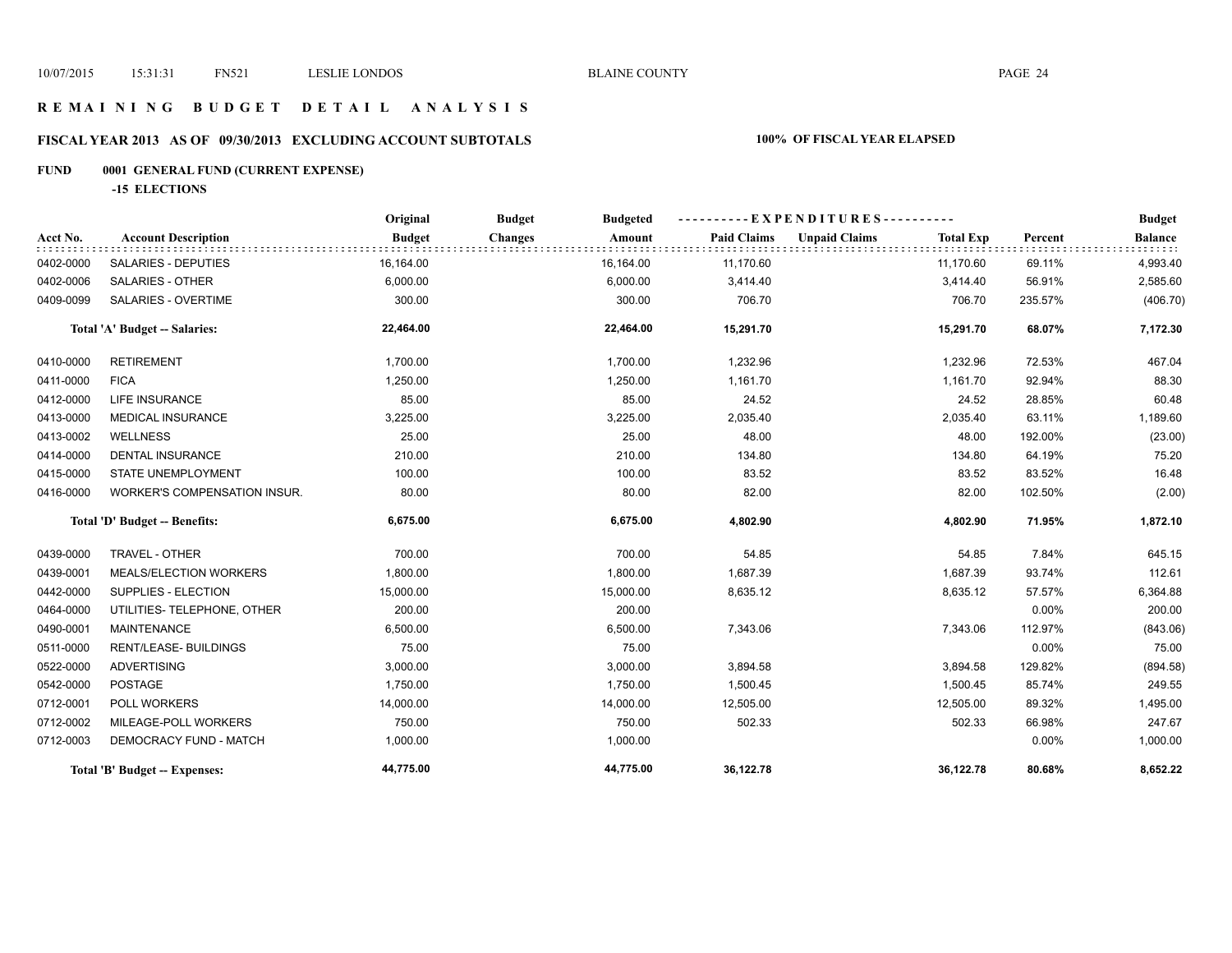## **R E M A I N I N G B U D G E T D E T A I L A N A L Y S I S**

# **FISCAL YEAR 2013 AS OF 09/30/2013 EXCLUDING ACCOUNT SUBTOTALS 100% OF FISCAL YEAR ELAPSED**

### **DEPARTMENT TOTALS:**

| Total 'A' Expenses -- Salaries:       | 22,464.00         | 22.464.00          | 15.291.70           | 15.291.70 | 68.07% | 7.172.30  |
|---------------------------------------|-------------------|--------------------|---------------------|-----------|--------|-----------|
| Total 'D' Expenses -- Benefits:       | 6,675.00          | 6.675.00           | 4.802.90            | 4.802.90  | 71.95% | 1.872.10  |
| Total 'B' Expenses -- Expenses:       | 44,775.00         | 44.775.00          | 36.122.78           | 36,122.78 | 80.68% | 8.652.22  |
| Total 'C' Expenses -- Capital Outlay: | ----------------- | ------------------ | ------------------- |           |        |           |
|                                       | 73,914.00         | 73.914.00          | 56.217.38           | 56.217.38 | 76.06% | 17.696.62 |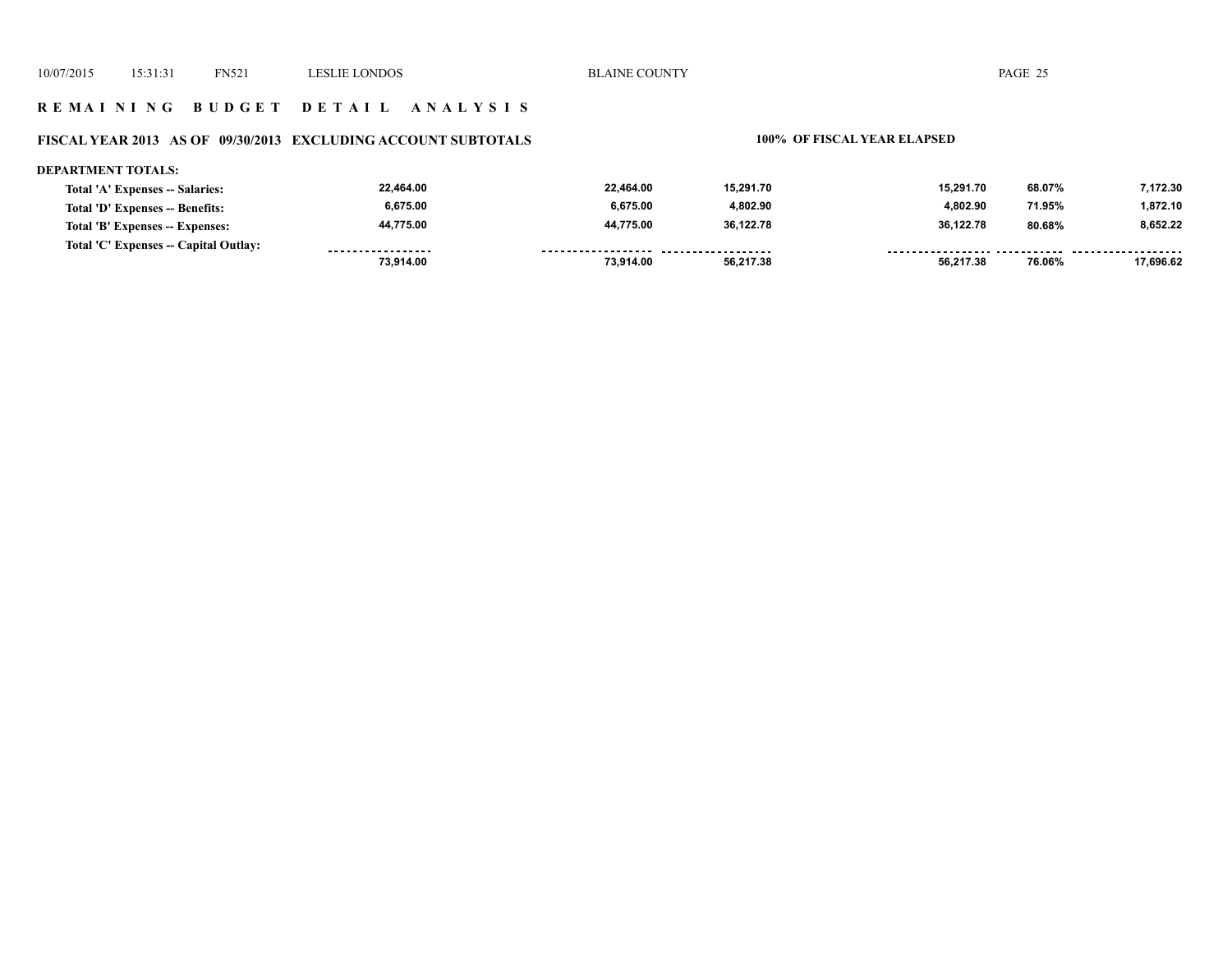## **R E M A I N I N G B U D G E T D E T A I L A N A L Y S I S**

# **FISCAL YEAR 2013 AS OF 09/30/2013 EXCLUDING ACCOUNT SUBTOTALS 100% OF FISCAL YEAR ELAPSED**

# **FUND 0001 GENERAL FUND (CURRENT EXPENSE)**

**-17 KETCHUM POLICE**

|           |                                       | Original      | <b>Budget</b>  | <b>Budgeted</b> | ----------EXPENDITURES---------- |                      |                  |         | <b>Budget</b>  |
|-----------|---------------------------------------|---------------|----------------|-----------------|----------------------------------|----------------------|------------------|---------|----------------|
| Acct No.  | <b>Account Description</b>            | <b>Budget</b> | <b>Changes</b> | Amount          | <b>Paid Claims</b>               | <b>Unpaid Claims</b> | <b>Total Exp</b> | Percent | <b>Balance</b> |
| 0401-0001 | SALARIES - CHIEF / CPT                | 76,067.00     |                | 76,067.00       | 76,622.40                        |                      | 76,622.40        | 100.73% | (555.40)       |
| 0401-0002 | SALARIES - DEPUTIES                   | 458,296.00    |                | 458,296.00      | 457,425.60                       |                      | 457,425.60       | 99.81%  | 870.40         |
| 0402-0001 | SALARIES - OFFICE                     | 84,005.00     |                | 84,005.00       | 85,023.24                        |                      | 85,023.24        | 101.21% | (1,018.24)     |
| 0402-0002 | SALARIES - MGMT FEE                   |               | 21,496.86      | 21,496.86 C     | 21,496.86                        |                      | 21,496.86        | 100.00% |                |
| 0402-0004 | SALARIES - COMM SERV OFFICERS         | 67,681.00     |                | 67,681.00       | 68,491.28                        |                      | 68,491.28        | 101.20% | (810.28)       |
| 0403-0000 | SALARIES - MERIT/FLEX                 | 6,861.00      |                | 6,861.00        |                                  |                      |                  | 0.00%   | 6,861.00       |
| 0408-0001 | SALARIES-TERMINATION                  |               |                |                 | 3,387.18                         |                      | 3,387.18         | 0.00%   | (3,387.18)     |
| 0409-0098 | SALARIES- OVERTIME HWY                |               |                |                 | 457.48                           |                      | 457.48           | 0.00%   | (457.48)       |
| 0409-0099 | SALARIES - OVERTIME                   | 54,000.00     |                | 54,000.00       | 37,349.78                        |                      | 37,349.78        | 69.17%  | 16,650.22      |
|           | Total 'A' Budget -- Salaries:         | 746,910.00    | 21,496.86      | 768,406.86      | 750,253.82                       |                      | 750,253.82       | 97.64%  | 18,153.04      |
| 0410-0000 | <b>RETIREMENT</b>                     | 79,000.00     |                | 79,000.00       | 78,507.67                        |                      | 78,507.67        | 99.38%  | 492.33         |
| 0411-0000 | <b>FICA</b>                           | 53,000.00     |                | 53,000.00       | 51,635.43                        |                      | 51,635.43        | 97.43%  | 1,364.57       |
| 0412-0000 | <b>LIFE INSURANCE</b>                 | 1,100.00      |                | 1,100.00        | 1,023.71                         |                      | 1,023.71         | 93.06%  | 76.29          |
| 0413-0000 | <b>MEDICAL INSURANCE</b>              | 120,182.00    |                | 120,182.00      | 121,850.61                       |                      | 121,850.61       | 101.39% | (1,668.61)     |
| 0413-0002 | <b>WELLNESS</b>                       | 350.00        |                | 350.00          |                                  |                      |                  | 0.00%   | 350.00         |
| 0414-0000 | DENTAL INSURANCE                      | 5,850.00      |                | 5,850.00        | 5,627.90                         |                      | 5,627.90         | 96.20%  | 222.10         |
| 0415-0000 | STATE UNEMPLOYMENT                    | 3,900.00      |                | 3,900.00        | 3,712.35                         |                      | 3,712.35         | 95.19%  | 187.65         |
| 0416-0000 | WORKER'S COMPENSATION INSUR.          | 24,000.00     |                | 24,000.00       | 16,000.00                        |                      | 16,000.00        | 66.67%  | 8,000.00       |
| 0419-0000 | BENEFITS-MGMT FEE                     |               | 4,915.26       | 4,915.26 C      | 4,915.26                         |                      | 4,915.26         | 100.00% |                |
|           | Total 'D' Budget -- Benefits:         | 287,382.00    | 4,915.26       | 292,297.26      | 283,272.93                       |                      | 283,272.93       | 96.91%  | 9,024.33       |
| 0439-0000 | TRAVEL - OTHER                        | 3,100.00      |                | 3,100.00        | 3,215.00                         |                      | 3,215.00         | 103.71% | (115.00)       |
| 0439-0001 | PER DIEM                              | 2,500.00      |                | 2,500.00        | 1,984.50                         |                      | 1,984.50         | 79.38%  | 515.50         |
| 0440-0000 | SUPPLIES - OFFICE                     | 8,500.00      |                | 8,500.00        | 7,359.13                         |                      | 7,359.13         | 86.58%  | 1,140.87       |
| 0450-0000 | <b>INSURANCE- LIABILITY</b>           | 14,876.00     |                | 14,876.00       | 29,319.00                        |                      | 29,319.00        | 197.09% | (14, 443.00)   |
| 0464-0000 | TELEPHONE, COMMUNICATIONS             | 13,000.00     |                | 13,000.00       | 9,849.05                         |                      | 9,849.05         | 75.76%  | 3,150.95       |
| 0479-0000 | <b>VEHICLES - OTHER OPERATING EXP</b> | 40,296.00     |                | 40,296.00       | 41,728.37                        |                      | 41,728.37        | 103.55% | (1,432.37)     |
| 0489-0000 | PROFESSIONAL SVC- OTHER               | 9,000.00      |                | 9,000.00        | 6,254.00                         |                      | 6,254.00         | 69.49%  | 2,746.00       |
| 0489-0001 | PARKING ENFORCEMENT                   | 5,000.00      |                | 5,000.00        | 4,632.24                         |                      | 4,632.24         | 92.64%  | 367.76         |
| 0528-0000 | DUES/MEMBERSHIPS/SUBSCRIPTIONS        | 2,500.00      |                | 2,500.00        | 2,067.90                         |                      | 2,067.90         | 82.72%  | 432.10         |
| 0550-0000 | <b>COMMUNITY POLICING</b>             | 6,000.00      |                | 6,000.00        | 5,283.87                         |                      | 5,283.87         | 88.06%  | 716.13         |
| 0554-0000 | UNIFORMS-NEW                          | 5,000.00      |                | 5,000.00        | 3,253.96                         |                      | 3,253.96         | 65.08%  | 1,746.04       |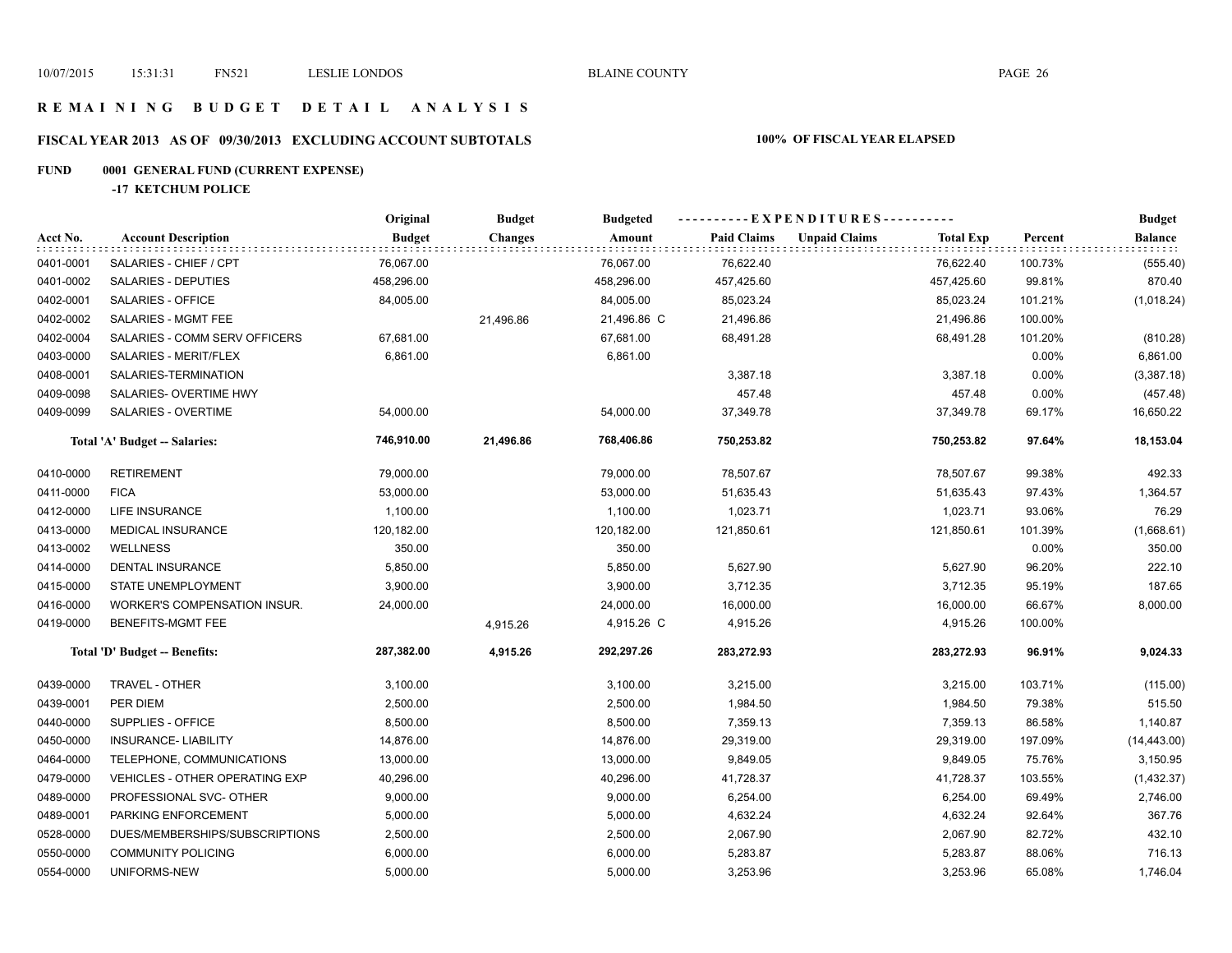## **R E M A I N I N G B U D G E T D E T A I L A N A L Y S I S**

# **FISCAL YEAR 2013 AS OF 09/30/2013 EXCLUDING ACCOUNT SUBTOTALS 100% OF FISCAL YEAR ELAPSED**

# **FUND 0001 GENERAL FUND (CURRENT EXPENSE)**

**-17 KETCHUM POLICE**

|           |                                       | Original      | <b>Budget</b>  | <b>Budgeted</b> | - EXPENDITURES - - - - - - - - - - |                      |                  |         | <b>Budget</b>  |
|-----------|---------------------------------------|---------------|----------------|-----------------|------------------------------------|----------------------|------------------|---------|----------------|
| Acct No.  | <b>Account Description</b>            | <b>Budget</b> | <b>Changes</b> | Amount          | <b>Paid Claims</b>                 | <b>Unpaid Claims</b> | <b>Total Exp</b> | Percent | <b>Balance</b> |
| 0556-0001 | <b>SUPPLIES - EQUIPMENT</b>           | 25,000.00     | 6,703.16       | 31,703.16 C     | 30,771.04                          |                      | 30,771.04        | 97.06%  | 932.12         |
| 0556-0004 | <b>RMS CONTRIBUTION</b>               | 20,443.00     |                | 20,443.00       | 20,443.00                          |                      | 20,443.00        | 100.00% |                |
| 0569-0000 | <b>EDUCATION- OTHER</b>               | 8,000.00      |                | 8,000.00        | 2,849.00                           |                      | 2,849.00         | 35.61%  | 5,151.00       |
| 0600-0000 | <b>MGMT FEE</b>                       | 54,855.00     | (26, 412.12)   | 28,442.88 C     | 12,672.50                          |                      | 12,672.50        | 44.55%  | 15,770.38      |
| 0677-0002 | <b>COMPUTER SERVICES</b>              | 9,000.00      |                | 9,000.00        | 10,068.33                          |                      | 10,068.33        | 111.87% | (1,068.33)     |
| 0714-0005 | TELEPHONE ALLOWANCE                   | 3,888.00      |                | 3,888.00        | 3,642.50                           |                      | 3,642.50         | 93.69%  | 245.50         |
| 0723-0001 | <b>ANIMAL SHELTER</b>                 | 2,000.00      |                | 2,000.00        | 2,000.00                           |                      | 2,000.00         | 100.00% |                |
|           | Total 'B' Budget -- Expenses:         | 232,958.00    | (19,708.96)    | 213,249.04      | 197,393.39                         |                      | 197,393.39       | 92.56%  | 15,855.65      |
| 0803-0001 | <b>CAPITAL - VEHICLES</b>             |               | 28,228.65      | 28,228.65 C     | 28,228.65                          |                      | 28,228.65        | 100.00% |                |
|           | Total 'C' Budget -- Capital Outlay:   |               | 28,228.65      | 28,228.65       | 28,228.65                          |                      | 28,228.65        | 100.00% |                |
|           | <b>DEPARTMENT TOTALS:</b>             |               |                |                 |                                    |                      |                  |         |                |
|           | Total 'A' Expenses -- Salaries:       | 746,910.00    | 21,496.86      | 768,406.86      | 750,253.82                         |                      | 750,253.82       | 97.64%  | 18,153.04      |
|           | Total 'D' Expenses -- Benefits:       | 287,382.00    | 4,915.26       | 292,297.26      | 283,272.93                         |                      | 283,272.93       | 96.91%  | 9,024.33       |
|           | Total 'B' Expenses -- Expenses:       | 232,958.00    | (19,708.96)    | 213,249.04      | 197,393.39                         |                      | 197,393.39       | 92.56%  | 15,855.65      |
|           | Total 'C' Expenses -- Capital Outlay: |               | 28,228.65      | 28,228.65       | 28,228.65                          |                      | 28,228.65        | 100.00% |                |
|           |                                       | 1,267,250.00  | 34,931.81      | 1,302,181.81    | 1,259,148.79                       |                      | 1,259,148.79     | 96.70%  | 43,033.02      |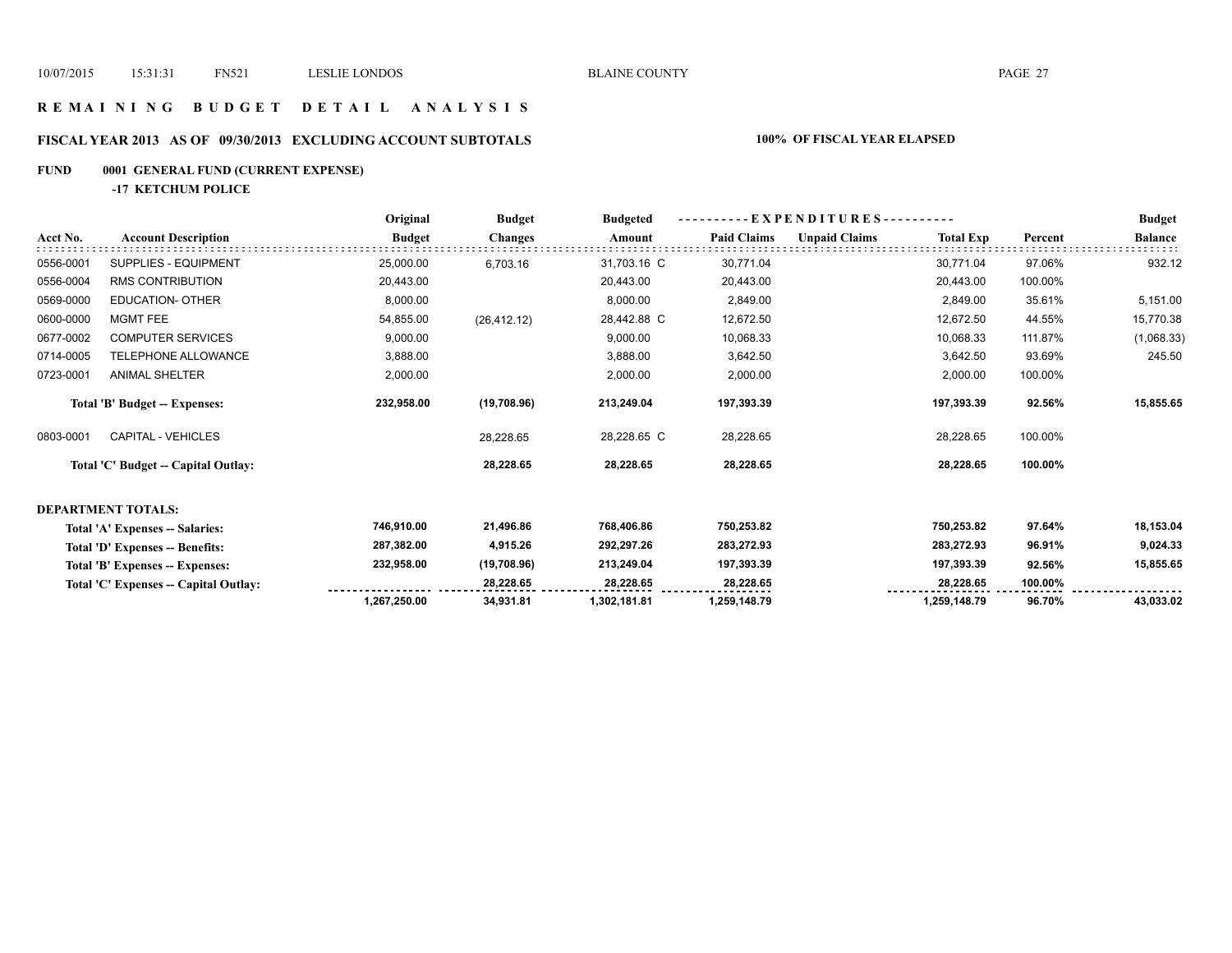## **R E M A I N I N G B U D G E T D E T A I L A N A L Y S I S**

# **FISCAL YEAR 2013 AS OF 09/30/2013 EXCLUDING ACCOUNT SUBTOTALS 100% OF FISCAL YEAR ELAPSED**

# **FUND 0001 GENERAL FUND (CURRENT EXPENSE)**

**-18 GENERAL**

|           |                                       | Original      | <b>Budget</b>  | <b>Budgeted</b> | $-EXPENDITURES$ --------- |                      |                  |         | <b>Budget</b>  |
|-----------|---------------------------------------|---------------|----------------|-----------------|---------------------------|----------------------|------------------|---------|----------------|
| Acct No.  | <b>Account Description</b>            | <b>Budget</b> | <b>Changes</b> | Amount          | <b>Paid Claims</b>        | <b>Unpaid Claims</b> | <b>Total Exp</b> | Percent | <b>Balance</b> |
| 0464-0000 | UTILITIES - TELEPHONE-PS/ALI          | 30,000.00     |                | 30,000.00       | 33,904.68                 |                      | 33,904.68        | 113.02% | (3,904.68)     |
| 0479-0005 | *EXPENSES-WILDFIRE                    |               |                |                 | 93,822.87                 |                      | 93,822.87        | 0.00%   | (93, 822.87)   |
| 0480-0000 | PROF SVC - HAILEY MED MGMT            | 27,200.00     |                | 27,200.00       | 27,124.80                 |                      | 27,124.80        | 99.72%  | 75.20          |
| 0481-0000 | PROFESSIONAL SVC- AUDITING            | 25,000.00     |                | 25,000.00       | 24,300.00                 |                      | 24,300.00        | 97.20%  | 700.00         |
| 0484-0001 | PROFESSIONAL SVC-CO ENGNR             | 45,000.00     |                | 45,000.00       | 36,197.25                 |                      | 36,197.25        | 80.44%  | 8,802.75       |
| 0489-0000 | PROFESSIONAL SVC                      | 2,000.00      |                | 2,000.00        |                           |                      |                  | 0.00%   | 2,000.00       |
| 0492-0000 | REPAIRS/MAINT- OFFICE EQUIPMT         | 3,000.00      |                | 3,000.00        |                           |                      |                  | 0.00%   | 3,000.00       |
| 0492-0001 | <b>VEHICLE EXPENSES</b>               | 2,000.00      |                | 2,000.00        | 737.87                    |                      | 737.87           | 36.89%  | 1,262.13       |
| 0526-0000 | CONTINGENCY ACCOUNT                   | 200,000.00    |                | 200,000.00      |                           |                      |                  | 0.00%   | 200,000.00     |
| 0528-0000 | <b>DUES / MEMBERSHIPS</b>             | 9,500.00      |                | 9,500.00        | 9,986.53                  |                      | 9,986.53         | 105.12% | (486.53)       |
| 0542-0000 | <b>POSTAGE</b>                        | 250.00        |                | 250.00          |                           |                      |                  | 0.00%   | 250.00         |
| 0546-0000 | <b>PUBLICATIONS</b>                   | 5,000.00      |                | 5,000.00        | 4,468.43                  |                      | 4,468.43         | 89.37%  | 531.57         |
| 0635-0001 | *PARTNER PAYMENTS - EECBG             |               | 89,519.02      | 89,519.02 C     | 89,519.02                 |                      | 89,519.02        | 100.00% |                |
| 0670-0008 | *SV ECON DEV (SUSTAIN BLAINE)         | 20,000.00     | 27,500.00      | 47,500.00 C     | 47,500.00                 |                      | 47,500.00        | 100.00% |                |
| 0671-0001 | BLAINE COUNTY HOUSING AUTH            | 70,000.00     |                | 70,000.00       | 70,000.00                 |                      | 70,000.00        | 100.00% |                |
| 0671-0010 | MOUNTAIN RIDES-OPERATIONS             | 123,500.00    |                | 123,500.00      | 123,500.00                |                      | 123,500.00       | 100.00% |                |
| 0689-0001 | CONTRACTS - DEFENSE LITIGATION        | 9,117.00      |                | 9,117.00        | 9,117.00                  |                      | 9,117.00         | 100.00% |                |
| 0713-0000 | POSTAGE MACHINE-MAINT/SUPPLIES        | 6,500.00      |                | 6,500.00        | 4,957.75                  |                      | 4,957.75         | 76.27%  | 1,542.25       |
| 0723-0001 | <b>ANIMAL SHELTER</b>                 | 24,000.00     |                | 24,000.00       | 24,000.00                 |                      | 24,000.00        | 100.00% |                |
| 0769-0000 | <b>OUTSIDE AGENCIES</b>               | 72,977.00     |                | 72,977.00       | 72,986.92                 |                      | 72,986.92        | 100.01% | (9.92)         |
| 0769-0001 | <b>SENIOR</b>                         | 55,000.00     |                | 55,000.00       | 55,000.00                 |                      | 55,000.00        | 100.00% |                |
| 0790-0000 | CODIFICATION                          | 3,000.00      |                | 3,000.00        | 3,323.00                  |                      | 3,323.00         | 110.77% | (323.00)       |
|           | Total 'B' Budget -- Expenses:         | 733,044.00    | 117,019.02     | 850,063.02      | 730,446.12                |                      | 730,446.12       | 85.93%  | 119,616.90     |
|           | <b>DEPARTMENT TOTALS:</b>             |               |                |                 |                           |                      |                  |         |                |
|           | Total 'A' Expenses -- Salaries:       |               |                |                 |                           |                      |                  |         |                |
|           | Total 'D' Expenses -- Benefits:       |               |                |                 |                           |                      |                  |         |                |
|           | Total 'B' Expenses -- Expenses:       | 733,044.00    | 117,019.02     | 850,063.02      | 730,446.12                |                      | 730,446.12       | 85.93%  | 119,616.90     |
|           | Total 'C' Expenses -- Capital Outlay: |               |                |                 |                           |                      |                  |         |                |
|           |                                       | 733,044.00    | 117,019.02     | 850,063.02      | 730,446.12                |                      | 730,446.12       | 85.93%  | 119,616.90     |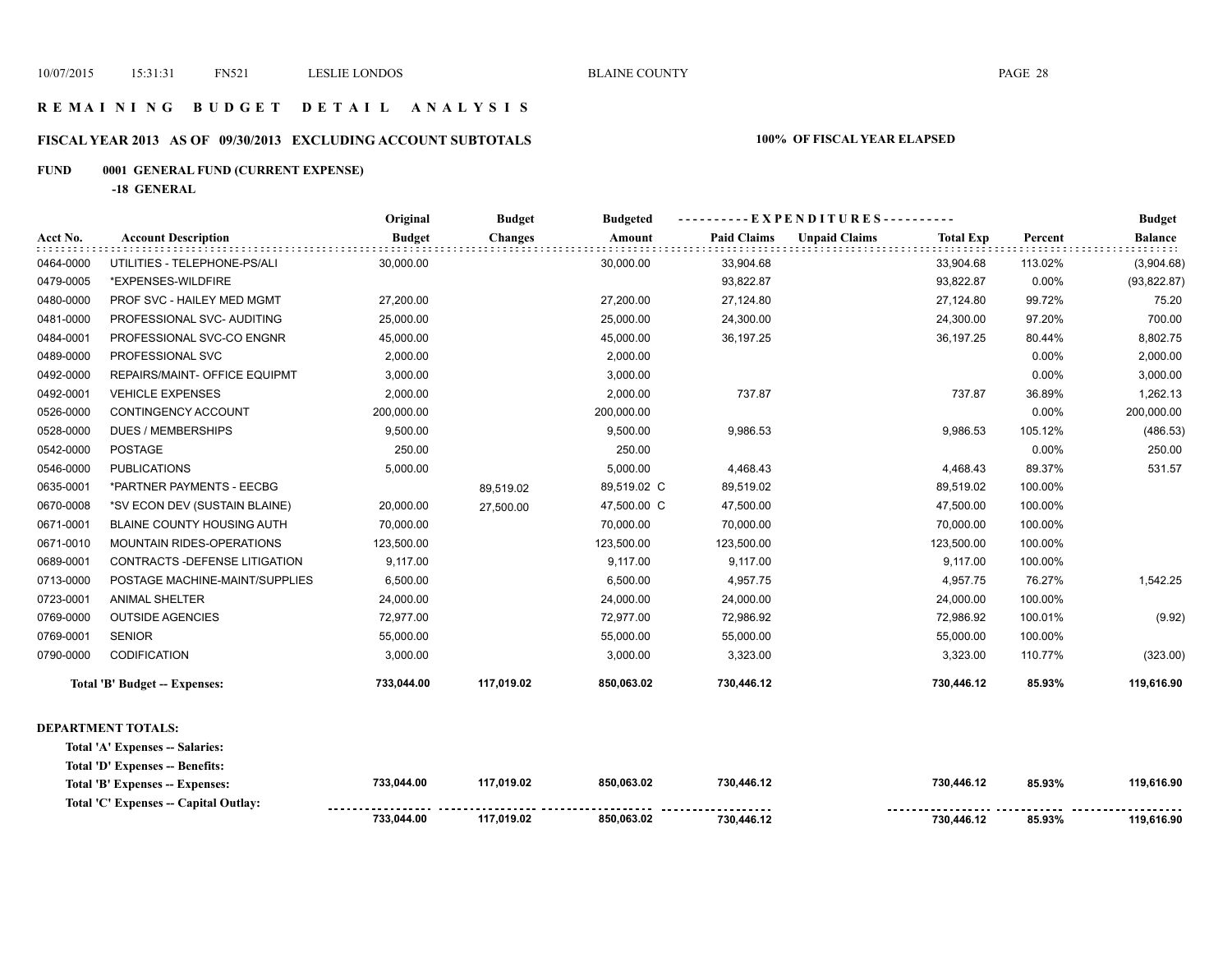## **R E M A I N I N G B U D G E T D E T A I L A N A L Y S I S**

# **FISCAL YEAR 2013 AS OF 09/30/2013 EXCLUDING ACCOUNT SUBTOTALS 100% OF FISCAL YEAR ELAPSED**

| 0402-0005 | SALARIES-DISPATCH                | 528,945.00 | 3,619.00  | 532,564.00 C | 498,824.16 | 498,824.16 | 93.66%   | 33,739.84   |
|-----------|----------------------------------|------------|-----------|--------------|------------|------------|----------|-------------|
| 0409-0099 | SALARIES - OVERTIME              | 45,569.00  |           | 45,569.00    | 61,517.58  | 61,517.58  | 135.00%  | (15,948.58) |
|           | Total 'A' Budget -- Salaries:    | 574,514.00 | 3,619.00  | 578,133.00   | 560,341.74 | 560,341.74 | 96.92%   | 17,791.26   |
| 0410-0000 | <b>RETIREMENT</b>                | 61,255.00  |           | 61,255.00    | 57,784.06  | 57,784.06  | 94.33%   | 3,470.94    |
| 0411-0000 | <b>FICA</b>                      | 44,300.00  |           | 44,300.00    | 42,044.71  | 42,044.71  | 94.91%   | 2,255.29    |
| 0412-0000 | <b>LIFE INSURANCE</b>            | 975.00     |           | 975.00       | 894.98     | 894.98     | 91.79%   | 80.02       |
| 0413-0000 | <b>MEDICAL INSURANCE</b>         | 89,512.00  |           | 89,512.00    | 81,137.02  | 81,137.02  | 90.64%   | 8,374.98    |
| 0413-0002 | WELLNESS                         | 325.00     |           | 325.00       | 24.00      | 24.00      | 7.38%    | 301.00      |
| 0414-0000 | <b>DENTAL INSURANCE</b>          | 5,415.00   |           | 5,415.00     | 4,920.20   | 4,920.20   | 90.86%   | 494.80      |
| 0415-0000 | STATE UNEMPLOYMENT               | 2,900.00   |           | 2,900.00     | 3,022.83   | 3,022.83   | 104.24%  | (122.83)    |
| 0416-0000 | WORKER'S COMPENSATION INSUR.     | 21,917.00  |           | 21,917.00    | 13,213.00  | 13,213.00  | 60.29%   | 8,704.00    |
|           | Total 'D' Budget -- Benefits:    | 226,599.00 |           | 226,599.00   | 203,040.80 | 203,040.80 | 89.60%   | 23,558.20   |
| 0439-0000 | <b>TRAVEL EXPENSES</b>           | 13,500.00  |           | 13,500.00    | 7,726.85   | 7,726.85   | 57.24%   | 5,773.15    |
| 0439-0001 | PER DIEM                         | 5,300.00   |           | 5,300.00     | 3,028.54   | 3,028.54   | 57.14%   | 2,271.46    |
| 0440-0001 | OFFICE EQUIPMENT                 | 50.00      |           | 50.00        |            |            | $0.00\%$ | 50.00       |
| 0440-0004 | SUPPLIES-DISPATCH                | 3,000.00   |           | 3,000.00     | 2,328.57   | 2,328.57   | 77.62%   | 671.43      |
| 0465-0000 | UTILITIES FOR REPEATERS          | 7,000.00   |           | 7,000.00     | 4,132.41   | 4,132.41   | 59.03%   | 2,867.59    |
| 0495-0000 | <b>COMPUTER MAINTENANCE</b>      | 3,000.00   |           | 3,000.00     | 1,367.68   | 1,367.68   | 45.59%   | 1,632.32    |
| 0495-0001 | REPAIRS COMMUNICATIONS           | 750.00     |           | 750.00       | 2,170.80   | 2,170.80   | 289.44%  | (1,420.80)  |
| 0495-0002 | SOFTWARE/SOFTWARE MAINTENANCE    | 24,644.00  |           | 24,644.00    | 21,265.25  | 21,265.25  | 86.29%   | 3,378.75    |
| 0510-0000 | RENT/LEASE-TELETYPE              | 16,735.00  |           | 16,735.00    | 16,400.00  | 16,400.00  | 98.00%   | 335.00      |
| 0528-0000 | <b>DUES / MEMBERSHIPS</b>        | 1,504.00   |           | 1,504.00     | 1,271.00   | 1,271.00   | 84.51%   | 233.00      |
| 0569-0001 | <b>EDUCATION -DISPATCH</b>       | 12,047.00  |           | 12,047.00    | 11,776.69  | 11,776.69  | 97.76%   | 270.31      |
| 0576-0000 | <b>INTEROPERABILITY EXPENSES</b> |            | 81,031.13 | 81,031.13 C  | 81,852.89  | 81,852.89  | 101.01%  | (821.76)    |
| 0591-0002 | <b>RECRUITMENT</b>               | 200.00     |           | 200.00       | 108.57     | 108.57     | 54.29%   | 91.43       |
|           | Total 'B' Budget -- Expenses:    | 87,730.00  | 81,031.13 | 168,761.13   | 153,429.25 | 153,429.25 | 90.92%   | 15,331.88   |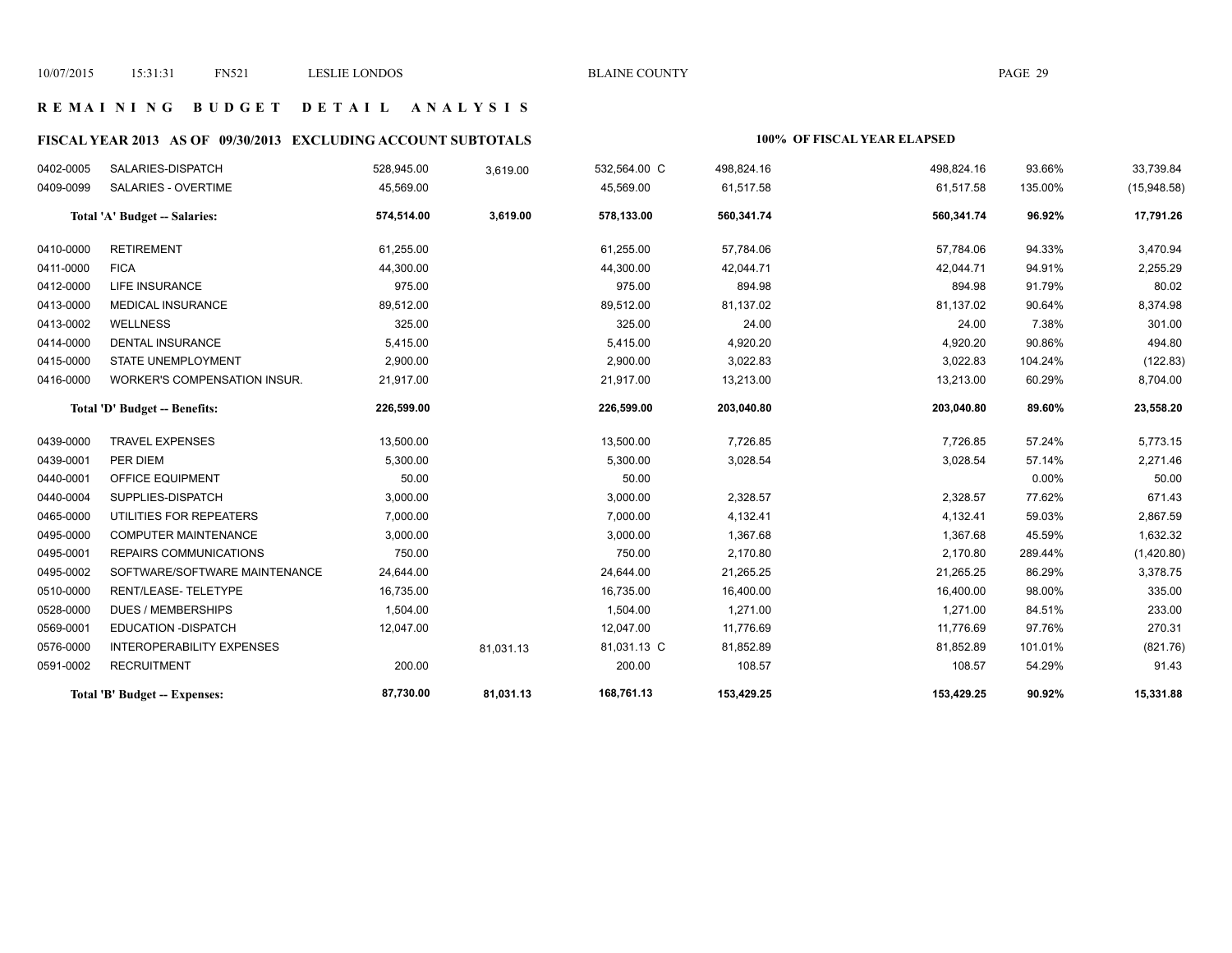## **R E M A I N I N G B U D G E T D E T A I L A N A L Y S I S**

# **FISCAL YEAR 2013 AS OF 09/30/2013 EXCLUDING ACCOUNT SUBTOTALS 100% OF FISCAL YEAR ELAPSED**

# **FUND 0001 GENERAL FUND (CURRENT EXPENSE)**

**-20 JAIL**

|           |                                     | Original      | <b>Budget</b>  | <b>Budgeted</b> | ----------EXPENDITURES---------- |                                          |         | <b>Budget</b>  |
|-----------|-------------------------------------|---------------|----------------|-----------------|----------------------------------|------------------------------------------|---------|----------------|
| Acct No.  | <b>Account Description</b>          | <b>Budget</b> | <b>Changes</b> | Amount          | <b>Paid Claims</b>               | <b>Unpaid Claims</b><br><b>Total Exp</b> | Percent | <b>Balance</b> |
| 0401-0002 | SALARIES - JAIL CAPTAIN             | 69,040.00     | 624.00         | 69,664.00 C     | 69,596.00                        | 69,596.00                                | 99.90%  | 68.00          |
| 0402-0000 | SALARIES-JAIL-DEPUTIES              | 781,151.00    |                | 781,151.00      | 745,416.14                       | 745,416.14                               | 95.43%  | 35,734.86      |
| 0402-0001 | SALARIES-OFFICE                     | 40,303.00     | 902.00         | 41,205.00 C     | 40,751.03                        | 40,751.03                                | 98.90%  | 453.97         |
| 0402-0012 | SALARIES-CENTRAL CONTROL            | 162,880.00    | 587.00         | 163,467.00 C    | 149,037.56                       | 149,037.56                               | 91.17%  | 14,429.44      |
| 0409-0099 | SALARIES-OVERTIME                   | 34,000.00     |                | 34,000.00       | 18,795.96                        | 18,795.96                                | 55.28%  | 15,204.04      |
|           | Total 'A' Budget -- Salaries:       | 1,087,374.00  | 2,113.00       | 1,089,487.00    | 1,023,596.69                     | 1,023,596.69                             | 93.95%  | 65,890.31      |
| 0410-0000 | <b>RETIREMENT</b>                   | 125,000.00    |                | 125,000.00      | 110,746.29                       | 110,746.29                               | 88.60%  | 14,253.71      |
| 0411-0000 | <b>FICA</b>                         | 90,000.00     |                | 90,000.00       | 75,962.01                        | 75,962.01                                | 84.40%  | 14,037.99      |
| 0412-0000 | LIFE INSURANCE                      | 1,850.00      |                | 1,850.00        | 1,642.84                         | 1,642.84                                 | 88.80%  | 207.16         |
| 0413-0000 | <b>MEDICAL INSURANCE</b>            | 183,925.00    |                | 183,925.00      | 157,798.48                       | 157,798.48                               | 85.80%  | 26,126.52      |
| 0413-0002 | <b>WELLNESS</b>                     | 625.00        |                | 625.00          | 72.00                            | 72.00                                    | 11.52%  | 553.00         |
| 0414-0000 | <b>DENTAL INSURANCE</b>             | 9,690.00      |                | 9,690.00        | 9,031.60                         | 9,031.60                                 | 93.21%  | 658.40         |
| 0415-0000 | STATE UNEMPLOYMENT                  | 5,900.00      |                | 5,900.00        | 5,461.34                         | 5,461.34                                 | 92.57%  | 438.66         |
| 0416-0000 | <b>WORKER'S COMPENSATION INSUR.</b> | 35,000.00     |                | 35,000.00       | 23,855.00                        | 23,855.00                                | 68.16%  | 11,145.00      |
|           | Total 'D' Budget -- Benefits:       | 451,990.00    |                | 451,990.00      | 384,569.56                       | 384,569.56                               | 85.08%  | 67,420.44      |
| 0439-0000 | <b>TRAVEL EXPENSES</b>              | 3,000.00      |                | 3,000.00        | 638.00                           | 638.00                                   | 21.27%  | 2,362.00       |
| 0439-0001 | PER DIEM                            | 2,500.00      |                | 2,500.00        | 862.50                           | 862.50                                   | 34.50%  | 1,637.50       |
| 0439-0003 | <b>TRANSPORT PER DIEM</b>           | 1,200.00      |                | 1,200.00        | 349.00                           | 349.00                                   | 29.08%  | 851.00         |
| 0439-0004 | <b>EXTRADITION EXPENSES</b>         | 3,000.00      |                | 3,000.00        | 4,150.00                         | 4,150.00                                 | 138.33% | (1, 150.00)    |
| 0440-0001 | SUPPLIES - JAIL                     | 26,000.00     |                | 26,000.00       | 26,929.73                        | 26,929.73                                | 103.58% | (929.73)       |
| 0440-0002 | <b>INMATE SUPPLIES</b>              | 10,000.00     |                | 10,000.00       | 10,280.98                        | 10,280.98                                | 102.81% | (280.98)       |
| 0440-0004 | * SUPPLIES-COMMISSARY               |               | 447.38         | 447.38 C        | 534.73                           | 534.73                                   | 119.52% | (87.35)        |
| 0479-0001 | <b>JAIL PROGRAMS</b>                | 40,000.00     | 15,745.00      | 55,745.00 C     | 32,131.87                        | 32,131.87                                | 57.64%  | 23,613.13      |
| 0499-0000 | REPAIRS/MAINTENANCE                 | 3,000.00      |                | 3,000.00        | 4,111.36                         | 4,111.36                                 | 137.05% | (1, 111.36)    |
| 0499-0001 | SYSTEM MAINTENANCE                  | 56,840.00     |                | 56,840.00       | 27,525.30                        | 27,525.30                                | 48.43%  | 29,314.70      |
| 0501-0000 | <b>JAIL-FOOD</b>                    | 170,000.00    |                | 170,000.00      | 150,087.26                       | 150,087.26                               | 88.29%  | 19,912.74      |
| 0503-0000 | JAIL- MEDICAL SUPPLIES              | 2,000.00      |                | 2,000.00        | 1,338.45                         | 1,338.45                                 | 66.92%  | 661.55         |
| 0503-0001 | <b>JAIL- MEDICAL CONTRACT</b>       | 239,506.00    |                | 239,506.00      | 239,506.00                       | 239,506.00                               | 100.00% |                |
| 0503-0002 | JAIL - MEDICAL/MENTAL               | 10,000.00     |                | 10,000.00       |                                  |                                          | 0.00%   | 10,000.00      |
| 0504-0001 | <b>INMATE ASSISTANCE</b>            | 500.00        |                | 500.00          |                                  |                                          | 0.00%   | 500.00         |
| 0509-0000 | <b>JAIL - TRAINING</b>              | 7,500.00      |                | 7,500.00        | 2,468.68                         | 2,468.68                                 | 32.92%  | 5,031.32       |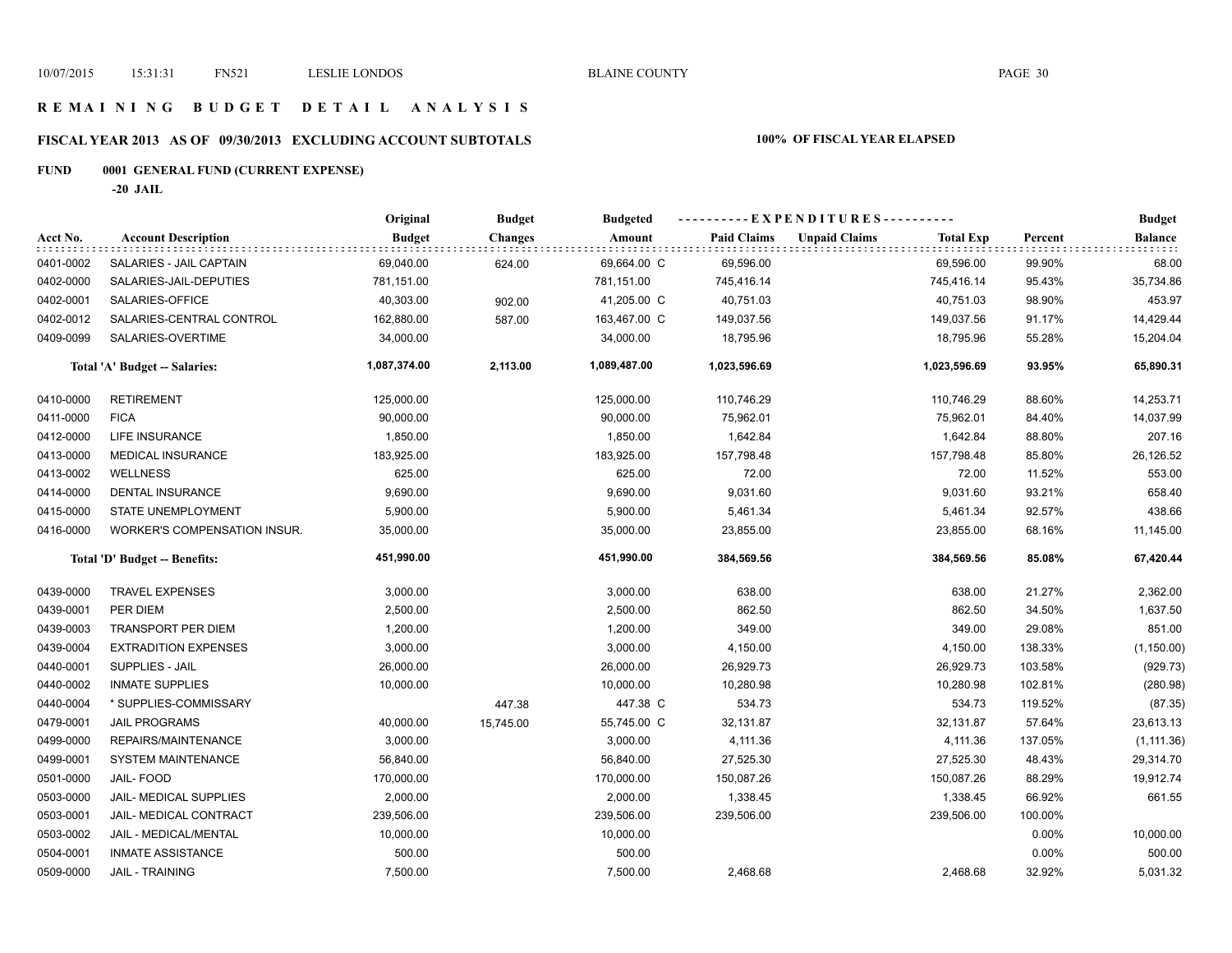# **R E M A I N I N G B U D G E T D E T A I L A N A L Y S I S**

# **FISCAL YEAR 2013 AS OF 09/30/2013 EXCLUDING ACCOUNT SUBTOTALS 100% OF FISCAL YEAR ELAPSED**

# **FUND 0001 GENERAL FUND (CURRENT EXPENSE)**

**-20 JAIL**

|           |                                       | Original      | <b>Budget</b>  | -EXPENDITURES---<br><b>Budgeted</b> |                    |                      |                  |         | <b>Budget</b>  |
|-----------|---------------------------------------|---------------|----------------|-------------------------------------|--------------------|----------------------|------------------|---------|----------------|
| Acct No.  | <b>Account Description</b>            | <b>Budget</b> | <b>Changes</b> | Amount                              | <b>Paid Claims</b> | <b>Unpaid Claims</b> | <b>Total Exp</b> | Percent | <b>Balance</b> |
| 0529-0000 | <b>DUES - MEMBERSHIP</b>              | 3,525.00      |                | 3,525.00                            | 3,376.02           |                      | 3,376.02         | 95.77%  | 148.98         |
| 0556-0001 | <b>SUPPLIES - EQUIPMENT</b>           | 5,000.00      | 2,567.50       | 7,567.50 C                          | 3,052.60           |                      | 3,052.60         | 40.34%  | 4,514.90       |
| 0559-0000 | OTHER MISCELLANEOUS EXPENSES          | 500.00        |                | 500.00                              |                    |                      |                  | 0.00%   | 500.00         |
| 0660-0000 | *SCAAP AWARD COMMISSION               |               | 5,908.32       | 5,908.32 C                          | 5,908.32           |                      | 5,908.32         | 100.00% |                |
| 0670-0003 | <b>INMATE HOUSING</b>                 | 5,000.00      |                | 5,000.00                            |                    |                      |                  | 0.00%   | 5,000.00       |
| 0725-0000 | SERVICES CARE - JUVENILE              | 43,000.00     |                | 43,000.00                           | 52,800.00          |                      | 52,800.00        | 122.79% | (9,800.00)     |
|           | <b>Total 'B' Budget -- Expenses:</b>  | 632,071.00    | 24,668.20      | 656,739.20                          | 566,050.80         |                      | 566,050.80       | 86.19%  | 90,688.40      |
| 0899-0000 | CAPITAL- OTHER                        |               | 41,376.00      | 41,376.00 C                         | 41,376.00          |                      | 41,376.00        | 100.00% |                |
|           | Total 'C' Budget -- Capital Outlay:   |               | 41,376.00      | 41,376.00                           | 41,376.00          |                      | 41,376.00        | 100.00% |                |
|           | <b>DEPARTMENT TOTALS:</b>             |               |                |                                     |                    |                      |                  |         |                |
|           | Total 'A' Expenses -- Salaries:       | 1,087,374.00  | 2,113.00       | 1,089,487.00                        | 1,023,596.69       |                      | 1,023,596.69     | 93.95%  | 65,890.31      |
|           | Total 'D' Expenses -- Benefits:       | 451,990.00    |                | 451,990.00                          | 384,569.56         |                      | 384,569.56       | 85.08%  | 67,420.44      |
|           | Total 'B' Expenses -- Expenses:       | 632,071.00    | 24,668.20      | 656,739.20                          | 566,050.80         |                      | 566,050.80       | 86.19%  | 90,688.40      |
|           | Total 'C' Expenses -- Capital Outlay: |               | 41,376.00      | 41,376.00                           | 41,376.00          |                      | 41,376.00        | 100.00% |                |
|           |                                       | 2,171,435.00  | 68,157.20      | 2,239,592.20                        | 2,015,593.05       |                      | 2,015,593.05     | 90.00%  | 223,999.15     |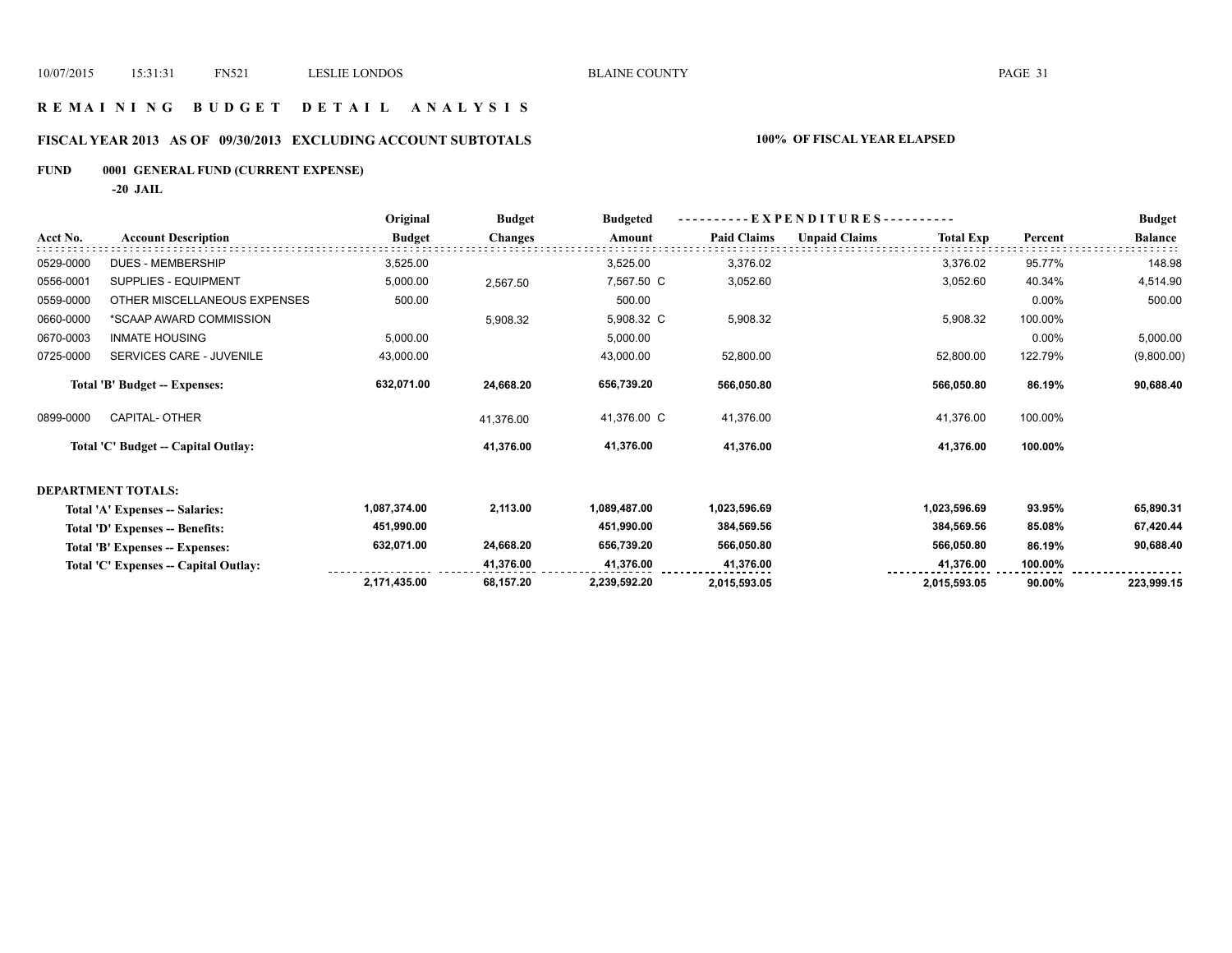## **R E M A I N I N G B U D G E T D E T A I L A N A L Y S I S**

# **FISCAL YEAR 2013 AS OF 09/30/2013 EXCLUDING ACCOUNT SUBTOTALS 100% OF FISCAL YEAR ELAPSED**

# **FUND 0001 GENERAL FUND (CURRENT EXPENSE)**

## **-21 LAND USE & BLDG SERVICES**

|           |                                      | Original      | <b>Budget</b>  | <b>Budgeted</b> | ----------EXPENDITURES---------- |                      |                  |         | <b>Budget</b>  |
|-----------|--------------------------------------|---------------|----------------|-----------------|----------------------------------|----------------------|------------------|---------|----------------|
| Acct No.  | <b>Account Description</b>           | <b>Budget</b> | <b>Changes</b> | Amount          | <b>Paid Claims</b>               | <b>Unpaid Claims</b> | <b>Total Exp</b> | Percent | <b>Balance</b> |
| 0401-0000 | SALARIES - DIRECTOR                  | 73,175.00     | 728.00         | 73,903.00 C     | 73,832.80                        |                      | 73,832.80        | 99.91%  | 70.20          |
| 0401-0002 | SALARIES - DEPUTIES                  | 290,395.00    |                | 290,395.00      | 288,402.29                       |                      | 288,402.29       | 99.31%  | 1,992.71       |
| 0409-0099 | <b>SALARIES - OVERTIME</b>           | 2,000.00      |                | 2,000.00        | 441.83                           |                      | 441.83           | 22.09%  | 1,558.17       |
|           | Total 'A' Budget -- Salaries:        | 365,570.00    | 728.00         | 366,298.00      | 362,676.92                       |                      | 362,676.92       | 99.01%  | 3,621.08       |
| 0410-0000 | <b>RETIREMENT</b>                    | 38,125.00     |                | 38,125.00       | 38,206.67                        |                      | 38,206.67        | 100.21% | (81.67)        |
| 0411-0000 | <b>FICA</b>                          | 27,410.00     |                | 27,410.00       | 26,145.81                        |                      | 26,145.81        | 95.39%  | 1,264.19       |
| 0412-0000 | LIFE INSURANCE                       | 600.00        |                | 600.00          | 582.35                           |                      | 582.35           | 97.06%  | 17.65          |
| 0413-0000 | <b>MEDICAL INSURANCE</b>             | 64,077.00     |                | 64,077.00       | 62,233.62                        |                      | 62,233.62        | 97.12%  | 1,843.38       |
| 0413-0002 | <b>WELLNESS</b>                      | 200.00        |                | 200.00          | 120.00                           |                      | 120.00           | 60.00%  | 80.00          |
| 0414-0000 | DENTAL INSURANCE                     | 3,350.00      |                | 3,350.00        | 3,167.80                         |                      | 3,167.80         | 94.56%  | 182.20         |
| 0415-0000 | STATE UNEMPLOYMENT                   | 2,000.00      |                | 2,000.00        | 1,879.78                         |                      | 1,879.78         | 93.99%  | 120.22         |
| 0416-0000 | WORKER'S COMPENSATION INSUR.         | 2,750.00      |                | 2,750.00        | 2,075.00                         |                      | 2,075.00         | 75.45%  | 675.00         |
|           | Total 'D' Budget -- Benefits:        | 138,512.00    |                | 138,512.00      | 134,411.03                       |                      | 134,411.03       | 97.04%  | 4,100.97       |
| 0439-0000 | TRAVEL - OTHER                       | 2,000.00      |                | 2,000.00        | 2,113.22                         |                      | 2,113.22         | 105.66% | (113.22)       |
| 0439-0001 | PER DIEM                             | 1,600.00      |                | 1,600.00        | 525.34                           |                      | 525.34           | 32.83%  | 1,074.66       |
| 0440-0000 | SUPPLIES - OFFICE                    | 6,600.00      |                | 6,600.00        | 3,593.15                         |                      | 3,593.15         | 54.44%  | 3,006.85       |
| 0470-0000 | <b>VEHICLES - FUEL, GASOLINE</b>     | 3,800.00      |                | 3,800.00        | 2,599.59                         |                      | 2,599.59         | 68.41%  | 1,200.41       |
| 0475-0000 | <b>VEHICLES - REPAIRS</b>            | 2,400.00      |                | 2,400.00        | 1,278.60                         |                      | 1,278.60         | 53.28%  | 1,121.40       |
| 0482-0003 | *CONSULTING EXPENSES                 | 1,000.00      |                | 1,000.00        |                                  |                      |                  | 0.00%   | 1,000.00       |
| 0490-0001 | COMPUTER WATER QUALITY EXP           | 1,800.00      |                | 1,800.00        | 1,800.00                         |                      | 1,800.00         | 100.00% |                |
| 0492-0000 | <b>REPAIRS/MAINT- OFFICE EQUIPMT</b> | 3,800.00      |                | 3,800.00        | 3,955.91                         |                      | 3,955.91         | 104.10% | (155.91)       |
| 0528-0000 | DUES / MEMBERSHIPS                   | 2,000.00      |                | 2,000.00        | 1,025.00                         |                      | 1,025.00         | 51.25%  | 975.00         |
| 0542-0000 | <b>POSTAGE</b>                       | 2,000.00      |                | 2,000.00        | 1,998.15                         |                      | 1,998.15         | 99.91%  | 1.85           |
| 0546-0000 | PUBLICATIONS, LEGAL                  | 6,200.00      |                | 6,200.00        | 3,051.51                         |                      | 3,051.51         | 49.22%  | 3,148.49       |
| 0670-0001 | CONTRACTS-LABOR P&Z                  | 21,500.00     |                | 21,500.00       | 12,150.00                        |                      | 12,150.00        | 56.51%  | 9,350.00       |
| 0670-0002 | CONTRACTS - PLANNING PROJECT         | 10,000.00     |                | 10,000.00       | 9,778.71                         |                      | 9,778.71         | 97.79%  | 221.29         |
| 0670-0003 | CONTRACT-HRNG EXAMIN                 | 10,000.00     |                | 10,000.00       | 3,092.91                         |                      | 3,092.91         | 30.93%  | 6,907.09       |
| 0670-0005 | CONTRACT-BLDG INSPECTOR              | 5,000.00      |                | 5,000.00        | 4,180.00                         |                      | 4,180.00         | 83.60%  | 820.00         |
| 0670-0006 | CONTRACT-CLERICAL                    | 300.00        |                | 300.00          |                                  |                      |                  | 0.00%   | 300.00         |
| 0689-0004 | <b>USGS WATER STUDY</b>              | 15,000.00     |                | 15,000.00       | 18,000.00                        |                      | 18,000.00        | 120.00% | (3,000.00)     |
| 0727-0000 | PLANNING-WORK/CONFERENCE             | 3,200.00      |                | 3,200.00        | 2.075.01                         |                      | 2.075.01         | 64.84%  | 1,124.99       |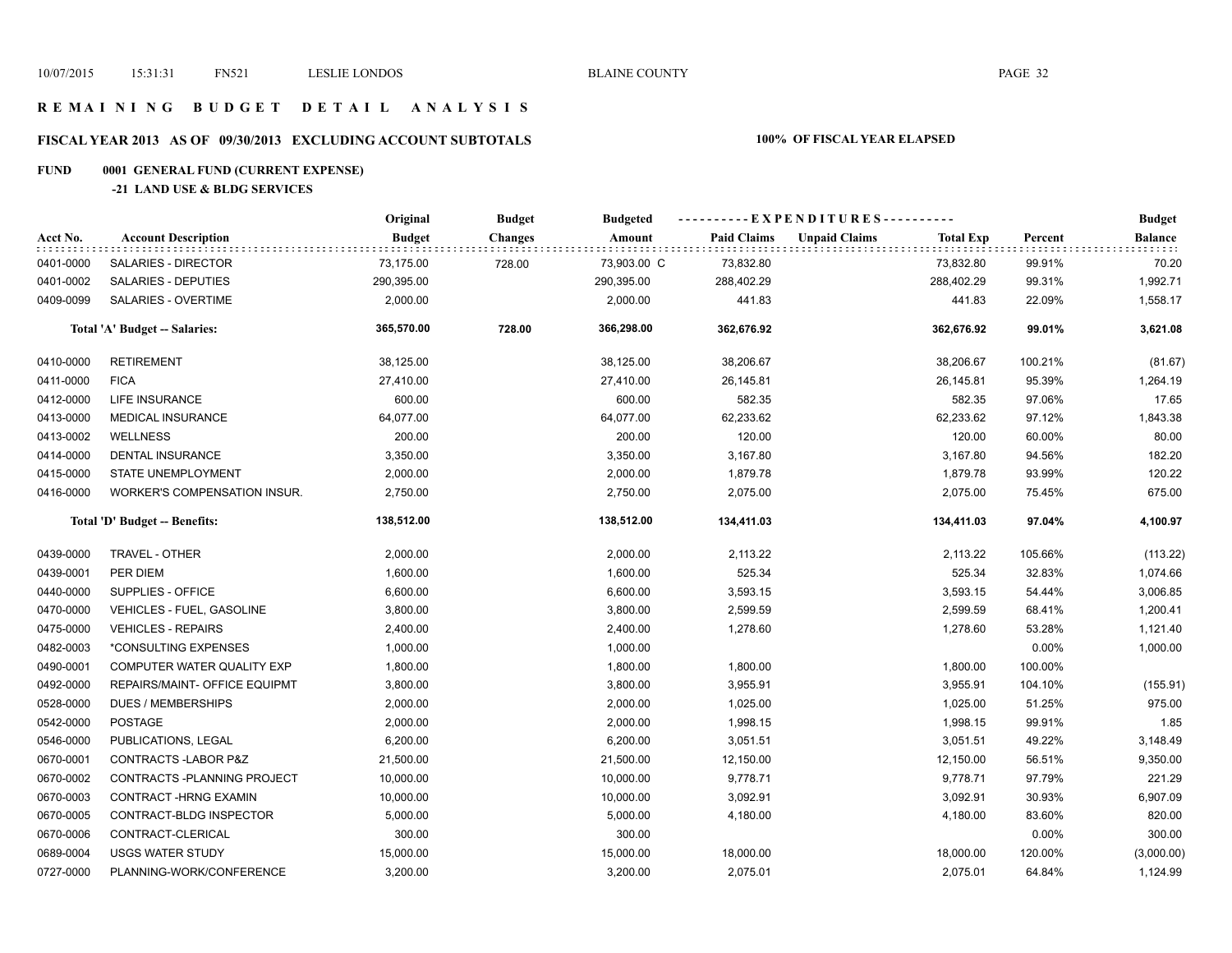## **R E M A I N I N G B U D G E T D E T A I L A N A L Y S I S**

# **FISCAL YEAR 2013 AS OF 09/30/2013 EXCLUDING ACCOUNT SUBTOTALS 100% OF FISCAL YEAR ELAPSED**

# **FUND 0001 GENERAL FUND (CURRENT EXPENSE)**

## **-21 LAND USE & BLDG SERVICES**

|           |                                       | Original      | <b>Budget</b><br><b>Changes</b> | <b>Budgeted</b><br>Amount | EXPENDITURES--     |                      |                  |         | <b>Budget</b>  |
|-----------|---------------------------------------|---------------|---------------------------------|---------------------------|--------------------|----------------------|------------------|---------|----------------|
| Acct No.  | <b>Account Description</b>            | <b>Budget</b> |                                 |                           | <b>Paid Claims</b> | <b>Unpaid Claims</b> | <b>Total Exp</b> | Percent | <b>Balance</b> |
| 0728-0000 | <b>REBATE/REFUNDS ON PERMITS</b>      | 4,000.00      |                                 | 4,000.00                  | 6.110.99           |                      | 6.110.99         | 152.77% | (2, 110.99)    |
| 0729-0000 | COMP PL/ZONE & SUB ORD REPRINT        | 200.00        |                                 | 200.00                    | 67.00              |                      | 67.00            | 33.50%  | 133.00         |
|           | Total 'B' Budget -- Expenses:         | 102,400.00    |                                 | 102.400.00                | 77.395.09          |                      | 77.395.09        | 75.58%  | 25,004.91      |
|           | <b>DEPARTMENT TOTALS:</b>             |               |                                 |                           |                    |                      |                  |         |                |
|           | Total 'A' Expenses -- Salaries:       | 365.570.00    | 728.00                          | 366.298.00                | 362,676.92         |                      | 362.676.92       | 99.01%  | 3,621.08       |
|           | Total 'D' Expenses -- Benefits:       | 138,512.00    |                                 | 138.512.00                | 134,411.03         |                      | 134,411.03       | 97.04%  | 4,100.97       |
|           | Total 'B' Expenses -- Expenses:       | 102,400.00    |                                 | 102.400.00                | 77,395.09          |                      | 77,395.09        | 75.58%  | 25,004.91      |
|           | Total 'C' Expenses -- Capital Outlay: |               |                                 |                           |                    |                      |                  |         |                |
|           |                                       | 606,482.00    | 728.00                          | 607.210.00                | 574.483.04         |                      | 574.483.04       | 94.61%  | 32.726.96      |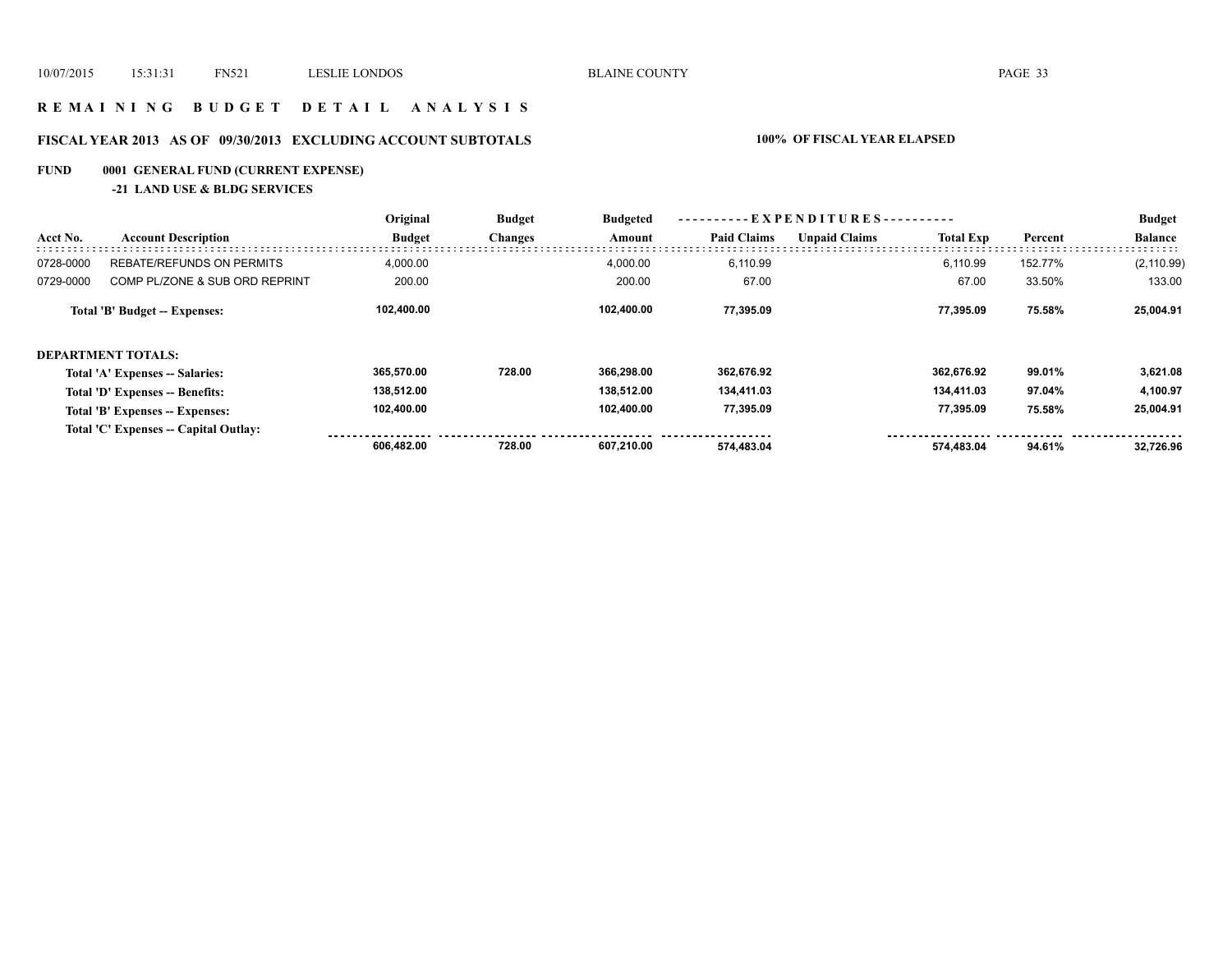## **R E M A I N I N G B U D G E T D E T A I L A N A L Y S I S**

# **FISCAL YEAR 2013 AS OF 09/30/2013 EXCLUDING ACCOUNT SUBTOTALS 100% OF FISCAL YEAR ELAPSED**

# **FUND 0001 GENERAL FUND (CURRENT EXPENSE)**

**-26 GEOGRAPHIC INFO SYSTEM**

|           |                                      | Original      | <b>Budget</b>  | <b>Budgeted</b> | ----------EXPENDITURES---------- |                                          |         | <b>Budget</b>  |
|-----------|--------------------------------------|---------------|----------------|-----------------|----------------------------------|------------------------------------------|---------|----------------|
| Acct No.  | <b>Account Description</b>           | <b>Budget</b> | <b>Changes</b> | Amount          | <b>Paid Claims</b>               | <b>Unpaid Claims</b><br><b>Total Exp</b> | Percent | <b>Balance</b> |
| 0401-0000 | SALARIES - MANAGER                   | 72,045.00     | 728.00         | 72,773.00 C     | 72,712.51                        | 72,712.51                                | 99.92%  | 60.49          |
| 0401-0001 | SALARIES - ANALYST                   | 55,040.00     | 728.00         | 55,768.00 C     | 55,705.60                        | 55,705.60                                | 99.89%  | 62.40          |
|           | Total 'A' Budget -- Salaries:        | 127,085.00    | 1,456.00       | 128,541.00      | 128,418.11                       | 128,418.11                               | 99.90%  | 122.89         |
| 0410-0000 | <b>RETIREMENT</b>                    | 13,325.00     |                | 13,325.00       | 13,526.51                        | 13,526.51                                | 101.51% | (201.51)       |
| 0411-0000 | <b>FICA</b>                          | 9,600.00      |                | 9,600.00        | 9,824.15                         | 9,824.15                                 | 102.33% | (224.15)       |
| 0412-0000 | LIFE INSURANCE                       | 175.00        |                | 175.00          | 147.12                           | 147.12                                   | 84.07%  | 27.88          |
| 0413-0000 | <b>MEDICAL INSURANCE</b>             | 12,220.00     |                | 12,220.00       | 12,212.40                        | 12,212.40                                | 99.94%  | 7.60           |
| 0413-0002 | <b>WELLNESS</b>                      | 50.00         |                | 50.00           | 24.00                            | 24.00                                    | 48.00%  | 26.00          |
| 0414-0000 | DENTAL INSURANCE                     | 835.00        |                | 835.00          | 808.80                           | 808.80                                   | 96.86%  | 26.20          |
| 0415-0000 | STATE UNEMPLOYMENT                   | 690.00        |                | 690.00          | 706.31                           | 706.31                                   | 102.36% | (16.31)        |
| 0416-0000 | WORKER'S COMPENSATION INSUR.         | 325.00        |                | 325.00          | 217.00                           | 217.00                                   | 66.77%  | 108.00         |
|           | Total 'D' Budget -- Benefits:        | 37,220.00     |                | 37,220.00       | 37,466.29                        | 37,466.29                                | 100.66% | (246.29)       |
| 0439-0000 | TRAVEL - OTHER                       | 4,000.00      |                | 4,000.00        | 2,581.17                         | 2,581.17                                 | 64.53%  | 1,418.83       |
| 0439-0001 | PER DIEM                             | 1,000.00      |                | 1,000.00        | 549.50                           | 549.50                                   | 54.95%  | 450.50         |
| 0440-0000 | SUPPLIES - OFFICE                    | 2,750.00      |                | 2,750.00        | 721.64                           | 721.64                                   | 26.24%  | 2,028.36       |
| 0490-0000 | <b>MAINTENANCE</b>                   | 25,325.00     |                | 25,325.00       | 25,325.00                        | 25,325.00                                | 100.00% |                |
| 0542-0000 | <b>POSTAGE</b>                       | 50.00         |                | 50.00           |                                  |                                          | 0.00%   | 50.00          |
| 0569-0000 | <b>EDUCATION- OTHER</b>              | 5,000.00      |                | 5,000.00        | 1,173.98                         | 1,173.98                                 | 23.48%  | 3,826.02       |
|           | Total 'B' Budget -- Expenses:        | 38,125.00     |                | 38,125.00       | 30,351.29                        | 30,351.29                                | 79.61%  | 7,773.71       |
| 0805-0000 | *CAPITAL                             |               |                |                 | 5,791.01                         | 5,791.01                                 | 0.00%   | (5,791.01)     |
|           | Total 'C' Budget -- Capital Outlay:  |               |                |                 | 5,791.01                         | 5,791.01                                 |         | (5,791.01)     |
|           | <b>DEPARTMENT TOTALS:</b>            |               |                |                 |                                  |                                          |         |                |
|           | Total 'A' Expenses -- Salaries:      | 127,085.00    | 1,456.00       | 128,541.00      | 128,418.11                       | 128,418.11                               | 99.90%  | 122.89         |
|           | Total 'D' Expenses -- Benefits:      | 37,220.00     |                | 37,220.00       | 37,466.29                        | 37,466.29                                | 100.66% | (246.29)       |
|           | Total 'B' Expenses -- Expenses:      | 38,125.00     |                | 38,125.00       | 30,351.29                        | 30,351.29                                | 79.61%  | 7,773.71       |
|           | Total 'C' Expenses - Capital Outlay: |               |                |                 | 5,791.01                         | 5,791.01                                 |         | (5,791.01)     |
|           |                                      | 202,430.00    | 1,456.00       | 203,886.00      | 202,026.70                       | 202,026.70                               | 99.09%  | 1,859.30       |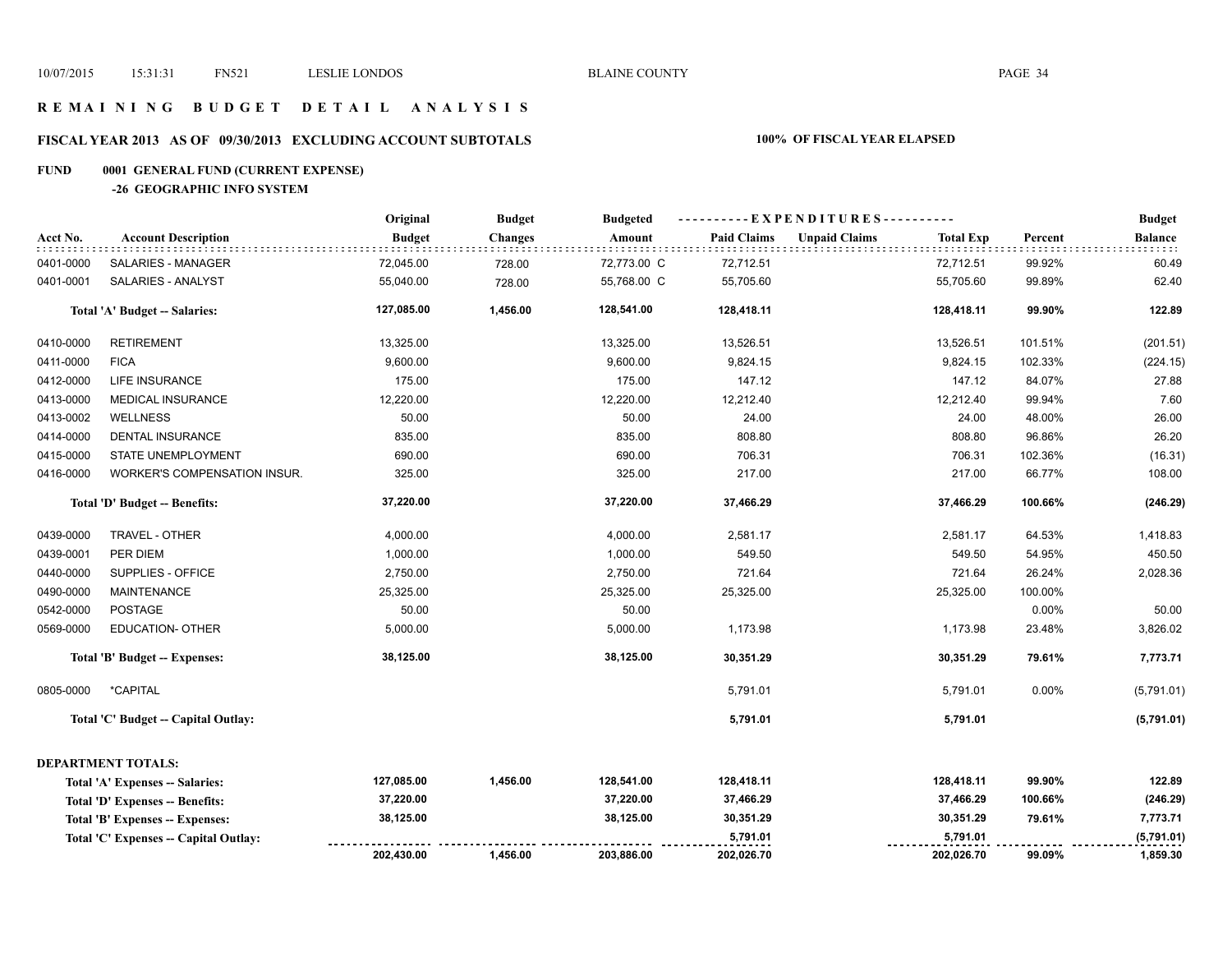## **R E M A I N I N G B U D G E T D E T A I L A N A L Y S I S**

# **FISCAL YEAR 2013 AS OF 09/30/2013 EXCLUDING ACCOUNT SUBTOTALS 100% OF FISCAL YEAR ELAPSED**

# **FUND 0001 GENERAL FUND (CURRENT EXPENSE)**

**-30 PUBLIC DEFENDER**

|                     |                                       | Original      | <b>Budget</b>  | <b>Budgeted</b> | EXPENDITURES--     |                      |                  |         | <b>Budget</b>  |
|---------------------|---------------------------------------|---------------|----------------|-----------------|--------------------|----------------------|------------------|---------|----------------|
| Acct No.            | <b>Account Description</b>            | <b>Budget</b> | <b>Changes</b> | Amount          | <b>Paid Claims</b> | <b>Unpaid Claims</b> | <b>Total Exp</b> | Percent | <b>Balance</b> |
| 0488-0000           | PROFESSIONAL SVC- PUB DEFENDER        | 314,280.00    |                | 314,280.00      | 314,280.00         |                      | 314,280.00       | 100.00% |                |
| 0489-0000           | PROFESSIONAL SVC- OTHER               | 10,000.00     |                | 10,000.00       |                    |                      |                  | 0.00%   | 10,000.00      |
| 0750-0001           | CR03-18200/CV04-269 JOHNSON           | 50,000.00     |                | 50,000.00       |                    |                      |                  | 0.00%   | 50,000.00      |
| 0782-0000           | <b>WITNESS FEES - EXPENSES</b>        | 5,000.00      |                | 5,000.00        |                    |                      |                  | 0.00%   | 5,000.00       |
| 0791-0000           | DRUG COURT - PUBLIC DEFENDER          | 6,000.00      |                | 6,000.00        | 6,000.00           |                      | 6,000.00         | 100.00% |                |
|                     | <b>Total 'B' Budget -- Expenses:</b>  | 385,280.00    |                | 385,280.00      | 320,280.00         |                      | 320,280.00       | 83.13%  | 65,000.00      |
|                     | <b>DEPARTMENT TOTALS:</b>             |               |                |                 |                    |                      |                  |         |                |
|                     | Total 'A' Expenses -- Salaries:       |               |                |                 |                    |                      |                  |         |                |
|                     | Total 'D' Expenses -- Benefits:       |               |                |                 |                    |                      |                  |         |                |
|                     | Total 'B' Expenses -- Expenses:       | 385,280.00    |                | 385,280.00      | 320,280.00         |                      | 320,280.00       | 83.13%  | 65,000.00      |
|                     | Total 'C' Expenses -- Capital Outlay: |               |                |                 |                    |                      |                  |         |                |
|                     |                                       | 385,280.00    |                | 385,280.00      | 320,280.00         |                      | 320,280.00       | 83.13%  | 65,000.00      |
| <b>FUND TOTALS:</b> | 0001 GENERAL FUND (CURRENT EXPENSE)   |               |                |                 |                    |                      |                  |         |                |
|                     | Total 'A' Expenses -- Salaries:       | 7,069,725.00  | 44,280.86      | 7,114,005.86    | 6,870,225.53       |                      | 6,870,225.53     | 96.57%  | 243,780.33     |
|                     | Total 'D' Expenses -- Benefits:       | 2,591,397.00  | 19,689.45      | 2,611,086.45    | 2,453,817.16       |                      | 2,453,817.16     | 94      | 157,269.29     |
|                     | Total 'B' Expenses -- Expenses:       | 3,518,367.00  | 380,878.81     | 3,899,245.81    | 3,458,390.81       |                      | 3,458,390.81     | 88.69%  | 440,855.00     |
|                     | Total 'C' Expenses -- Capital Outlay: | 131,723.00    | 93,418.65      | 225,141.65      | 235,393.88         |                      | 235,393.88       | 104.55% | (10, 252.23)   |
|                     |                                       | 13,311,212.00 | 538.267.77     | 13,849,479.77   | 13,017,827.38      |                      | 13,017,827.38    | 94.00%  | 831,652.39     |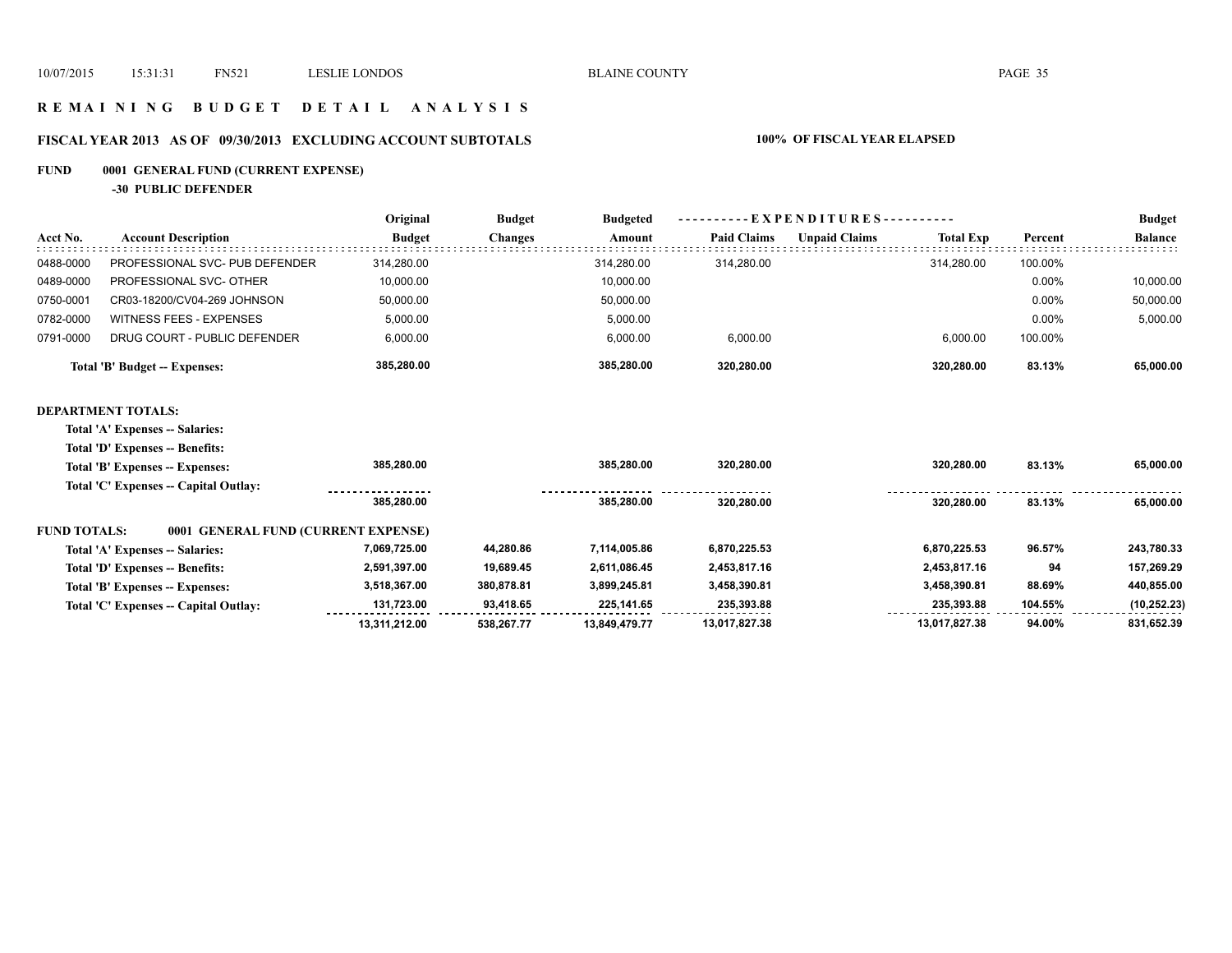## **R E M A I N I N G B U D G E T D E T A I L A N A L Y S I S**

# **FISCAL YEAR 2013 AS OF 09/30/2013 EXCLUDING ACCOUNT SUBTOTALS 100% OF FISCAL YEAR ELAPSED**

## **FUND 0002 ROAD AND BRIDGE**

**-00 ROAD AND BRIDGE**

|           |                                     | Original      | <b>Budget</b>  | <b>Budgeted</b><br>Amount | ----------EXPENDITURES---------- |                      |                  |         | <b>Budget</b>  |
|-----------|-------------------------------------|---------------|----------------|---------------------------|----------------------------------|----------------------|------------------|---------|----------------|
| Acct No.  | <b>Account Description</b>          | <b>Budget</b> | <b>Changes</b> |                           | <b>Paid Claims</b>               | <b>Unpaid Claims</b> | <b>Total Exp</b> | Percent | <b>Balance</b> |
| 0403-0000 | <b>SALARIES - MERIT</b>             | 8,000.00      |                | 8,000.00                  |                                  |                      |                  | 0.00%   | 8,000.00       |
| 0404-0001 | SALARIES-MANAGER                    | 63,065.00     | 7,700.00       | 70,765.00 C               | 71,432.80                        |                      | 71,432.80        | 100.94% | (667.80)       |
| 0404-0002 | SALARIES- FOREMAN                   | 120,635.00    |                | 120,635.00                | 120,628.80                       |                      | 120,628.80       | 99.99%  | 6.20           |
| 0404-0003 | SALARIES- LEADMAN                   | 105,225.00    | 520.00         | 105,745.00 C              | 106,047.22                       |                      | 106,047.22       | 100.29% | (302.22)       |
| 0405-0001 | SALARIES- EQUIPMENT OPERATOR        | 330,225.00    | 1,456.00       | 331,681.00 C              | 327,269.47                       |                      | 327,269.47       | 98.67%  | 4,411.53       |
| 0405-0003 | SALARIES - ADMIN ASST               | 16,795.00     | 208.00         | 17,003.00 C               | 17,004.00                        |                      | 17,004.00        | 100.01% | (1.00)         |
| 0409-0001 | SALARIES - TERMINATION              | 6,000.00      |                | 6,000.00                  | 6,631.69                         |                      | 6,631.69         | 110.53% | (631.69)       |
| 0409-0099 | SALARIES- OVERTIME                  | 12,000.00     |                | 12,000.00                 | 6,799.05                         |                      | 6,799.05         | 56.66%  | 5,200.95       |
|           | Total 'A' Budget -- Salaries:       | 661,945.00    | 9,884.00       | 671,829.00                | 655,813.03                       |                      | 655,813.03       | 97.62%  | 16,015.97      |
| 0410-0000 | <b>RETIREMENT</b>                   | 68,000.00     |                | 68,000.00                 | 67,752.66                        |                      | 67,752.66        | 99.64%  | 247.34         |
| 0411-0000 | <b>FICA</b>                         | 50,750.00     |                | 50,750.00                 | 46,898.40                        |                      | 46,898.40        | 92.41%  | 3,851.60       |
| 0412-0000 | <b>LIFE INSURANCE</b>               | 1,000.00      |                | 1,000.00                  | 993.06                           |                      | 993.06           | 99.31%  | 6.94           |
| 0413-0000 | <b>MEDICAL INSURANCE</b>            | 117,385.00    |                | 117,385.00                | 114,745.69                       |                      | 114,745.69       | 97.75%  | 2,639.31       |
| 0413-0002 | <b>WELLNESS</b>                     | 350.00        |                | 350.00                    | 24.00                            |                      | 24.00            | 6.86%   | 326.00         |
| 0414-0000 | <b>DENTAL INSURANCE</b>             | 5,625.00      |                | 5,625.00                  | 5,459.40                         |                      | 5,459.40         | 97.06%  | 165.60         |
| 0415-0000 | STATE UNEMPLOYMENT                  | 3,575.00      |                | 3,575.00                  | 3,371.75                         |                      | 3,371.75         | 94.31%  | 203.25         |
| 0416-0000 | <b>WORKER'S COMPENSATION INSUR.</b> | 38,500.00     |                | 38,500.00                 | 27,131.00                        |                      | 27,131.00        | 70.47%  | 11,369.00      |
|           | Total 'D' Budget -- Benefits:       | 285,185.00    |                | 285,185.00                | 266,375.96                       |                      | 266,375.96       | 93.40%  | 18,809.04      |
| 0439-0000 | TRAVEL - OTHER                      | 200.00        |                | 200.00                    | 311.23                           |                      | 311.23           | 155.62% | (111.23)       |
| 0439-0001 | <b>MEALS FOR OVERTIME</b>           | 1,250.00      |                | 1,250.00                  | 943.54                           |                      | 943.54           | 75.48%  | 306.46         |
| 0449-0000 | <b>SUPPLIES</b>                     | 55,000.00     |                | 55,000.00                 | 20,134.02                        |                      | 20,134.02        | 36.61%  | 34,865.98      |
| 0464-0000 | UTILITIES - TELEPHONE, OTHER        | 5,300.00      |                | 5,300.00                  | 992.67                           |                      | 992.67           | 18.73%  | 4,307.33       |
| 0465-0000 | UTILITIES - ELECTRICITY             | 12,000.00     |                | 12,000.00                 | 9,153.14                         |                      | 9,153.14         | 76.28%  | 2,846.86       |
| 0467-0000 | UTILITIES-WATER & SEWER-CAREY       | 534.00        |                | 534.00                    | 561.50                           |                      | 561.50           | 105.15% | (27.50)        |
| 0467-0001 | UTILITIES - GARBAGE                 | 600.00        |                | 600.00                    | 402.82                           |                      | 402.82           | 67.14%  | 197.18         |
| 0469-0000 | UTILITIES- OTHER-PROPANE            | 2,000.00      |                | 2,000.00                  | 1,852.18                         |                      | 1,852.18         | 92.61%  | 147.82         |
| 0470-0000 | VEHICLES - FUEL, GASOLINE           | 150,000.00    |                | 150,000.00                | 136,520.24                       |                      | 136,520.24       | 91.01%  | 13,479.76      |
| 0473-0000 | <b>VEHICLES - TIRES</b>             | 35,000.00     |                | 35,000.00                 | 45,811.93                        |                      | 45,811.93        | 130.89% | (10, 811.93)   |
| 0484-0000 | PROFESSIONAL SVC - ENGINEERING      | 15,000.00     |                | 15,000.00                 | 19,077.84                        |                      | 19,077.84        | 127.19% | (4,077.84)     |
| 0491-0000 | REPAIRS/MAINT - HEAVY EQUIP         | 85,000.00     |                | 85,000.00                 | 116,496.64                       |                      | 116,496.64       | 137.05% | (31, 496.64)   |
| 0495-0000 | <b>COMMUNICATIONS</b>               | 5,500.00      |                | 5,500.00                  | 2,572.62                         |                      | 2,572.62         | 46.77%  | 2,927.38       |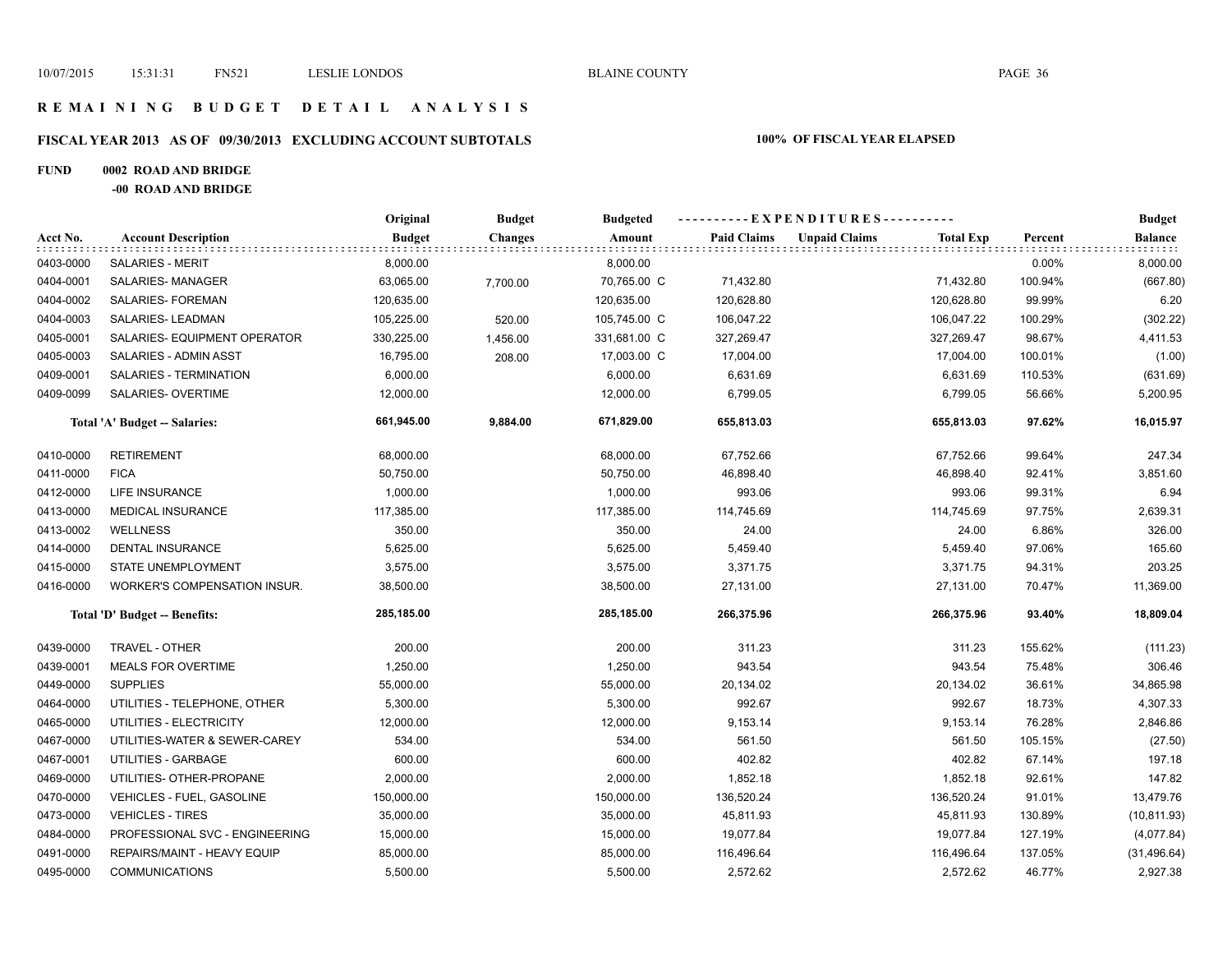## **R E M A I N I N G B U D G E T D E T A I L A N A L Y S I S**

# **FISCAL YEAR 2013 AS OF 09/30/2013 EXCLUDING ACCOUNT SUBTOTALS 100% OF FISCAL YEAR ELAPSED**

### **FUND 0002 ROAD AND BRIDGE**

**-00 ROAD AND BRIDGE**

|                     |                                       | Original      | <b>Budget</b>  | <b>Budgeted</b> | ---------- EXPENDITURES---------- |                      |                  | <b>Budget</b> |              |
|---------------------|---------------------------------------|---------------|----------------|-----------------|-----------------------------------|----------------------|------------------|---------------|--------------|
| Acct No.            | <b>Account Description</b>            | <b>Budget</b> | <b>Changes</b> | Amount          | <b>Paid Claims</b>                | <b>Unpaid Claims</b> | <b>Total Exp</b> | Percent       | Balance      |
| 0513-0000           | RENT/LEASE - HEAVY EQUIPMENT          | 7,000.00      |                | 7,000.00        | 4,000.00                          |                      | 4,000.00         | 57.14%        | 3,000.00     |
| 0532-0000           | <b>FREIGHT</b>                        | 3,000.00      |                | 3,000.00        | 19,469.47                         |                      | 19,469.47        | 648.98%       | (16, 469.47) |
| 0560-0002           | EDUCATION - TRAINING/SEMINARS         | 4,000.00      |                | 4,000.00        | 7,500.00                          |                      | 7,500.00         | 187.50%       | (3,500.00)   |
| 0640-0000           | CRUSHED ROCK / GRAVEL                 | 120,000.00    |                | 120,000.00      | 151,017.02                        |                      | 151,017.02       | 125.85%       | (31, 017.02) |
| 0640-0001           | <b>CAREY GRAVEL PIT</b>               | 15,000.00     |                | 15,000.00       | 14,626.71                         |                      | 14,626.71        | 97.51%        | 373.29       |
| 0641-0000           | ROAD OIL                              | 220,000.00    |                | 220,000.00      | 251,169.82                        |                      | 251,169.82       | 114.17%       | (31, 169.82) |
| 0643-0000           | <b>SIGNS</b>                          | 30,000.00     |                | 30,000.00       | 25,394.18                         |                      | 25,394.18        | 84.65%        | 4,605.82     |
| 0645-0000           | <b>CULVERTS/BRIDGES</b>               | 30,000.00     |                | 30,000.00       | 34,466.37                         |                      | 34,466.37        | 114.89%       | (4, 466.37)  |
| 0670-0000           | <b>CONTRACTS</b>                      |               |                |                 | 505.00                            |                      | 505.00           | 0.00%         | (505.00)     |
| 0670-0001           | CONTRACTS - DRUG TESTING              | 1,500.00      |                | 1,500.00        | 1,252.50                          |                      | 1,252.50         | 83.50%        | 247.50       |
| 0671-0000           | CONTRACTS - SNOW REMOVAL              | 8,000.00      |                | 8,000.00        | 10,610.90                         |                      | 10,610.90        | 132.64%       | (2,610.90)   |
| 0714-0005           | TELEPHONE ALLOWANCE                   | 600.00        |                | 600.00          | 600.00                            |                      | 600.00           | 100.00%       |              |
| 0736-0000           | CONSTR PROJECT/EMERGENCY FLOOD        | 2,000.00      |                | 2,000.00        | 2,000.00                          |                      | 2,000.00         | 100.00%       |              |
|                     | Total 'B' Budget -- Expenses:         | 808,484.00    |                | 808,484.00      | 877,442.34                        |                      | 877,442.34       | 108.53%       | (68,958.34)  |
| 0803-0000           | CAPITAL - HEAVY EQUIPMENT             | 327,000.00    |                | 327,000.00      | 25,800.00                         |                      | 25,800.00        | 7.89%         | 301,200.00   |
| 0809-0014           | CAPITAL - ADAMS GULCH BRIDGE          | 20,000.00     | 142,077.20     | 162,077.20 C    | 166,490.71                        |                      | 166,490.71       | 102.72%       | (4, 413.51)  |
| 0809-0015           | CAPITAL - DEER CREEK BRIDGE           | 20,000.00     | 136,326.81     | 156,326.81 C    | 106,350.93                        |                      | 106,350.93       | 68.03%        | 49,975.88    |
|                     | Total 'C' Budget -- Capital Outlay:   | 367,000.00    | 278,404.01     | 645,404.01      | 298,641.64                        |                      | 298,641.64       | 46.27%        | 346,762.37   |
|                     | <b>DEPARTMENT TOTALS:</b>             |               |                |                 |                                   |                      |                  |               |              |
|                     | Total 'A' Expenses -- Salaries:       | 661,945.00    | 9,884.00       | 671,829.00      | 655,813.03                        |                      | 655,813.03       | 97.62%        | 16,015.97    |
|                     | Total 'D' Expenses -- Benefits:       | 285,185.00    |                | 285,185.00      | 266,375.96                        |                      | 266,375.96       | 93.40%        | 18,809.04    |
|                     | Total 'B' Expenses -- Expenses:       | 808,484.00    |                | 808,484.00      | 877,442.34                        |                      | 877,442.34       | 108.53%       | (68,958.34)  |
|                     | Total 'C' Expenses -- Capital Outlay: | 367,000.00    | 278,404.01     | 645,404.01      | 298,641.64                        |                      | 298,641.64       | 46.27%        | 346,762.37   |
|                     |                                       | 2,122,614.00  | 288,288.01     | 2,410,902.01    | 2,098,272.97                      |                      | 2,098,272.97     | 87.03%        | 312,629.04   |
| <b>FUND TOTALS:</b> | 0002 ROAD AND BRIDGE                  |               |                |                 |                                   |                      |                  |               |              |
|                     | Total 'A' Expenses -- Salaries:       | 661,945.00    | 9,884.00       | 671,829.00      | 655,813.03                        |                      | 655,813.03       | 97.62%        | 16,015.97    |
|                     | Total 'D' Expenses -- Benefits:       | 285,185.00    |                | 285,185.00      | 266,375.96                        |                      | 266,375.96       | 93            | 18,809.04    |
|                     | Total 'B' Expenses -- Expenses:       | 808,484.00    |                | 808,484.00      | 877,442.34                        |                      | 877,442.34       | 108.53%       | (68,958.34)  |
|                     | Total 'C' Expenses -- Capital Outlay: | 367,000.00    | 278.404.01     | 645,404.01      | 298,641.64                        |                      | 298,641.64       | 46.27%        | 346,762.37   |
|                     |                                       | 2,122,614.00  | 288,288.01     | 2,410,902.01    | 2,098,272.97                      |                      | 2,098,272.97     | 87.03%        | 312,629.04   |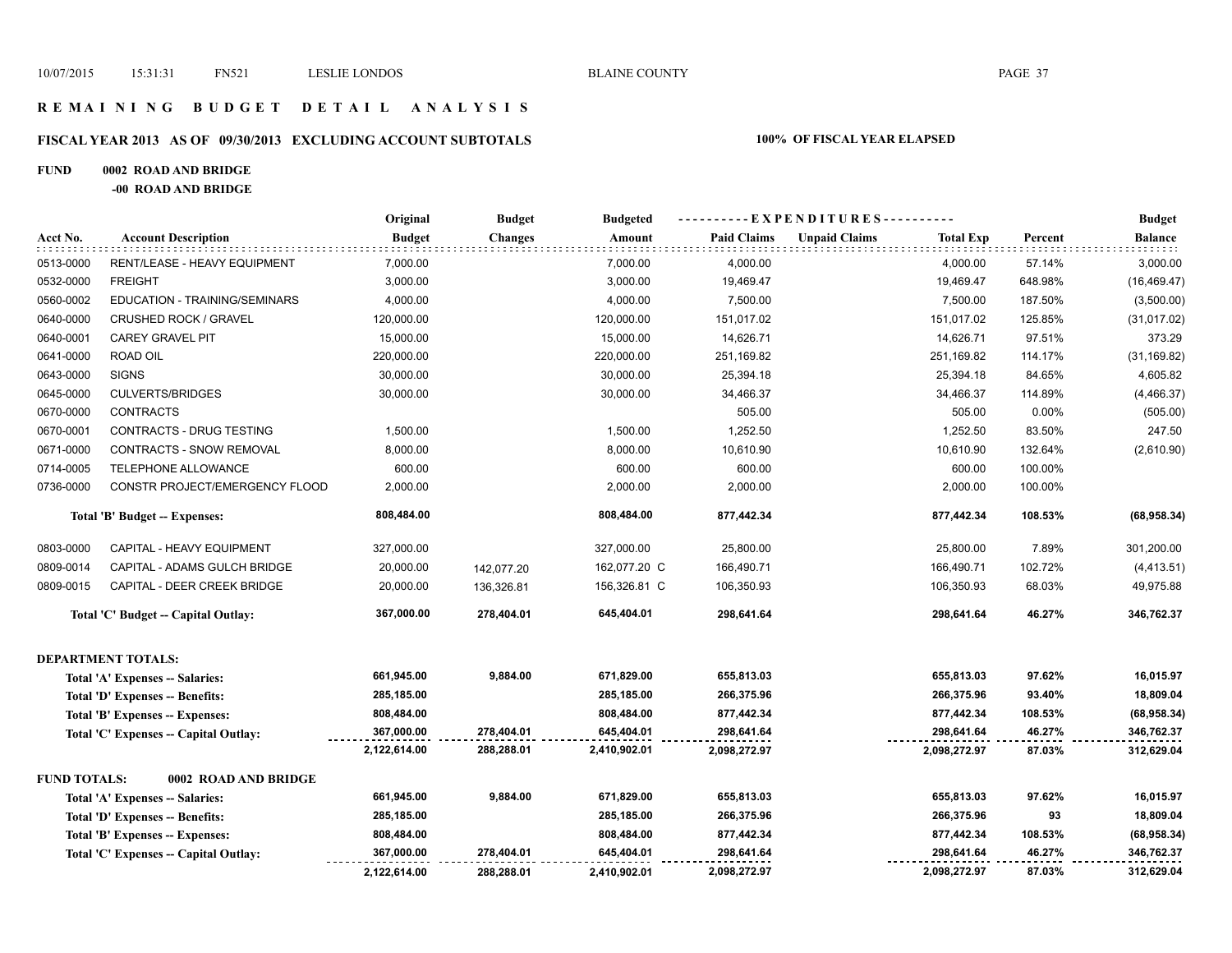# **R E M A I N I N G B U D G E T D E T A I L A N A L Y S I S**

# **FISCAL YEAR 2013 AS OF 09/30/2013 EXCLUDING ACCOUNT SUBTOTALS 100% OF FISCAL YEAR ELAPSED**

## **FUND 0003 ELECTION CONSOLIDATION FUND**

### **-00 ELECTION CONSOLIDATION FUND**

|           |                                      | Original      | <b>Budget</b><br><b>Budgeted</b> |                    | ----------EXPENDITURES----------         |         | <b>Budget</b>  |
|-----------|--------------------------------------|---------------|----------------------------------|--------------------|------------------------------------------|---------|----------------|
| Acct No.  | <b>Account Description</b>           | <b>Budget</b> | <b>Changes</b><br>Amount         | <b>Paid Claims</b> | <b>Unpaid Claims</b><br><b>Total Exp</b> | Percent | <b>Balance</b> |
| 0402-0000 | SALARIES - DEPUTIES                  | 23,900.00     | 23,900.00                        | 21,231.24          | 21,231.24                                | 88.83%  | 2,668.76       |
| 0402-0006 | SALARIES - OTHER                     | 6,000.00      | 6,000.00                         | 8,420.15           | 8,420.15                                 | 140.34% | (2,420.15)     |
| 0409-0099 | SALARIES - OVERTIME                  |               |                                  | 149.33             | 149.33                                   | 0.00%   | (149.33)       |
|           | Total 'A' Budget -- Salaries:        | 29,900.00     | 29,900.00                        | 29,800.72          | 29,800.72                                | 99.67%  | 99.28          |
| 0410-0000 | <b>RETIREMENT</b>                    | 3,388.00      | 3,388.00                         | 2,258.66           | 2,258.66                                 | 66.67%  | 1,129.34       |
| 0411-0000 | <b>FICA</b>                          | 2,450.00      | 2,450.00                         | 2,263.53           | 2,263.53                                 | 92.39%  | 186.47         |
| 0412-0000 | LIFE INSURANCE                       | 75.00         | 75.00                            | 49.04              | 49.04                                    | 65.39%  | 25.96          |
| 0413-0000 | MEDICAL INSURANCE                    | 6,456.00      | 6,456.00                         | 4,070.80           | 4,070.80                                 | 63.05%  | 2,385.20       |
| 0413-0002 | <b>WELLNESS</b>                      | 25.00         | 25.00                            | 24.00              | 24.00                                    | 96.00%  | 1.00           |
| 0414-0000 | <b>DENTAL INSURANCE</b>              | 425.00        | 425.00                           | 269.60             | 269.60                                   | 63.44%  | 155.40         |
| 0415-0000 | STATE UNEMPLOYMENT                   | 180.00        | 180.00                           | 162.74             | 162.74                                   | 90.41%  | 17.26          |
| 0416-0000 | WORKER'S COMPENSATION INSUR.         | 80.00         | 80.00                            | 9.00               | 9.00                                     | 11.25%  | 71.00          |
|           | Total 'D' Budget -- Benefits:        | 13,079.00     | 13,079.00                        | 9,107.37           | 9,107.37                                 | 69.63%  | 3,971.63       |
| 0439-0000 | TRAVEL - OTHER                       | 500.00        | 500.00                           | 342.10             | 342.10                                   | 68.42%  | 157.90         |
| 0439-0001 | MEALS/ELECTION WORKERS               | 2,000.00      | 2,000.00                         | 1,511.52           | 1,511.52                                 | 75.58%  | 488.48         |
| 0442-0000 | SUPPLIES - ELECTION                  | 12,000.00     | 12,000.00                        | 7,805.07           | 7,805.07                                 | 65.04%  | 4,194.93       |
| 0464-0000 | UTILITIES - TELEPHONE, OTHER         | 100.00        | 100.00                           |                    |                                          | 0.00%   | 100.00         |
| 0490-0001 | <b>MAINTENANCE</b>                   | 400.00        | 400.00                           | 42.38              | 42.38                                    | 10.60%  | 357.62         |
| 0511-0000 | RENT/LEASE- BUILDINGS                | 3,000.00      | 3,000.00                         | 75.00              | 75.00                                    | 2.50%   | 2,925.00       |
| 0522-0000 | <b>ADVERTISING</b>                   | 3,000.00      | 3,000.00                         | 4,843.92           | 4,843.92                                 | 161.46% | (1,843.92)     |
| 0542-0000 | <b>POSTAGE</b>                       | 1,750.00      | 1,750.00                         |                    |                                          | 0.00%   | 1,750.00       |
| 0712-0001 | POLL WORKERS                         | 11,475.00     | 11,475.00                        | 8,375.00           | 8,375.00                                 | 72.98%  | 3,100.00       |
| 0712-0002 | MILEAGE-POLL WORKERS                 | 700.00        | 700.00                           | 337.00             | 337.00                                   | 48.14%  | 363.00         |
|           | Total 'B' Budget -- Expenses:        | 34,925.00     | 34,925.00                        | 23,331.99          | 23,331.99                                | 66.81%  | 11,593.01      |
|           | <b>DEPARTMENT TOTALS:</b>            |               |                                  |                    |                                          |         |                |
|           | Total 'A' Expenses -- Salaries:      | 29,900.00     | 29,900.00                        | 29,800.72          | 29,800.72                                | 99.67%  | 99.28          |
|           | Total 'D' Expenses -- Benefits:      | 13,079.00     | 13,079.00                        | 9,107.37           | 9,107.37                                 | 69.63%  | 3,971.63       |
|           | Total 'B' Expenses -- Expenses:      | 34,925.00     | 34,925.00                        | 23,331.99          | 23,331.99                                | 66.81%  | 11,593.01      |
|           | Total 'C' Expenses - Capital Outlay: |               |                                  |                    |                                          |         |                |
|           |                                      | 77,904.00     | 77,904.00                        | 62,240.08          | 62,240.08                                | 79.89%  | 15,663.92      |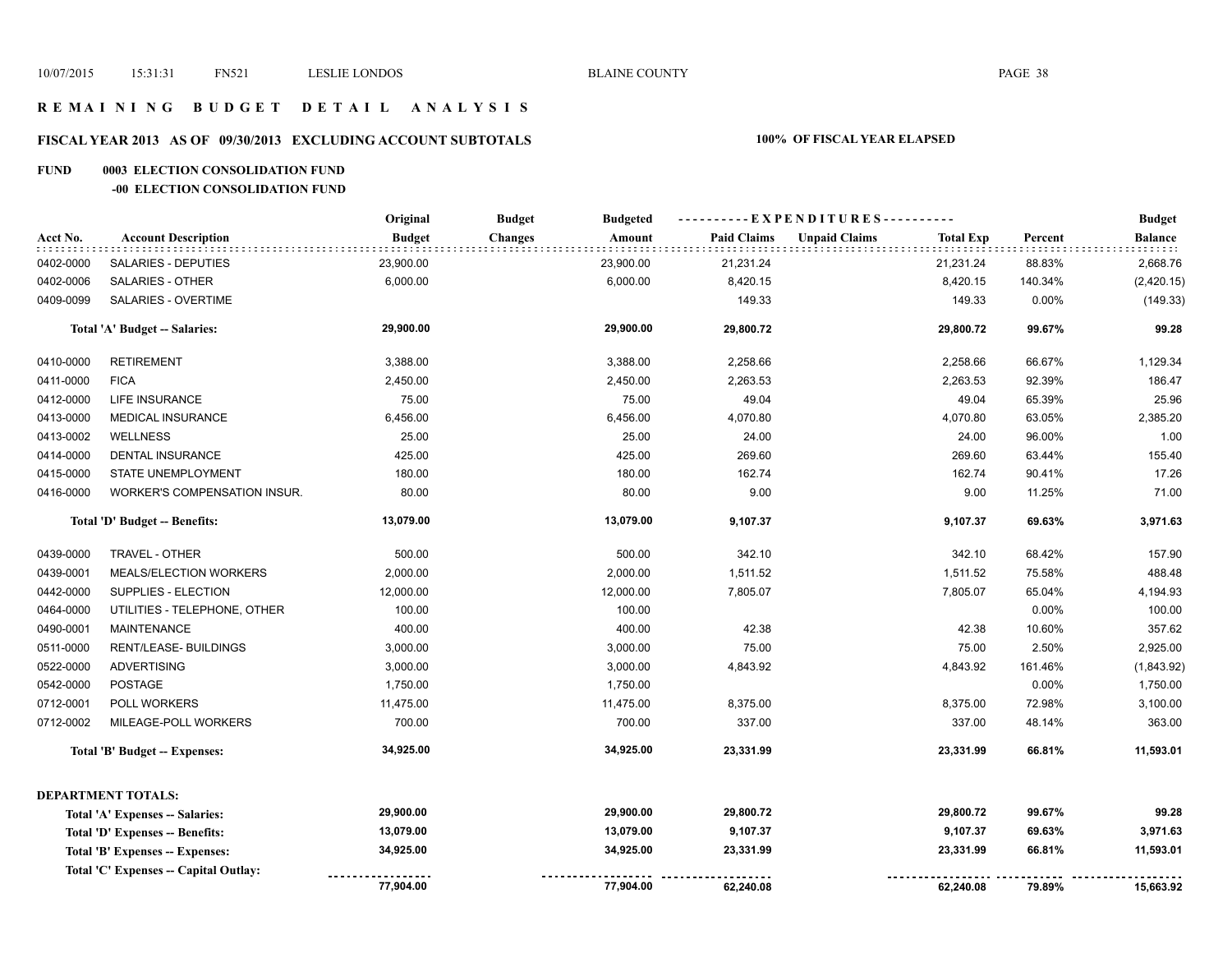## **R E M A I N I N G B U D G E T D E T A I L A N A L Y S I S**

## **FISCAL YEAR 2013 AS OF 09/30/2013 EXCLUDING ACCOUNT SUBTOTALS 100% OF FISCAL YEAR ELAPSED**

### **FUND TOTALS: 0003 ELECTION CONSOLIDATION FUND**

| Total 'A' Expenses -- Salaries:       | 29.900.00         | 29.900.00    | 29.800.72          | 29,800.72 | 99.67% | 99.28     |
|---------------------------------------|-------------------|--------------|--------------------|-----------|--------|-----------|
| Total 'D' Expenses -- Benefits:       | 13.079.00         | 13.079.00    | 9,107.37           | 9.107.37  | 70     | 3,971.63  |
| Total 'B' Expenses -- Expenses:       | 34.925.00         | 34.925.00    | 23.331.99          | 23.331.99 | 66.81% | 11.593.01 |
| Total 'C' Expenses -- Capital Outlay: | ----------------- | ------------ | ------------------ |           |        |           |
|                                       | 77.904.00         | 77.904.00    | 62,240.08          | 62,240.08 | 79.89% | 15,663.92 |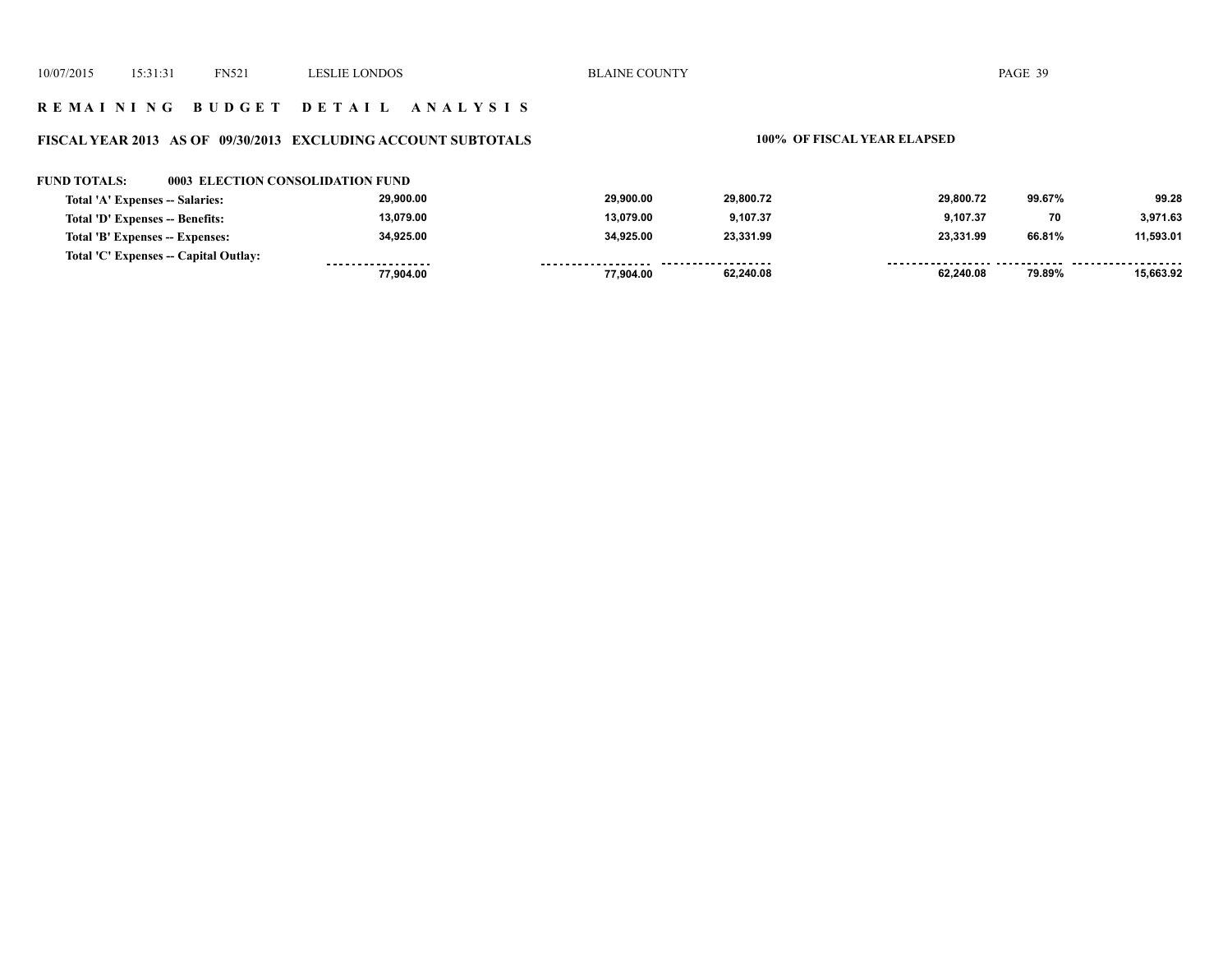## **R E M A I N I N G B U D G E T D E T A I L A N A L Y S I S**

# **FISCAL YEAR 2013 AS OF 09/30/2013 EXCLUDING ACCOUNT SUBTOTALS 100% OF FISCAL YEAR ELAPSED**

### **FUND 0004 AMBULANCE**

**-00 AMBULANCE**

|                                     |                                 | Original      | <b>Budget</b><br><b>Budgeted</b> |                    | ----------EXPENDITURES----------         |         |                |
|-------------------------------------|---------------------------------|---------------|----------------------------------|--------------------|------------------------------------------|---------|----------------|
| Acct No.                            | <b>Account Description</b>      | <b>Budget</b> | <b>Changes</b><br>Amount         | <b>Paid Claims</b> | <b>Unpaid Claims</b><br><b>Total Exp</b> | Percent | <b>Balance</b> |
| 0416-0000                           | WORKER'S COMP-MED DIRECTOR      | 700.00        | 700.00                           | 509.00             | 509.00                                   | 72.71%  | 191.00         |
| 0670-0000                           | CONTRACTS-BILLING               | 39,000.00     | 39,000.00                        | 37,123.99          | 37,123.99                                | 95.19%  | 1,876.01       |
| 0670-0001                           | <b>POSTAGE</b>                  | 400.00        | 400.00                           | 200.00             | 200.00                                   | 50.00%  | 200.00         |
| 0751-0000                           | AMB CONTRACT - CAREY            | 67,472.00     | 67,472.00                        | 67,472.00          | 67,472.00                                | 100.00% |                |
| 0752-0000                           | AMB CONTRACT - KETCHUM          | 946,709.00    | 946,709.00                       | 946,709.00         | 946,709.00                               | 100.00% |                |
| 0752-0001                           | AMB CONTRACT - W R FIRE         | 940,971.00    | 940,971.00                       | 940,971.00         | 940,971.00                               | 100.00% |                |
| 0752-0002                           | <b>REFUNDS</b>                  | 10,300.00     | 10,300.00                        | 5,152.03           | 5,152.03                                 | 50.02%  | 5,147.97       |
| 0752-0003                           | <b>MEDICAL DIRECTOR</b>         | 54,111.00     | 54,111.00                        | 54,111.00          | 54,111.00                                | 100.00% |                |
|                                     | Total 'B' Budget -- Expenses:   | 2,059,663.00  | 2,059,663.00                     | 2,052,248.02       | 2,052,248.02                             | 99.64%  | 7,414.98       |
| 0850-0000                           | CAPITAL - IMPROVEMENT FUND      | 5,000.00      | 5,000.00                         |                    |                                          | 0.00%   | 5,000.00       |
| 0850-0001                           | CAPITAL - EQUIPMENT             | 148,000.00    | 148,000.00                       |                    |                                          | 0.00%   | 148,000.00     |
| Total 'C' Budget -- Capital Outlay: |                                 | 153,000.00    | 153,000.00                       |                    |                                          |         | 153,000.00     |
|                                     | <b>DEPARTMENT TOTALS:</b>       |               |                                  |                    |                                          |         |                |
|                                     | Total 'A' Expenses -- Salaries: |               |                                  |                    |                                          |         |                |

| Total 'D' Expenses -- Benefits:       |              |              |              |              |        |            |
|---------------------------------------|--------------|--------------|--------------|--------------|--------|------------|
| Total 'B' Expenses -- Expenses:       | 2,059,663.00 | 2.059.663.00 | 2,052,248.02 | 2.052.248.02 | 99.64% | 7.414.98   |
| Total 'C' Expenses -- Capital Outlay: | 153.000.00   | 153.000.00   |              |              |        | 153,000.00 |
|                                       | 2,212,663.00 | 2,212,663.00 | 2.052.248.02 | 2.052.248.02 | 92.75% | 160,414.98 |
| 0004 AMBULANCE<br><b>FUND TOTALS:</b> |              |              |              |              |        |            |
| Total 'A' Expenses -- Salaries:       |              |              |              |              |        |            |
| Total 'D' Expenses -- Benefits:       |              |              |              |              |        |            |
| Total 'B' Expenses -- Expenses:       | 2.059.663.00 | 2.059.663.00 | 2.052.248.02 | 2.052.248.02 | 99.64% | 7.414.98   |
| Total 'C' Expenses -- Capital Outlay: | 153.000.00   | 153.000.00   |              |              |        | 153,000,00 |
|                                       | 2.212.663.00 | 2.212.663.00 | 2,052,248.02 | 2.052.248.02 | 92.75% | 160,414.98 |
|                                       |              |              |              |              |        |            |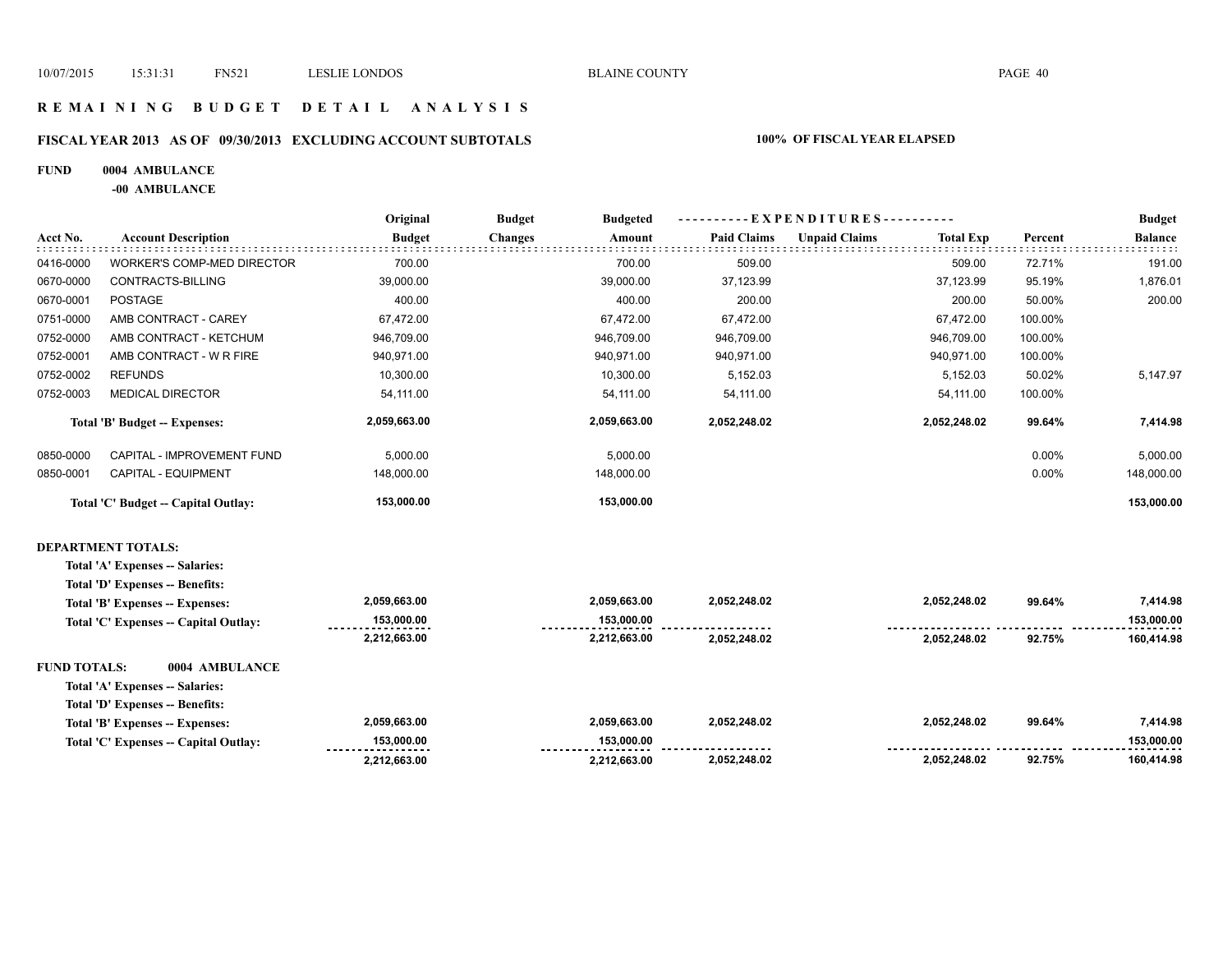## **R E M A I N I N G B U D G E T D E T A I L A N A L Y S I S**

# **FISCAL YEAR 2013 AS OF 09/30/2013 EXCLUDING ACCOUNT SUBTOTALS 100% OF FISCAL YEAR ELAPSED**

## **FUND 0006 DISTRICT COURT -00 DISTRICT COURT**

|           |                                     | Original      | <b>Budget</b>  | <b>Budgeted</b> | ----------EXPENDITURES---------- |                      |                  |         | <b>Budget</b>  |
|-----------|-------------------------------------|---------------|----------------|-----------------|----------------------------------|----------------------|------------------|---------|----------------|
| Acct No.  | <b>Account Description</b>          | <b>Budget</b> | <b>Changes</b> | Amount          | <b>Paid Claims</b>               | <b>Unpaid Claims</b> | <b>Total Exp</b> | Percent | <b>Balance</b> |
| 0405-0006 | SALARIES - LAW CLERK                | 50,440.00     | 293.00         | 50,733.00 C     | 52,331.39                        |                      | 52,331.39        | 103.15% | (1,598.39)     |
| 0409-0001 | SALARIES - TERMINATION              | 4,000.00      |                | 4,000.00        | 1,861.28                         |                      | 1,861.28         | 46.53%  | 2,138.72       |
|           | Total 'A' Budget -- Salaries:       | 54,440.00     | 293.00         | 54,733.00       | 54,192.67                        |                      | 54,192.67        | 99.01%  | 540.33         |
| 0410-0000 | <b>RETIREMENT</b>                   | 5,300.00      |                | 5,300.00        | 5,525.08                         |                      | 5,525.08         | 104.25% | (225.08)       |
| 0411-0000 | <b>FICA</b>                         | 4,000.00      |                | 4,000.00        | 4,138.68                         |                      | 4,138.68         | 103.47% | (138.68)       |
| 0412-0000 | <b>LIFE INSURANCE</b>               | 81.00         |                | 81.00           | 73.56                            |                      | 73.56            | 90.81%  | 7.44           |
| 0413-0000 | <b>MEDICAL INSURANCE</b>            | 6,110.00      |                | 6,110.00        | 6,195.07                         |                      | 6,195.07         | 101.39% | (85.07)        |
| 0413-0002 | <b>WELLNESS</b>                     | 25.00         |                | 25.00           |                                  |                      |                  | 0.00%   | 25.00          |
| 0414-0000 | <b>DENTAL INSURANCE</b>             | 425.00        |                | 425.00          | 404.40                           |                      | 404.40           | 95.15%  | 20.60          |
| 0415-0000 | <b>STATE UNEMPLOYMENT</b>           | 280.00        |                | 280.00          | 297.54                           |                      | 297.54           | 106.26% | (17.54)        |
| 0416-0000 | <b>WORKER'S COMPENSATION INSUR.</b> | 160.00        |                | 160.00          | 97.00                            |                      | 97.00            | 60.63%  | 63.00          |
|           | Total 'D' Budget -- Benefits:       | 16,381.00     |                | 16,381.00       | 16,731.33                        |                      | 16,731.33        | 102.14% | (350.33)       |
| 0439-0000 | TRAVEL - OTHER                      | 1,500.00      |                | 1,500.00        | 999.44                           |                      | 999.44           | 66.63%  | 500.56         |
| 0439-0001 | PER DIEM                            | 2,000.00      |                | 2,000.00        | 159.13                           |                      | 159.13           | 7.96%   | 1,840.87       |
| 0440-0000 | SUPPLIES - OFFICE                   | 11,500.00     |                | 11,500.00       | 11,573.09                        |                      | 11,573.09        | 100.64% | (73.09)        |
| 0440-0001 | SUPPLIES - OFFICE EQUIPMENT         | 8,000.00      |                | 8,000.00        | 7,826.36                         |                      | 7,826.36         | 97.83%  | 173.64         |
| 0440-0002 | SUPPLIES - RECORDS MAINTENANCE      | 20,000.00     |                | 20,000.00       | 29,753.44                        |                      | 29,753.44        | 148.77% | (9,753.44)     |
| 0464-0000 | UTILITIES - TELEPHONE, OTHER        |               |                |                 | 156.38                           |                      | 156.38           | 0.00%   | (156.38)       |
| 0489-0000 | PROFESSIONAL SVC - OTHER            | 20,000.00     |                | 20,000.00       | 12,742.50                        |                      | 12,742.50        | 63.71%  | 7,257.50       |
| 0489-0002 | PROF SVC - INTERPRETING             | 4,000.00      |                | 4,000.00        | 7,897.65                         |                      | 7,897.65         | 197.44% | (3,897.65)     |
| 0491-0001 | *COURT BLDG FUND EXPENSES           |               | 1,742.50       | 1,742.50 C      | 1,742.50                         |                      | 1,742.50         | 100.00% |                |
| 0499-0000 | <b>REPAIRS/MAINT - OTHER</b>        | 2,500.00      |                | 2,500.00        | 1,993.50                         |                      | 1,993.50         | 79.74%  | 506.50         |
| 0526-0000 | CONTINGENCY ACCOUNT                 | 12,000.00     |                | 12,000.00       |                                  |                      |                  | 0.00%   | 12,000.00      |
| 0536-0000 | <b>LAW LIBRARY</b>                  | 13,000.00     |                | 13,000.00       | 20,291.88                        |                      | 20,291.88        | 156.09% | (7, 291.88)    |
| 0542-0000 | <b>POSTAGE</b>                      | 13,000.00     |                | 13,000.00       | 6,269.52                         |                      | 6,269.52         | 48.23%  | 6,730.48       |
| 0559-0000 | OTHER MISCELLANEOUS EXPENSES        |               |                |                 | 36.10                            |                      | 36.10            | 0.00%   | (36.10)        |
| 0569-0000 | <b>EDUCATION - OTHER</b>            | 2,500.00      |                | 2,500.00        | 870.00                           |                      | 870.00           | 34.80%  | 1,630.00       |
| 0569-0007 | EDUCATION-POST BAILIFF TNG          | 370.00        |                | 370.00          |                                  |                      |                  | 0.00%   | 370.00         |
| 0620-0000 | JURY- MEALS AND LODGING             | 1,500.00      |                | 1,500.00        | 401.89                           |                      | 401.89           | 26.79%  | 1,098.11       |
| 0621-0000 | <b>JURY - JURORS FEES</b>           | 10,000.00     |                | 10,000.00       | 2,690.00                         |                      | 2,690.00         | 26.90%  | 7,310.00       |
| 0622-0000 | <b>JURY - MILEAGE</b>               | 7,500.00      |                | 7,500.00        | 3,360.80                         |                      | 3,360.80         | 44.81%  | 4,139.20       |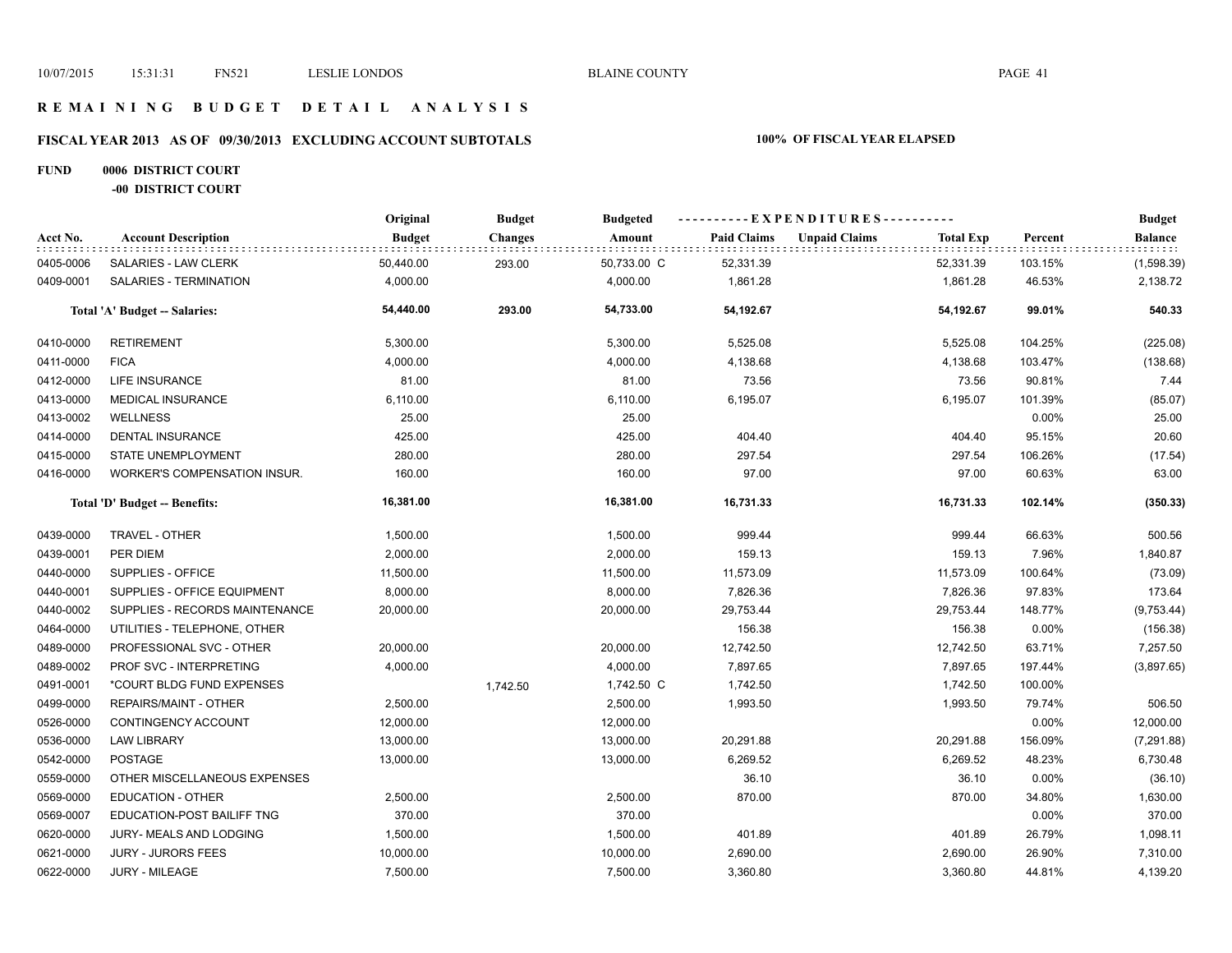## **R E M A I N I N G B U D G E T D E T A I L A N A L Y S I S**

# **FISCAL YEAR 2013 AS OF 09/30/2013 EXCLUDING ACCOUNT SUBTOTALS 100% OF FISCAL YEAR ELAPSED**

# **FUND 0006 DISTRICT COURT**

**-00 DISTRICT COURT**

|                     |                                       | Original      | <b>Budget</b>  | <b>Budgeted</b> | - EXPENDITURES---------- |                      |                  |         | <b>Budget</b>  |
|---------------------|---------------------------------------|---------------|----------------|-----------------|--------------------------|----------------------|------------------|---------|----------------|
| Acct No.            | <b>Account Description</b>            | <b>Budget</b> | <b>Changes</b> | Amount          | <b>Paid Claims</b>       | <b>Unpaid Claims</b> | <b>Total Exp</b> | Percent | <b>Balance</b> |
| 0675-0000           | <b>CONTRACTS - TRANSCRIPTS</b>        | 6,000.00      |                | 6,000.00        | 5,732.00                 |                      | 5,732.00         | 95.53%  | 268.00         |
| 0675-0001           | *CONTRACTS-IGNITION INTERLOCK         |               | 364.64         | 364.64 C        | 364.64                   |                      | 364.64           | 100.00% |                |
| 0774-0001           | STATUS OFFENDER SERVICES              | 10,500.00     |                | 10,500.00       | 8,624.00                 |                      | 8,624.00         | 82.13%  | 1,876.00       |
| 0785-0000           | TRIAL COURT ADMIN                     | 2,856.00      |                | 2,856.00        | 3,329.00                 |                      | 3,329.00         | 116.56% | (473.00)       |
| 0791-0001           | DRUG COURT - OTHER EXPENSES           | 1,200.00      |                | 1,200.00        | 343.44                   |                      | 343.44           | 28.62%  | 856.56         |
|                     | Total 'B' Budget -- Expenses:         | 149,926.00    | 2,107.14       | 152,033.14      | 127, 157. 26             |                      | 127, 157. 26     | 83.64%  | 24,875.88      |
|                     | <b>DEPARTMENT TOTALS:</b>             |               |                |                 |                          |                      |                  |         |                |
|                     | Total 'A' Expenses -- Salaries:       | 54,440.00     | 293.00         | 54,733.00       | 54,192.67                |                      | 54,192.67        | 99.01%  | 540.33         |
|                     | Total 'D' Expenses -- Benefits:       | 16,381.00     |                | 16,381.00       | 16,731.33                |                      | 16,731.33        | 102.14% | (350.33)       |
|                     | Total 'B' Expenses -- Expenses:       | 149,926.00    | 2,107.14       | 152,033.14      | 127, 157. 26             |                      | 127, 157. 26     | 83.64%  | 24,875.88      |
|                     | Total 'C' Expenses -- Capital Outlay: |               |                |                 |                          |                      |                  |         |                |
|                     |                                       | 220,747.00    | 2,400.14       | 223,147.14      | 198,081.26               |                      | 198,081.26       | 88.77%  | 25,065.88      |
| <b>FUND TOTALS:</b> | 0006 DISTRICT COURT                   |               |                |                 |                          |                      |                  |         |                |
|                     | Total 'A' Expenses -- Salaries:       | 54,440.00     | 293.00         | 54,733.00       | 54,192.67                |                      | 54,192.67        | 99.01%  | 540.33         |
|                     | Total 'D' Expenses -- Benefits:       | 16,381.00     |                | 16,381.00       | 16,731.33                |                      | 16,731.33        | 102     | (350.33)       |
|                     | Total 'B' Expenses -- Expenses:       | 149,926.00    | 2,107.14       | 152,033.14      | 127, 157. 26             |                      | 127, 157. 26     | 83.64%  | 24,875.88      |
|                     | Total 'C' Expenses -- Capital Outlay: |               |                |                 |                          |                      |                  |         |                |
|                     |                                       | 220,747.00    | 2,400.14       | 223.147.14      | 198,081.26               |                      | 198,081.26       | 88.77%  | 25,065.88      |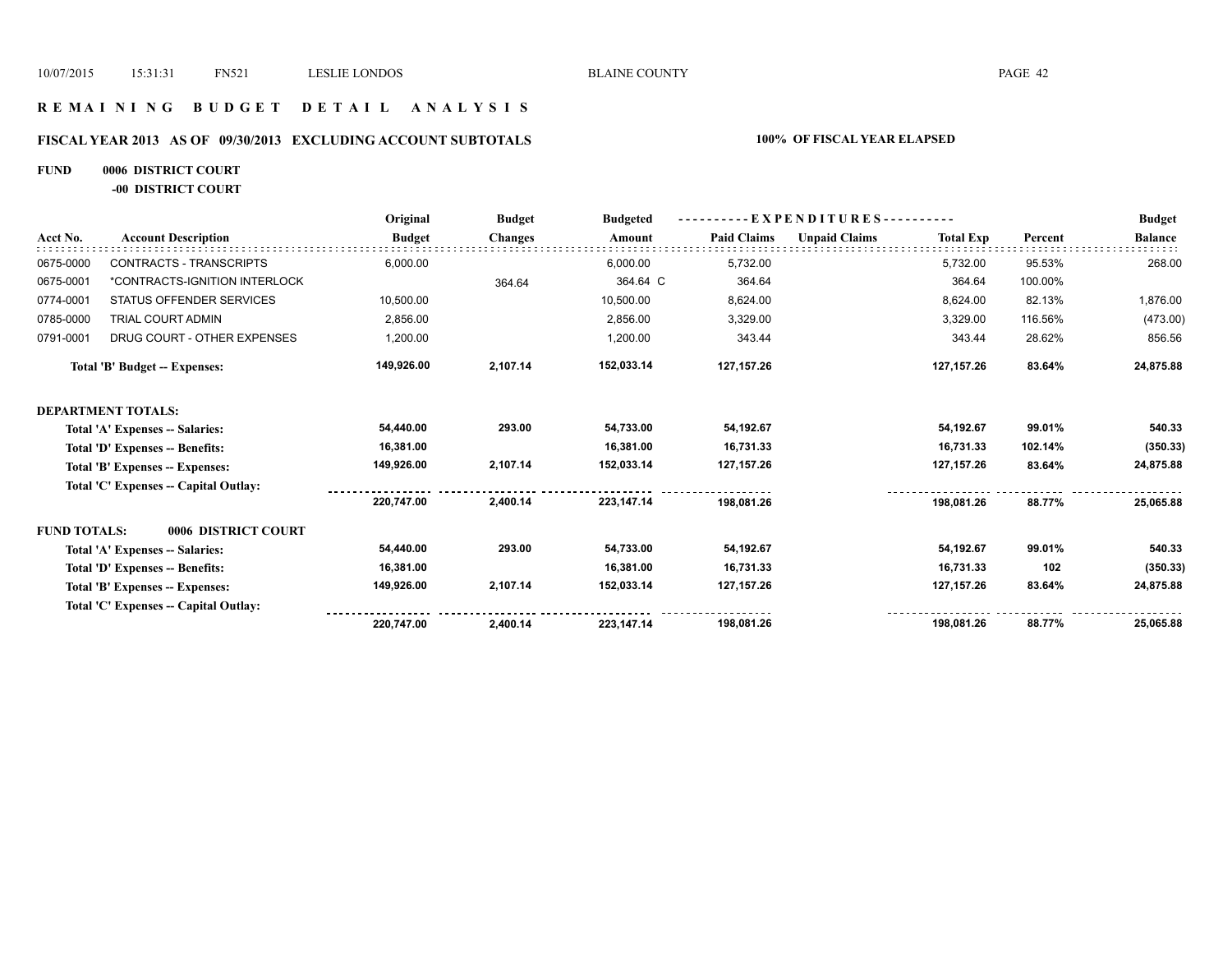## **R E M A I N I N G B U D G E T D E T A I L A N A L Y S I S**

# **FISCAL YEAR 2013 AS OF 09/30/2013 EXCLUDING ACCOUNT SUBTOTALS 100% OF FISCAL YEAR ELAPSED**

# **FUND 0007 FAIR, COUNTY**

**-00 FAIR, COUNTY**

|                     |                                       | Original      | <b>Budget</b><br><b>Changes</b> | <b>Budgeted</b> | EXPENDITURES---------- |                      |                  |         | <b>Budget</b>  |
|---------------------|---------------------------------------|---------------|---------------------------------|-----------------|------------------------|----------------------|------------------|---------|----------------|
| Acct No.            | <b>Account Description</b>            | <b>Budget</b> |                                 | Amount          | <b>Paid Claims</b>     | <b>Unpaid Claims</b> | <b>Total Exp</b> | Percent | <b>Balance</b> |
| 0440-0000           | <b>SUPPLIES</b>                       | 25,640.00     |                                 | 25,640.00       | 25,640.00              |                      | 25,640.00        | 100.00% |                |
|                     | Total 'B' Budget -- Expenses:         | 25,640.00     |                                 | 25,640.00       | 25,640.00              |                      | 25,640.00        | 100.00% |                |
|                     | <b>DEPARTMENT TOTALS:</b>             |               |                                 |                 |                        |                      |                  |         |                |
|                     | Total 'A' Expenses -- Salaries:       |               |                                 |                 |                        |                      |                  |         |                |
|                     | Total 'D' Expenses -- Benefits:       |               |                                 |                 |                        |                      |                  |         |                |
|                     | Total 'B' Expenses -- Expenses:       | 25,640.00     |                                 | 25,640.00       | 25,640.00              |                      | 25,640.00        | 100.00% |                |
|                     | Total 'C' Expenses -- Capital Outlay: |               |                                 |                 |                        |                      |                  |         |                |
|                     |                                       | 25,640.00     |                                 | 25,640.00       | 25,640.00              |                      | 25,640.00        | 100.00% |                |
| <b>FUND TOTALS:</b> | 0007 FAIR, COUNTY                     |               |                                 |                 |                        |                      |                  |         |                |
|                     | Total 'A' Expenses -- Salaries:       |               |                                 |                 |                        |                      |                  |         |                |
|                     | Total 'D' Expenses -- Benefits:       |               |                                 |                 |                        |                      |                  |         |                |
|                     | Total 'B' Expenses -- Expenses:       | 25,640.00     |                                 | 25,640.00       | 25,640.00              |                      | 25,640.00        | 100.00% |                |
|                     | Total 'C' Expenses -- Capital Outlay: |               |                                 |                 |                        |                      |                  |         |                |
|                     |                                       | 25,640.00     |                                 | 25,640.00       | 25,640.00              |                      | 25,640.00        | 100.00% |                |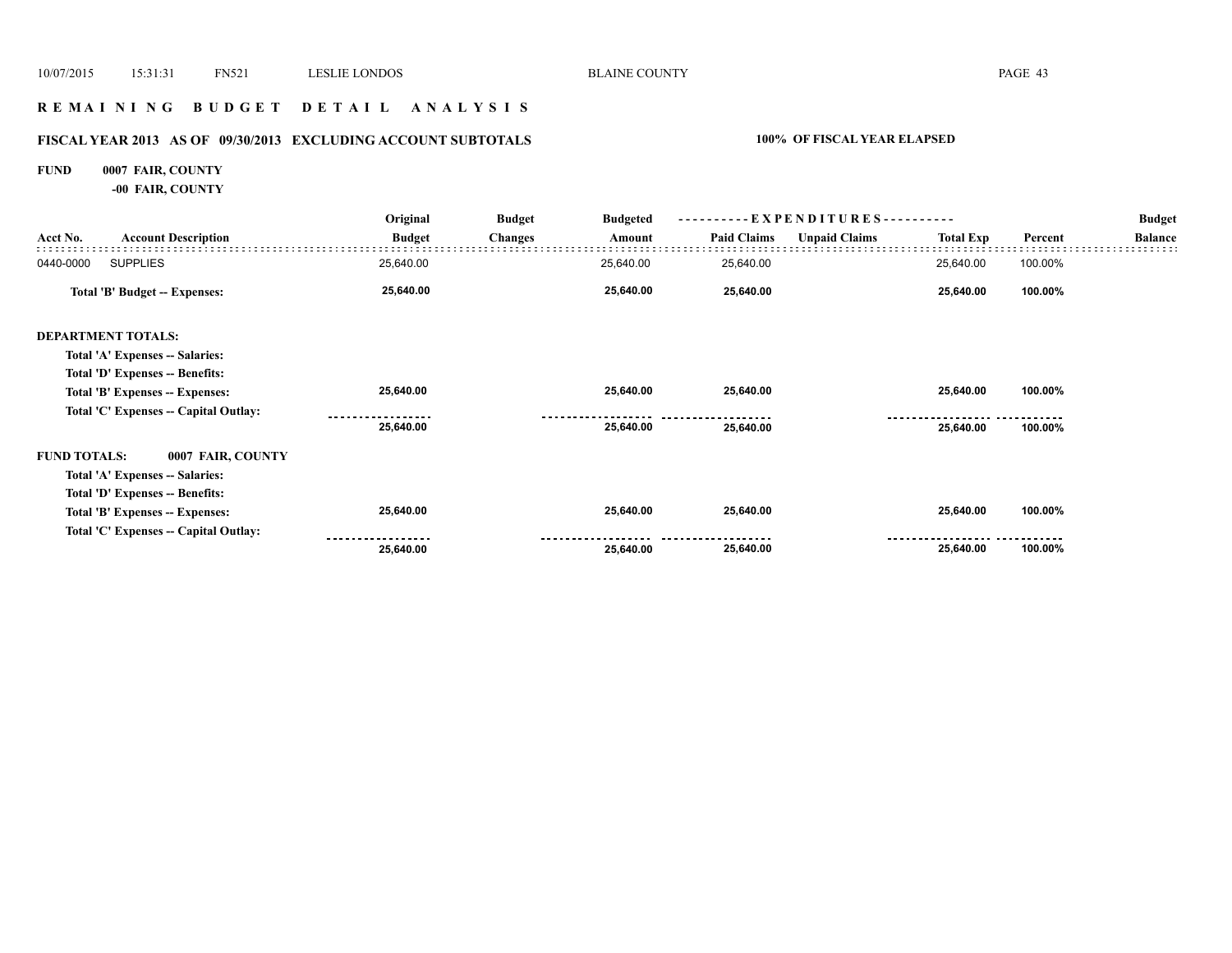## **R E M A I N I N G B U D G E T D E T A I L A N A L Y S I S**

# **FISCAL YEAR 2013 AS OF 09/30/2013 EXCLUDING ACCOUNT SUBTOTALS 100% OF FISCAL YEAR ELAPSED**

# **FUND 0011 HEALTH DISTRICT**

**-00 HEALTH DISTRICT**

|                     |                                       | Original      | <b>Budget</b>  | <b>Budgeted</b> | - EXPENDITURES---------- |                      |                  |         | <b>Budget</b>  |
|---------------------|---------------------------------------|---------------|----------------|-----------------|--------------------------|----------------------|------------------|---------|----------------|
| Acct No.            | <b>Account Description</b>            | <b>Budget</b> | <b>Changes</b> | Amount          | <b>Paid Claims</b>       | <b>Unpaid Claims</b> | <b>Total Exp</b> | Percent | <b>Balance</b> |
| 0733-0000           | SOUTH-CENTRAL HEALTH DISTRICT         | 240,612.00    |                | 240,612.00      | 240,612.00               |                      | 240,612.00       | 100.00% |                |
|                     | Total 'B' Budget -- Expenses:         | 240,612.00    |                | 240,612.00      | 240,612.00               |                      | 240,612.00       | 100.00% |                |
|                     | <b>DEPARTMENT TOTALS:</b>             |               |                |                 |                          |                      |                  |         |                |
|                     | Total 'A' Expenses -- Salaries:       |               |                |                 |                          |                      |                  |         |                |
|                     | Total 'D' Expenses -- Benefits:       |               |                |                 |                          |                      |                  |         |                |
|                     | Total 'B' Expenses -- Expenses:       | 240,612.00    |                | 240,612.00      | 240,612.00               |                      | 240,612.00       | 100.00% |                |
|                     | Total 'C' Expenses -- Capital Outlay: |               |                |                 |                          |                      |                  |         |                |
|                     |                                       | 240,612.00    |                | 240,612.00      | 240,612.00               |                      | 240,612.00       | 100.00% |                |
| <b>FUND TOTALS:</b> | 0011 HEALTH DISTRICT                  |               |                |                 |                          |                      |                  |         |                |
|                     | Total 'A' Expenses -- Salaries:       |               |                |                 |                          |                      |                  |         |                |
|                     | Total 'D' Expenses -- Benefits:       |               |                |                 |                          |                      |                  |         |                |
|                     | Total 'B' Expenses -- Expenses:       | 240,612.00    |                | 240,612.00      | 240,612.00               |                      | 240,612.00       | 100.00% |                |
|                     | Total 'C' Expenses -- Capital Outlay: |               |                |                 |                          |                      |                  |         |                |
|                     |                                       | 240,612.00    |                | 240,612.00      | 240,612.00               |                      | 240,612.00       | 100.00% |                |
|                     |                                       |               |                |                 |                          |                      |                  |         |                |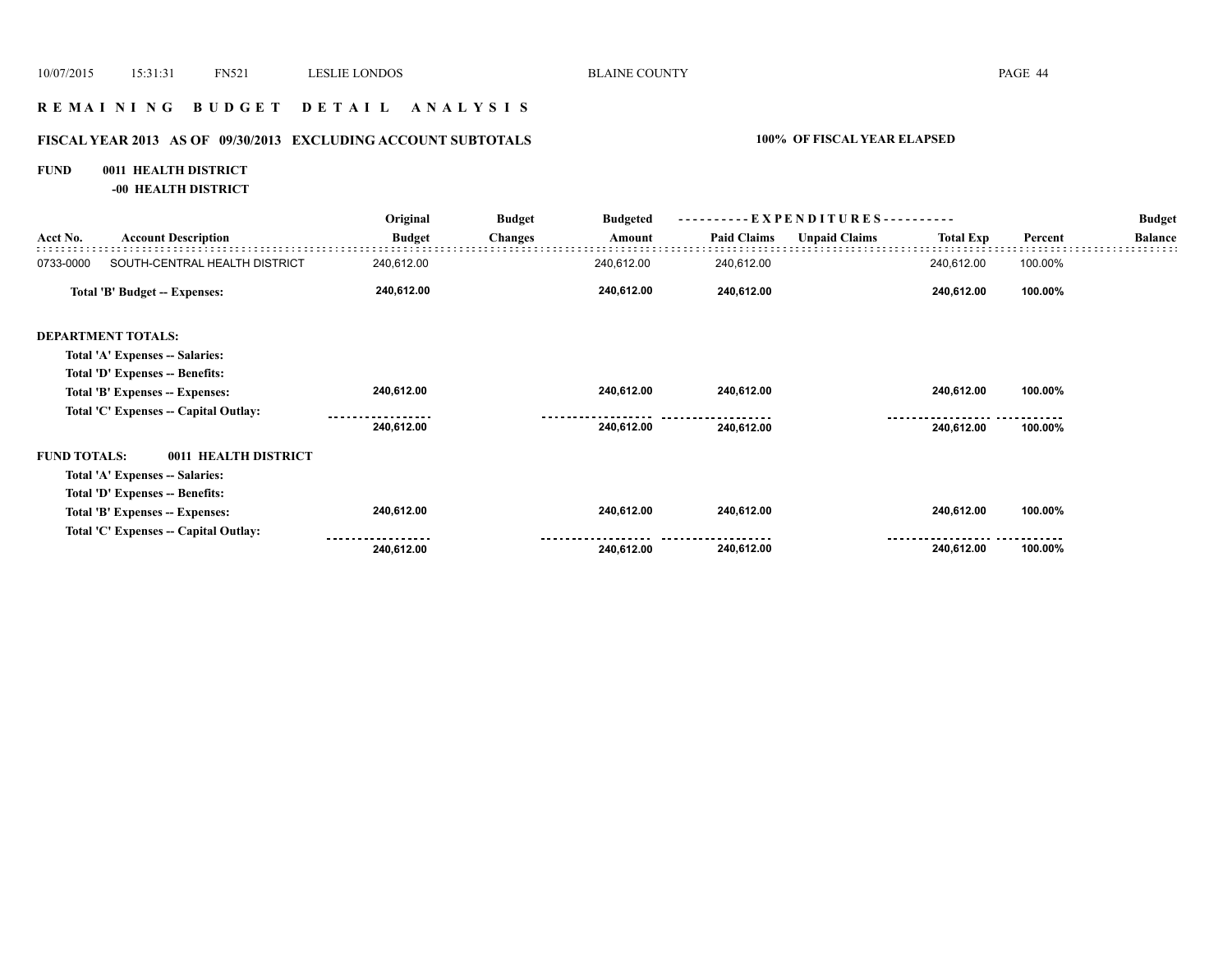# **R E M A I N I N G B U D G E T D E T A I L A N A L Y S I S**

# **FISCAL YEAR 2013 AS OF 09/30/2013 EXCLUDING ACCOUNT SUBTOTALS 100% OF FISCAL YEAR ELAPSED**

### **FUND 0012 HISTORICAL SOCIETY & MUSEUM**

**-00 HISTORICAL SOCIETY & MUSEUM**

|                     |                                       | Original                         | <b>Budget</b><br><b>Changes</b> | <b>Budgeted</b> | $-EXPENDITURES---$ |                      |                  |         | <b>Budget</b>  |
|---------------------|---------------------------------------|----------------------------------|---------------------------------|-----------------|--------------------|----------------------|------------------|---------|----------------|
| Acct No.            | <b>Account Description</b>            | <b>Budget</b>                    |                                 | Amount          | <b>Paid Claims</b> | <b>Unpaid Claims</b> | <b>Total Exp</b> | Percent | <b>Balance</b> |
| 0440-0000           | <b>SUPPLIES</b>                       | 25,100.00                        |                                 | 25,100.00       | 25,100.00          |                      | 25,100.00        | 100.00% |                |
|                     | <b>Total 'B' Budget -- Expenses:</b>  | 25,100.00                        |                                 | 25,100.00       | 25,100.00          |                      | 25,100.00        | 100.00% |                |
|                     | <b>DEPARTMENT TOTALS:</b>             |                                  |                                 |                 |                    |                      |                  |         |                |
|                     | Total 'A' Expenses -- Salaries:       |                                  |                                 |                 |                    |                      |                  |         |                |
|                     | Total 'D' Expenses -- Benefits:       |                                  |                                 |                 |                    |                      |                  |         |                |
|                     | Total 'B' Expenses -- Expenses:       | 25,100.00                        |                                 | 25,100.00       | 25,100.00          |                      | 25,100.00        | 100.00% |                |
|                     | Total 'C' Expenses -- Capital Outlay: |                                  |                                 |                 |                    |                      |                  |         |                |
|                     |                                       | 25,100.00                        |                                 | 25,100.00       | 25,100.00          |                      | 25,100.00        | 100.00% |                |
| <b>FUND TOTALS:</b> |                                       | 0012 HISTORICAL SOCIETY & MUSEUM |                                 |                 |                    |                      |                  |         |                |
|                     | Total 'A' Expenses -- Salaries:       |                                  |                                 |                 |                    |                      |                  |         |                |
|                     | Total 'D' Expenses -- Benefits:       |                                  |                                 |                 |                    |                      |                  |         |                |
|                     | Total 'B' Expenses -- Expenses:       | 25,100.00                        |                                 | 25,100.00       | 25,100.00          |                      | 25,100.00        | 100.00% |                |
|                     | Total 'C' Expenses -- Capital Outlay: |                                  |                                 |                 |                    |                      |                  |         |                |
|                     |                                       | 25,100.00                        |                                 | 25,100.00       | 25,100.00          |                      | 25,100.00        | 100.00% |                |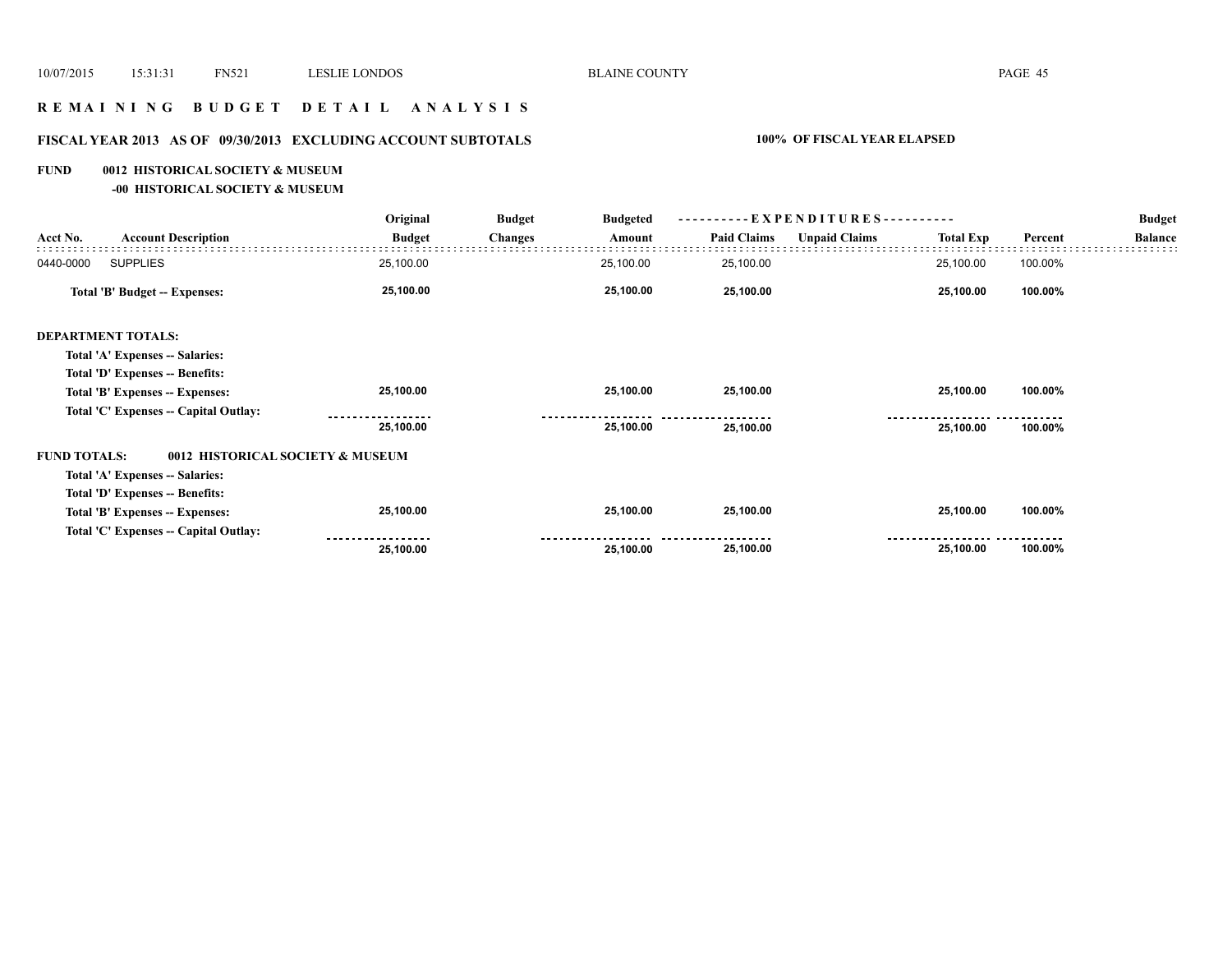## **R E M A I N I N G B U D G E T D E T A I L A N A L Y S I S**

# **FISCAL YEAR 2013 AS OF 09/30/2013 EXCLUDING ACCOUNT SUBTOTALS 100% OF FISCAL YEAR ELAPSED**

### **FUND 0016 INDIGENT**

**-00 INDIGENT**

|           |                                     | Original      | <b>Budget</b>  | <b>Budgeted</b> |                    | ----------EXPENDITURES---------- |                  |         | <b>Budget</b> |
|-----------|-------------------------------------|---------------|----------------|-----------------|--------------------|----------------------------------|------------------|---------|---------------|
| Acct No.  | <b>Account Description</b>          | <b>Budget</b> | <b>Changes</b> | Amount          | <b>Paid Claims</b> | <b>Unpaid Claims</b>             | <b>Total Exp</b> | Percent | Balance       |
| 0405-0011 | SALARIES - MGR./ADMINISTRATOR       | 46,366.00     | 520.00         | 46,886.00 C     | 46,836.80          | 46,836.80                        |                  | 99.90%  | 49.20         |
| 0409-0001 | SALARIES - TERMINATION              | 2,000.00      |                | 2,000.00        |                    |                                  |                  | 0.00%   | 2,000.00      |
|           | Total 'A' Budget -- Salaries:       | 48,366.00     | 520.00         | 48,886.00       | 46,836.80          | 46,836.80                        |                  | 95.81%  | 2,049.20      |
| 0410-0000 | <b>RETIREMENT</b>                   | 5,000.00      |                | 5,000.00        | 4,933.36           |                                  | 4,933.36         | 98.67%  | 66.64         |
| 0411-0000 | <b>FICA</b>                         | 3,500.00      |                | 3,500.00        | 2,893.34           |                                  | 2,893.34         | 82.67%  | 606.66        |
| 0412-0000 | LIFE INSURANCE                      | 75.00         |                | 75.00           | 73.56              |                                  | 73.56            | 98.08%  | 1.44          |
| 0413-0000 | <b>MEDICAL INSURANCE</b>            | 8,625.00      |                | 8,625.00        | 8,626.68           |                                  | 8,626.68         | 100.02% | (1.68)        |
| 0413-0002 | <b>WELLNESS</b>                     |               |                |                 | 24.00              |                                  | 24.00            | 0.00%   | (24.00)       |
| 0414-0000 | <b>DENTAL INSURANCE</b>             | 425.00        |                | 425.00          | 404.40             |                                  | 404.40           | 95.15%  | 20.60         |
| 0415-0000 | STATE UNEMPLOYMENT                  | 275.00        |                | 275.00          | 208.01             |                                  | 208.01           | 75.64%  | 66.99         |
| 0416-0000 | <b>WORKER'S COMPENSATION INSUR.</b> | 115.00        |                | 115.00          | 125.00             |                                  | 125.00           | 108.70% | (10.00)       |
|           | Total 'D' Budget -- Benefits:       | 18,015.00     |                | 18,015.00       | 17,288.35          | 17,288.35                        |                  | 95.97%  | 726.65        |
| 0439-0000 | TRAVEL - OTHER                      | 1,500.00      |                | 1,500.00        | 1,774.64           |                                  | 1,774.64         | 118.31% | (274.64)      |
| 0439-0001 | PER DIEM                            | 700.00        |                | 700.00          | 523.00             |                                  | 523.00           | 74.71%  | 177.00        |
| 0440-0000 | SUPPLIES - OFFICE                   | 2,500.00      |                | 2,500.00        | 2,032.26           |                                  | 2,032.26         | 81.29%  | 467.74        |
| 0492-0000 | REPAIRS/MAINT - OFFICE EQUIP        | 500.00        |                | 500.00          | 74.36              |                                  | 74.36            | 14.87%  | 425.64        |
| 0542-0000 | <b>POSTAGE</b>                      | 1,200.00      |                | 1,200.00        | 1,000.00           |                                  | 1,000.00         | 83.33%  | 200.00        |
| 0569-0000 | <b>EDUCATION - OTHER</b>            | 500.00        |                | 500.00          | 290.00             |                                  | 290.00           | 58.00%  | 210.00        |
| 0590-0000 | <b>MEDICAL - HOSPITALS</b>          | 120,000.00    |                | 120,000.00      | 145,609.67         | 145,609.67                       |                  | 121.34% | (25,609.67)   |
| 0591-0000 | MEDICAL - PROFESSIONAL SERVICE      | 40,000.00     |                | 40,000.00       | 32,458.89          | 32,458.89                        |                  | 81.15%  | 7,541.11      |
| 0594-0000 | <b>MEDICAL - MEDICATION</b>         | 1,000.00      |                | 1,000.00        | 2,959.04           |                                  | 2,959.04         | 295.90% | (1,959.04)    |
| 0595-0000 | MEDICAL - TRANSPORTATION            | 10,000.00     |                | 10,000.00       | 21,783.43          | 21,783.43                        |                  | 217.83% | (11, 783.43)  |
| 0596-0000 | <b>INSURANCE PREMIUMS</b>           | 5,500.00      |                | 5,500.00        | 11,312.00          | 11,312.00                        |                  | 205.67% | (5,812.00)    |
| 0599-0000 | MEDICAL - OTHER EXPENSES            | 4,000.00      |                | 4,000.00        | 3,200.00           |                                  | 3,200.00         | 80.00%  | 800.00        |
| 0599-0001 | MEDICAL - MENTAL HOSPITALS          | 160,000.00    |                | 160,000.00      | 64,475.19          | 64,475.19                        |                  | 40.30%  | 95,524.81     |
| 0599-0002 | MEDICAL - MENTAL PRO SVC            | 3,000.00      |                | 3,000.00        | 848.22             |                                  | 848.22           | 28.27%  | 2,151.78      |
| 0602-0000 | NON-MEDICAL - FOOD                  | 500.00        |                | 500.00          |                    |                                  |                  | 0.00%   | 500.00        |
| 0603-0000 | NON-MEDICAL - HOUSING               | 1,500.00      |                | 1,500.00        |                    |                                  |                  | 0.00%   | 1,500.00      |
| 0604-0000 | NON-MEDICAL - UTILITIES             | 1,500.00      |                | 1,500.00        | 1,262.30           |                                  | 1,262.30         | 84.15%  | 237.70        |
| 0605-0000 | NON-MEDICAL - TRANSPORTATION        | 500.00        |                | 500.00          | 205.00             |                                  | 205.00           | 41.00%  | 295.00        |
| 0606-0000 | NON-MEDICAL - BURIALS               | 3,000.00      |                | 3,000.00        | 7,164.00           |                                  | 7,164.00         | 238.80% | (4, 164.00)   |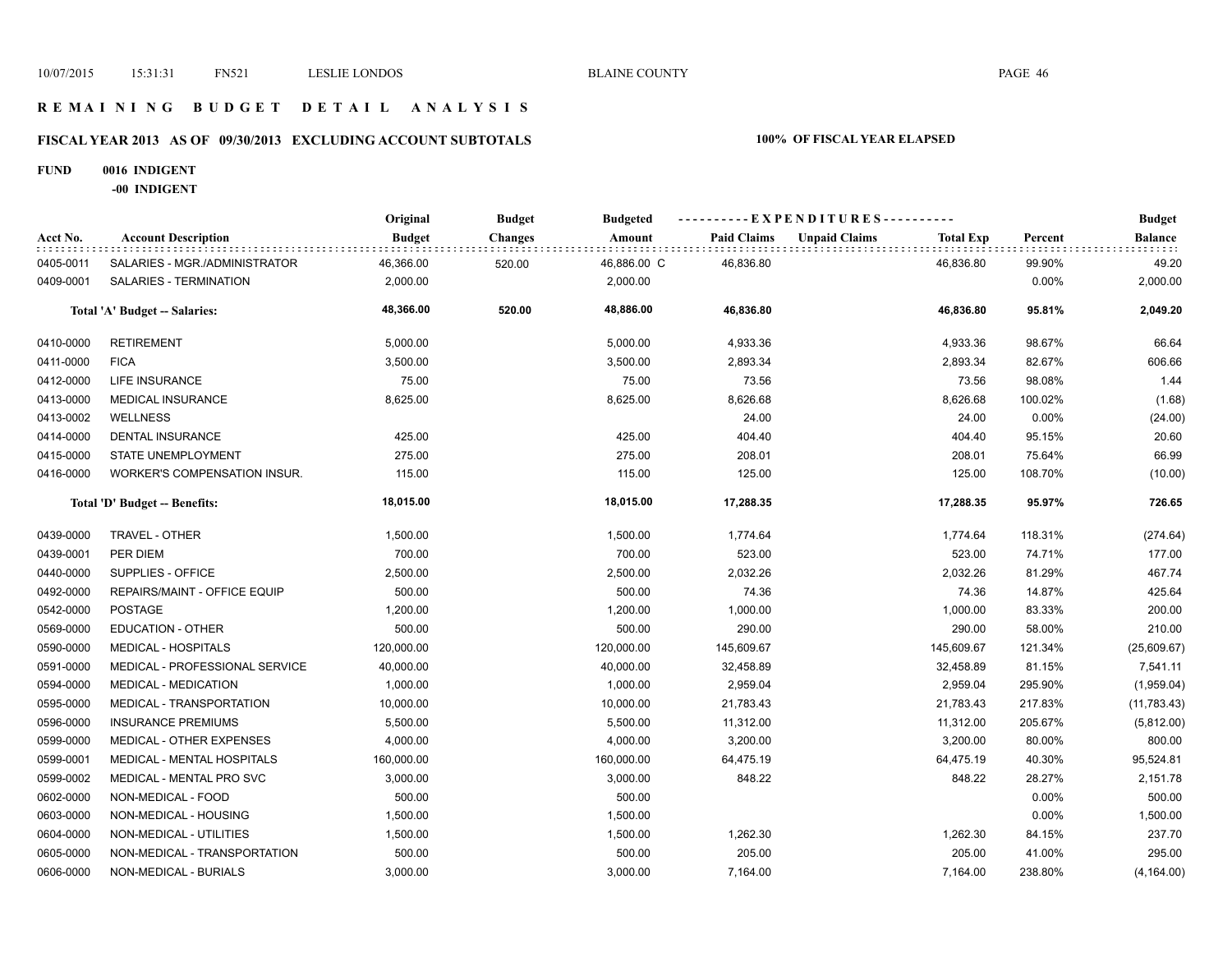## **R E M A I N I N G B U D G E T D E T A I L A N A L Y S I S**

# **FISCAL YEAR 2013 AS OF 09/30/2013 EXCLUDING ACCOUNT SUBTOTALS 100% OF FISCAL YEAR ELAPSED**

### **FUND 0016 INDIGENT**

**-00 INDIGENT**

|                     |                                       | Original      | <b>Budget</b>  | <b>Budgeted</b> | ----------EXPENDITURES---------- |                      |                  |         | <b>Budget</b>  |
|---------------------|---------------------------------------|---------------|----------------|-----------------|----------------------------------|----------------------|------------------|---------|----------------|
| Acct No.            | <b>Account Description</b>            | <b>Budget</b> | <b>Changes</b> | Amount          | <b>Paid Claims</b>               | <b>Unpaid Claims</b> | <b>Total Exp</b> | Percent | <b>Balance</b> |
| 0609-0000           | NON-MEDICAL - OTHER EXPENSES          | 500.00        |                | 500.00          | 435.70                           |                      | 435.70           | 87.14%  | 64.30          |
|                     | Total 'B' Budget -- Expenses:         | 357,900.00    |                | 357,900.00      | 297,407.70                       |                      | 297,407.70       | 83.10%  | 60,492.30      |
|                     | <b>DEPARTMENT TOTALS:</b>             |               |                |                 |                                  |                      |                  |         |                |
|                     | Total 'A' Expenses -- Salaries:       | 48,366.00     | 520.00         | 48,886.00       | 46,836.80                        |                      | 46,836.80        | 95.81%  | 2,049.20       |
|                     | Total 'D' Expenses -- Benefits:       | 18,015.00     |                | 18,015.00       | 17,288.35                        |                      | 17,288.35        | 95.97%  | 726.65         |
|                     | Total 'B' Expenses -- Expenses:       | 357,900.00    |                | 357,900.00      | 297,407.70                       |                      | 297,407.70       | 83.10%  | 60,492.30      |
|                     | Total 'C' Expenses -- Capital Outlay: |               |                |                 |                                  |                      |                  |         |                |
|                     |                                       | 424,281.00    | 520.00         | 424,801.00      | 361,532.85                       |                      | 361,532.85       | 85.11%  | 63,268.15      |
| <b>FUND TOTALS:</b> | 0016 INDIGENT                         |               |                |                 |                                  |                      |                  |         |                |
|                     | Total 'A' Expenses -- Salaries:       | 48,366.00     | 520.00         | 48,886.00       | 46,836.80                        |                      | 46,836.80        | 95.81%  | 2,049.20       |
|                     | Total 'D' Expenses -- Benefits:       | 18,015.00     |                | 18,015.00       | 17,288.35                        |                      | 17,288.35        | 96      | 726.65         |
|                     | Total 'B' Expenses -- Expenses:       | 357,900.00    |                | 357,900.00      | 297,407.70                       |                      | 297,407.70       | 83.10%  | 60,492.30      |
|                     | Total 'C' Expenses -- Capital Outlay: |               |                |                 |                                  |                      |                  |         |                |
|                     |                                       | 424,281.00    | 520.00         | 424,801.00      | 361,532.85                       |                      | 361,532.85       | 85.11%  | 63,268.15      |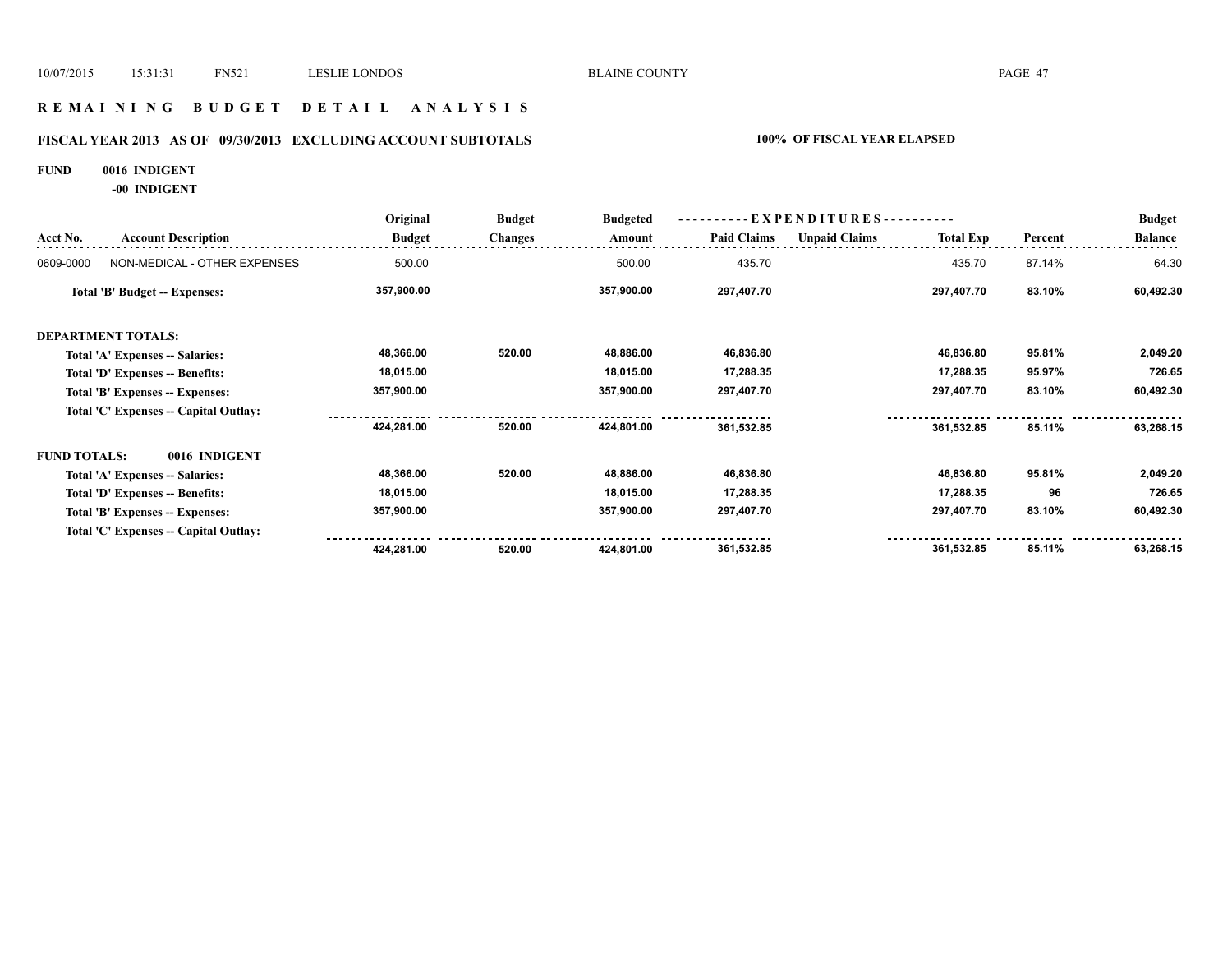## **R E M A I N I N G B U D G E T D E T A I L A N A L Y S I S**

# **FISCAL YEAR 2013 AS OF 09/30/2013 EXCLUDING ACCOUNT SUBTOTALS 100% OF FISCAL YEAR ELAPSED**

## **FUND 0017 JUNIOR COLLEGE TUITION**

**-00 JUNIOR COLLEGE TUITION**

|                     |                                       | Original      | <b>Budget</b>  | <b>Budgeted</b> | EXPENDITURES---------- |                      |                  |         | <b>Budget</b>  |
|---------------------|---------------------------------------|---------------|----------------|-----------------|------------------------|----------------------|------------------|---------|----------------|
| Acct No.            | <b>Account Description</b>            | <b>Budget</b> | <b>Changes</b> | Amount          | <b>Paid Claims</b>     | <b>Unpaid Claims</b> | <b>Total Exp</b> | Percent | <b>Balance</b> |
| 0560-0000           | EDUCATION- TUITION, REGISTR.          | 200,000.00    |                | 200,000.00      | 194,050.00             |                      | 194,050.00       | 97.03%  | 5,950.00       |
|                     | <b>Total 'B' Budget -- Expenses:</b>  | 200,000.00    |                | 200,000.00      | 194,050.00             |                      | 194,050.00       | 97.03%  | 5,950.00       |
|                     | <b>DEPARTMENT TOTALS:</b>             |               |                |                 |                        |                      |                  |         |                |
|                     | Total 'A' Expenses -- Salaries:       |               |                |                 |                        |                      |                  |         |                |
|                     | Total 'D' Expenses -- Benefits:       |               |                |                 |                        |                      |                  |         |                |
|                     | Total 'B' Expenses -- Expenses:       | 200,000.00    |                | 200,000.00      | 194,050.00             |                      | 194,050.00       | 97.03%  | 5,950.00       |
|                     | Total 'C' Expenses - Capital Outlay:  |               |                |                 |                        |                      |                  |         |                |
|                     |                                       | 200,000.00    |                | 200,000.00      | 194,050.00             |                      | 194,050.00       | 97.03%  | 5,950.00       |
| <b>FUND TOTALS:</b> | 0017 JUNIOR COLLEGE TUITION           |               |                |                 |                        |                      |                  |         |                |
|                     | Total 'A' Expenses -- Salaries:       |               |                |                 |                        |                      |                  |         |                |
|                     | Total 'D' Expenses -- Benefits:       |               |                |                 |                        |                      |                  |         |                |
|                     | Total 'B' Expenses -- Expenses:       | 200,000.00    |                | 200,000.00      | 194,050.00             |                      | 194,050.00       | 97.03%  | 5,950.00       |
|                     | Total 'C' Expenses -- Capital Outlay: |               |                |                 |                        |                      |                  |         |                |
|                     |                                       | 200,000.00    |                | 200,000.00      | 194,050.00             |                      | 194,050.00       | 97.03%  | 5,950.00       |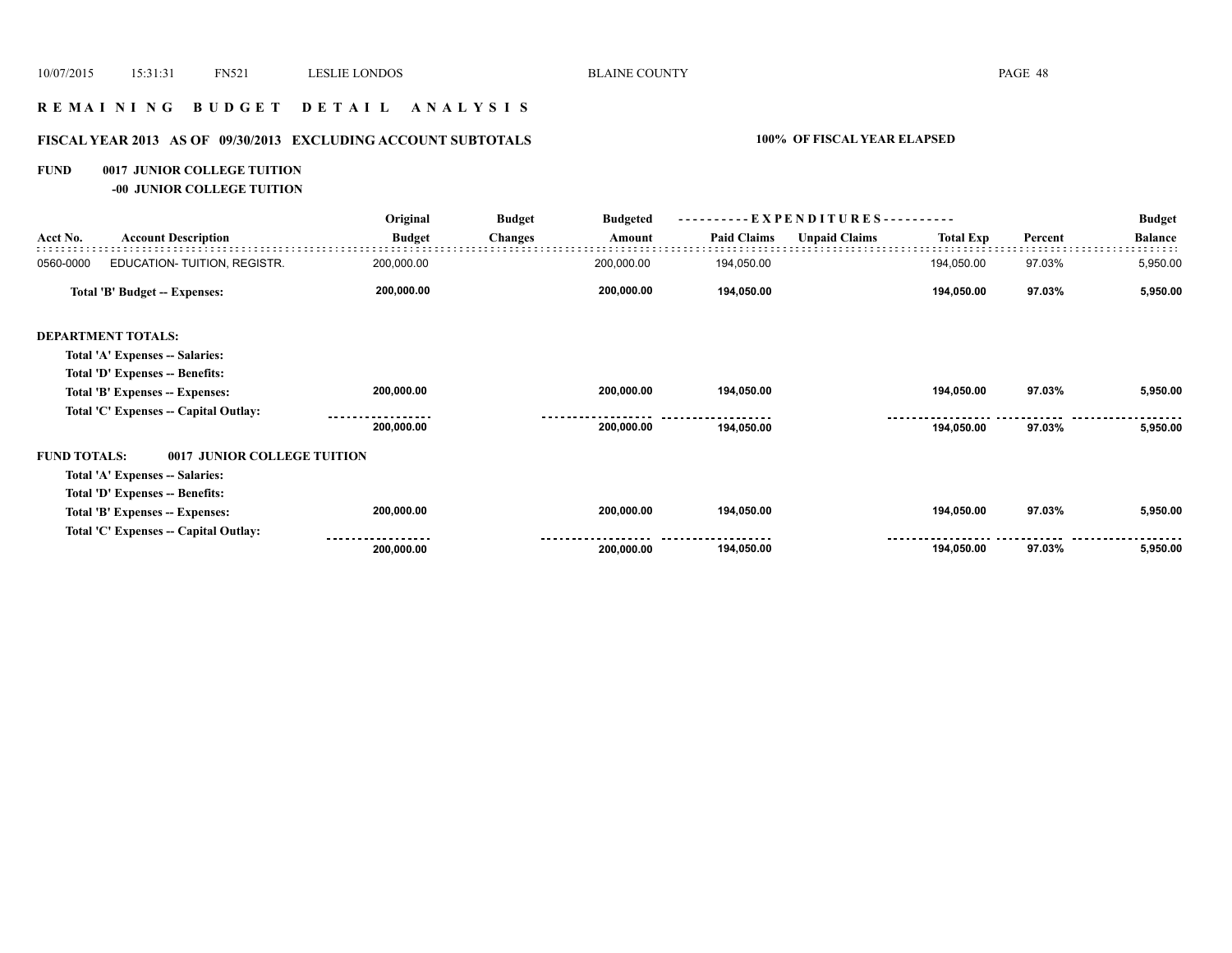## **R E M A I N I N G B U D G E T D E T A I L A N A L Y S I S**

## **FISCAL YEAR 2013 AS OF 09/30/2013 EXCLUDING ACCOUNT SUBTOTALS 100% OF FISCAL YEAR ELAPSED**

### **FUND 0019 CONSOLIDATED EMERG COMM (DISP)**

**-00 CONSOLIDATED EMERG COMM (DISP)**

|                           |                                 | Original      | <b>Budget</b> | <b>Budgeted</b> | ----------EXPENDITURES---------- |                      | <b>Budget</b>    |         |                |
|---------------------------|---------------------------------|---------------|---------------|-----------------|----------------------------------|----------------------|------------------|---------|----------------|
| Acct No.                  | <b>Account Description</b>      | <b>Budget</b> | Changes       | Amount          | <b>Paid Claims</b>               | <b>Unpaid Claims</b> | <b>Total Exp</b> | Percent | <b>Balance</b> |
| <b>DEPARTMENT TOTALS:</b> |                                 |               |               |                 |                                  |                      |                  |         |                |
|                           | Total 'A' Expenses -- Salaries: |               |               |                 |                                  |                      |                  |         |                |

**Total 'D' Expenses -- Benefits:**

**Total 'B' Expenses -- Expenses:**

**Total 'C' Expenses -- Capital Outlay:**

**FUND TOTALS: 0019 CONSOLIDATED EMERG COMM (DISP)**

**Total 'A' Expenses -- Salaries:**

**Total 'D' Expenses -- Benefits:**

**Total 'B' Expenses -- Expenses:**

**Total 'C' Expenses -- Capital Outlay:**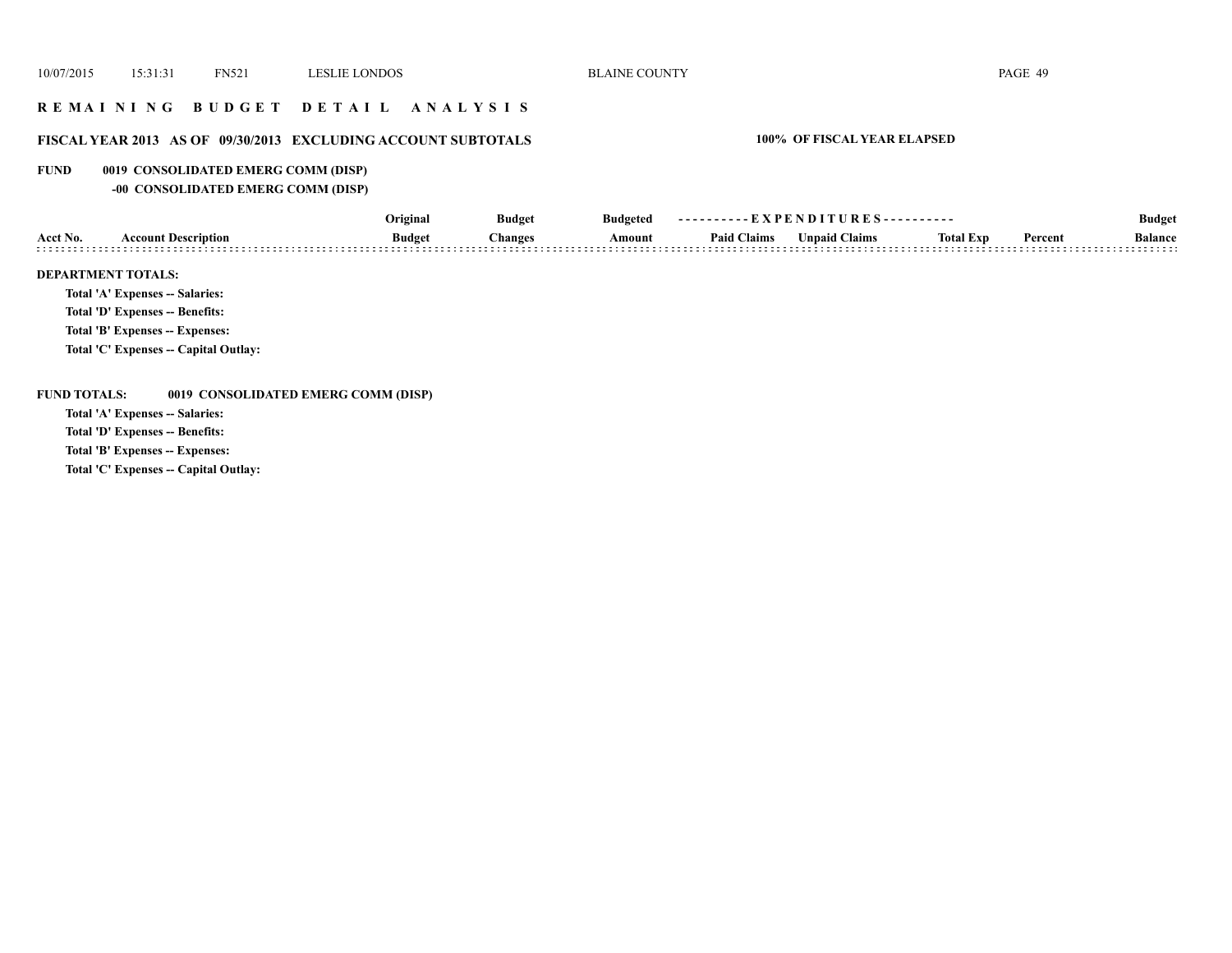## **R E M A I N I N G B U D G E T D E T A I L A N A L Y S I S**

# **FISCAL YEAR 2013 AS OF 09/30/2013 EXCLUDING ACCOUNT SUBTOTALS 100% OF FISCAL YEAR ELAPSED**

### **FUND 0020 REVALUATION**

**-00 REVALUATION**

|           |                                       | Original      | <b>Budget</b><br><b>Budgeted</b> |                    | ----------EXPENDITURES----------         |         | <b>Budget</b> |
|-----------|---------------------------------------|---------------|----------------------------------|--------------------|------------------------------------------|---------|---------------|
| Acct No.  | <b>Account Description</b>            | <b>Budget</b> | <b>Changes</b><br>Amount         | <b>Paid Claims</b> | <b>Unpaid Claims</b><br><b>Total Exp</b> | Percent | Balance       |
| 0405-0000 | SALARIES - EMPLOYEE, FULL-TIME        | 291,750.00    | 291,750.00                       | 270,476.88         | 270,476.88                               | 92.71%  | 21,273.12     |
| 0409-0001 | SALARIES - TERMINATION                | 3,000.00      | 3,000.00                         | 3,944.33           | 3,944.33                                 | 131.48% | (944.33)      |
|           | Total 'A' Budget -- Salaries:         | 294,750.00    | 294,750.00                       | 274,421.21         | 274,421.21                               | 93.10%  | 20,328.79     |
| 0410-0000 | <b>RETIREMENT</b>                     | 31,500.00     | 31,500.00                        | 28,502.36          | 28,502.36                                | 90.48%  | 2,997.64      |
| 0411-0000 | <b>FICA</b>                           | 23,000.00     | 23,000.00                        | 19,286.32          | 19,286.32                                | 83.85%  | 3,713.68      |
| 0412-0000 | LIFE INSURANCE                        | 600.00        | 600.00                           | 545.57             | 545.57                                   | 90.93%  | 54.43         |
| 0413-0000 | MEDICAL INSURANCE                     | 71,546.00     | 71,546.00                        | 60,393.55          | 60,393.55                                | 84.41%  | 11,152.45     |
| 0413-0002 | <b>WELLNESS</b>                       | 200.00        | 200.00                           | 79.00              | 79.00                                    | 39.50%  | 121.00        |
| 0414-0000 | DENTAL INSURANCE                      | 3,350.00      | 3,350.00                         | 2,999.30           | 2,999.30                                 | 89.53%  | 350.70        |
| 0415-0000 | STATE UNEMPLOYMENT                    | 1,625.00      | 1,625.00                         | 1,386.58           | 1,386.58                                 | 85.33%  | 238.42        |
| 0416-0000 | WORKER'S COMPENSATION INSUR.          | 2,850.00      | 2,850.00                         | 2,180.00           | 2,180.00                                 | 76.49%  | 670.00        |
|           | Total 'D' Budget -- Benefits:         | 134,671.00    | 134,671.00                       | 115,372.68         | 115,372.68                               | 85.67%  | 19,298.32     |
| 0439-0000 | TRAVEL - OTHER                        | 5,500.00      | 5,500.00                         | 3,884.63           | 3,884.63                                 | 70.63%  | 1,615.37      |
| 0439-0001 | PER DIEM                              | 2,500.00      | 2,500.00                         | 1,685.75           | 1,685.75                                 | 67.43%  | 814.25        |
| 0440-0000 | SUPPLIES - OFFICE                     | 4,500.00      | 4,500.00                         | 1,685.00           | 1,685.00                                 | 37.44%  | 2,815.00      |
| 0440-0001 | SUPPLIES - OFFICE EQUIP/COMPUT        | 6,135.00      | 6,135.00                         | 6,181.09           | 6,181.09                                 | 100.75% | (46.09)       |
| 0479-0000 | <b>VEHICLE-GAS EXP</b>                | 2,100.00      | 2,100.00                         | 2,551.83           | 2,551.83                                 | 121.52% | (451.83)      |
| 0489-0000 | PROFESSIONAL SVC                      | 1,500.00      | 1,500.00                         | 1,440.00           | 1,440.00                                 | 96.00%  | 60.00         |
| 0492-0000 | REPAIRS/SOFTWARE MAINTENANCE          | 7,275.00      | 7,275.00                         | 7,274.95           | 7,274.95                                 | 100.00% | 0.05          |
| 0499-0000 | REPAIRS/MAINT - VEHICLES              | 2,500.00      | 2,500.00                         | 2,004.85           | 2,004.85                                 | 80.19%  | 495.15        |
| 0528-0000 | <b>DUES / MEMBERSHIPS</b>             | 675.00        | 675.00                           | 689.00             | 689.00                                   | 102.07% | (14.00)       |
| 0569-0000 | <b>EDUCATION - OTHER</b>              | 3,800.00      | 3,800.00                         | 3,273.00           | 3,273.00                                 | 86.13%  | 527.00        |
|           | <b>Total 'B' Budget -- Expenses:</b>  | 36,485.00     | 36,485.00                        | 30,670.10          | 30,670.10                                | 84.06%  | 5,814.90      |
|           | <b>DEPARTMENT TOTALS:</b>             |               |                                  |                    |                                          |         |               |
|           | Total 'A' Expenses -- Salaries:       | 294,750.00    | 294,750.00                       | 274,421.21         | 274,421.21                               | 93.10%  | 20,328.79     |
|           | Total 'D' Expenses -- Benefits:       | 134,671.00    | 134,671.00                       | 115,372.68         | 115,372.68                               | 85.67%  | 19,298.32     |
|           | Total 'B' Expenses -- Expenses:       | 36,485.00     | 36,485.00                        | 30,670.10          | 30,670.10                                | 84.06%  | 5,814.90      |
|           | Total 'C' Expenses -- Capital Outlay: |               |                                  |                    |                                          |         |               |
|           |                                       | 465,906.00    | 465,906.00                       | 420,463.99         | 420,463.99                               | 90.25%  | 45,442.01     |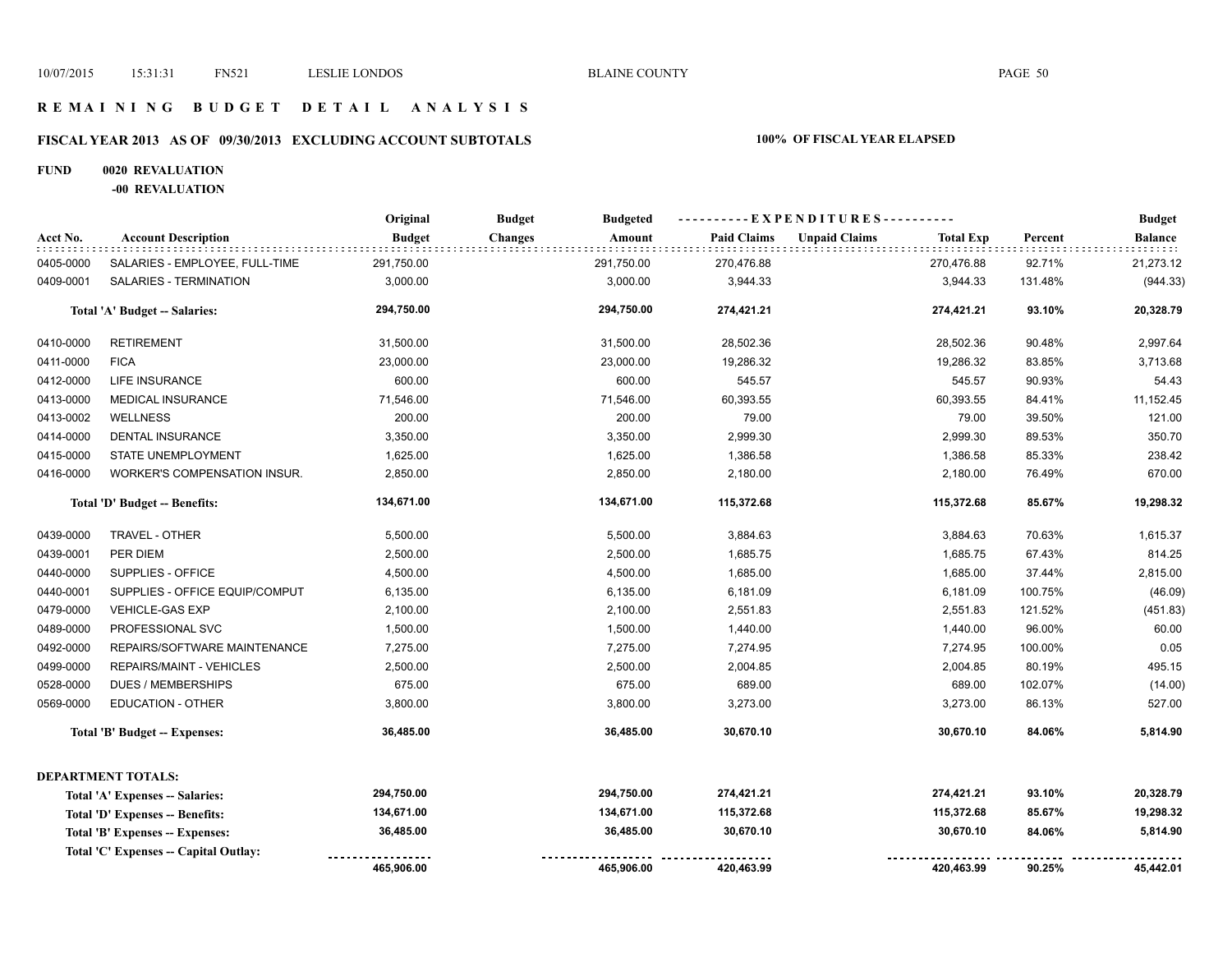## **R E M A I N I N G B U D G E T D E T A I L A N A L Y S I S**

# **FISCAL YEAR 2013 AS OF 09/30/2013 EXCLUDING ACCOUNT SUBTOTALS 100% OF FISCAL YEAR ELAPSED**

### **FUND TOTALS: 0020 REVALUATION**

| Total 'A' Expenses -- Salaries:       | 294.750.00 | 294.750.00   | 274.421.21          | 274.421.21 | 93.10%       | 20,328.79 |
|---------------------------------------|------------|--------------|---------------------|------------|--------------|-----------|
| Total 'D' Expenses -- Benefits:       | 134.671.00 | 134.671.00   | 115.372.68          | 115.372.68 | 86           | 19.298.32 |
| Total 'B' Expenses -- Expenses:       | 36.485.00  | 36.485.00    | 30.670.10           | 30.670.10  | 84.06%       | 5.814.90  |
| Total 'C' Expenses -- Capital Outlay: |            | ------------ | ------------------- |            | ------------ |           |
|                                       | 465.906.00 | 465.906.00   | 420,463.99          | 420,463.99 | 90.25%       | 45.442.01 |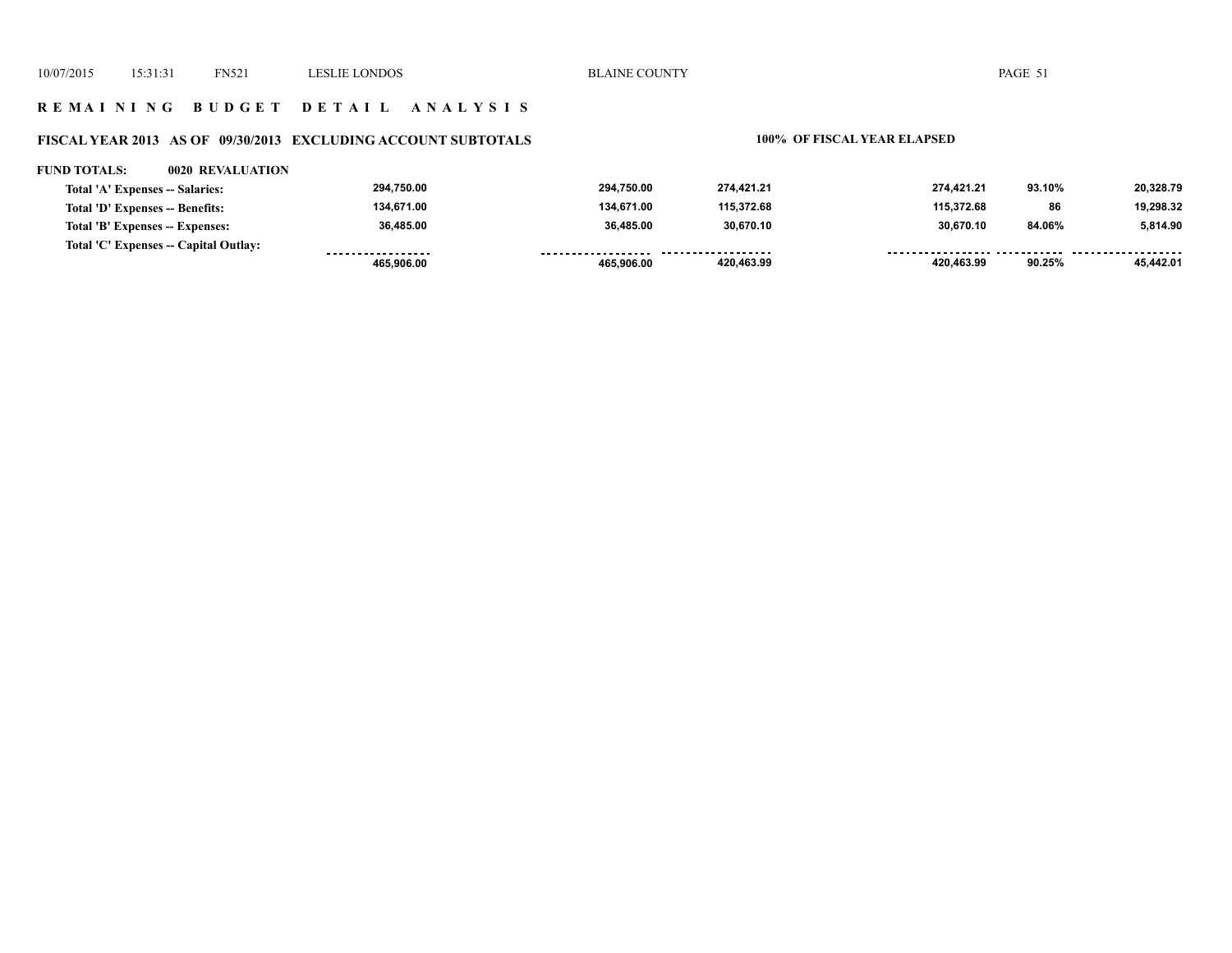## **R E M A I N I N G B U D G E T D E T A I L A N A L Y S I S**

# **FISCAL YEAR 2013 AS OF 09/30/2013 EXCLUDING ACCOUNT SUBTOTALS 100% OF FISCAL YEAR ELAPSED**

## **FUND 0022 RECYCLE CENTER**

## **-00 RECYCLE CENTER**

|           |                                     | Original      | <b>Budget</b>  | <b>Budgeted</b> | ----------EXPENDITURES---------- |                      |                  |          | <b>Budget</b>  |
|-----------|-------------------------------------|---------------|----------------|-----------------|----------------------------------|----------------------|------------------|----------|----------------|
| Acct No.  | <b>Account Description</b>          | <b>Budget</b> | <b>Changes</b> | Amount          | <b>Paid Claims</b>               | <b>Unpaid Claims</b> | <b>Total Exp</b> | Percent  | <b>Balance</b> |
| 0404-0003 | SALARIES - SUPERVISOR               | 41,380.00     | 458.00         | 41,838.00 C     | 41,788.03                        |                      | 41,788.03        | 99.88%   | 49.97          |
| 0405-0001 | SALARIES-RECYCLE CTR OPERATOR       | 57,636.00     | 395.00         | 58,031.00 C     | 58,650.40                        |                      | 58,650.40        | 101.07%  | (619.40)       |
| 0405-0003 | <b>SALARIES - ADMIN ASST</b>        | 16,795.00     | 208.00         | 17,003.00 C     | 16,968.83                        |                      | 16,968.83        | 99.80%   | 34.17          |
| 0409-0001 | <b>SALARIES - TERMINATION</b>       | 2,500.00      |                | 2,500.00        |                                  |                      |                  | $0.00\%$ | 2,500.00       |
| 0409-0099 | SALARIES - OVERTIME                 | 2,500.00      |                | 2,500.00        | 767.25                           |                      | 767.25           | 30.69%   | 1,732.75       |
|           | Total 'A' Budget -- Salaries:       | 120,811.00    | 1,061.00       | 121,872.00      | 118,174.51                       |                      | 118,174.51       | 96.97%   | 3,697.49       |
| 0410-0000 | <b>RETIREMENT</b>                   | 14,500.00     |                | 14,500.00       | 12,423.50                        |                      | 12,423.50        | 85.68%   | 2,076.50       |
| 0411-0000 | <b>FICA</b>                         | 9,500.00      |                | 9,500.00        | 9,027.42                         |                      | 9,027.42         | 95.03%   | 472.58         |
| 0412-0000 | <b>LIFE INSURANCE</b>               | 250.00        |                | 250.00          | 202.29                           |                      | 202.29           | 80.92%   | 47.71          |
| 0413-0000 | <b>MEDICAL INSURANCE</b>            | 18,860.00     |                | 18,860.00       | 16,880.92                        |                      | 16,880.92        | 89.51%   | 1,979.08       |
| 0413-0002 | <b>WELLNESS</b>                     | 75.00         |                | 75.00           | 24.00                            |                      | 24.00            | 32.00%   | 51.00          |
| 0414-0000 | <b>DENTAL INSURANCE</b>             | 1,250.00      |                | 1,250.00        | 1,112.10                         |                      | 1,112.10         | 88.97%   | 137.90         |
| 0415-0000 | STATE UNEMPLOYMENT                  | 670.00        |                | 670.00          | 649.02                           |                      | 649.02           | 96.87%   | 20.98          |
| 0416-0000 | <b>WORKER'S COMPENSATION INSUR.</b> | 8,300.00      |                | 8,300.00        | 4,330.00                         |                      | 4,330.00         | 52.17%   | 3,970.00       |
|           | Total 'D' Budget -- Benefits:       | 53,405.00     |                | 53,405.00       | 44,649.25                        |                      | 44,649.25        | 83.60%   | 8,755.75       |
| 0449-0003 | <b>SUPPLIES</b>                     | 10,000.00     |                | 10,000.00       | 22,197.23                        |                      | 22,197.23        | 221.97%  | (12, 197.23)   |
| 0464-0000 | UTILITIES - TELEPHONE, OTHER        | 2,500.00      |                | 2,500.00        | 2,535.22                         |                      | 2,535.22         | 101.41%  | (35.22)        |
| 0465-0000 | UTILITIES- ELECTRICITY              | 5,000.00      |                | 5,000.00        | 5,912.42                         |                      | 5,912.42         | 118.25%  | (912.42)       |
| 0469-0000 | UTILITIES- OTHER-PROPANE            | 8,000.00      |                | 8,000.00        | 2,816.48                         |                      | 2,816.48         | 35.21%   | 5,183.52       |
| 0470-0000 | VEHICLES - FUEL, GASOLINE           | 4,500.00      |                | 4,500.00        | 4,385.95                         |                      | 4,385.95         | 97.47%   | 114.05         |
| 0473-0000 | <b>VEHICLES - TIRES</b>             | 2,500.00      |                | 2,500.00        | 522.86                           |                      | 522.86           | 20.91%   | 1,977.14       |
| 0491-0000 | REPAIRS/MAINT - HEAVY EQUIP         | 20,000.00     |                | 20,000.00       | 21,155.90                        |                      | 21,155.90        | 105.78%  | (1, 155.90)    |
| 0569-0000 | <b>EDUCATION- OTHER</b>             | 100,000.00    |                | 100,000.00      | 40,707.30                        |                      | 40,707.30        | 40.71%   | 59,292.70      |
| 0670-0001 | <b>CONTRACTS - DRUG TESTING</b>     | 200.00        |                | 200.00          |                                  |                      |                  | 0.00%    | 200.00         |
|           | Total 'B' Budget -- Expenses:       | 152,700.00    |                | 152,700.00      | 100,233.36                       |                      | 100,233.36       | 65.64%   | 52,466.64      |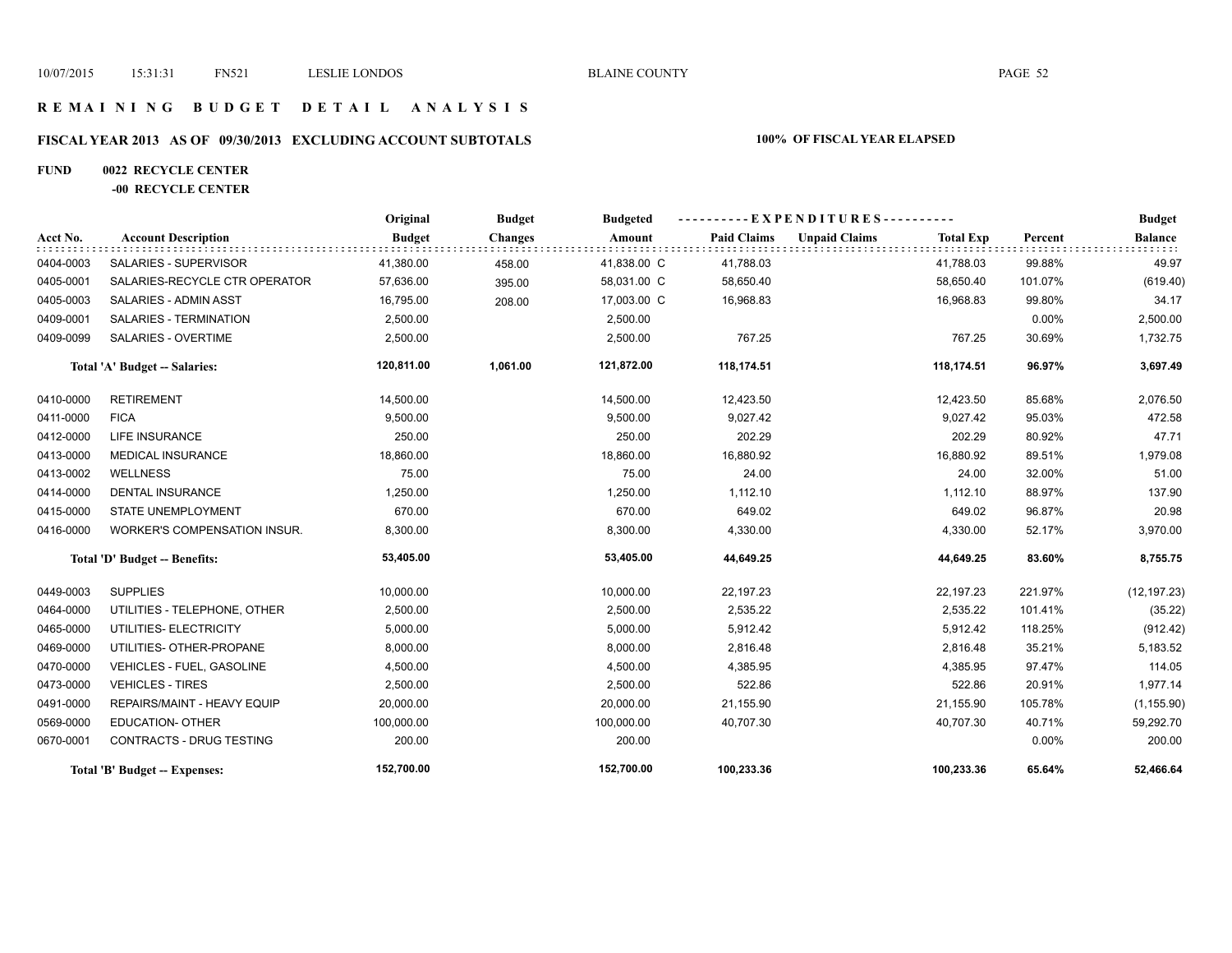## **R E M A I N I N G B U D G E T D E T A I L A N A L Y S I S**

# **FISCAL YEAR 2013 AS OF 09/30/2013 EXCLUDING ACCOUNT SUBTOTALS 100% OF FISCAL YEAR ELAPSED**

| <b>DEPARTMENT TOTALS:</b>                  |            |          |            |            |            |        |           |
|--------------------------------------------|------------|----------|------------|------------|------------|--------|-----------|
| Total 'A' Expenses -- Salaries:            | 120.811.00 | 1.061.00 | 121.872.00 | 118.174.51 | 118.174.51 | 96.97% | 3,697.49  |
| Total 'D' Expenses -- Benefits:            | 53,405.00  |          | 53,405.00  | 44,649.25  | 44,649.25  | 83.60% | 8,755.75  |
| Total 'B' Expenses -- Expenses:            | 152,700.00 |          | 152.700.00 | 100,233.36 | 100,233.36 | 65.64% | 52,466.64 |
| Total 'C' Expenses -- Capital Outlay:      |            |          |            |            |            |        |           |
|                                            | 326.916.00 | 1,061.00 | 327.977.00 | 263.057.12 | 263.057.12 | 80.21% | 64.919.88 |
| <b>FUND TOTALS:</b><br>0022 RECYCLE CENTER |            |          |            |            |            |        |           |
| Total 'A' Expenses -- Salaries:            | 120,811.00 | 1,061.00 | 121.872.00 | 118,174.51 | 118.174.51 | 96.97% | 3,697.49  |
| Total 'D' Expenses -- Benefits:            | 53,405.00  |          | 53,405.00  | 44,649.25  | 44,649.25  | 84     | 8,755.75  |
| Total 'B' Expenses -- Expenses:            | 152,700.00 |          | 152.700.00 | 100,233.36 | 100.233.36 | 65.64% | 52,466.64 |
| Total 'C' Expenses -- Capital Outlay:      |            |          |            |            |            |        |           |
|                                            | 326.916.00 | 1.061.00 | 327.977.00 | 263,057.12 | 263.057.12 | 80.21% | 64.919.88 |
|                                            |            |          |            |            |            |        |           |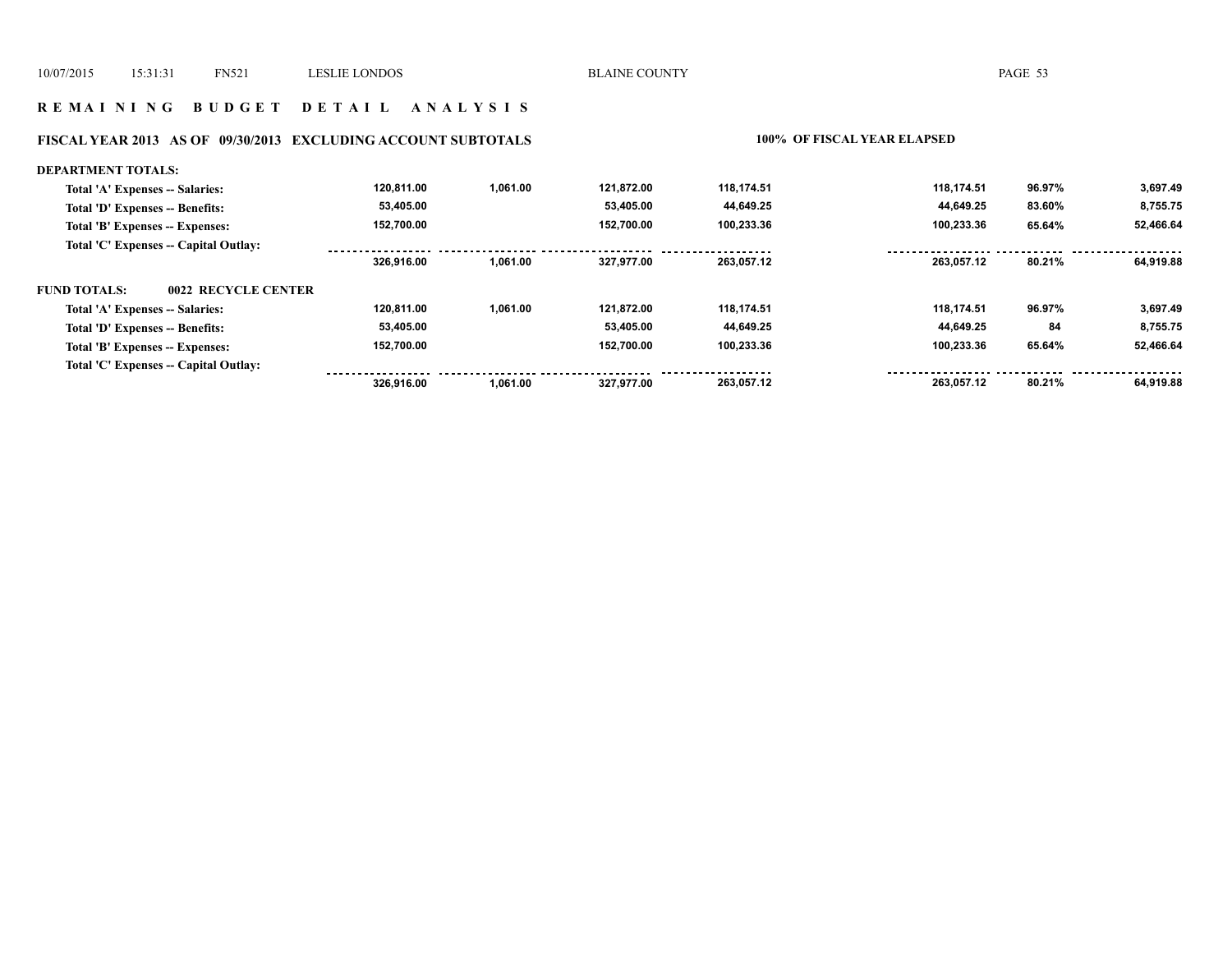## **R E M A I N I N G B U D G E T D E T A I L A N A L Y S I S**

# **FISCAL YEAR 2013 AS OF 09/30/2013 EXCLUDING ACCOUNT SUBTOTALS 100% OF FISCAL YEAR ELAPSED**

### **FUND 0023 SOLID WASTE**

**-00 SOLID WASTE**

|           |                                       | Original      | <b>Budget</b>  | <b>Budgeted</b> |                    | - E X P E N D I T U R E S - - - - - - - - - - |                  |         | <b>Budget</b>  |
|-----------|---------------------------------------|---------------|----------------|-----------------|--------------------|-----------------------------------------------|------------------|---------|----------------|
| Acct No.  | <b>Account Description</b>            | <b>Budget</b> | <b>Changes</b> | Amount          | <b>Paid Claims</b> | <b>Unpaid Claims</b>                          | <b>Total Exp</b> | Percent | <b>Balance</b> |
| 0467-0001 | UTILITIES - GARBAGE SMYL CK           | 20,000.00     | 7,000.00       | 27,000.00 C     | 24,146.39          |                                               | 24,146.39        | 89.43%  | 2,853.61       |
| 0467-0002 | UTILITIES - GARBAGE - MAGIC           | 2,000.00      |                | 2,000.00        | 2,639.99           |                                               | 2,639.99         | 132.00% | (639.99)       |
| 0542-0000 | <b>POSTAGE</b>                        | 400.00        |                | 400.00          | 800.00             |                                               | 800.00           | 200.00% | (400.00)       |
| 0733-0002 | SOLID WASTE REGIONAL DIST             | 1,279,273.00  | 14,733.00      | 1,294,006.00 C  | 1,294,006.00       |                                               | 1,294,006.00     | 100.00% |                |
|           | Total 'B' Budget -- Expenses:         | 1,301,673.00  | 21,733.00      | 1,323,406.00    | 1,321,592.38       |                                               | 1,321,592.38     | 99.86%  | 1,813.62       |
|           | <b>DEPARTMENT TOTALS:</b>             |               |                |                 |                    |                                               |                  |         |                |
|           | Total 'A' Expenses -- Salaries:       |               |                |                 |                    |                                               |                  |         |                |
|           | Total 'D' Expenses -- Benefits:       |               |                |                 |                    |                                               |                  |         |                |
|           | Total 'B' Expenses -- Expenses:       | 1,301,673.00  | 21,733.00      | 1,323,406.00    | 1,321,592.38       |                                               | 1,321,592.38     | 99.86%  | 1,813.62       |
|           | Total 'C' Expenses -- Capital Outlay: |               |                |                 |                    |                                               |                  |         |                |
|           |                                       | 1,301,673.00  | 21,733.00      | 1,323,406.00    | 1,321,592.38       |                                               | 1,321,592.38     | 99.86%  | 1,813.62       |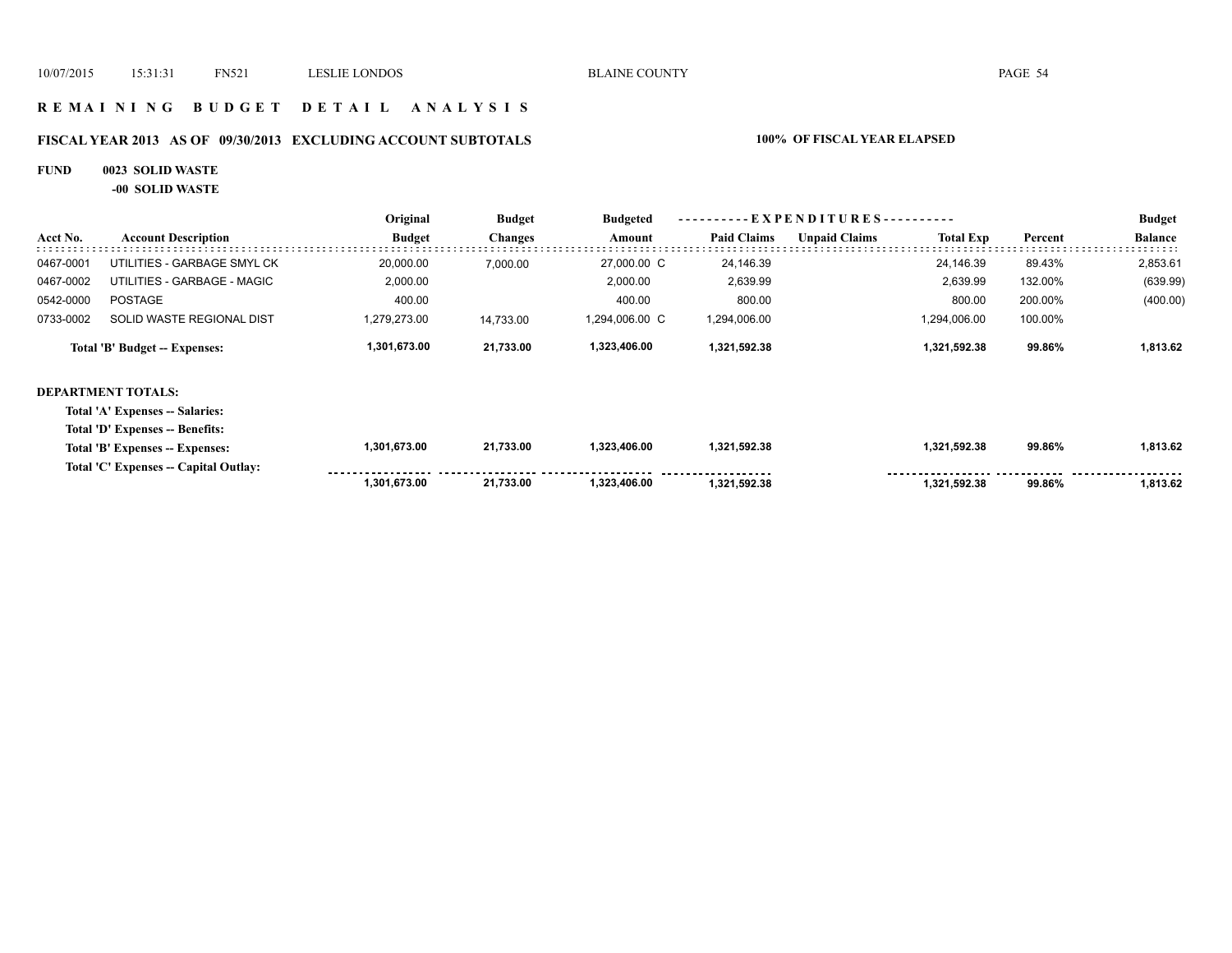| 10/07/2015          | 15:31:31                                                           | <b>FN521</b>                          | <b>LESLIE LONDOS</b>                                          |           | <b>BLAINE COUNTY</b>        |              |              | PAGE 55 |          |
|---------------------|--------------------------------------------------------------------|---------------------------------------|---------------------------------------------------------------|-----------|-----------------------------|--------------|--------------|---------|----------|
|                     |                                                                    |                                       | REMAINING BUDGET DETAIL ANALYSIS                              |           |                             |              |              |         |          |
|                     |                                                                    |                                       | FISCAL YEAR 2013 AS OF 09/30/2013 EXCLUDING ACCOUNT SUBTOTALS |           | 100% OF FISCAL YEAR ELAPSED |              |              |         |          |
| <b>FUND TOTALS:</b> | Total 'A' Expenses -- Salaries:                                    | 0023 SOLID WASTE                      |                                                               |           |                             |              |              |         |          |
|                     | Total 'D' Expenses -- Benefits:<br>Total 'B' Expenses -- Expenses: |                                       | 1,301,673.00                                                  | 21,733.00 | 1.323.406.00                | 1,321,592.38 | 1,321,592.38 | 99.86%  | 1.813.62 |
|                     |                                                                    | Total 'C' Expenses -- Capital Outlay: | 1.301.673.00                                                  | 21.733.00 | 1.323.406.00                | 1,321,592.38 | 1.321.592.38 | 99.86%  | 1.813.62 |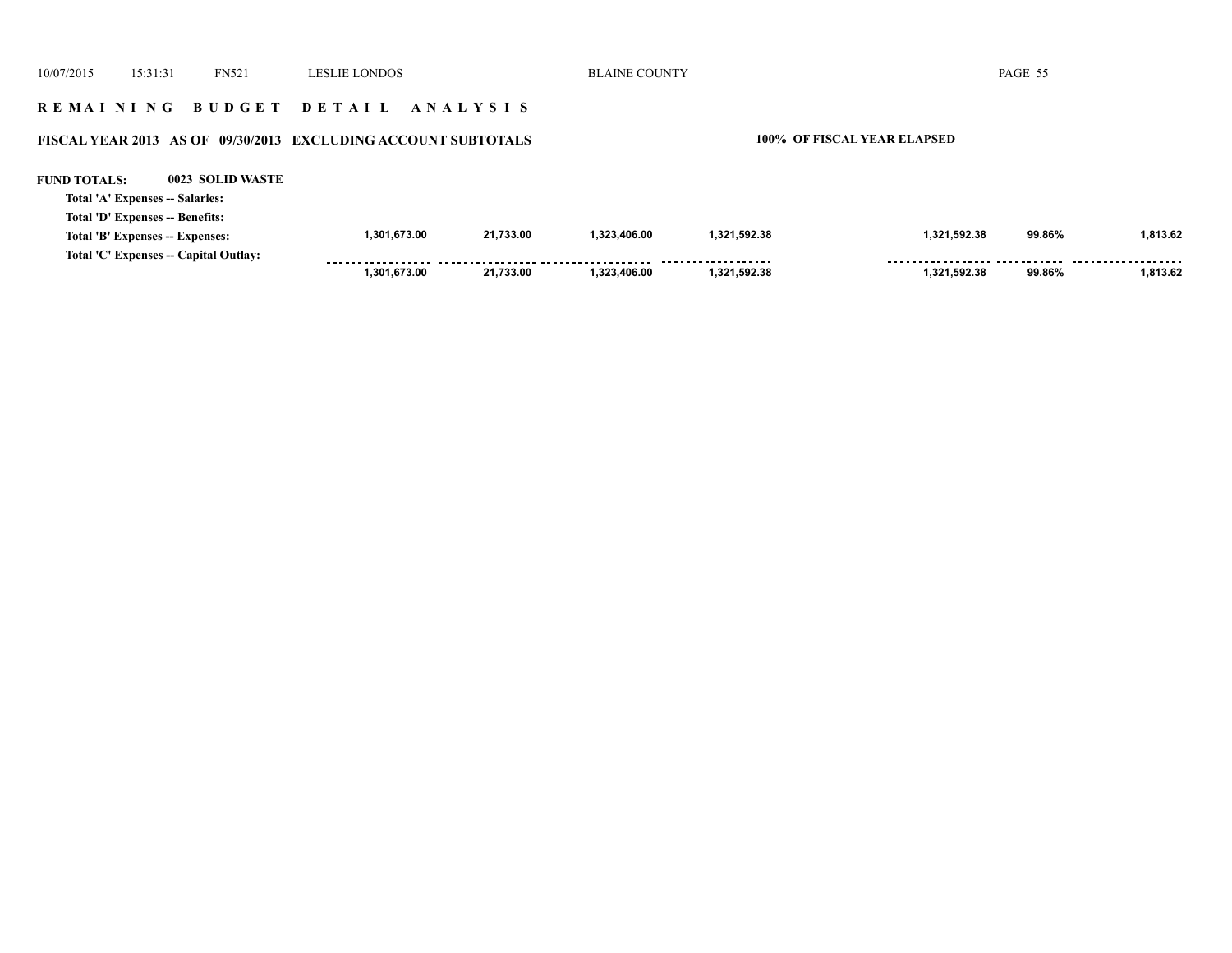## **R E M A I N I N G B U D G E T D E T A I L A N A L Y S I S**

# **FISCAL YEAR 2013 AS OF 09/30/2013 EXCLUDING ACCOUNT SUBTOTALS 100% OF FISCAL YEAR ELAPSED**

### **FUND 0027 WEEDS**

**-00 WEEDS**

|           |                                     | Original      | <b>Budget</b>  | <b>Budgeted</b> | ----------EXPENDITURES---------- |                      |                  |         | <b>Budget</b> |
|-----------|-------------------------------------|---------------|----------------|-----------------|----------------------------------|----------------------|------------------|---------|---------------|
| Acct No.  | <b>Account Description</b>          | <b>Budget</b> | <b>Changes</b> | Amount          | <b>Paid Claims</b>               | <b>Unpaid Claims</b> | <b>Total Exp</b> | Percent | Balance       |
| 0405-0000 | SALARIES - SUPERINTENDENT           | 57,716.00     |                | 57,716.00       | 57,333.60                        |                      | 57,333.60        | 99.34%  | 382.40        |
| 0406-0000 | SALARIES - EMPLOYEE, HALF-YEAR      | 20,765.00     | 1,512.00       | 22,277.00 C     | 21,976.00                        |                      | 21,976.00        | 98.65%  | 301.00        |
| 0409-0000 | *SALARIES-OTHER PERSONNEL-CWMA      |               | 1,875.00       | 1,875.00 C      | 1,875.00                         |                      | 1,875.00         | 100.00% |               |
| 0409-0001 | SALARIES-OUTREACH COORDINATOR       | 37,230.00     |                | 37,230.00       | 28,709.58                        |                      | 28,709.58        | 77.11%  | 8,520.42      |
| 0409-0002 | SALARIES-TERMINATION                | 6,000.00      |                | 6,000.00        | 35.24                            |                      | 35.24            | 0.59%   | 5,964.76      |
| 0409-0099 | SALARIES - OVERTIME                 |               |                |                 | 406.98                           |                      | 406.98           | 0.00%   | (406.98)      |
|           | Total 'A' Budget -- Salaries:       | 121,711.00    | 3,387.00       | 125,098.00      | 110,336.40                       |                      | 110,336.40       | 88.20%  | 14,761.60     |
| 0410-0000 | <b>RETIREMENT</b>                   | 12,500.00     |                | 12,500.00       | 11,460.47                        |                      | 11,460.47        | 91.68%  | 1,039.53      |
| 0411-0000 | <b>FICA</b>                         | 9,000.00      |                | 9,000.00        | 7,639.59                         |                      | 7,639.59         | 84.88%  | 1,360.41      |
| 0412-0000 | LIFE INSURANCE                      | 205.00        |                | 205.00          | 165.51                           |                      | 165.51           | 80.74%  | 39.49         |
| 0413-0000 | MEDICAL INSURANCE                   | 24,112.00     |                | 24,112.00       | 22,387.89                        |                      | 22,387.89        | 92.85%  | 1,724.11      |
| 0413-0002 | <b>WELLNESS</b>                     | 75.00         |                | 75.00           |                                  |                      |                  | 0.00%   | 75.00         |
| 0414-0000 | <b>DENTAL INSURANCE</b>             | 1,050.00      |                | 1,050.00        | 909.90                           |                      | 909.90           | 86.66%  | 140.10        |
| 0415-0000 | STATE UNEMPLOYMENT                  | 625.00        |                | 625.00          | 549.23                           |                      | 549.23           | 87.88%  | 75.77         |
| 0416-0000 | <b>WORKER'S COMPENSATION INSUR.</b> | 4,500.00      |                | 4,500.00        | 3,145.00                         |                      | 3,145.00         | 69.89%  | 1,355.00      |
|           | Total 'D' Budget -- Benefits:       | 52,067.00     |                | 52,067.00       | 46,257.59                        |                      | 46,257.59        | 88.84%  | 5,809.41      |
| 0439-0000 | TRAVEL - OTHER                      | 1,200.00      |                | 1,200.00        | 830.10                           |                      | 830.10           | 69.18%  | 369.90        |
| 0440-0000 | SUPPLIES - OFFICE                   | 600.00        |                | 600.00          | 399.91                           |                      | 399.91           | 66.65%  | 200.09        |
| 0440-0003 | <b>EQUIPMENT</b>                    | 10,000.00     |                | 10,000.00       | 11,573.41                        |                      | 11,573.41        | 115.73% | (1,573.41)    |
| 0449-0000 | <b>SUPPLIES</b>                     | 31,000.00     |                | 31,000.00       | 25,880.98                        |                      | 25,880.98        | 83.49%  | 5,119.02      |
| 0464-0001 | UTILITIES - PROPANE                 | 3,500.00      |                | 3,500.00        | 2,478.12                         |                      | 2,478.12         | 70.80%  | 1,021.88      |
| 0464-0002 | UTILITIES- POWER                    | 400.00        |                | 400.00          | 442.16                           |                      | 442.16           | 110.54% | (42.16)       |
| 0470-0000 | VEHICLES - FUEL, GASOLINE           | 3,500.00      |                | 3,500.00        | 3,478.45                         |                      | 3,478.45         | 99.38%  | 21.55         |
| 0489-0000 | <b>OUTREACH PROGRAM</b>             | 5,000.00      |                | 5,000.00        | 5,555.71                         |                      | 5,555.71         | 111.11% | (555.71)      |
| 0499-0000 | REPAIRS/MAINT- OTHER                | 3,500.00      |                | 3,500.00        | 650.29                           |                      | 650.29           | 18.58%  | 2,849.71      |
| 0522-0000 | <b>ADVERTISING</b>                  | 500.00        |                | 500.00          | 505.85                           |                      | 505.85           | 101.17% | (5.85)        |
| 0542-0000 | POSTAGE                             | 1,000.00      |                | 1,000.00        | 33.88                            |                      | 33.88            | 3.39%   | 966.12        |
| 0569-0000 | <b>EDUCATION- OTHER</b>             | 1,000.00      |                | 1,000.00        | 1,025.00                         |                      | 1,025.00         | 102.50% | (25.00)       |
| 0689-0001 | CONTRACTS - WEED SPRAYING           | 1,000.00      |                | 1,000.00        | 830.00                           |                      | 830.00           | 83.00%  | 170.00        |
| 0689-0002 | *GRANT- COST SHARE - CWMA           |               | 19,934.62      | 19,934.62 C     | 19,934.62                        |                      | 19,934.62        | 100.00% |               |
| 0689-0007 | *NATIVE PLANTS-LUNARIA GRANT        |               | 1,000.00       | 1,000.00 C      | 1,000.00                         |                      | 1,000.00         | 100.00% |               |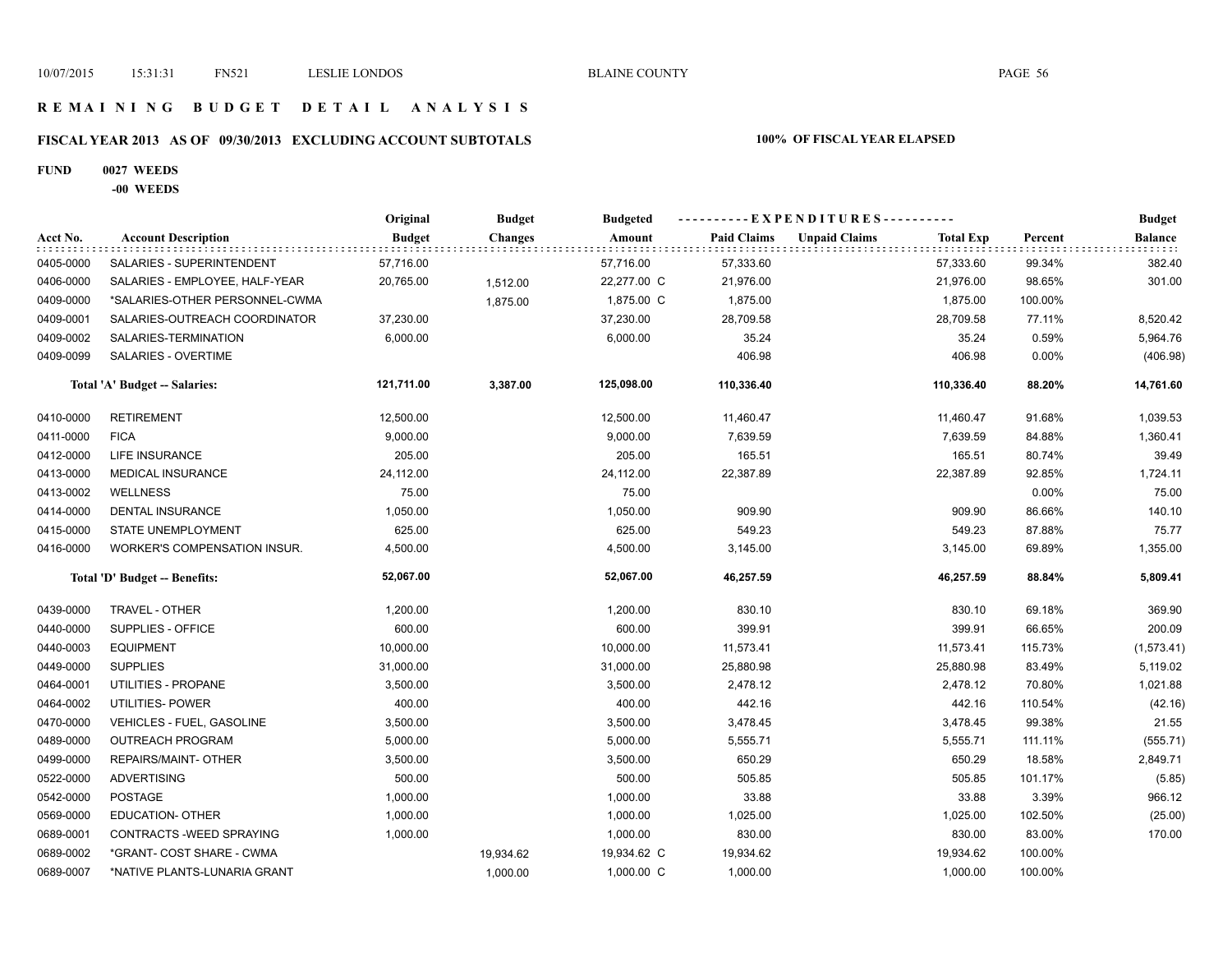## **R E M A I N I N G B U D G E T D E T A I L A N A L Y S I S**

# **FISCAL YEAR 2013 AS OF 09/30/2013 EXCLUDING ACCOUNT SUBTOTALS 100% OF FISCAL YEAR ELAPSED**

### **FUND 0027 WEEDS**

**-00 WEEDS**

|                     |                                       | Original      | <b>Budget</b>  | <b>Budgeted</b> | $-EXPENDITURES---$ |                      |                  | <b>Budget</b> |                |
|---------------------|---------------------------------------|---------------|----------------|-----------------|--------------------|----------------------|------------------|---------------|----------------|
| Acct No.            | <b>Account Description</b>            | <b>Budget</b> | <b>Changes</b> | Amount          | <b>Paid Claims</b> | <b>Unpaid Claims</b> | <b>Total Exp</b> | Percent       | <b>Balance</b> |
|                     | Total 'B' Budget -- Expenses:         | 62,200.00     | 20,934.62      | 83,134.62       | 74,618.48          |                      | 74,618.48        | 89.76%        | 8,516.14       |
|                     | <b>DEPARTMENT TOTALS:</b>             |               |                |                 |                    |                      |                  |               |                |
|                     | Total 'A' Expenses -- Salaries:       | 121,711.00    | 3,387.00       | 125,098.00      | 110,336.40         |                      | 110,336.40       | 88.20%        | 14,761.60      |
|                     | Total 'D' Expenses -- Benefits:       | 52,067.00     |                | 52,067.00       | 46,257.59          |                      | 46,257.59        | 88.84%        | 5,809.41       |
|                     | Total 'B' Expenses -- Expenses:       | 62,200.00     | 20,934.62      | 83,134.62       | 74,618.48          |                      | 74,618.48        | 89.76%        | 8,516.14       |
|                     | Total 'C' Expenses -- Capital Outlay: |               |                |                 |                    |                      |                  |               |                |
|                     |                                       | 235,978.00    | 24,321.62      | 260,299.62      | 231,212.47         |                      | 231,212.47       | 88.83%        | 29,087.15      |
| <b>FUND TOTALS:</b> | 0027 WEEDS                            |               |                |                 |                    |                      |                  |               |                |
|                     | Total 'A' Expenses -- Salaries:       | 121,711.00    | 3,387.00       | 125,098.00      | 110,336.40         |                      | 110,336.40       | 88.20%        | 14,761.60      |
|                     | Total 'D' Expenses -- Benefits:       | 52,067.00     |                | 52,067.00       | 46,257.59          |                      | 46,257.59        | 89            | 5,809.41       |
|                     | Total 'B' Expenses -- Expenses:       | 62,200.00     | 20,934.62      | 83,134.62       | 74,618.48          |                      | 74,618.48        | 89.76%        | 8,516.14       |
|                     | Total 'C' Expenses -- Capital Outlay: |               |                |                 |                    |                      |                  |               |                |
|                     |                                       | 235,978.00    | 24,321.62      | 260,299.62      | 231,212.47         |                      | 231,212.47       | 88.83%        | 29,087.15      |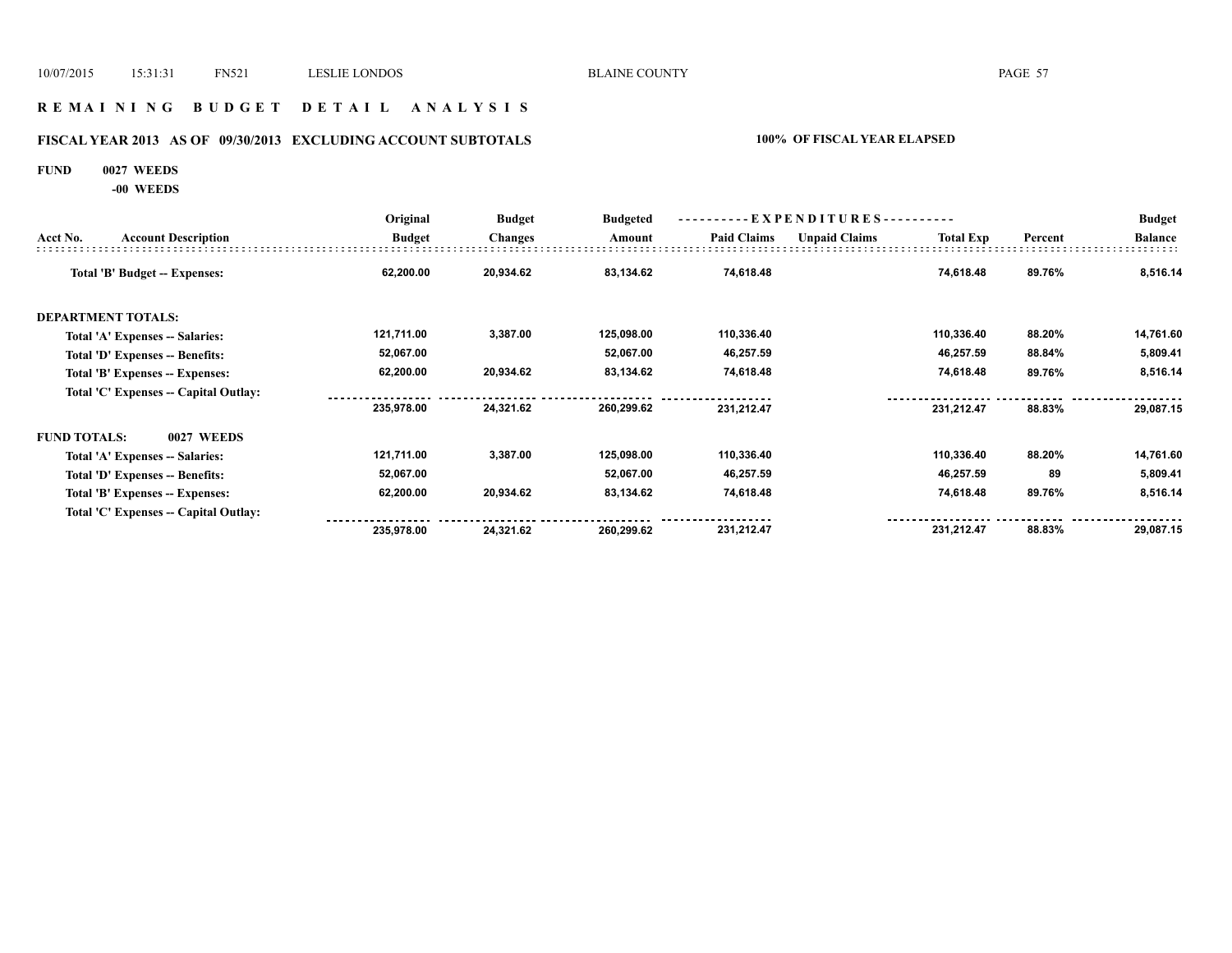## **R E M A I N I N G B U D G E T D E T A I L A N A L Y S I S**

# **FISCAL YEAR 2013 AS OF 09/30/2013 EXCLUDING ACCOUNT SUBTOTALS 100% OF FISCAL YEAR ELAPSED**

### **FUND 0030 CAPITAL IMPROVEMENT FUND**

**-00 CAPITAL IMPROVEMENT FUND**

|                     |                                       | Original      | <b>Budget</b>  | <b>Budgeted</b> | $EXPENDITURES$ --------- |                      |                  |         | <b>Budget</b>  |
|---------------------|---------------------------------------|---------------|----------------|-----------------|--------------------------|----------------------|------------------|---------|----------------|
| Acct No.            | <b>Account Description</b>            | <b>Budget</b> | <b>Changes</b> | Amount          | <b>Paid Claims</b>       | <b>Unpaid Claims</b> | <b>Total Exp</b> | Percent | <b>Balance</b> |
| 0807-0001           | CAPITAL - CONSTRUCTION                | 858,000.00    | 127,462.05     | 985,462.05 C    | 223,985.70               |                      | 223,985.70       | 22.73%  | 761,476.35     |
|                     | Total 'C' Budget -- Capital Outlay:   | 858,000.00    | 127,462.05     | 985,462.05      | 223,985.70               |                      | 223,985.70       | 22.73%  | 761,476.35     |
|                     | <b>DEPARTMENT TOTALS:</b>             |               |                |                 |                          |                      |                  |         |                |
|                     | Total 'A' Expenses -- Salaries:       |               |                |                 |                          |                      |                  |         |                |
|                     | Total 'D' Expenses -- Benefits:       |               |                |                 |                          |                      |                  |         |                |
|                     | Total 'B' Expenses -- Expenses:       |               |                |                 |                          |                      |                  |         |                |
|                     | Total 'C' Expenses -- Capital Outlay: | 858,000.00    | 127,462.05     | 985,462.05      | 223,985.70               |                      | 223,985.70       | 22.73%  | 761,476.35     |
|                     |                                       | 858,000.00    | 127,462.05     | 985,462.05      | 223,985.70               |                      | 223,985.70       | 22.73%  | 761,476.35     |
| <b>FUND TOTALS:</b> | 0030 CAPITAL IMPROVEMENT FUND         |               |                |                 |                          |                      |                  |         |                |
|                     | Total 'A' Expenses -- Salaries:       |               |                |                 |                          |                      |                  |         |                |
|                     | Total 'D' Expenses -- Benefits:       |               |                |                 |                          |                      |                  |         |                |
|                     | Total 'B' Expenses -- Expenses:       |               |                |                 |                          |                      |                  |         |                |
|                     | Total 'C' Expenses -- Capital Outlay: | 858,000.00    | 127,462.05     | 985,462.05      | 223,985.70               |                      | 223,985.70       | 22.73%  | 761,476.35     |
|                     |                                       | 858,000.00    | 127,462.05     | 985,462.05      | 223,985.70               |                      | 223,985.70       | 22.73%  | 761,476.35     |
|                     |                                       |               |                |                 |                          |                      |                  |         |                |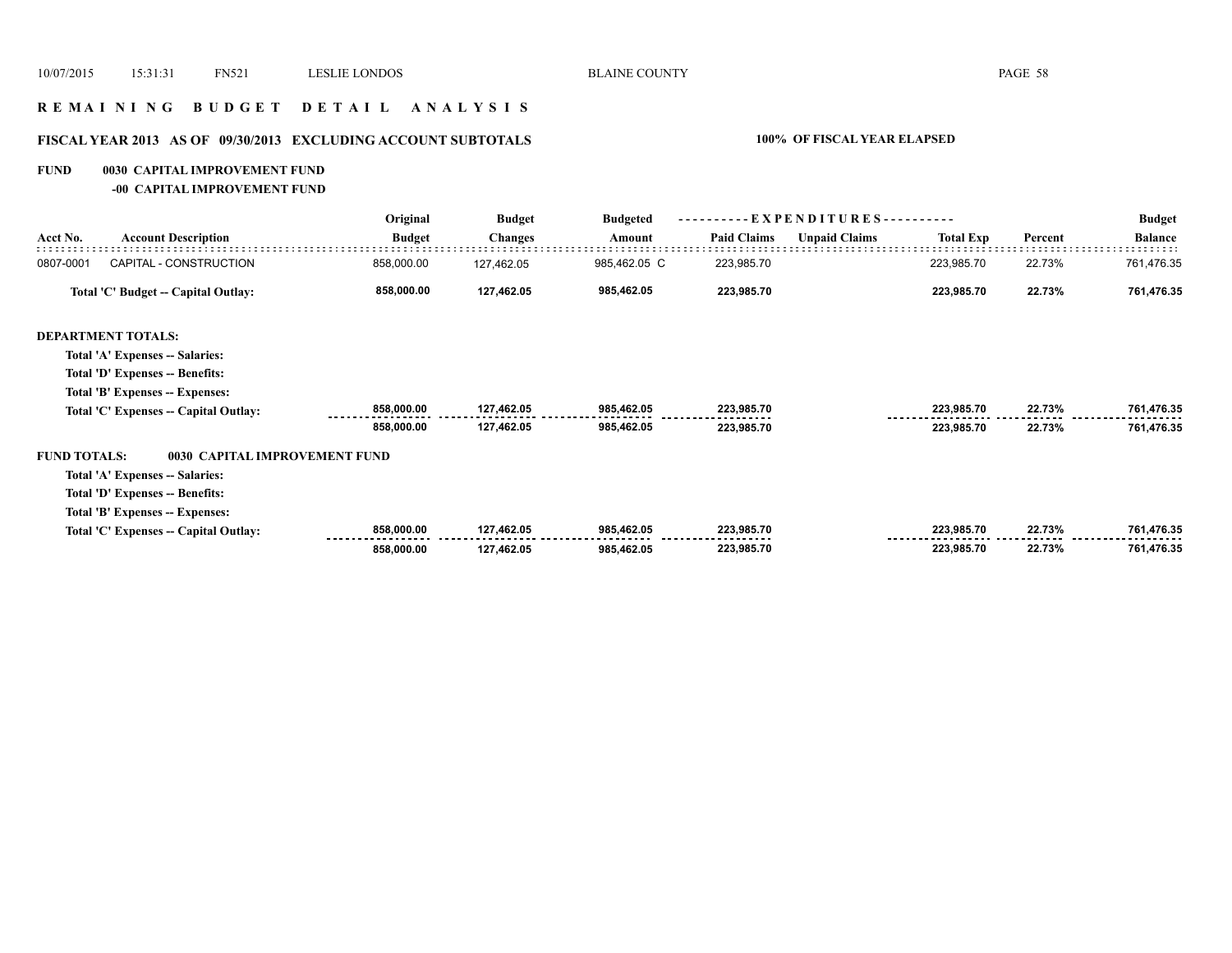# **R E M A I N I N G B U D G E T D E T A I L A N A L Y S I S**

# **FISCAL YEAR 2013 AS OF 09/30/2013 EXCLUDING ACCOUNT SUBTOTALS 100% OF FISCAL YEAR ELAPSED**

### **FUND 0031 PSF BOND REDEMPTION FUND**

**-00 PSF BOND REDEMPTION FUND**

|                     |                                       | Original      | <b>Budget</b>  | <b>Budgeted</b> | ----------EXPENDITURES---------- |                      |                  |         | <b>Budget</b>  |
|---------------------|---------------------------------------|---------------|----------------|-----------------|----------------------------------|----------------------|------------------|---------|----------------|
| Acct No.            | <b>Account Description</b>            | <b>Budget</b> | <b>Changes</b> | Amount          | <b>Paid Claims</b>               | <b>Unpaid Claims</b> | <b>Total Exp</b> | Percent | <b>Balance</b> |
| 0740-0000           | <b>BOND PAYMENT</b>                   | 820,000.00    |                | 820,000.00      | 779,957.50                       |                      | 779,957.50       | 95.12%  | 40,042.50      |
|                     | Total 'B' Budget -- Expenses:         | 820,000.00    |                | 820,000.00      | 779,957.50                       |                      | 779,957.50       | 95.12%  | 40,042.50      |
|                     | <b>DEPARTMENT TOTALS:</b>             |               |                |                 |                                  |                      |                  |         |                |
|                     | Total 'A' Expenses -- Salaries:       |               |                |                 |                                  |                      |                  |         |                |
|                     | Total 'D' Expenses -- Benefits:       |               |                |                 |                                  |                      |                  |         |                |
|                     | Total 'B' Expenses -- Expenses:       | 820,000.00    |                | 820,000.00      | 779,957.50                       |                      | 779,957.50       | 95.12%  | 40,042.50      |
|                     | Total 'C' Expenses -- Capital Outlay: |               |                |                 |                                  |                      |                  |         |                |
|                     |                                       | 820,000.00    |                | 820,000.00      | 779,957.50                       |                      | 779,957.50       | 95.12%  | 40,042.50      |
| <b>FUND TOTALS:</b> | 0031 PSF BOND REDEMPTION FUND         |               |                |                 |                                  |                      |                  |         |                |
|                     | Total 'A' Expenses -- Salaries:       |               |                |                 |                                  |                      |                  |         |                |
|                     | Total 'D' Expenses -- Benefits:       |               |                |                 |                                  |                      |                  |         |                |
|                     | Total 'B' Expenses -- Expenses:       | 820,000.00    |                | 820,000.00      | 779,957.50                       |                      | 779,957.50       | 95.12%  | 40,042.50      |
|                     | Total 'C' Expenses -- Capital Outlay: |               |                |                 |                                  |                      |                  |         |                |
|                     |                                       | 820,000.00    |                | 820,000.00      | 779,957.50                       |                      | 779,957.50       | 95.12%  | 40,042.50      |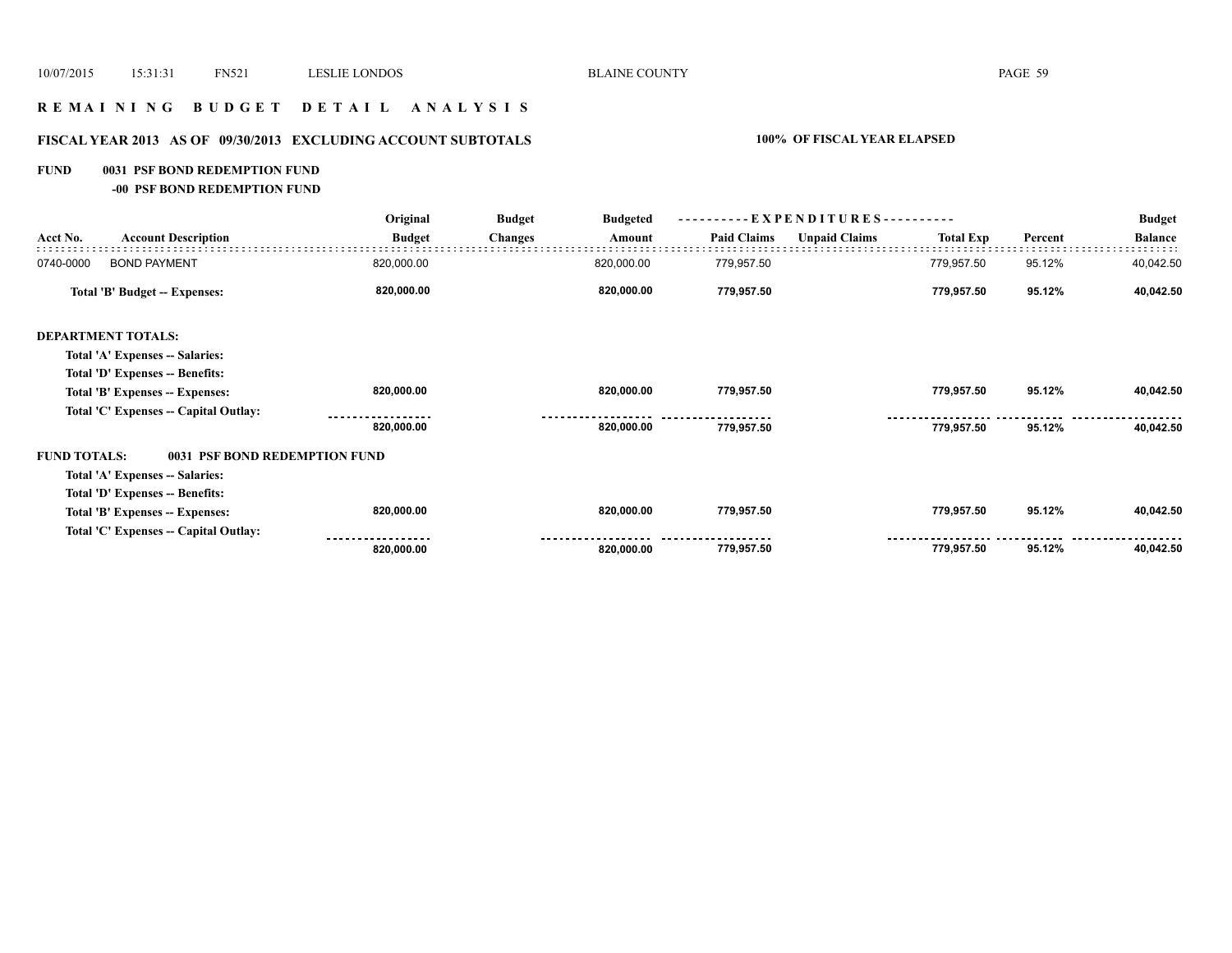## **R E M A I N I N G B U D G E T D E T A I L A N A L Y S I S**

## **FISCAL YEAR 2013 AS OF 09/30/2013 EXCLUDING ACCOUNT SUBTOTALS 100% OF FISCAL YEAR ELAPSED**

### **FUND 0035 NURSING HOME OPERATIONS**

**-00 NURSING HOME OPERATIONS**

|                     |                                       | Original                         | <b>Budget</b>  | <b>Budgeted</b> | - E X P E N D I T U R E S - - - - - - - - - - |                                          |         | <b>Budget</b>  |
|---------------------|---------------------------------------|----------------------------------|----------------|-----------------|-----------------------------------------------|------------------------------------------|---------|----------------|
| Acct No.            | <b>Account Description</b>            | <b>Budget</b>                    | <b>Changes</b> | Amount          | <b>Paid Claims</b>                            | <b>Unpaid Claims</b><br><b>Total Exp</b> | Percent | <b>Balance</b> |
| 0460-0000           | <b>UTILITIES</b>                      | 20,000.00                        |                | 20,000.00       | 17,781.12                                     | 17,781.12                                | 88.91%  | 2,218.88       |
| 0591-0003           | PROFESSIONAL SVC - CONTRACT           | 2,190,602.00                     |                | 2,190,602.00    | 2,190,602.00                                  | 2,190,602.00                             | 100.00% |                |
| 0752-0003           | <b>UPL PAYMENTS</b>                   |                                  | 73,751.00      | 73,751.00 C     | 73,751.00                                     | 73,751.00                                | 100.00% |                |
| 0773-0000           | <b>INSURANCE</b>                      | 60,000.00                        |                | 60,000.00       | 28,590.00                                     | 28,590.00                                | 47.65%  | 31,410.00      |
|                     | <b>Total 'B' Budget -- Expenses:</b>  | 2,270,602.00                     | 73,751.00      | 2,344,353.00    | 2,310,724.12                                  | 2,310,724.12                             | 98.57%  | 33,628.88      |
| 0806-0002           | CAPITAL-NURSING HOME EQUIPMENT        | 18,915.00                        |                | 18,915.00       |                                               |                                          | 0.00%   | 18,915.00      |
| 0806-0003           | CAPITAL-FACILITY MAINTENANCE          | 40,000.00                        |                | 40,000.00       | 275.00                                        | 275.00                                   | 0.69%   | 39,725.00      |
|                     | Total 'C' Budget -- Capital Outlay:   | 58,915.00<br>58,915.00<br>275.00 |                | 275.00          | 0.47%                                         | 58,640.00                                |         |                |
|                     | <b>DEPARTMENT TOTALS:</b>             |                                  |                |                 |                                               |                                          |         |                |
|                     | Total 'A' Expenses -- Salaries:       |                                  |                |                 |                                               |                                          |         |                |
|                     | Total 'D' Expenses -- Benefits:       |                                  |                |                 |                                               |                                          |         |                |
|                     | Total 'B' Expenses -- Expenses:       | 2,270,602.00                     | 73,751.00      | 2,344,353.00    | 2,310,724.12                                  | 2,310,724.12                             | 98.57%  | 33,628.88      |
|                     | Total 'C' Expenses -- Capital Outlay: | 58,915.00                        |                | 58,915.00       | 275.00                                        | 275.00                                   | 0.47%   | 58,640.00      |
|                     |                                       | 2,329,517.00                     | 73,751.00      | 2,403,268.00    | 2,310,999.12                                  | 2,310,999.12                             | 96.16%  | 92,268.88      |
| <b>FUND TOTALS:</b> | 0035 NURSING HOME OPERATIONS          |                                  |                |                 |                                               |                                          |         |                |
|                     | Total 'A' Expenses -- Salaries:       |                                  |                |                 |                                               |                                          |         |                |
|                     | Total 'D' Expenses -- Benefits:       |                                  |                |                 |                                               |                                          |         |                |

| Total 'B' Expenses -- Expenses:       | 2.270.602.00 | 73,751.00 | 2.344.353.00 | 2.310.724.12                  | 2.310.724.12 | 98.57% | 33,628.88      |
|---------------------------------------|--------------|-----------|--------------|-------------------------------|--------------|--------|----------------|
| Total 'C' Expenses -- Capital Outlay: | 58.915.00    |           | 58.915.00    | 275.00<br>------------------- | 275.00       | 0.47%  | 58.640.00<br>. |
|                                       | 2.329.517.00 | 73,751.00 | 2.403.268.00 | 2.310.999.12                  | 2.310.999.12 | 96.16% | 92,268.88      |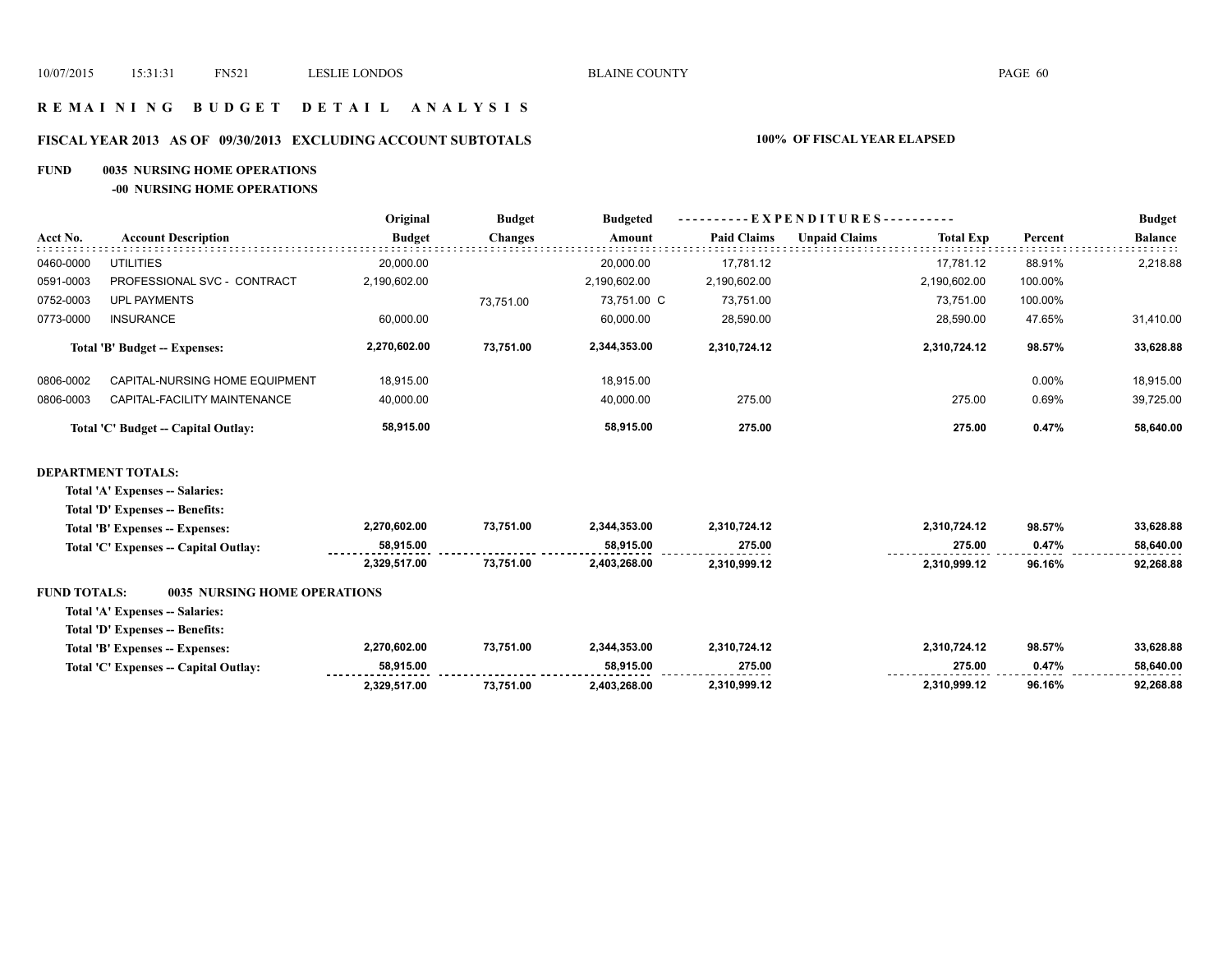## **R E M A I N I N G B U D G E T D E T A I L A N A L Y S I S**

# **FISCAL YEAR 2013 AS OF 09/30/2013 EXCLUDING ACCOUNT SUBTOTALS 100% OF FISCAL YEAR ELAPSED**

### **FUND 0037 SNOWMOBILE**

**-00 SNOWMOBILE**

|                     |                                       | Original      | <b>Budget</b>  | <b>Budgeted</b> | $-EXPENDITURES$ --------- |                      |                  |         | <b>Budget</b>  |
|---------------------|---------------------------------------|---------------|----------------|-----------------|---------------------------|----------------------|------------------|---------|----------------|
| Acct No.            | <b>Account Description</b>            | <b>Budget</b> | <b>Changes</b> | Amount          | <b>Paid Claims</b>        | <b>Unpaid Claims</b> | <b>Total Exp</b> | Percent | <b>Balance</b> |
| 0559-0000           | OTHER MISCELLANEOUS EXPENSES          | 19,000.00     |                | 19,000.00       | 2,918.78                  |                      | 2,918.78         | 15.36%  | 16,081.22      |
|                     | <b>Total 'B' Budget -- Expenses:</b>  | 19,000.00     |                | 19,000.00       | 2,918.78                  |                      | 2,918.78         | 15.36%  | 16,081.22      |
| 0801-0000           | <b>CAPITAL - VEHICLES</b>             |               | 28,950.00      | 28,950.00 C     | 28,950.00                 |                      | 28,950.00        | 100.00% |                |
|                     | Total 'C' Budget -- Capital Outlay:   |               | 28,950.00      | 28,950.00       | 28,950.00                 |                      | 28,950.00        | 100.00% |                |
|                     | <b>DEPARTMENT TOTALS:</b>             |               |                |                 |                           |                      |                  |         |                |
|                     | Total 'A' Expenses -- Salaries:       |               |                |                 |                           |                      |                  |         |                |
|                     | Total 'D' Expenses -- Benefits:       |               |                |                 |                           |                      |                  |         |                |
|                     | Total 'B' Expenses -- Expenses:       | 19,000.00     |                | 19,000.00       | 2,918.78                  |                      | 2,918.78         | 15.36%  | 16,081.22      |
|                     | Total 'C' Expenses -- Capital Outlay: |               | 28,950.00      | 28,950.00       | 28,950.00                 |                      | 28,950.00        | 100.00% |                |
|                     |                                       | 19,000.00     | 28,950.00      | 47,950.00       | 31,868.78                 |                      | 31,868.78        | 66.46%  | 16,081.22      |
| <b>FUND TOTALS:</b> | 0037 SNOWMOBILE                       |               |                |                 |                           |                      |                  |         |                |
|                     | Total 'A' Expenses -- Salaries:       |               |                |                 |                           |                      |                  |         |                |
|                     | Total 'D' Expenses -- Benefits:       |               |                |                 |                           |                      |                  |         |                |
|                     | Total 'B' Expenses -- Expenses:       | 19,000.00     |                | 19,000.00       | 2,918.78                  |                      | 2,918.78         | 15.36%  | 16,081.22      |
|                     | Total 'C' Expenses - Capital Outlay:  |               | 28,950.00      | 28,950.00       | 28,950.00                 |                      | 28,950.00        | 100.00% |                |
|                     |                                       | 19,000.00     | 28,950.00      | 47,950.00       | 31,868.78                 |                      | 31,868.78        | 66.46%  | 16,081.22      |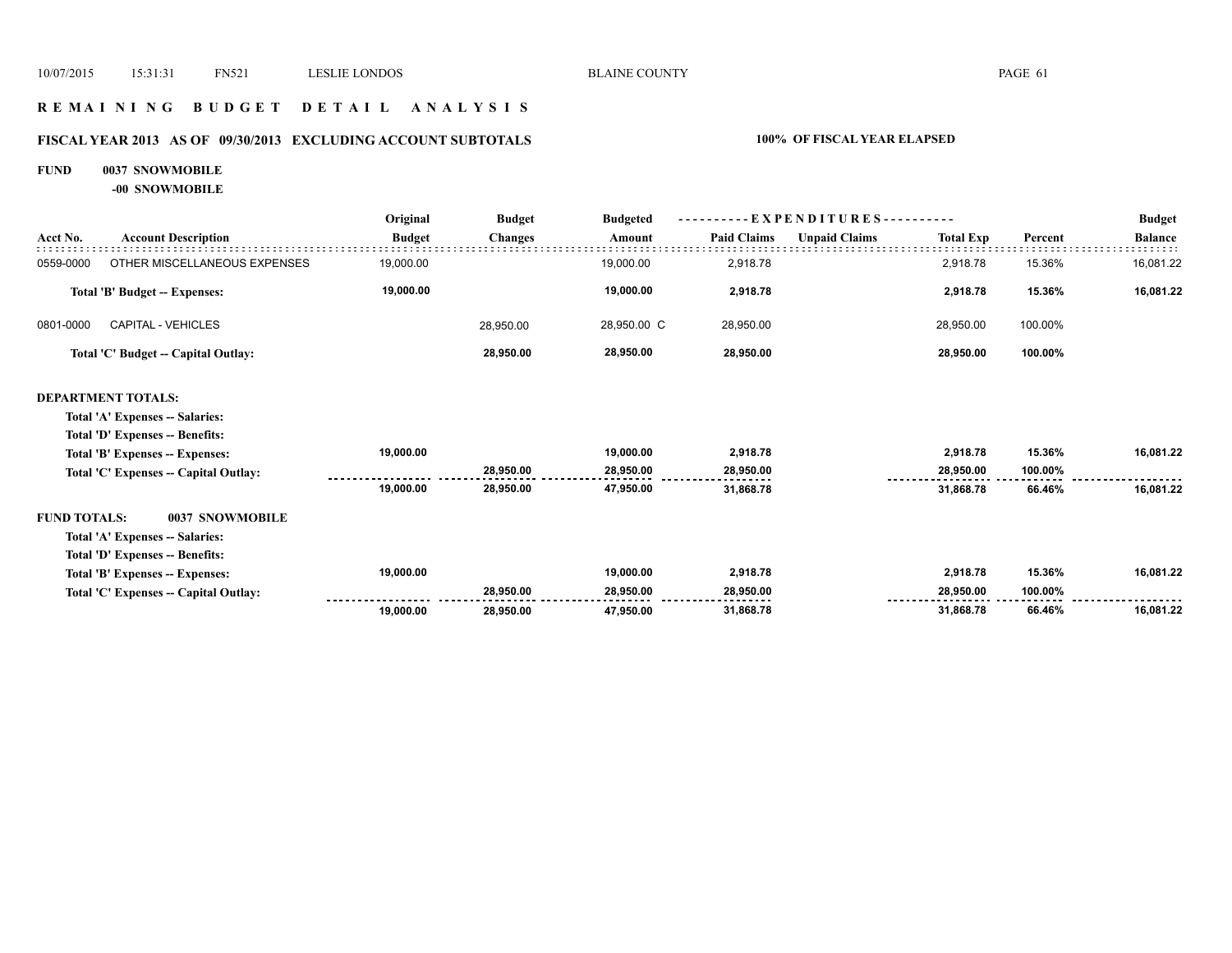## **R E M A I N I N G B U D G E T D E T A I L A N A L Y S I S**

# **FISCAL YEAR 2013 AS OF 09/30/2013 EXCLUDING ACCOUNT SUBTOTALS 100% OF FISCAL YEAR ELAPSED**

### **FUND 0038 WATERWAYS**

**-00 WATERWAYS**

|          |                                       | Original      | <b>Budget</b>  | Budgeted | ----------EXPENDITURES---------- |                      |                  |         | <b>Budget</b>  |
|----------|---------------------------------------|---------------|----------------|----------|----------------------------------|----------------------|------------------|---------|----------------|
| Acct No. | <b>Account Description</b>            | <b>Budget</b> | <b>Changes</b> | Amount   | <b>Paid Claims</b>               | <b>Unpaid Claims</b> | <b>Total Exp</b> | Percent | <b>Balance</b> |
|          | <b>DEPARTMENT TOTALS:</b>             |               |                |          |                                  |                      |                  |         |                |
|          | Total 'A' Expenses -- Salaries:       |               |                |          |                                  |                      |                  |         |                |
|          | Total 'D' Expenses -- Benefits:       |               |                |          |                                  |                      |                  |         |                |
|          | Total 'B' Expenses -- Expenses:       |               |                |          |                                  |                      |                  |         |                |
|          | Total 'C' Expenses -- Capital Outlay: |               |                |          |                                  |                      |                  |         |                |
|          |                                       |               |                |          |                                  |                      |                  |         |                |
|          |                                       |               |                |          |                                  |                      |                  |         |                |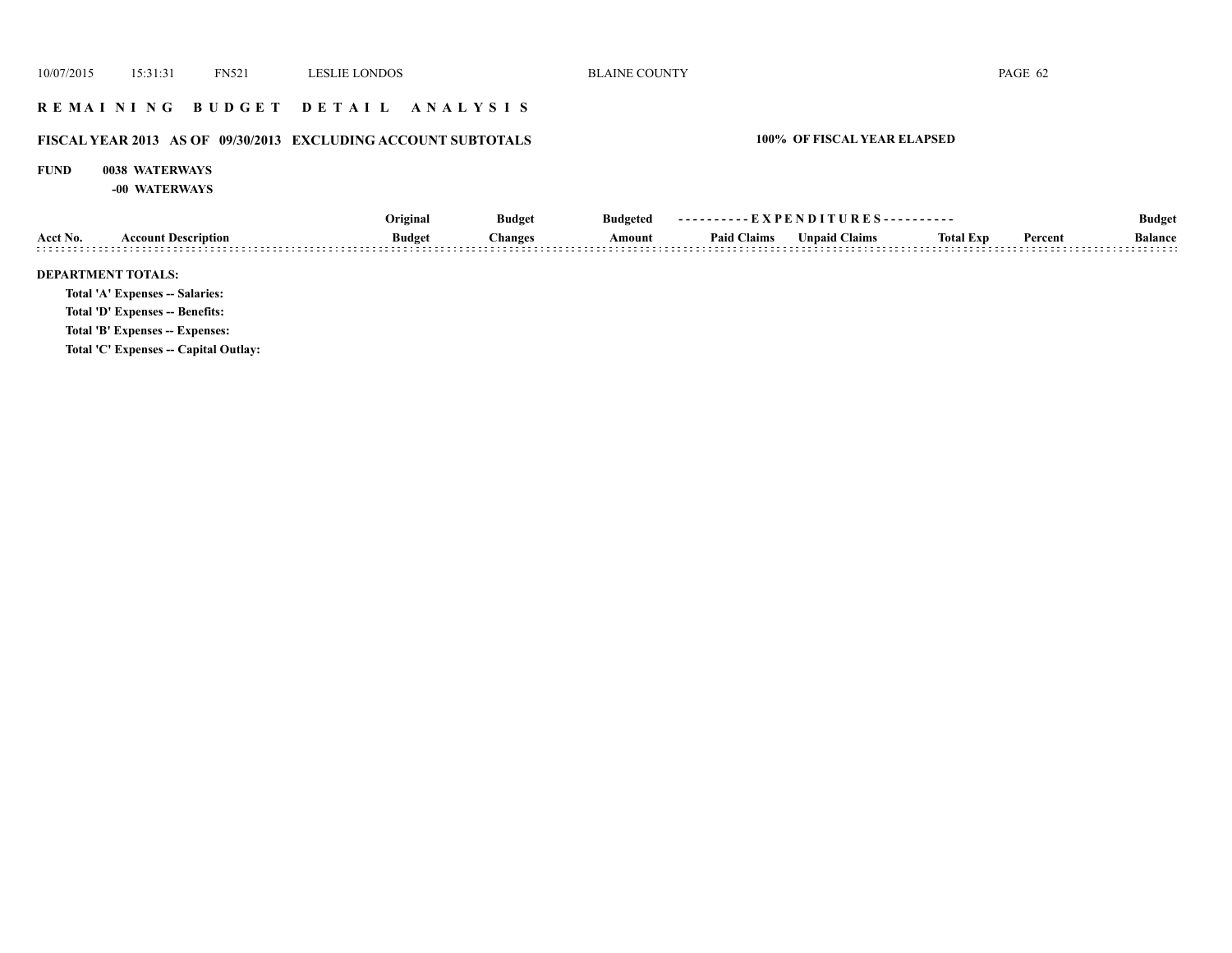## **R E M A I N I N G B U D G E T D E T A I L A N A L Y S I S**

# **FISCAL YEAR 2013 AS OF 09/30/2013 EXCLUDING ACCOUNT SUBTOTALS 100% OF FISCAL YEAR ELAPSED**

## **FUND 0038 WATERWAYS**

### **-01 WATERWAYS - MAINTENANCE**

|           |                                     | Original      | <b>Budget</b>  | <b>Budgeted</b> |                    | ----------EXPENDITURES---------- |                  |          | <b>Budget</b>  |
|-----------|-------------------------------------|---------------|----------------|-----------------|--------------------|----------------------------------|------------------|----------|----------------|
| Acct No.  | <b>Account Description</b>          | <b>Budget</b> | <b>Changes</b> | Amount          | <b>Paid Claims</b> | <b>Unpaid Claims</b>             | <b>Total Exp</b> | Percent  | <b>Balance</b> |
| 0470-0000 | <b>FUEL/MILEAGE</b>                 | 5,050.00      |                | 5,050.00        | 2,209.24           |                                  | 2.209.24         | 43.75%   | 2,840.76       |
| 0559-0000 | OTHER MISC EXPENSES                 | 5,190.00      |                | 5,190.00        | 2,989.67           |                                  | 2,989.67         | 57.60%   | 2,200.33       |
| 0679-0001 | ADMIN CONTRACT SERVICES             | 3,600.00      |                | 3,600.00        | 3,600.00           |                                  | 3,600.00         | 100.00%  |                |
| 0679-0002 | CONTRACT/LABOR SERVICES             | 8,060.00      |                | 8,060.00        | 7,185.00           |                                  | 7,185.00         | 89.14%   | 875.00         |
|           | Total 'B' Budget -- Expenses:       | 21,900.00     |                | 21.900.00       | 15,983.91          |                                  | 15,983.91        | 72.99%   | 5,916.09       |
| 0807-0003 | <b>BOAT DOCK GRANT</b>              | 5,000.00      |                | 5,000.00        |                    |                                  |                  | $0.00\%$ | 5,000.00       |
|           | Total 'C' Budget -- Capital Outlay: | 5,000.00      |                | 5,000.00        |                    |                                  |                  |          | 5,000.00       |

### **DEPARTMENT TOTALS:**

**Total 'A' Expenses -- Salaries:**

**Total 'D' Expenses -- Benefits:**

| <b>Total 'B' Expenses</b><br><b>Expenses:</b> | 21.900.00                      | 21.900.00     | 15.983.91            | 15,983.91                      | 72.99% | 5,916.09      |
|-----------------------------------------------|--------------------------------|---------------|----------------------|--------------------------------|--------|---------------|
| Total 'C' Expenses -- Capital Outlay:         | 5,000.00<br>------------------ | 5.000.00<br>. | -------------------- | ------------------------------ |        | 5,000.00<br>. |
|                                               | 26,900.00                      | 26,900.00     | 15,983.91            | 15.983.91                      | 59.42% | 916.09. ل     |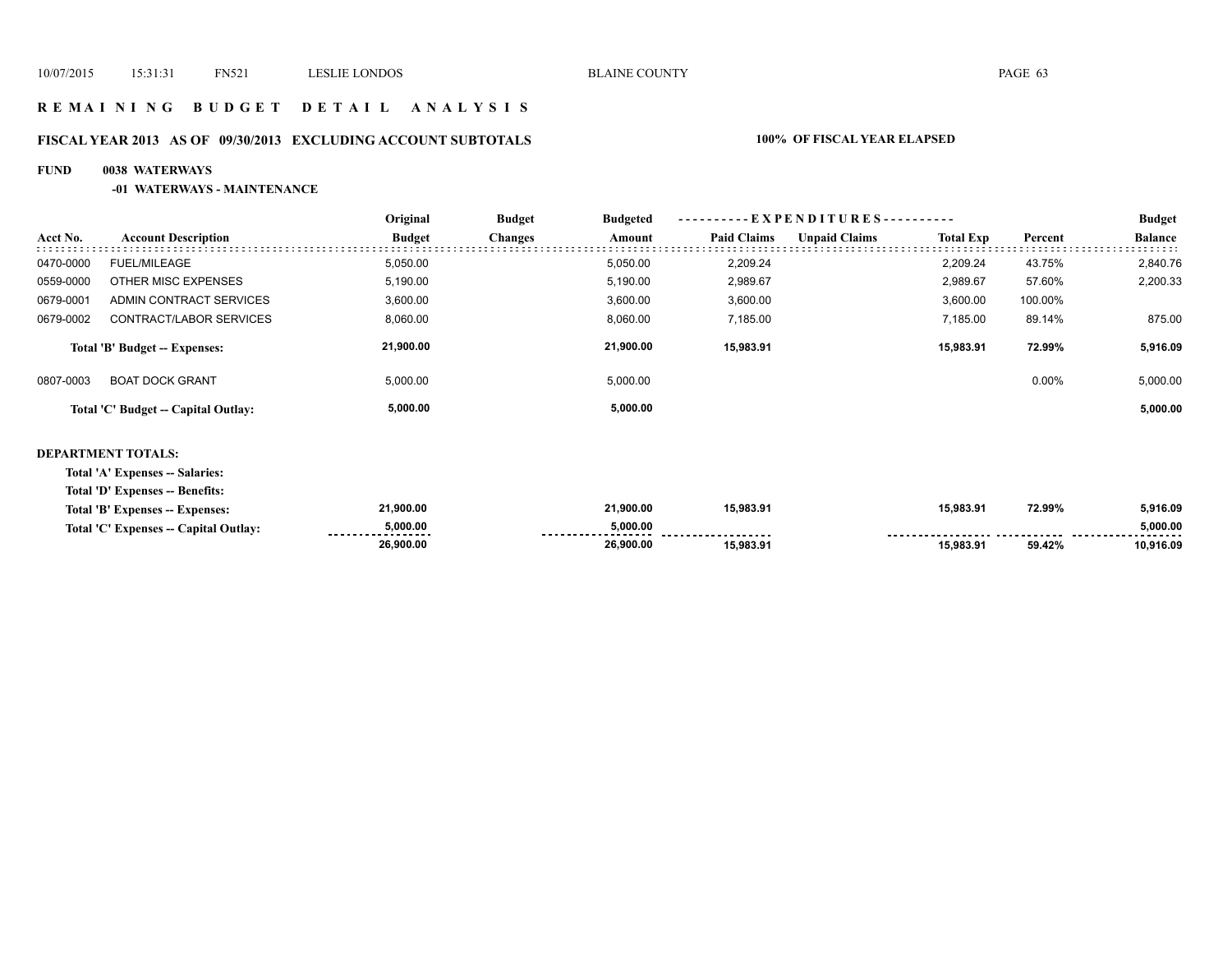## **R E M A I N I N G B U D G E T D E T A I L A N A L Y S I S**

## **FISCAL YEAR 2013 AS OF 09/30/2013 EXCLUDING ACCOUNT SUBTOTALS 100% OF FISCAL YEAR ELAPSED**

### **FUND 0038 WATERWAYS**

**-02 BOAT PATROL GRANT**

|                     |                                      | Original      | <b>Budget</b><br><b>Budgeted</b> |                    | ---------- EXPENDITURES----------        |         | <b>Budget</b>  |
|---------------------|--------------------------------------|---------------|----------------------------------|--------------------|------------------------------------------|---------|----------------|
| Acct No.            | <b>Account Description</b>           | <b>Budget</b> | <b>Changes</b><br>Amount         | <b>Paid Claims</b> | <b>Unpaid Claims</b><br><b>Total Exp</b> | Percent | <b>Balance</b> |
| 0409-0099           | SALARIES - OVERTIME                  | 10,000.00     | 10,000.00                        | 3,521.78           | 3,521.78                                 | 35.22%  | 6,478.22       |
|                     | Total 'A' Budget -- Salaries:        | 10,000.00     | 10,000.00                        | 3,521.78           | 3,521.78                                 | 35.22%  | 6,478.22       |
| 0410-0000           | <b>RETIREMENT</b>                    | 1,000.00      | 1,000.00                         | 377.91             | 377.91                                   | 37.79%  | 622.09         |
| 0411-0000           | <b>FICA</b>                          | 650.00        | 650.00                           | 269.45             | 269.45                                   | 41.45%  | 380.55         |
| 0415-0000           | STATE UNEMPLOYMENT                   | 50.00         | 50.00                            | 19.37              | 19.37                                    | 38.74%  | 30.63          |
| 0416-0000           | <b>WORKER'S COMPENSATION INSUR.</b>  | 700.00        | 700.00                           | 289.00             | 289.00                                   | 41.29%  | 411.00         |
|                     | Total 'D' Budget -- Benefits:        | 2,400.00      | 2,400.00                         | 955.73             | 955.73                                   | 39.82%  | 1,444.27       |
| 0558-0000           | <b>BOAT PATROL GRANT</b>             | 3,096.00      | 3,096.00                         | 1,978.35           | 1,978.35                                 | 63.90%  | 1,117.65       |
|                     | Total 'B' Budget -- Expenses:        | 3,096.00      | 3,096.00                         | 1,978.35           | 1,978.35                                 | 63.90%  | 1,117.65       |
|                     | <b>DEPARTMENT TOTALS:</b>            |               |                                  |                    |                                          |         |                |
|                     | Total 'A' Expenses -- Salaries:      | 10,000.00     | 10,000.00                        | 3,521.78           | 3,521.78                                 | 35.22%  | 6,478.22       |
|                     | Total 'D' Expenses -- Benefits:      | 2,400.00      | 2,400.00                         | 955.73             | 955.73                                   | 39.82%  | 1,444.27       |
|                     | Total 'B' Expenses -- Expenses:      | 3,096.00      | 3,096.00                         | 1,978.35           | 1,978.35                                 | 63.90%  | 1,117.65       |
|                     | Total 'C' Expenses - Capital Outlay: |               |                                  |                    |                                          |         |                |
|                     |                                      | 15,496.00     | 15,496.00                        | 6,455.86           | 6,455.86                                 | 41.66%  | 9,040.14       |
| <b>FUND TOTALS:</b> | 0038 WATERWAYS                       |               |                                  |                    |                                          |         |                |
|                     | Total 'A' Expenses -- Salaries:      | 10,000.00     | 10,000.00                        | 3,521.78           | 3,521.78                                 | 35.22%  | 6,478.22       |
|                     | Total 'D' Expenses -- Benefits:      | 2,400.00      | 2,400.00                         | 955.73             | 955.73                                   | 40      | 1,444.27       |
|                     | Total 'B' Expenses -- Expenses:      | 24,996.00     | 24,996.00                        | 17,962.26          | 17,962.26                                | 71.86%  | 7,033.74       |
|                     | Total 'C' Expenses - Capital Outlay: | 5,000.00      | 5,000.00                         |                    |                                          |         | 5,000.00       |
|                     |                                      | 42,396.00     | 42,396.00                        | 22,439.77          | 22,439.77                                | 52.93%  | 19,956.23      |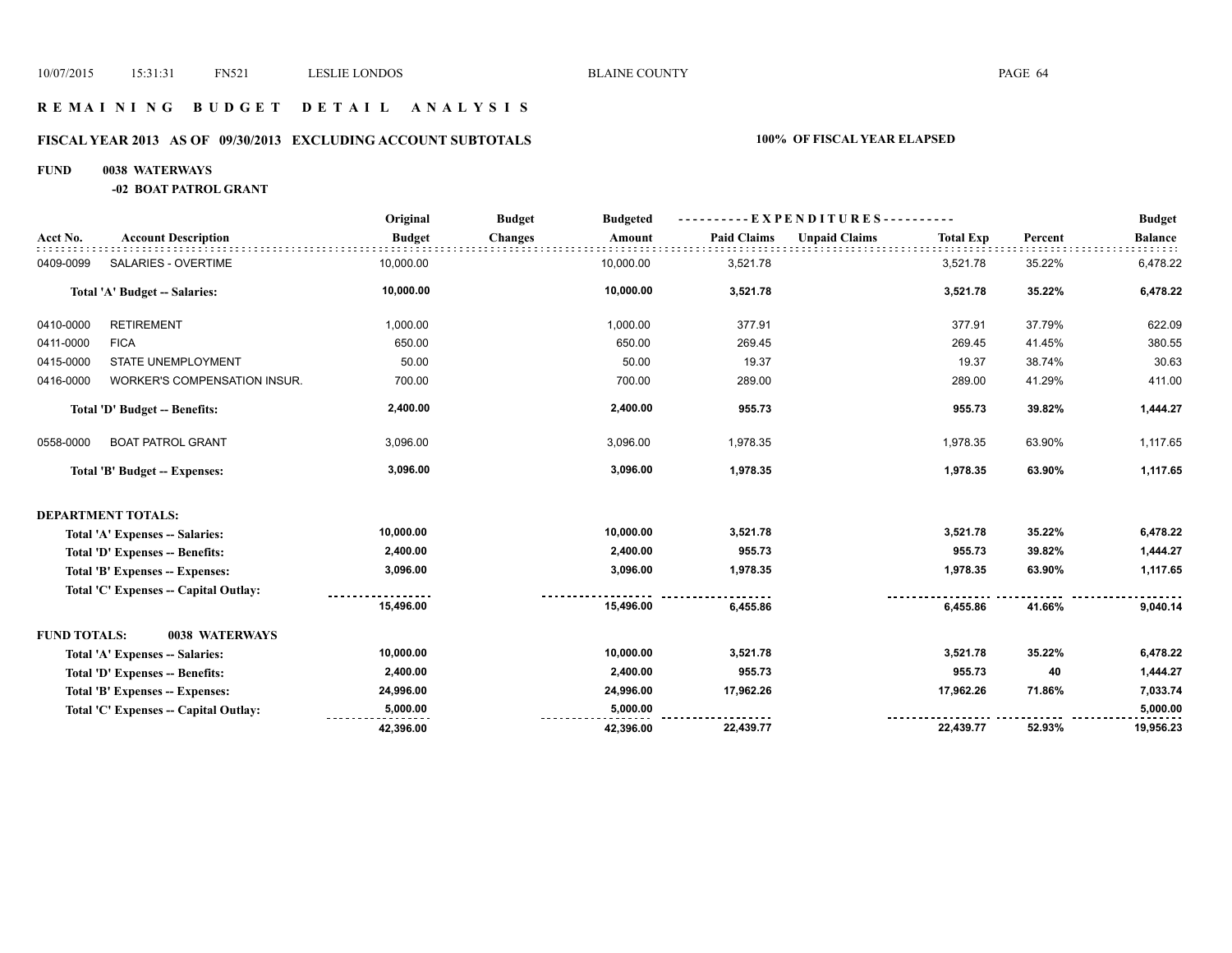# **R E M A I N I N G B U D G E T D E T A I L A N A L Y S I S**

# **FISCAL YEAR 2013 AS OF 09/30/2013 EXCLUDING ACCOUNT SUBTOTALS 100% OF FISCAL YEAR ELAPSED**

### **FUND 0046 911 EMERGENCY COMMUNICATION**

### **-00 911 EMERGENCY COMMUNICATION**

|           |                                      | Original      | <b>Budget</b>  | <b>Budgeted</b> | ----------EXPENDITURES---------- |                      |                  |          | <b>Budget</b>  |
|-----------|--------------------------------------|---------------|----------------|-----------------|----------------------------------|----------------------|------------------|----------|----------------|
| Acct No.  | <b>Account Description</b>           | <b>Budget</b> | <b>Changes</b> | Amount          | <b>Paid Claims</b>               | <b>Unpaid Claims</b> | <b>Total Exp</b> | Percent  | <b>Balance</b> |
| 0401-0000 | <b>SALARIES - DIRECTOR</b>           | 65,131.00     | 645.00         | 65,776.00 C     | 65,708.00                        |                      | 65,708.00        | 99.90%   | 68.00          |
| 0401-0003 | SALARIES - GIS ANALYST               | 51,916.00     | 520.00         | 52,436.00 C     | 52,252.42                        |                      | 52,252.42        | 99.65%   | 183.58         |
| 0409-0001 | SALARIES - TERMINATION               | 3,000.00      |                | 3,000.00        |                                  |                      |                  | $0.00\%$ | 3,000.00       |
|           | Total 'A' Budget -- Salaries:        | 120,047.00    | 1,165.00       | 121,212.00      | 117,960.42                       |                      | 117,960.42       | 97.32%   | 3,251.58       |
| 0410-0000 | <b>RETIREMENT</b>                    | 12,000.00     |                | 12,000.00       | 12,425.39                        |                      | 12,425.39        | 103.54%  | (425.39)       |
| 0411-0000 | <b>FICA</b>                          | 8,425.00      |                | 8,425.00        | 8,357.19                         |                      | 8,357.19         | 99.20%   | 67.81          |
| 0412-0000 | <b>LIFE INSURANCE</b>                | 165.00        |                | 165.00          | 147.12                           |                      | 147.12           | 89.16%   | 17.88          |
| 0413-0000 | <b>MEDICAL INSURANCE</b>             | 15,443.00     |                | 15,443.00       | 19,353.24                        |                      | 19,353.24        | 125.32%  | (3,910.24)     |
| 0413-0002 | <b>WELLNESS</b>                      | 50.00         |                | 50.00           |                                  |                      |                  | 0.00%    | 50.00          |
| 0414-0000 | <b>DENTAL INSURANCE</b>              | 850.00        |                | 850.00          | 808.80                           |                      | 808.80           | 95.15%   | 41.20          |
| 0415-0000 | STATE UNEMPLOYMENT                   | 625.00        |                | 625.00          | 600.84                           |                      | 600.84           | 96.13%   | 24.16          |
| 0416-0000 | WORKER'S COMPENSATION INSUR.         | 2,400.00      |                | 2,400.00        | 1,803.00                         |                      | 1,803.00         | 75.13%   | 597.00         |
|           | Total 'D' Budget -- Benefits:        | 39,958.00     |                | 39,958.00       | 43,495.58                        |                      | 43,495.58        | 108.85%  | (3,537.58)     |
| 0464-0000 | UTILITIES - TELEPHONE, OTHER         | 53,300.00     |                | 53,300.00       | 52,660.40                        |                      | 52,660.40        | 98.80%   | 639.60         |
| 0499-0000 | <b>REPAIRS/MAINT- INCL CONTRACTS</b> | 65,821.00     |                | 65,821.00       | 41,595.08                        |                      | 41,595.08        | 63.19%   | 24,225.92      |
| 0569-0001 | PUBLIC EDUCATION                     | 500.00        |                | 500.00          |                                  |                      |                  | $0.00\%$ | 500.00         |
| 0670-0000 | CONT-SOFTWARE MAINT/LIC CAD          | 40,272.00     |                | 40,272.00       | 39,326.00                        |                      | 39,326.00        | 97.65%   | 946.00         |
| 0670-0003 | CONTRACT-MIDVALE STANLEY/SMILE       | 6,600.00      |                | 6,600.00        | 6,550.56                         |                      | 6,550.56         | 99.25%   | 49.44          |
| 0714-0005 | TELEPHONE ALLOWANCE                  | 588.00        |                | 588.00          | 540.00                           |                      | 540.00           | 91.84%   | 48.00          |
|           | Total 'B' Budget -- Expenses:        | 167,081.00    |                | 167,081.00      | 140,672.04                       |                      | 140,672.04       | 84.19%   | 26,408.96      |
| 0807-0001 | CAPITAL - CONSTRUCTION               | 35,125.00     |                | 35,125.00       | 35,120.46                        |                      | 35,120.46        | 99.99%   | 4.54           |
| 0899-0002 | CAPITAL-EQUIPMENT                    |               |                |                 | 10,713.00                        |                      | 10,713.00        | 0.00%    | (10,713.00)    |
|           | Total 'C' Budget -- Capital Outlay:  | 35,125.00     |                | 35,125.00       | 45,833.46                        |                      | 45,833.46        | 130.49%  | (10, 708.46)   |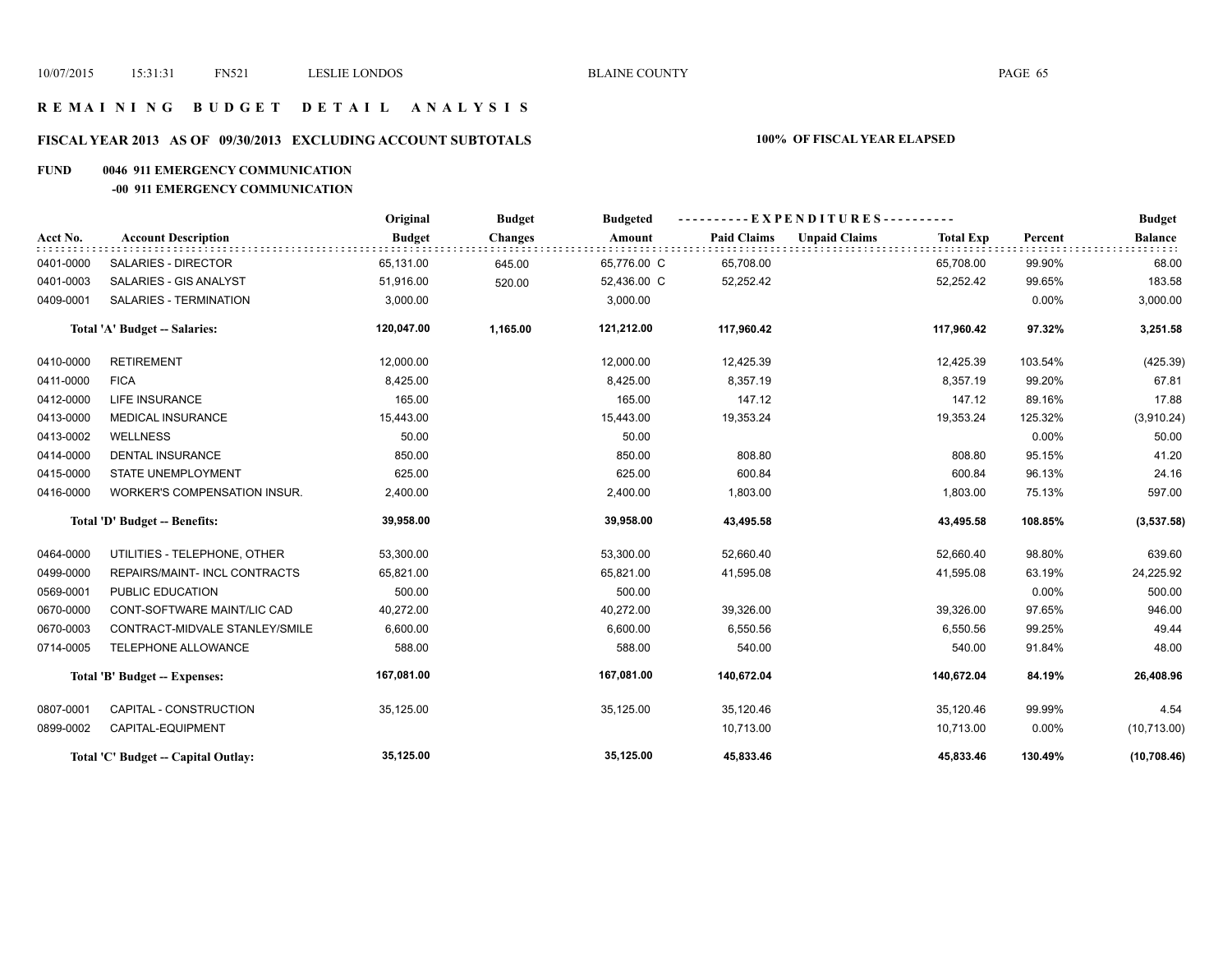## **R E M A I N I N G B U D G E T D E T A I L A N A L Y S I S**

# **FISCAL YEAR 2013 AS OF 09/30/2013 EXCLUDING ACCOUNT SUBTOTALS 100% OF FISCAL YEAR ELAPSED**

| <b>DEPARTMENT TOTALS:</b>                               |            |          |            |            |            |         |             |
|---------------------------------------------------------|------------|----------|------------|------------|------------|---------|-------------|
| Total 'A' Expenses -- Salaries:                         | 120.047.00 | 1.165.00 | 121.212.00 | 117.960.42 | 117.960.42 | 97.32%  | 3,251.58    |
| Total 'D' Expenses -- Benefits:                         | 39,958.00  |          | 39.958.00  | 43,495.58  | 43,495.58  | 108.85% | (3, 537.58) |
| Total 'B' Expenses -- Expenses:                         | 167,081.00 |          | 167.081.00 | 140.672.04 | 140.672.04 | 84.19%  | 26,408.96   |
| Total 'C' Expenses -- Capital Outlay:                   | 35,125.00  |          | 35.125.00  | 45,833.46  | 45,833.46  | 130.49% | (10,708.46) |
|                                                         | 362.211.00 | 1.165.00 | 363.376.00 | 347.961.50 | 347.961.50 | 95.76%  | 15.414.50   |
| 0046 911 EMERGENCY COMMUNICATION<br><b>FUND TOTALS:</b> |            |          |            |            |            |         |             |
| Total 'A' Expenses -- Salaries:                         | 120,047.00 | 1.165.00 | 121.212.00 | 117.960.42 | 117.960.42 | 97.32%  | 3,251.58    |
| Total 'D' Expenses -- Benefits:                         | 39,958.00  |          | 39.958.00  | 43,495.58  | 43,495.58  | 109     | (3, 537.58) |
| Total 'B' Expenses -- Expenses:                         | 167,081.00 |          | 167.081.00 | 140.672.04 | 140.672.04 | 84.19%  | 26,408.96   |
| Total 'C' Expenses -- Capital Outlay:                   | 35,125.00  |          | 35.125.00  | 45,833.46  | 45,833.46  | 130.49% | (10,708.46) |
|                                                         | 362.211.00 | 1,165.00 | 363.376.00 | 347.961.50 | 347.961.50 | 95.76%  | 15,414.50   |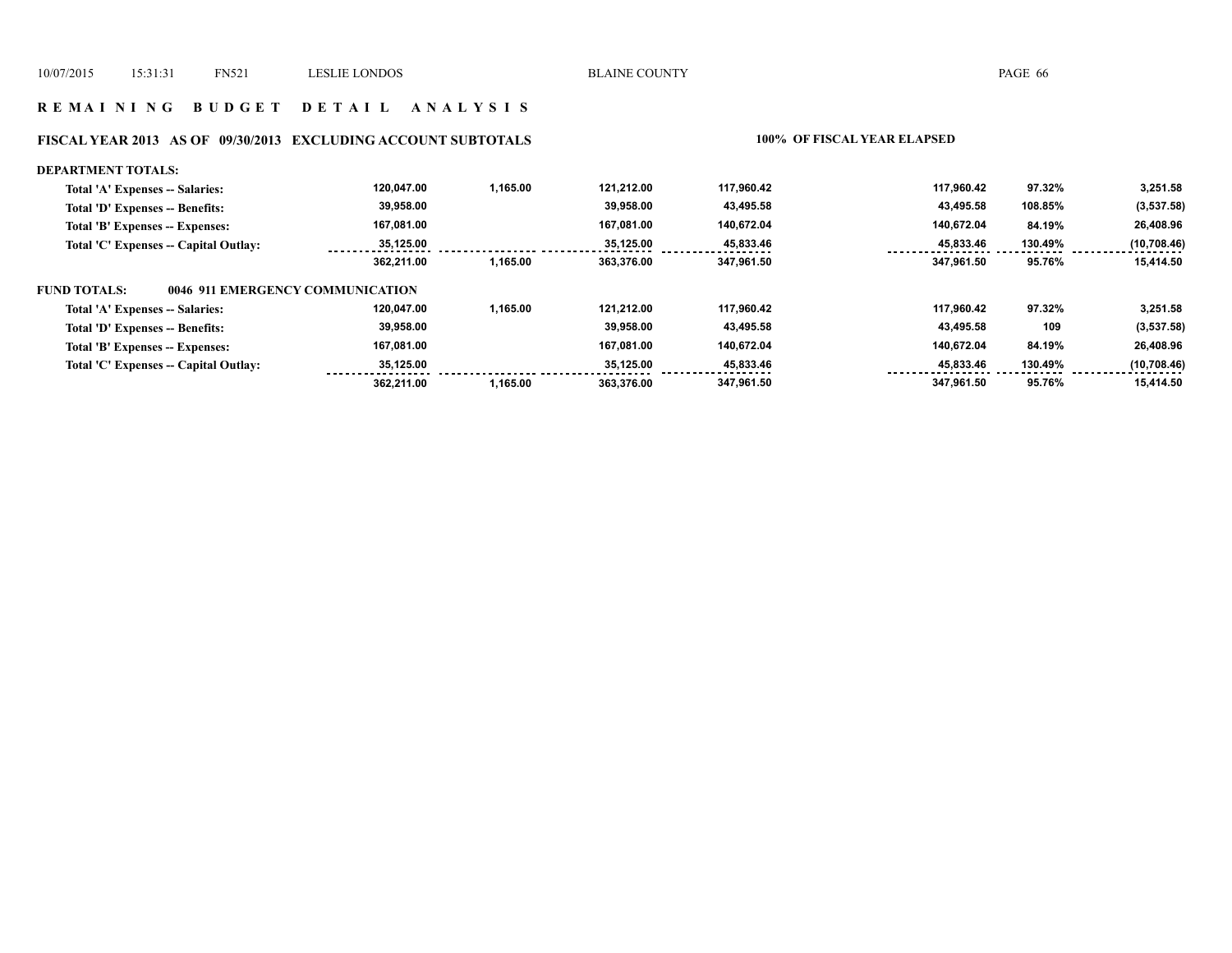## **R E M A I N I N G B U D G E T D E T A I L A N A L Y S I S**

# **FISCAL YEAR 2013 AS OF 09/30/2013 EXCLUDING ACCOUNT SUBTOTALS 100% OF FISCAL YEAR ELAPSED**

## **FUND 0051 LAND WATER & WILDLIFE**

**-00 LAND WATER & WILDLIFE**

|                     | <b>Account Description</b>            | Original      | <b>Budget</b><br><b>Budgeted</b> |                    | - EXPENDITURES---------- |                  |         |                |
|---------------------|---------------------------------------|---------------|----------------------------------|--------------------|--------------------------|------------------|---------|----------------|
| Acct No.            |                                       | <b>Budget</b> | <b>Changes</b><br>Amount         | <b>Paid Claims</b> | <b>Unpaid Claims</b>     | <b>Total Exp</b> | Percent | <b>Balance</b> |
| 0487-0000           | <b>CONSERVATION EXPENSES</b>          | 3,011,288.00  | 3,011,288.00                     | 27,668.61          |                          | 27,668.61        | 0.92%   | 2,983,619.39   |
| 0704-0003           | CONSULTANT                            | 50,000.00     | 50,000.00                        | 36,727.07          |                          | 36,727.07        | 73.45%  | 13,272.93      |
| 0704-0004           | LEGAL                                 |               |                                  | 880.00             |                          | 880.00           | 0.00%   | (880.00)       |
|                     | Total 'B' Budget -- Expenses:         | 3,061,288.00  | 3,061,288.00                     | 65,275.68          |                          | 65,275.68        | 2.13%   | 2,996,012.32   |
|                     | <b>DEPARTMENT TOTALS:</b>             |               |                                  |                    |                          |                  |         |                |
|                     | Total 'A' Expenses -- Salaries:       |               |                                  |                    |                          |                  |         |                |
|                     | Total 'D' Expenses -- Benefits:       |               |                                  |                    |                          |                  |         |                |
|                     | Total 'B' Expenses -- Expenses:       | 3,061,288.00  | 3,061,288.00                     | 65,275.68          |                          | 65,275.68        | 2.13%   | 2,996,012.32   |
|                     | Total 'C' Expenses -- Capital Outlay: |               |                                  |                    |                          |                  |         |                |
|                     |                                       | 3,061,288.00  | 3,061,288.00                     | 65,275.68          |                          | 65,275.68        | 2.13%   | 2,996,012.32   |
| <b>FUND TOTALS:</b> | 0051 LAND WATER & WILDLIFE            |               |                                  |                    |                          |                  |         |                |
|                     | Total 'A' Expenses -- Salaries:       |               |                                  |                    |                          |                  |         |                |
|                     | Total 'D' Expenses -- Benefits:       |               |                                  |                    |                          |                  |         |                |
|                     | Total 'B' Expenses -- Expenses:       | 3,061,288.00  | 3,061,288.00                     | 65,275.68          |                          | 65,275.68        | 2.13%   | 2,996,012.32   |
|                     | Total 'C' Expenses -- Capital Outlay: |               |                                  |                    |                          |                  |         |                |
|                     |                                       | 3,061,288.00  | 3,061,288.00                     | 65,275.68          |                          | 65,275.68        | 2.13%   | 2,996,012.32   |